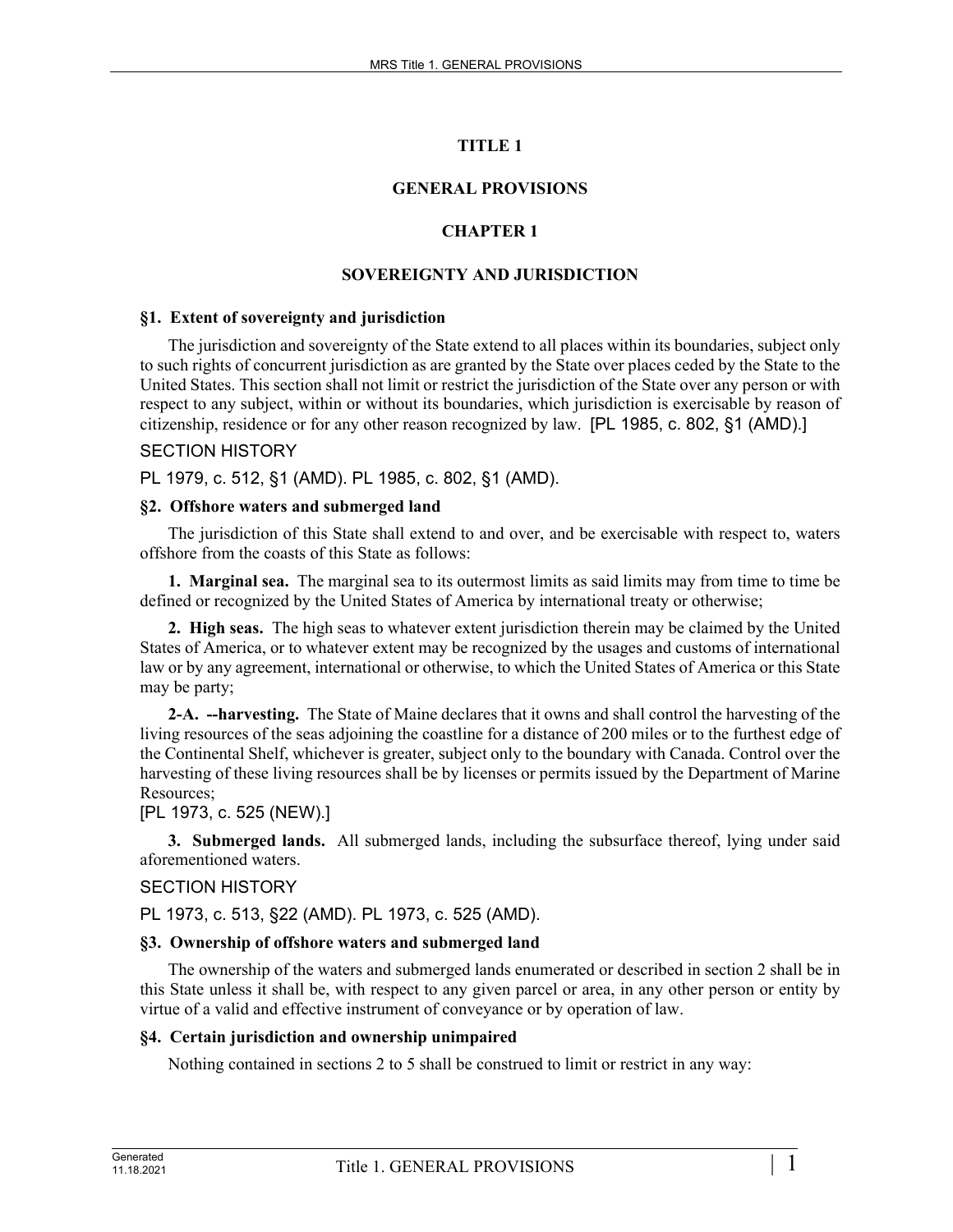**1. Jurisdiction because of citizenship; residence.** The jurisdiction of this State over any person or with respect to any subject within or without the State which jurisdiction is exercisable by reason of citizenship, residence or for any other reason recognized by law;

**2. Jurisdiction over certain waters and land; ceded to and owned by United States.**  Jurisdiction or ownership of or over any other waters or lands thereunder, within or forming part of the boundaries of this State. Nor shall anything in sections 2 to 5 be construed to impair the exercise of legislative jurisdiction by the United States of America over any area to which such jurisdiction has been validly ceded by this State and which remains in the ownership of the United States of America.

### **§5. Existing jurisdiction or ownership not waived**

Nothing in sections 2 to 5 shall alter the geographic area to which any statute of this State applies if such statute specifies such area precisely in miles or by some other numerical designation of distance or position. Nothing in any such statute or in sections 2 to 5 shall be construed as a waiver or relinquishment of jurisdiction or ownership by this State over or in any area to which such jurisdiction or ownership extends by virtue of sections 2 to 5 or any other provision or rule of law.

### **§6. Sovereignty in space**

Sovereignty in the space above the lands and waters of the State is declared to rest in the State, except where granted to and assumed by the United States pursuant to a constitutional grant from the people of this State.

### **§7. Division of State**

The State is divided into counties, districts, towns, plantations and unorganized territory.

### **§8. Transfer of legislative jurisdiction**

**1. Notice.** In order to acquire all, or any measure of, legislative jurisdiction of the kind involved in the Constitution of the United States, Article I, Section 8, Clause 17 over any land or other area; or in order to relinquish such legislative jurisdiction, or any measure thereof, that may be vested in the United States; the United States acting through a duly authorized department, agency or officer shall file a notice of intention to acquire or relinquish such legislative jurisdiction, hereinafter called notice, together with a sufficient number of duly authenticated copies of the notice to meet the recording requirements of subsection 3, with the Governor. The notice must contain a description adequate to permit accurate identification of the boundaries of the land or other area for which the change in jurisdictional status is sought and a precise statement of the measure of legislative jurisdiction sought to be transferred. Immediately upon receipt of the notice, the Governor shall furnish the Attorney General with a copy of the notice and shall request the Attorney General's comments and recommendations on the notice.

# [PL 2019, c. 475, §1 (AMD).]

**2. Legislative approval of transfer of jurisdiction.** The Governor shall transmit the notice filed pursuant to subsection 1 together with the Governor's comments and recommendations, if any, and the comments and recommendations of the Attorney General, if any, to the next session of the Legislature that is constitutionally competent to consider the transfer of jurisdiction. Unless prior to the expiration of the legislative session to which the notice is transmitted the Legislature adopts an Act approving the transfer of legislative jurisdiction as proposed in the notice, the transfer does not take effect. [PL 2019, c. 475, §1 (AMD).]

**3. Recordation.** The Governor shall cause a duly authenticated copy of the notice and Act to be recorded in the registry of deeds of the county where the land or other area affected by the transfer of jurisdiction is situated, and upon such recordation the transfer of jurisdiction takes effect. If the land or other area is situated in more than one county, a duly authenticated copy of the notice and Act must be recorded in the registry of deeds of each such county.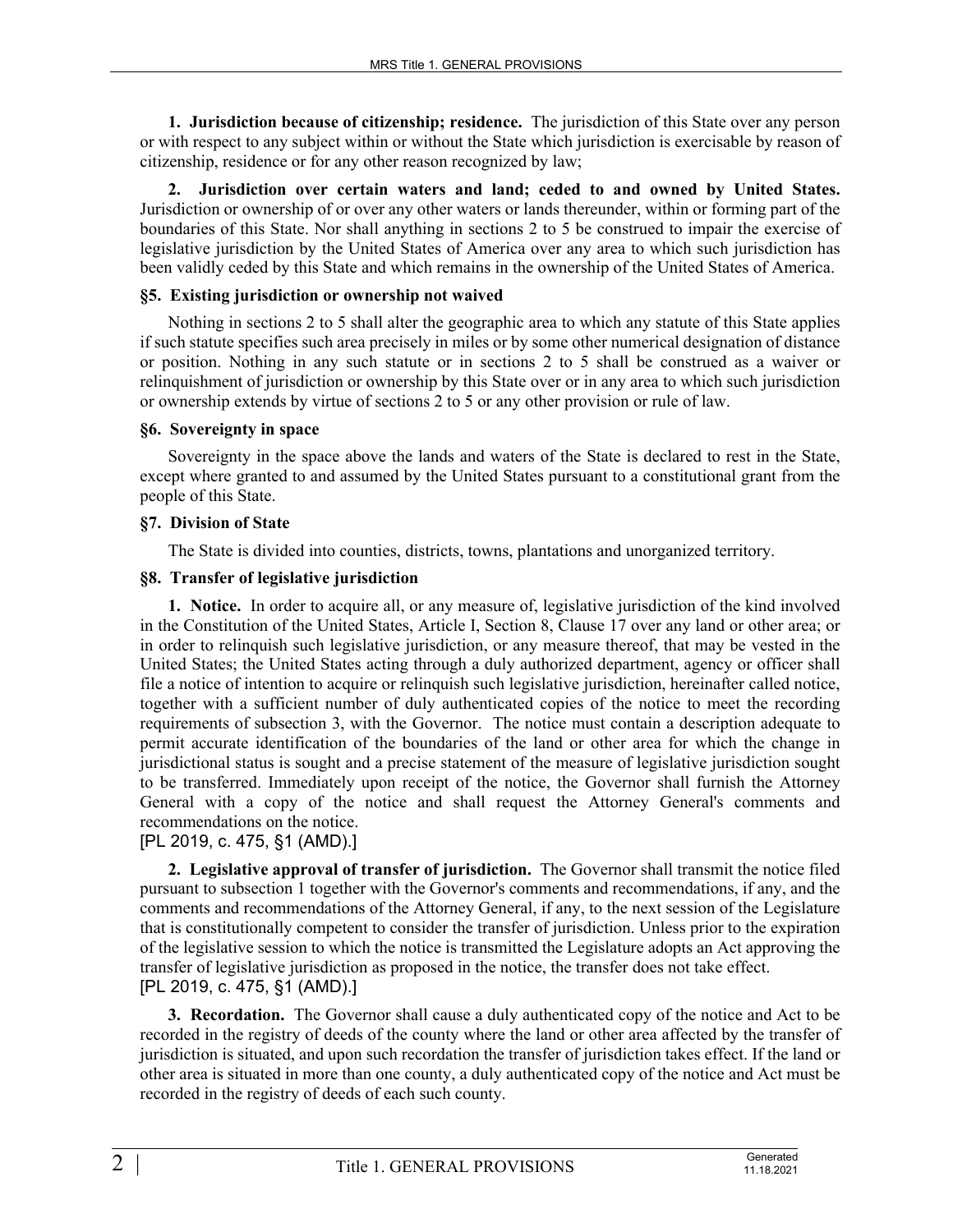[PL 2019, c. 475, §1 (AMD).]

**4. Filing.**  [PL 1981, c. 456, Pt. A, §1 (RP).]

SECTION HISTORY

PL 1981, c. 456, §A1 (AMD). PL 2019, c. 475, §1 (AMD). RR 2019, c. 1, Pt. A, §78 (COR).

# **§9. Compliance with certain conditions necessary for valid transfer**

In no event shall any transfer of legislative jurisdiction between the United States and this State take effect nor shall the Governor transmit any notice proposing such a transfer pursuant to section 8, subsection 2, unless in addition to the other requirements of law: [PL 1985, c. 802, §2 (AMD).]

**1. Title acquired by United States.** The United States of America has acquired title to such land. [PL 1985, c. 802, §3 (AMD).]

**2. Jurisdiction of State to tax.** This State shall have jurisdiction to tax private persons, private transactions and private property, real and personal, resident, occurring or situated within such land or other area to the same extent that this State has jurisdiction to tax such persons, transactions and property resident, occurring or situated generally within this State.

**3. Service and execution of process.** Any civil or criminal process, lawfully issued by competent authority of this State or any of its subdivisions, may be served and executed within such land or other area to the same extent and with the same effect as such process may be served and executed generally within this State; provided only that the service and execution of such process within land or other areas over which the Federal Government exercises jurisdiction shall be subject to such rules and regulations issued by authorized officers of the Federal Government, or of any department, independent establishment or agency thereof, as may be reasonably necessary to prevent interference with the carrying out of federal functions.

**4. Jurisdiction of State and United States.** This State shall exercise over such land or other area the same legislative jurisdiction which it exercises over land or other areas generally within this State, except that the United States shall not be required to forego such measure of exclusive legislative jurisdiction as may be vested in or retained by it over such land or other area pursuant to sections 8 to 10, and without prejudice to the right of the United States to assert and exercise such concurrent legislative jurisdiction as may be vested in or retained by it over such land or other area.

# SECTION HISTORY

PL 1985, c. 802, §§2,3 (AMD).

# **§10. Legislative jurisdiction transferred by operation of law unimpaired**

Nothing in sections 8 to 10 shall be construed to prevent or impair any transfer of legislative jurisdiction to this State occurring by operation of law.

# **§11. State processes executed in places ceded**

Civil, criminal and military processes, lawfully issued by an officer of the State, may be executed in places ceded to the United States, over which a concurrent jurisdiction has been reserved for such purpose.

# **§12. Governor may cede 10 acres or less to United States; compensation to owner**

The Governor, reserving such jurisdiction, may cede to the United States for purposes named in its Constitution any territory not exceeding 10 acres, but not including any highway; nor any public or private burying ground, dwelling house or meetinghouse, without consent of the owner. If compensation for land is not agreed upon, the estate may be taken for the intended purpose by payment of a fair compensation, to be ascertained and determined in the same manner as and by proceedings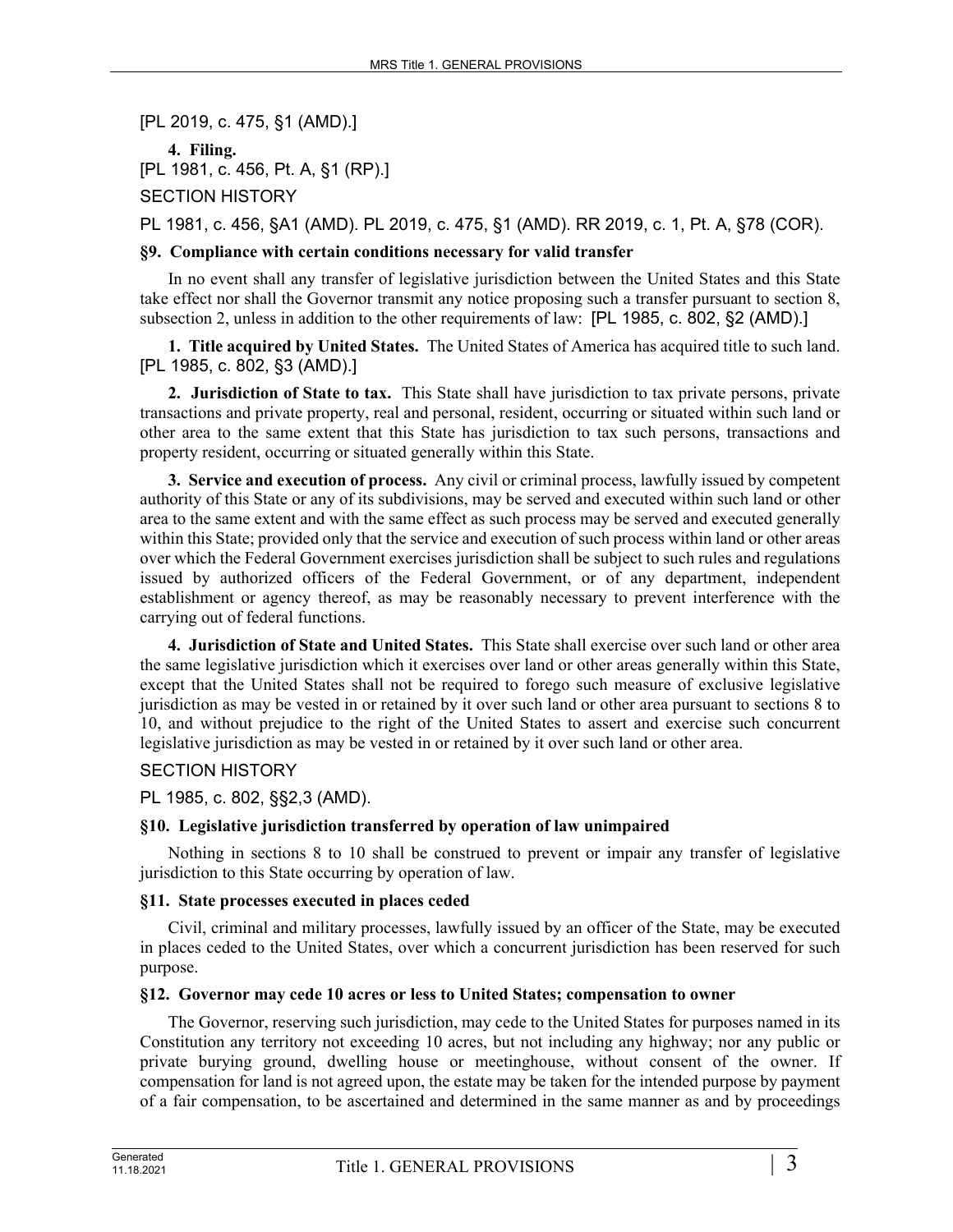similar to those provided for ascertaining damages in locating highways, in Title 23, chapters 201 to 207. [PL 1977, c. 564, §1 (AMD).]

### SECTION HISTORY

PL 1975, c. 771, §1 (AMD). PL 1977, c. 564, §1 (AMD).

#### **§13. Land for fortifications or navigation aids; taking and ceding to United States; compensation**

Whenever the public exigencies require it, the Governor may take in the name of the State, by purchase and deed, or in the manner denoted, any lands or rights-of-way, for the purpose of erecting, using or maintaining any fort, fortification, arsenal, military connection, way, railroad, lighthouse, beacon or other aid to navigation, with all necessary rights, powers and privileges incident to their use, and may deliver possession and cede the jurisdiction thereof to the United States, on such terms as are deemed expedient. [PL 1975, c. 771, §2 (AMD).]

The owner of any land or rights taken shall have a just compensation therefor, to be determined as prescribed in section 12, provided that application is made within 5 years after the land is taken.

### SECTION HISTORY

PL 1975, c. 771, §2 (AMD).

### **§14. Survey of land to be taken; filing and recording**

When the Governor determines that a public exigency requires the taking of any land or rights as provided for in section 13, the Governor shall cause the land to be surveyed, located and so described that it can be identified, and a plan thereof must be filed in the office of the Secretary of State and there recorded. The filing of the plan vests the title to that land and rights in the State of Maine or the State's grantees, to be held during the pleasure of the State and, if transferred to the United States, during the pleasure of the United States. [PL 2019, c. 475, §2 (AMD).]

# SECTION HISTORY

PL 1975, c. 771, §3 (AMD). PL 2019, c. 475, §2 (AMD).

#### **§15. Consent of Legislature to acquisition of land by United States for public buildings; record of conveyances**

In accordance with the Constitution of the United States, Article 1, Section VIII, Clause 17, and Acts of Congress in such cases provided, the consent of the Legislature is given to the acquisition by the United States, or under its authority, by purchase, condemnation or otherwise, of any land in this State required for the erection of lighthouses or for sites for customhouses, courthouses, post offices, arsenals or other public buildings, or for any other purposes of the government, except for the designation of property as a national monument pursuant to 54 United States Code, Section 320301 (2015). Deeds and conveyances or title papers for the same must be recorded upon the land records of the county or registry district in which the land so conveyed may lie; and in like manner may be recorded a sufficient description by metes and bounds, courses and distances, of any tracts and legal divisions of any public lands belonging to the United States set apart by the general government for either of the purposes before mentioned, by an order, patent or other official paper so describing such land. [PL 2015, c. 458, §1 (AMD).]

SECTION HISTORY

PL 2015, c. 458, §1 (AMD).

# **§15-A. Consent of Legislature for federal radioactive waste storage facilities (REPEALED)**

SECTION HISTORY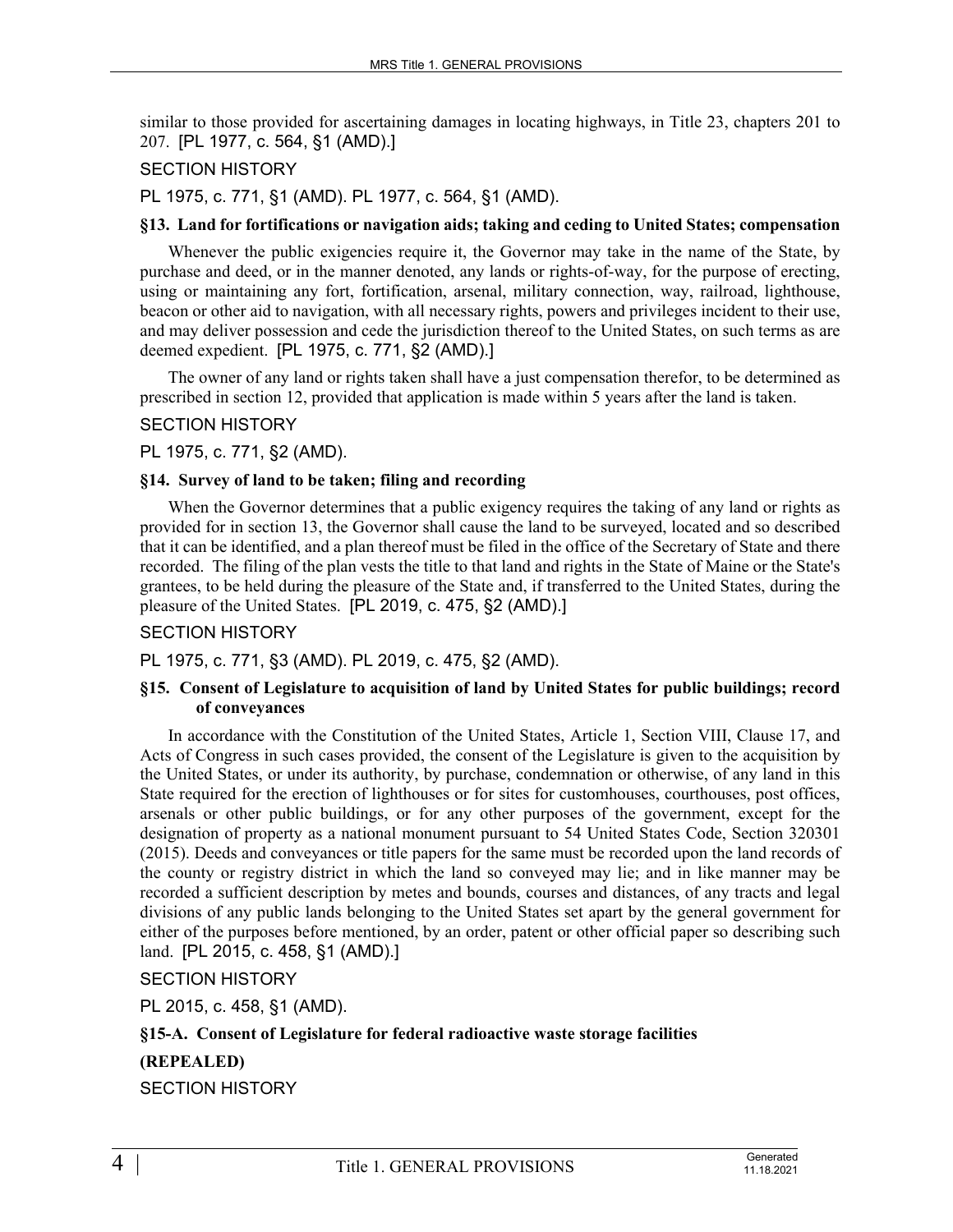# PL 1979, c. 519, §1 (NEW). PL 1983, c. 381, §1 (RP).

### **§16. Property not to be taxed**

Lands with the tenements and appurtenances acquired for the purposes mentioned in section 15 shall be and continue exempt from all state, county and municipal taxation, assessment or other charges which may be levied or imposed under the authority of this State, so far as the taxation of such property is prohibited under the Constitution and laws of the United States, so long as the said lands shall remain the property of the United States, and no longer.

### **§17. Acquisition of land by United States where owner disabled or unwilling; proceedings**

Whenever, upon application of an authorized agent of the United States, it is made to appear to the Superior Court that the United States desires to purchase a tract of land and the right of way thereto, within the State, for the erection of a lighthouse, beacon light, range light or light keeper's dwelling, forts, batteries or other public buildings, and that any owner is a minor, or is mentally ill, or is from any cause incapable of making perfect title to said lands, or is unknown, or a nonresident, or from disagreement in price or any other cause refuses to convey such land to the United States, said court shall order notice of said application to be published in some newspaper in the county where such land lies, if any, otherwise in a paper in this State nearest to said land, once a week for 3 weeks, which notice shall contain an accurate description of said land, with the names of the supposed owners, provable in the manner required for publications of notice in Title 14, and shall require all persons interested in said land on a day specified in said notice to file their objections to the proposed purchase. At the time so specified said court shall empanel a jury, in the manner provided for the trial of civil actions, to assess the value of said land at its fair market value and all damages sustained by the owner of such land by reason of such appropriation. Such amount when so assessed, with the entire costs of said proceedings, shall be paid into the treasury of said county, and thereupon the sheriff thereof, upon the production of the certificate of the treasurer that said amount has been paid, shall execute to the United States and deliver to its agent a deed of said land, reciting the proceedings in said cause, which deed shall convey to the United States a good and absolute title to said land against all persons. The money paid into such county treasury shall there remain until ordered to be paid out by a court of competent jurisdiction.

# **§18. Treasurer receiving money to give bond**

The court directing the money to be paid to a county treasurer, in accordance with sections 15 to 17, shall require of such treasurer a bond in double the amount ordered to be paid to him, with 2 or more sufficient sureties, or with a surety company, as surety, to be approved by said court. Such bonds shall be payable to the people of the State of Maine, for the use of such persons, severally, as are entitled to said money, and shall be approved and filed with the clerk of said court before payment of the money to the treasurer.

#### **§19. Consent to certain acts of United States coast survey**

Persons employed under the Government of the United States in the coast survey may enter on any land in the State and erect thereon such buildings and do such other acts as the objects of the survey require.

# **§20. Compensation to owners for use of land**

If satisfactory compensation is not made to the owner by the officers or agents of the United States under whose direction such lands are taken, he may make complaint to the county commissioners who, after not less than 14 days' notice to the parties of the time and place of hearing, shall view the premises, hear the parties and assess the damages sustained by the taking of the land for said purposes, including the time during which it will be required for such use, as if the land were taken for highway purposes under Title 23, chapter 3, order them to be paid at such time as they direct and award costs to the prevailing party. [PL 1975, c. 431, §1 (AMD).]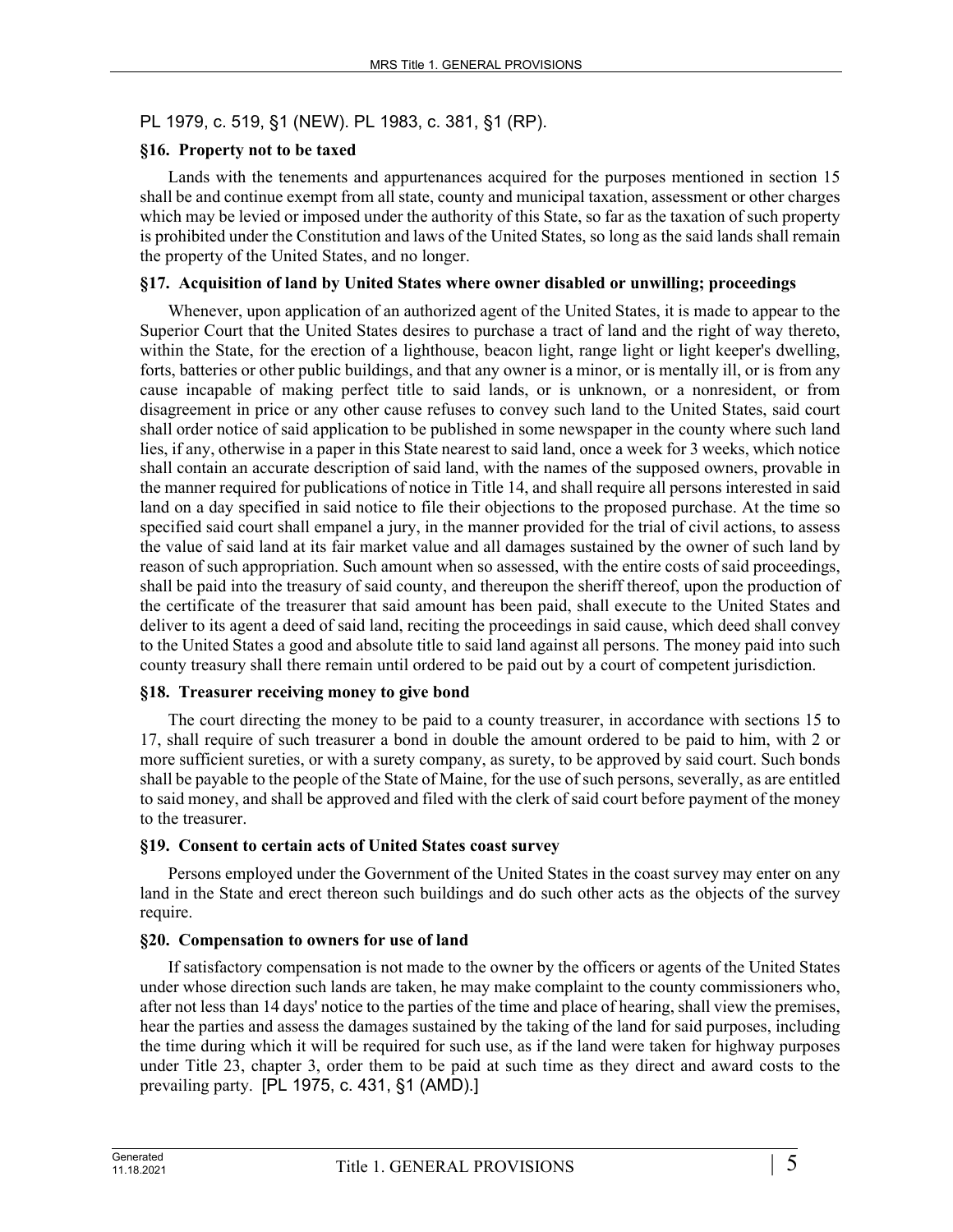# SECTION HISTORY

### PL 1975, c. 431, §1 (AMD).

#### **§21. Report of county commissioners filed with Superior Court; motion for new trial**

The commissioners shall file in the office of the clerk of the Superior Court a report of their doings, which shall be conclusive upon the parties, unless one of them within 30 days files in court his motion for a new trial, which after due notice to the opposite party may for due cause be granted, to be had in said court.

#### **§22. Tender of amends; costs**

The person entering upon land as provided in section 19 may tender to the party injured sufficient amends, and if the damages finally assessed do not exceed the tender, judgment shall be rendered against the owner for costs. Costs recovered by the prevailing party shall be taxed as in case of appeal from judgments of the District Court.

#### **§23. Injury to works**

### **(REPEALED)**

SECTION HISTORY

PL 1977, c. 696, §1 (RP).

#### **§24. Right of entry on lands**

All persons employed in the work of topographic mapping under the law are authorized to enter and cross all lands within the State, provided that in so doing no damage shall be done to private property.

#### **§25. Topographic mapping**

The Department of Agriculture, Conservation and Forestry, Division of Geology, Natural Areas and Coastal Resources has charge of topographic mapping on behalf of the State. The Division of Geology, Natural Areas and Coastal Resources is authorized and directed to enter into such agreements with the Director of the United States Geological Survey as will ensure the progress of the work in an efficient and economical manner. [PL 2013, c. 405, Pt. C, §1 (AMD).]

#### SECTION HISTORY

PL 1985, c. 481, §A1 (AMD). PL 1995, c. 502, §E32 (AMD). PL 1999, c. 556, §1 (AMD). PL 2011, c. 655, Pt. KK, §1 (AMD). PL 2011, c. 655, Pt. KK, §34 (AFF). PL 2013, c. 405, Pt. C, §1 (AMD).

#### **§26. Leases of right to take kelp on submerged lands**

#### **(REPEALED)**

SECTION HISTORY

PL 1967, c. 418 (RP).

#### **§27. Title to certain islands**

The title to all islands located in great ponds within the State and title to all islands located in the sea within the jurisdiction of the State, except such as have been previously granted away by the State or are now held in private ownership, shall remain in the State and not be sold. [PL 1965, c. 226, §1 (AMD).]

#### SECTION HISTORY

PL 1965, c. 226, §1 (AMD).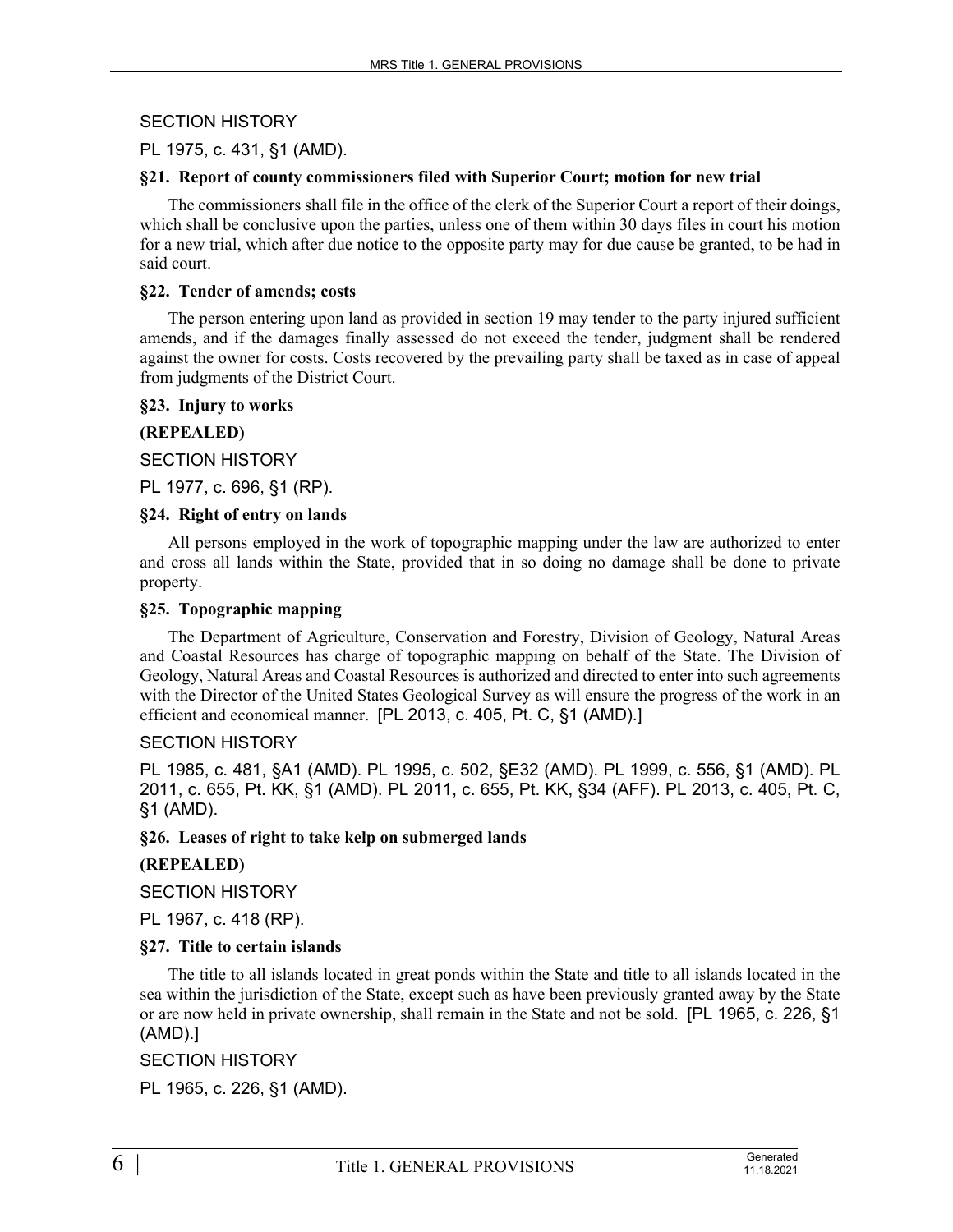### **§28. Usurpation of jurisdiction by foreign power; overt acts in State**

# **(REPEALED)**

SECTION HISTORY

PL 1977, c. 696, §2 (RP).

### **§29. Consent not given for high-level radioactive waste deep geological repository**

Notwithstanding any other provisions of chapter 1 or any other provision of law, the State does not consent to the acquisition by the United States, or any agent, agency or person acting under its authority or direction, of any interest in land or waters within the State to be used for the exploration, siting, construction or operation of a repository for the deep geological disposal of high-level waste, and does not cede any legislative jurisdiction over lands or waters acquired by or on behalf of the United States for such purposes. [PL 1985, c. 802, §4 (NEW).]

### SECTION HISTORY

PL 1985, c. 802, §4 (NEW).

# **CHAPTER 3**

### **RULES OF CONSTRUCTION**

### **§71. Laws**

The following rules shall be observed in the construction of statutes, unless such construction is inconsistent with the plain meaning of the enactment.

**1. Acts by agents.** When an act that may be lawfully done by an agent is done by one authorized to do it, his principal may be regarded as having done it.

**2. And; or.** The words "and" and "or" are convertible as the sense of a statute may require.

**3. Authority to 3 or more.** Words in any statute, charter or ordinance giving authority to 3 or more persons authorize a majority to act when the statute, charter or ordinance does not otherwise specify. Notwithstanding any law to the contrary, a vacancy on an elected or appointed body does not in itself impair the authority of the remaining members to act unless a statute, charter or ordinance expressly prohibits the body from acting during the period of any vacancy and does not in itself affect the validity of any action no matter when taken.

[PL 2007, c. 396, §1 (RPR); PL 2007, c. 396, §4 (AFF).]

**4. Corporations.** Acts of incorporation shall be regarded in legal proceedings as public Acts. All special Acts of incorporation become null and void in 2 years from the day when the same take effect, unless such corporations shall have organized and commenced actual business under their charters. [PL 1971, c. 439, §2 (RPR).]

**5. Dates.** Wherever in the Revised Statutes or any legislative Act a reference is made to several dates and the dates given in the reference are connected by the word "to", the reference includes both the dates which are given and all intervening dates.

**6. Disqualification.** When a person is required to be disinterested or indifferent in a matter in which others are interested, a relationship by consanguinity or affinity within the 6th degree according to the civil law, or within the degree of 2nd cousins inclusive, except by written consent of the parties, will disqualify.

```
7. Gender. 
[PL 1987, c. 705, §1 (RP).]
```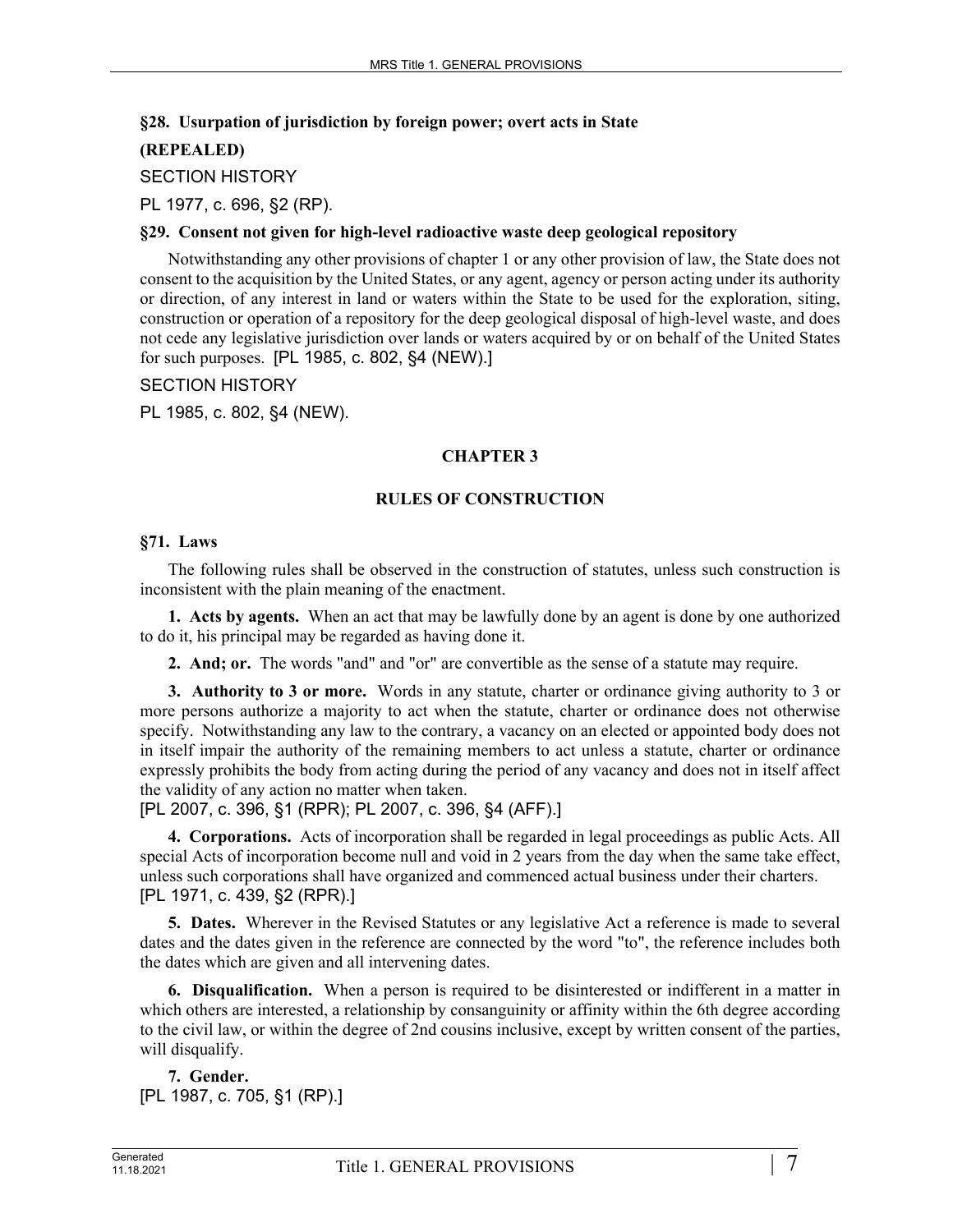**7-A. Gender.** In the construction of statutes, gender-neutral construction shall be applied as provided in this subsection.

A. Whenever reasonable, as determined by the Revisor of Statutes, nouns rather than pronouns shall be used to refer to persons in order to avoid gender identification. [PL 1987, c. 705, §2 (NEW).]

B. In preparing any legislation which amends a section or larger division of statutes, the Revisor of Statutes shall be authorized to change any masculine or feminine gender word to a gender-neutral word when it is clear that the statute is not exclusively applicable to members of one sex. The Revisor of Statutes shall not otherwise alter the sense, meaning or effect of any statute. [PL 1987, c. 861, §§1, 3 (AMD).]

C. The rule of construction concerning gender on the effective date of an Act or resolve shall apply to that Act or resolve. [PL 1987, c. 861, §§2, 3 (NEW).]

[PL 1987, c. 861, §§1-3 (AMD).]

**8. Severability.** The provisions of the statutes are severable. The provisions of any session law are severable. If any provision of the statutes or of a session law is invalid, or if the application of either to any person or circumstance is invalid, such invalidity does not affect other provisions or applications which can be given effect without the invalid provision or application. The repeal of a severability clause located in and applicable to any title or a division of a title, chapter, section or Act, must be construed as the removal of surplus language unless the law indicates otherwise. [PL 1991, c. 332, §1 (AMD).]

**9. Singular and plural.** Words of the singular number may include the plural; and words of the plural number may include the singular.

**9-A. Shall; must; may.** "Shall" and "must" are terms of equal weight that indicate a mandatory duty, action or requirement. "May" indicates authorization or permission to act. This subsection applies to laws enacted or language changed by amendment after December 1, 1989. [PL 1991, c. 332, §2 (NEW).]

**10. Statute Titles.** Abstracts of Titles, chapters and sections, and notes are not legal provisions.

**11. Statutory references.** Wherever in the Revised Statutes the word "Title" or "chapter" or "subchapter" appears without definite reference, it refers to the Title or chapter or subchapter in which the word "Title" or "chapter" or "subchapter" appears; if the chapter or subchapter is given a number without reference to a numbered Title, it refers to the chapter or subchapter of the Title in which the numbered chapter or subchapter appears. Wherever in the Revised Statutes a numbered section appears without reference to a numbered Title, it refers to the section of the Title in which the numbered section appears.

Wherever in the Revised Statutes or any legislative Act a reference is made to several sections, subsections, paragraphs, subparagraphs, divisions, subdivisions or sentences, the section, subsection, paragraph, subparagraph, division, subdivision or sentence numbers given in the reference are connected by the word "to," the reference includes both the sections, subsections, paragraphs, subparagraphs, divisions, subdivisions or sentences whose numbers are given and all intervening sections, subsections, paragraphs, subparagraphs, divisions, subdivisions and sentences.

Wherever in the Revised Statutes the designation of a division of the statutes larger than a section is numbered with the use of a Roman numeral, it may be known and cited by its Arabic equivalent. [PL 2001, c. 710, §1 (AMD).]

**12. Statutory time periods.** The statutory time period for the performance or occurrence of any act, event or default that is a prerequisite to or is otherwise involved in or related to the commencement, prosecution or defense of any civil or criminal action or other judicial proceeding or any action or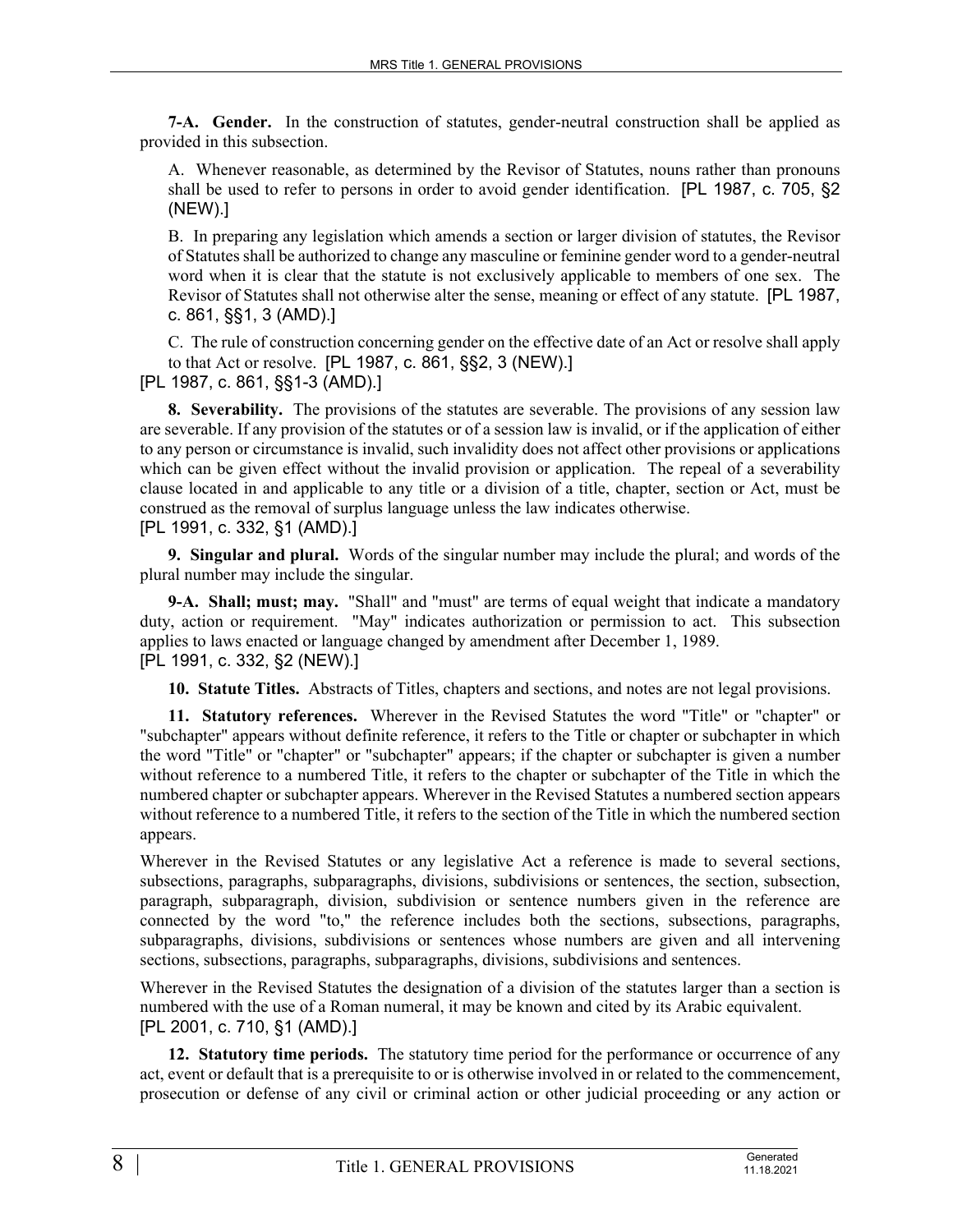proceeding of the Public Utilities Commission is governed by and computed under Rule 6(a) of the Maine Rules of Civil Procedure as amended from time to time, when the nature of such action or proceeding is civil, and under Rule 45(a) of the Maine Rules of Unified Criminal Procedure, as amended from time to time, when the nature of such action or proceeding is criminal. [PL 2015, c. 431, §1 (AMD).]

**13. Reporting dates.** If legislation or another legislative instrument requires a report to be filed by a date certain, and the date certain falls on a Saturday, Sunday or legal holiday, the report is due by close of business on the next day that is not a Saturday, Sunday or legal holiday. [PL 2001, c. 471, Pt. D, §1 (NEW).]

### SECTION HISTORY

PL 1971, c. 439, §2 (AMD). PL 1973, c. 85 (AMD). PL 1973, c. 788, §1 (AMD). PL 1983, c. 606 (AMD). PL 1985, c. 737, §C1 (AMD). PL 1987, c. 705, §§1,2 (AMD). PL 1987, c. 861, §§1-3 (AMD). PL 1991, c. 332, §§1,2 (AMD). PL 2001, c. 471, §D1 (AMD). PL 2001, c. 710, §1 (AMD). PL 2007, c. 396, §1 (AMD). PL 2007, c. 396, §4 (AFF). PL 2015, c. 431, §1 (AMD).

### **§72. Words and phrases**

The following rules shall be observed in the construction of statutes relating to words and phrases, unless such construction is inconsistent with the plain meaning of the enactment, the context otherwise requires or definitions otherwise provide. [PL 1969, c. 433, §1 (RPR).]

**1. Adult.** "Adult" means a person who has attained the age of 18 years. [PL 1971, c. 598, §1 (AMD).]

**1-A. Affirmations.** When a person required to be sworn is conscientiously scrupulous of taking an oath, he may affirm.

[PL 1969, c. 433, §2 (NEW).]

**2. Annual meeting.** "Annual meeting," applied to towns, means the annual meeting required by law for choice of town officers.

**2-A. Child or children.** "Child or children" means a person who has not attained the age of 18 years.

[PL 1971, c. 598, §2 (AMD).]

**2-B. Full age.** "Full age" means the age of 18 and over. [PL 1971, c. 598, §2 (AMD).]

**3. General rule.** Words and phrases shall be construed according to the common meaning of the language. Technical words and phrases and such as have a peculiar meaning convey such technical or peculiar meaning.

**4. Grantee.** "Grantee" means the person to whom a freehold estate or interest in land is conveyed.

**5. Grantor.** "Grantor" means the person who conveys a freehold estate or interest in land.

**6. Highway.** "Highway" may include a county bridge, county road or county way.

**6-A. Infant.** "Infant" means a person who has not attained the age of 18 years.

[PL 1971, c. 598, §3 (AMD).]

**7. Inhabitant.** "Inhabitant" means a person having an established residence in a place.

#### **8. Insane person.**

[PL 1977, c. 266 (RP).]

**9. Issue.** "Issue," applied to the descent of estates, includes all lawful lineal descendants of the ancestor.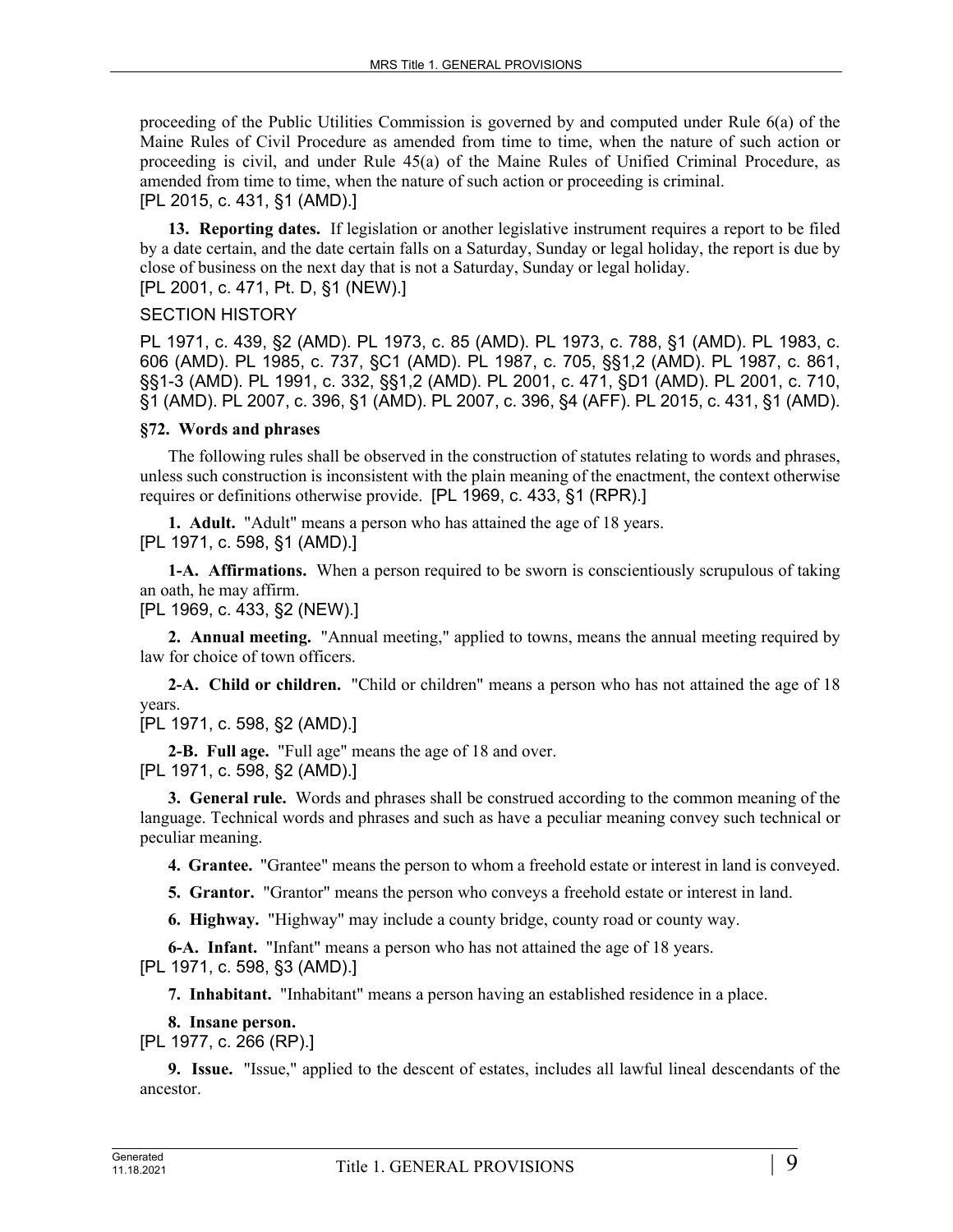**10. Land or lands.** "Land" or "lands" includes lands and all tenements and hereditaments connected therewith, and all rights thereto and interests therein. [RR 2013, c. 2, §1 (COR).]

**10-A. Lawful age.** "Lawful age" means the age of 18 and over. [PL 1971, c. 598, §4 (AMD).]

**10-B. Legal age.** "Legal age" means the age of 18 and over. [PL 1971, c. 598, §4 (AMD).]

**11. Majority.** "Majority" when used in reference to age shall mean the age of 18 and over. [PL 1971, c. 598, §5 (AMD).]

**11-A. Minor or minors.** "Minor or minors" means any person who has not attained the age of 18 years.

[PL 1971, c. 598, §6 (AMD).]

**11-B. Minority.** "Minority" when used in reference to age shall mean under the age of 18. [PL 1971, c. 598, §6 (AMD).]

**11-C. Month.** "Month" means a calendar month. [PL 1969, c. 433, §6 (RPR).]

**12. Municipal officers.** "Municipal officers" means the mayor and aldermen or councillors of a city, the members of the select board or councillors of a town and the assessors of a plantation. [PL 2021, c. 275, §1 (AMD).]

**13. Municipality.** "Municipality" includes cities, towns and plantations, except that "municipality" does not include plantations in Title 10, chapter 110, subchapter IV; or Title 30‑A, Part  $\mathcal{D}$ 

[PL 1987, c. 737, Pt. C, §§1, 106 (AMD); PL 1989, c. 6 (AMD); PL 1989, c. 9, §2 (AMD); PL 1989, c. 104, Pt. C, §§8, 10 (AMD).]

**14. Oath.** "Oath" includes an affirmation, when affirmation is allowed.

**15. Person.** "Person" may include a body corporate.

**16. Pledge; mortgage, etc.** The terms "pledge," "mortgage," "conditional sale," "lien," "assignment" and like terms, when used in referring to a security interest in personal property shall include a corresponding security interest under Title 11, the Uniform Commercial Code.

**17. Real estate.** "Real estate" includes lands and all tenements and hereditaments connected therewith, and all rights thereto and interests therein.

**17-A. Registered apprenticeship.** "Registered apprenticeship" means an apprenticeship program registered with the Maine Apprenticeship Program in accordance with Title 26, chapter 37. [PL 2011, c. 491, §1 (AMD).]

**18. Registered mail.** The words "registered mail" when used in connection with any requirement for notice by mail shall mean either registered mail or certified mail.

**19. Seal, corporate.** Whenever a corporate seal is used or required on any instrument, an impression made on the paper of such instrument by the seal of the corporation, without any adhesive substance, shall be deemed a valid seal. A seal of a corporation upon a certificate of stock, corporate bond or other corporate obligation for the payment of money may be facsimile, engraved or printed. [PL 1971, c. 439, §3 (AMD).]

**20. Seal, court.** When the seal of a court, magistrate or public officer is to be affixed to a paper, the word "seal" may mean an impression made on the paper for that purpose with or without wafer or wax.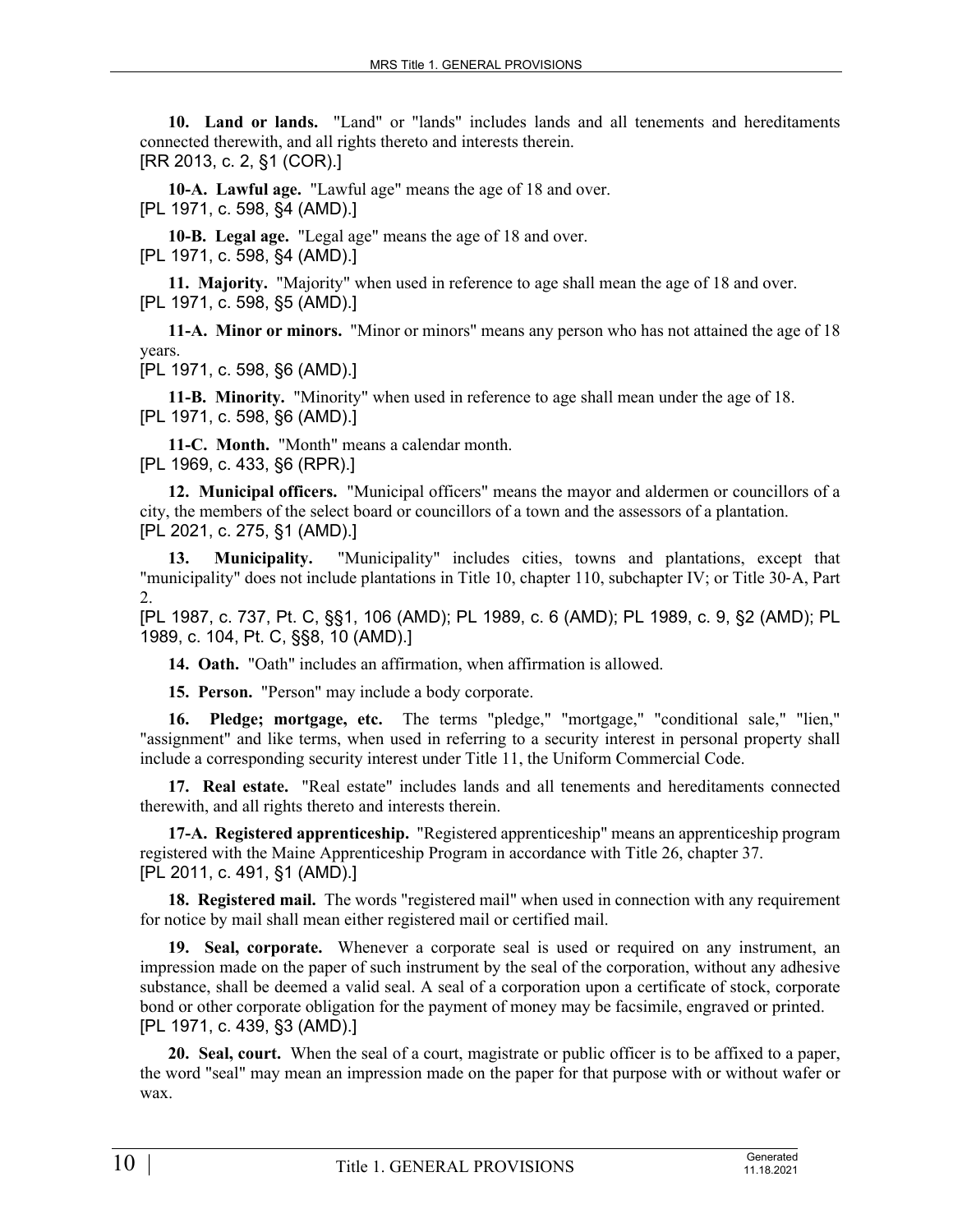**21. State.** "State," used with reference to any organized portion of the United States, may mean a territory or the District of Columbia.

[PL 1965, c. 513, §1 (AMD).]

**22. State paper.** "State paper" means the newspaper designated by the Legislature, in which advertisements and notices are required to be published.

[PL 1973, c. 625, §1 (AMD).]

**23. Sworn.** "Sworn," "duly sworn" or "sworn according to law," used in a statute, record or certificate of administration of an oath, refers to the oath required by the Constitution or laws in the case specified, and includes every necessary subscription to such oath. [RR 2013, c. 2, §2 (COR).]

**24. Timber and grass.** "Timber and grass," when used in reference to the public reserved lots, so called, in unorganized territory in the State, means all growth of every description on said lots. [RR 2013, c. 2, §2 (COR).]

**25. Town.** "Town" includes cities and plantations, unless otherwise expressed or implied.

**26. Under age.** "Under age" means under the age of 18. [PL 1971, c. 598, §7 (AMD).]

**26-A. United States.** "United States" includes territories and the District of Columbia. [PL 1969, c. 433, §7 (RPR).]

**26-B. Unsealed instruments, when given effect of sealed instruments in any written instrument.** A recital that such instrument is sealed by or bears the seal of the person signing the same or is given under the hand and seal of the person signing the same, or that such instrument is intended to take effect as a sealed instrument, shall be sufficient to give such instrument the legal effect of a sealed instrument without the addition of any seal of wax, paper or other substance or any semblance of a seal by scroll, impression or otherwise; but the foregoing shall not apply in any case where the seal of a court, public office or public officer is expressly required by the Constitution, by statute or by rule of the court to be affixed to a paper, nor shall it apply in the case of certificates of stock of corporations. The word "person" as used in this subsection shall include a corporation, association, trust or partnership.

[PL 1969, c. 590, §2 (NEW).]

**27. Vacant and vacancy.** "Vacant" and "vacancy" as applied to public office shall comprise and include all cases where the person elected or appointed to such office resigns therefrom or dies while holding the same or, being elected or appointed, is ineligible, dies or becomes incapacitated before qualifying as required by law.

**28. Written and in writing.** "Written" and "in writing" include printing and other modes of making legible words. When the signature of a person is required, he must write it or make his mark, but the signatures upon all commissions or the signatures on interest coupons annexed to a corporate bond or other corporate obligation may be facsimiles, engraved or printed. The signatures of any officer or officers of a corporation upon a corporate bond or other corporate obligation, other than interest coupons, may be facsimiles, engraved or printed, on condition that such bond or obligation is signed or certified by a trustee, registrar or transfer agent. In case any officer who has signed or whose facsimile signature has been placed upon such corporate bond, other corporate obligation or interest coupon shall have ceased to be such officer before such corporate bond or other corporate obligation is issued, it may be issued by the corporation with the same effect as if he were such officer at the date of its issue. [PL 1975, c. 777, §1 (AMD).]

**29. Will.** "Will" includes a codicil.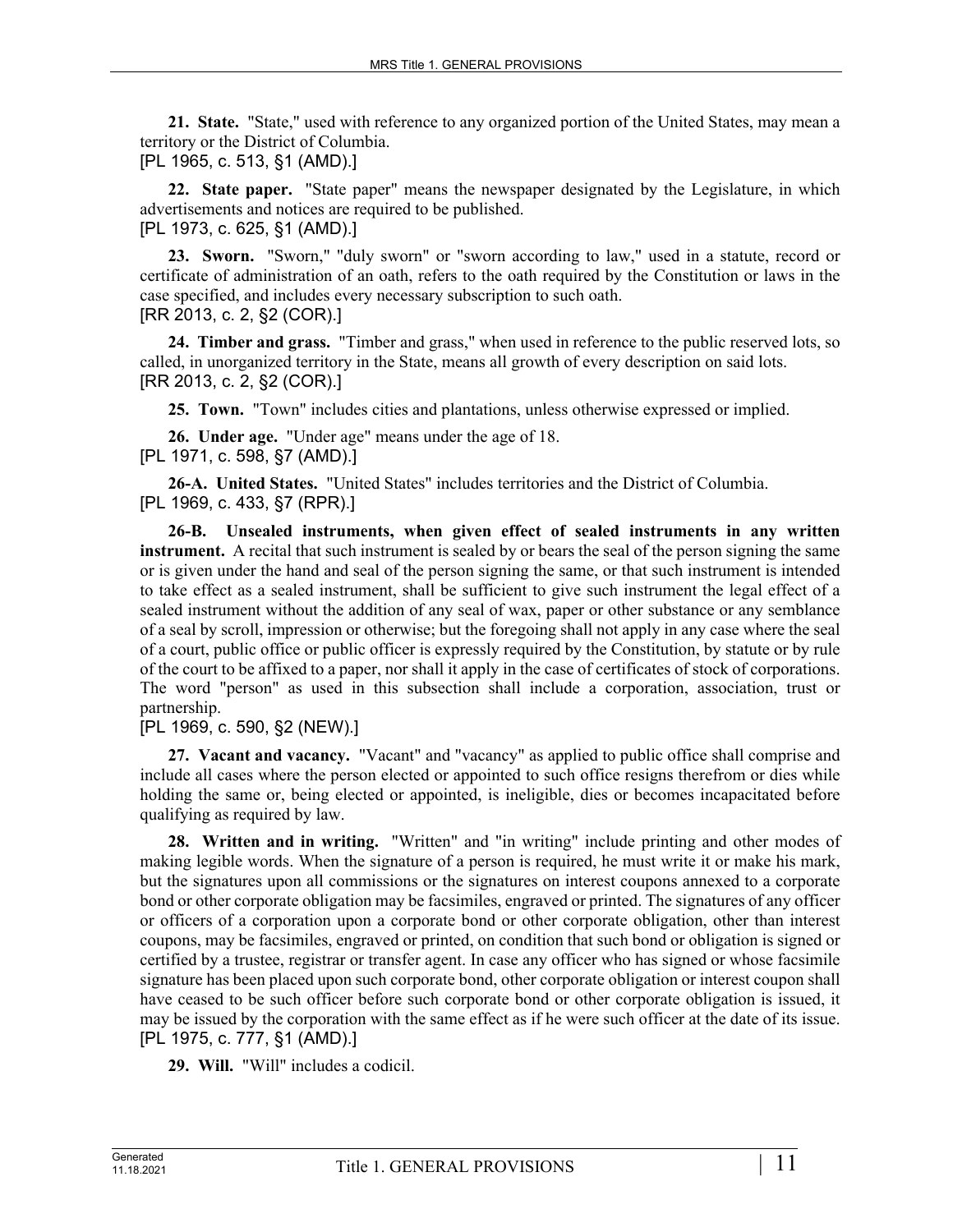**30. Year.** "Year" means a calendar year, unless otherwise expressed. "Year," used for a date, means year of our Lord.

### SECTION HISTORY

PL 1965, c. 513, §1 (AMD). PL 1969, c. 113 (AMD). PL 1969, c. 433, §§1-7 (AMD). PL 1969, c. 590, §§1,2 (AMD). PL 1971, c. 439, §§3,4 (AMD). PL 1971, c. 598, §§1-7 (AMD). PL 1973, c. 625, §1 (AMD). PL 1973, c. 628, §1 (AMD). PL 1975, c. 770, §1 (AMD). PL 1975, c. 777, §1 (AMD). PL 1977, c. 266 (AMD). PL 1977, c. 390, §1 (AMD). PL 1977, c. 479, §1 (AMD). PL 1981, c. 698, §1 (AMD). PL 1987, c. 737, §§C1,C106 (AMD). PL 1989, c. 6 (AMD). PL 1989, c. 9, §2 (AMD). PL 1989, c. 104, §§C8,C10 (AMD). PL 1993, c. 630, §B1 (AMD). PL 2011, c. 491, §1 (AMD). RR 2013, c. 2, §§1, 2 (COR). PL 2021, c. 275, §1 (AMD).

### **§73. Majority**

The common law rule that a person is a minor to the age of 20 is abrogated and persons 18 years of age or over are declared to be of majority for all purposes. [PL 1971, c. 598, §8 (AMD).]

### SECTION HISTORY

PL 1969, c. 433, §8 (NEW). PL 1971, c. 598, §8 (AMD).

#### **§74. Revision authorized**

The following revisions to the laws of Maine are authorized: [PL 1977, c. 78, §1 (NEW).]

**1. References to Executive Council in public laws.** Notwithstanding any other provision of law, after January 4, 1977, wherever in any public law, whether allocated to the Maine Revised Statutes or not, the words "Executive Council" and "council" used as an abbreviation for Executive Council, or any other reference to the Executive Council appear, the public laws shall read as if those words were not contained in that public law. This section shall not affect any application of any public law prior to January 4, 1977. The Revisor of Statutes may assist any republication of any public law after January 4, 1977, to ensure deletion of any reference in that public law to the Executive Council. [PL 1985, c. 737, Pt. B, §1 (AMD).]

**2. References to Executive Council in private and special laws.** Notwithstanding any other provision of law, after January 4, 1977, wherever in any private and special law the words "Executive Council" and "council" used as an abbreviation for Executive Council, or any other reference to the Executive Council appear the private and special law shall read as if those words were not contained in that law. This section shall not affect any application of any private and special law prior to January 4, 1977. The Revisor of Statutes may assist any republication of any private and special law after January 4, 1977, to ensure deletion of any reference to the Executive Council.

[PL 1985, c. 737, Pt. B, §1 (AMD).]

#### SECTION HISTORY

PL 1977, c. 78, §1 (NEW). PL 1985, c. 737, §B1 (AMD).

# **CHAPTER 4**

# **STATUTORY MAINTENANCE**

#### **§91. Definitions**

As used in this chapter, unless the context otherwise indicates, the following terms have the following meanings. [PL 1991, c. 336 (NEW).]

**1. Conflicting enactments.** "Conflicting enactments" means multiple enactments, amendments, repeals, reallocations or reenactments, or any combination of these actions, that affect the same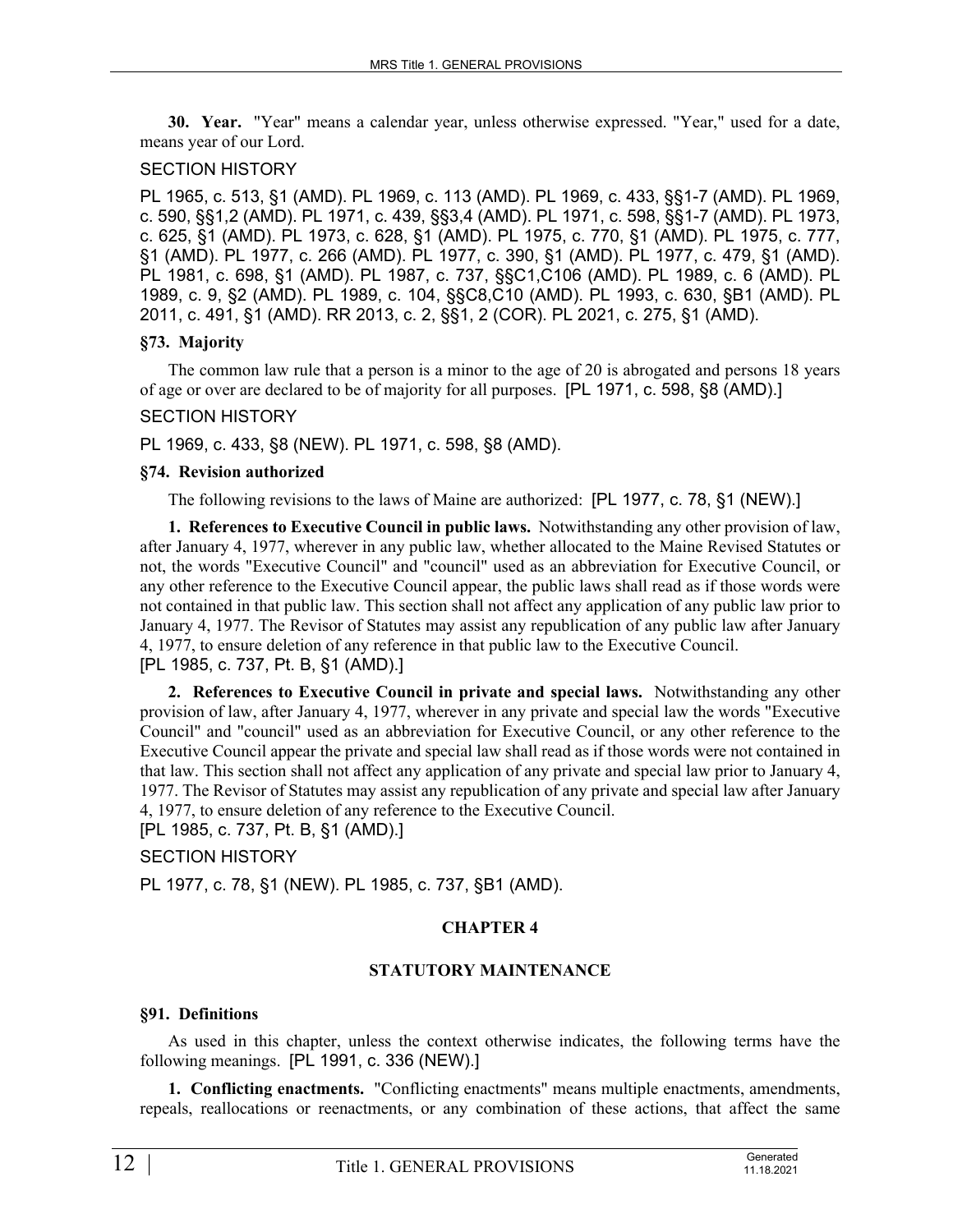statutory unit and that have been adopted by multiple Acts passed within one legislative session or within a regular legislative session and any special sessions preceding the next regular legislative session that do not refer to each other.

[PL 1991, c. 639, §1 (AMD).]

**2. Executive director.** "Executive director" means the Executive Director of the Legislative Council appointed under Title 3, section 162. [PL 1991, c. 336 (NEW).]

**3. Revisor.** "Revisor" means the Revisor of Statutes, or the person under Title 3, section 162 who is responsible for the form and format of legislative instruments.

[PL 1991, c. 336 (NEW).]

**4. Revisor's change.** "Revisor's change" means a change made in the course of update under the authority of section 93.

[PL 1991, c. 336 (NEW).]

**5. Revisor's report.** "Revisor's report" means the post-update report made by the revisor pursuant to section 95. This report may be cited as Revisor's Report 19XX, c. X, §X, Revisor's Report 2XXX, c. X, §X, RR 19XX, c. X, §X or RR 2XXX, c. X, §X. [PL 2001, c. 471, Pt. D, §2 (AMD).]

**6. Revision clause.** "Revision clause" means a section of a law that is not allocated to the Maine Revised Statutes and that changes a term throughout the laws and instructs the revisor to implement the revision as part of update.

[PL 1991, c. 336 (NEW).]

**7. Statutory unit.** "Statutory unit" means a title, subtitle, part, subpart, chapter, subchapter, article, subarticle, section, subsection, paragraph, subparagraph, division or subdivision of the laws of Maine. [PL 1991, c. 639, §1 (AMD).]

**8. Update.** "Update" means the process by which enactments, amendments, repeals, reallocations or reenactments from a legislative session or sessions are integrated into the statutory data base of the Maine Revised Statutes.

[PL 1991, c. 336 (NEW).]

SECTION HISTORY

PL 1991, c. 336 (NEW). PL 1991, c. 639, §1 (AMD). PL 2001, c. 471, §D2 (AMD).

# **§92. Statutory data base; update**

The executive director shall ensure that the legislative staff maintains a statutory data base that contains the text of the Maine Revised Statutes and the appropriate history of each statutory unit. [PL 1991, c. 336 (NEW).]

The revisor shall update the statutory data base at least annually after the close of each regular legislative session and may update the data base more frequently. [PL 1991, c. 336 (NEW).]

The Legislative Council shall adopt policies governing access to and publication of the data contained in the statutory data base. [PL 1991, c. 336 (NEW).]

SECTION HISTORY

PL 1991, c. 336 (NEW).

# **§93. Administrative changes and corrections**

The revisor may make the following changes or corrections, when the corrections do not alter the sense or meaning of the laws, without specific legislative action as part of the statutory data base update. [PL 1991, c. 336 (NEW).]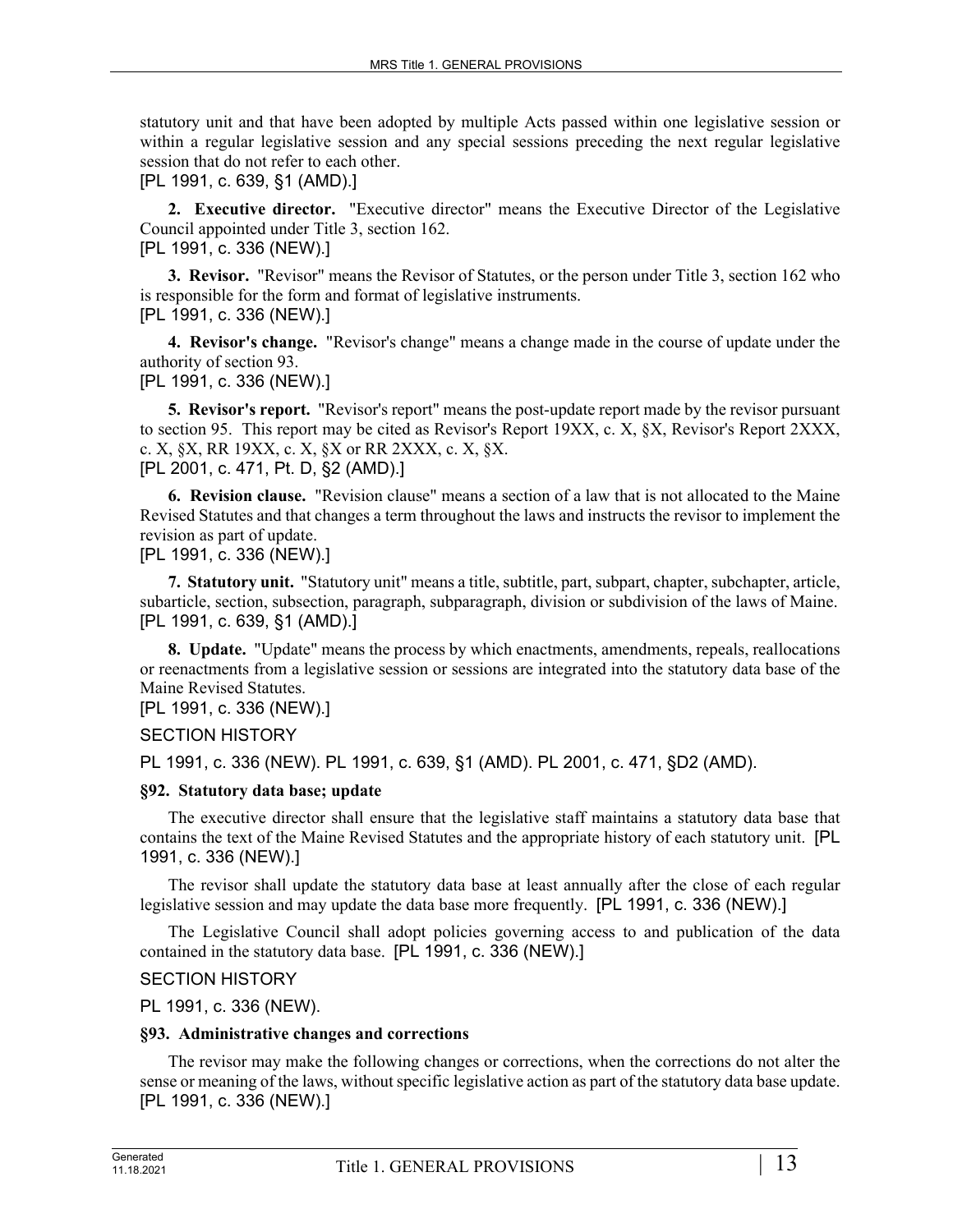**1. Misspellings.** Misspelled words may be corrected. [PL 1991, c. 336 (NEW).]

**2. Histories.** Erroneous amending clauses or statutory histories may be corrected. [PL 1991, c. 639, §2 (AMD).]

**3. Cross-references.** Cross-references in statutory units may be changed to agree with new, amended, reenacted, renumbered, relettered, reallocated or corrected statutory units. [PL 1991, c. 639, §2 (AMD).]

**4. Dates.** Obsolete temporal references may be removed and the appropriate calendar date for the phrase "effective date of this Act" or other phrases of similar meaning may be substituted. [PL 1991, c. 639, §2 (AMD).]

**5. Capitalization.** Improper capitalization may be corrected. [PL 1991, c. 336 (NEW).]

**6. Headnotes.** Descriptive headings of titles, chapters, sections or subsections may be edited or added to briefly and clearly indicate the subject matter of the title, chapter, section or subsection. [PL 1991, c. 336 (NEW).]

**7. Renumbering; relettering.** The numbering or lettering of statutory units, including duplicative numbering or lettering created by conflicting enactments, may be corrected or properly arranged. [PL 1991, c. 639, §2 (AMD).]

**8. Punctuation.** Punctuation, including hyphenization, may be corrected. [PL 1991, c. 336 (NEW).]

**9. Revision clauses.** Grammatical changes necessary for the proper implementation of changes in nomenclature or terminology enacted by a revision clause may be made. [PL 1991, c. 639, §2 (AMD).]

**10. Errors.** Obvious clerical, typographical or grammatical errors may be corrected. [PL 1991, c. 639, §2 (AMD).]

**11. Gender.** Gender-specific terms that occur in a statutory unit being corrected may be changed to gender-neutral terms and necessary grammatical changes to properly use the gender-neutral terms may be made.

[PL 1991, c. 639, §3 (NEW).]

Any change made by the revisor may not change the substantive meaning of any statutory unit. Any error or inadvertent substantive change made by the revisor must be construed as a clerical error and given no effect. If the revisor is in doubt whether a specific change is authorized by this section, the revisor may not make the change but shall incorporate the proposed change into the legislation authorized by section 94. [PL 1991, c. 336 (NEW).]

# SECTION HISTORY

PL 1991, c. 336 (NEW). PL 1991, c. 639, §§2,3 (AMD).

#### **§94. Omnibus errors and inconsistencies bill**

The revisor shall prepare legislation containing proposed changes and consolidations identified but not made under section 93. The legislation may also contain any other statutory errors or inconsistencies identified by the revisor. The legislation must be submitted to the joint standing committee of the Legislature having jurisdiction over judiciary matters, with a copy to the executive director. [PL 1991, c. 336 (NEW).]

# SECTION HISTORY

PL 1991, c. 336 (NEW).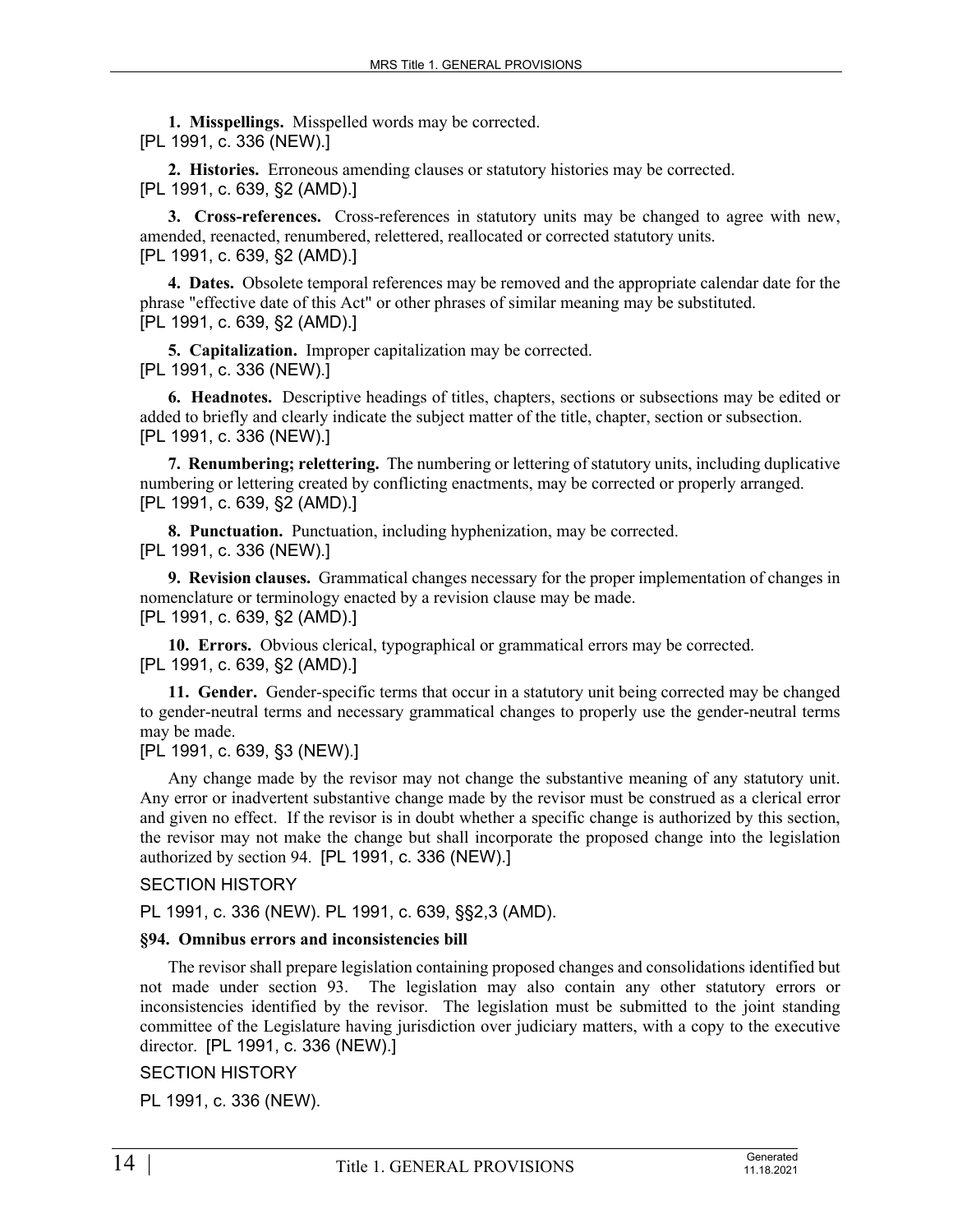#### **§95. Report and publication**

The revisor shall submit an annual revisor's report containing a description of all changes made pursuant to section 93 to the joint standing committee of the Legislature having jurisdiction over judiciary matters by October 1st of the year in which the changes have been made and shall provide copies of the report to the Secretary of State, to the executive director and to the publisher of the Maine Revised Statutes Annotated. The publisher shall incorporate the changes made in the report in all subsequent publications of the laws. The revisor's report must be published annually in the Laws of Maine. Changes made in the revisor's report take effect on October 1st of the year in which the report is made unless otherwise indicated in which case the changes take effect as specified. [PL 1991, c. 639, §4 (AMD).]

If the joint standing committee of the Legislature having jurisdiction over judiciary matters disagrees with any change contained in the revisor's report, the committee may instruct the revisor to make appropriate corrections during the next update, may amend the legislation authorized by section 94 to reverse the change or may report out legislation overriding any revisor's change. [PL 1991, c. 336 (NEW).]

#### SECTION HISTORY

PL 1991, c. 336 (NEW). PL 1991, c. 639, §4 (AMD).

### **CHAPTER 5**

#### **COMMEMORATIVE DAYS AND WEEKS**

#### **§111. National Arbor Day**

#### **(REPEALED)**

SECTION HISTORY

PL 1977, c. 214, §2 (RP).

#### **§111-A. Arbor Week**

The Governor shall annually issue a proclamation setting apart the 3rd full week in May as Arbor Week, recommending its observance by the public in the planting of trees, shrubs and vines, in the promotion of forest growth and culture, in the adornment of public and private grounds, places and ways, and in such other efforts and undertakings as harmonize with the general character of the week. The Governor shall recommend that the week be observed in rural and suburban schools by exercises appropriate to Arbor Week. [PL 2019, c. 475, §3 (AMD).]

#### SECTION HISTORY

PL 1977, c. 214, §3 (NEW). PL 2019, c. 475, §3 (AMD).

#### **§112. Poetry Day**

The State of Maine designates October 15th as Poetry Day, recommending that in the week following schools, churches, libraries, clubs and organizations, the newspapers, radio and television give recognition to the poets who have helped or are helping to make Maine famous in the field of poetry throughout the world.

#### **§113. American History Month**

The month of February of each year is designated as American History Month and the Governor of the State of Maine shall annually issue a proclamation inviting and urging the people of the State of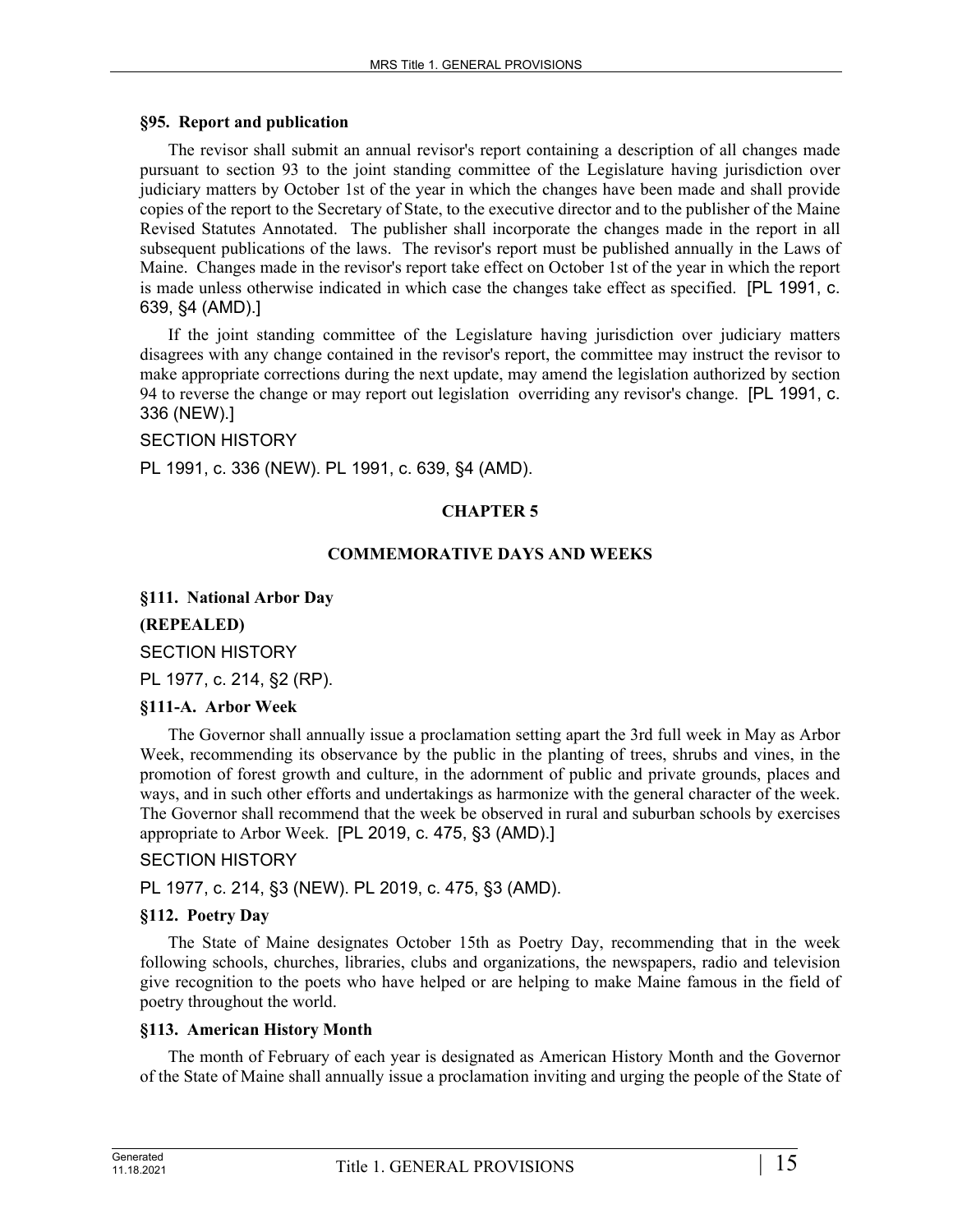Maine to observe the month of February as such in schools and other suitable places with appropriate ceremony and activity. [PL 1967, c. 53 (NEW).]

### SECTION HISTORY

PL 1967, c. 53 (NEW).

**§114. Armistice Day**

# **(REPEALED)**

SECTION HISTORY

PL 1971, c. 12, §1 (NEW). PL 1973, c. 114, §1 (RP).

# **§115. Martin Luther King, Jr. Day**

# **(REPEALED)**

### SECTION HISTORY

PL 1975, c. 7 (NEW). PL 1985, c. 787, §1 (RP).

### **§116. Statehood Day**

March 15th of each year shall be designated as Statehood Day, and the Governor shall annually issue a proclamation inviting and urging the people of the State of Maine to observe the day in schools and other suitable places with appropriate ceremony and activity. Statehood Day shall commemorate the admission of Maine as a state into the United States of America and the ideals and wisdom of those men and women who have formed Maine's history and traditions. The Department of Education shall make appropriate information available to the people and the schools within the limits of its budget. [PL 1989, c. 700, Pt. A, §1 (AMD).]

SECTION HISTORY

PL 1975, c. 642 (NEW). PL 1989, c. 700, §A1 (AMD).

# **§117. Chester Greenwood Day**

December 21st of each year shall be designated as Chester Greenwood Day and the Governor shall annually issue a proclamation inviting and urging the people of the State of Maine to observe this day in suitable places with appropriate ceremony and activity. Chester Greenwood Day shall commemorate and honor Chester Greenwood, whose inventive genius and native ability, which contributed much to the enjoyment of Maine's winter season, marked him as one of Maine's outstanding citizens. [PL 1977, c. 262 (NEW).]

# SECTION HISTORY

PL 1977, c. 262 (NEW).

# **§118. Maine Cultural Heritage Week**

The Governor shall annually issue a proclamation setting aside that week containing Statehood Day, March 15th, as Maine Cultural Heritage Week. [PL 1979, c. 294 (NEW).]

The proclamation shall recall Maine's lengthy and important traditions in all the arts including literature, the performing arts and the plastic arts and shall acknowledge the many contributions made by Maine's citizens to folk arts and crafts. [PL 1979, c. 294 (NEW).]

The proclamation shall recommend the observance of Maine Cultural Heritage Week with appropriate celebration and activity, including public celebration and activity in Maine's schools, colleges, universities, theaters, museums, studios, galleries and workshops. [PL 1979, c. 294 (NEW).]

The Maine Arts Commission shall make appropriate information available to the people and the schools within the limits of its budget. [PL 1985, c. 763, Pt. A, §1 (AMD).]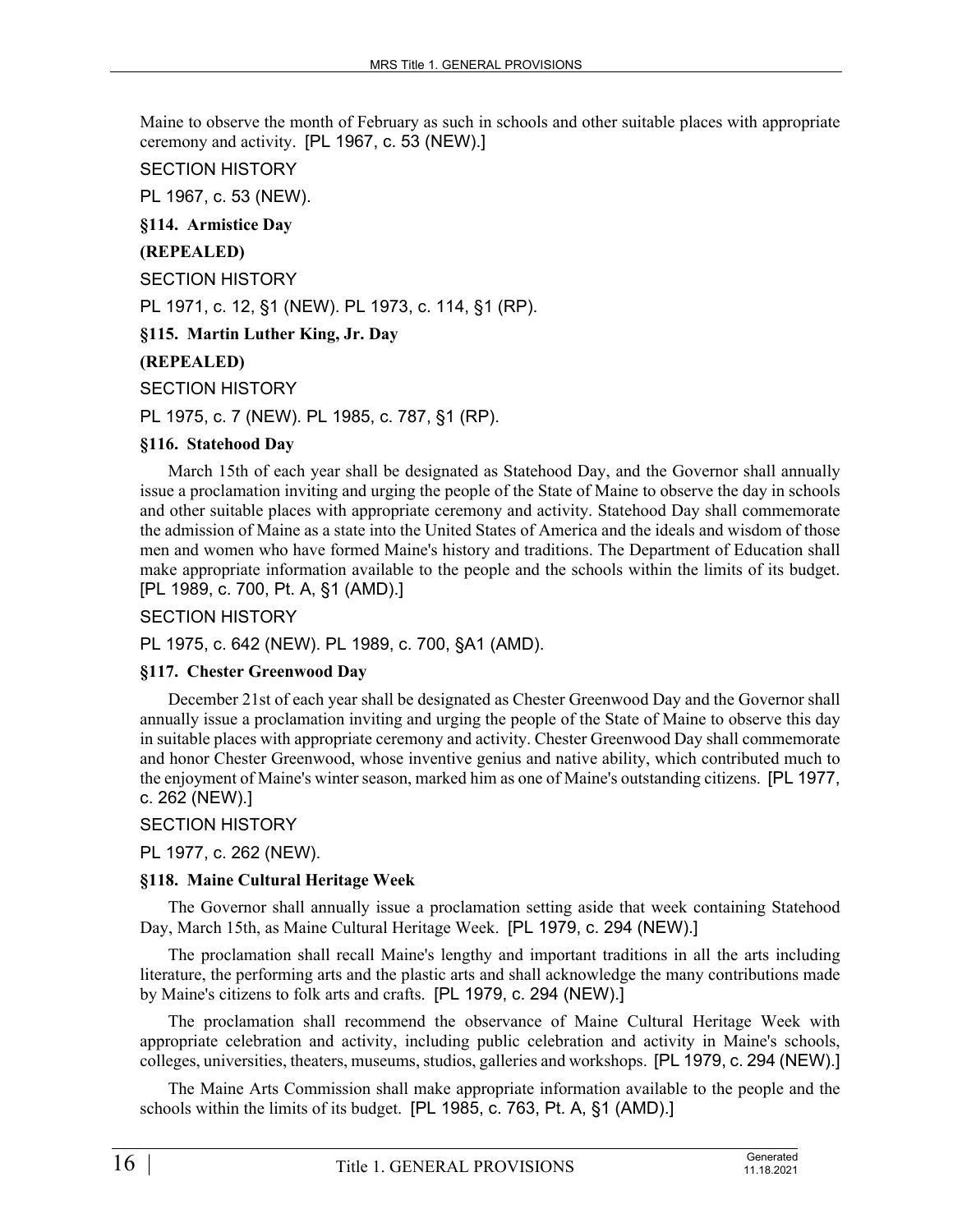# SECTION HISTORY

PL 1979, c. 294 (NEW). PL 1985, c. 763, §A1 (AMD).

### **§119. R. B. Hall Day**

The last Saturday in June of each year shall be designated R. B. Hall Day and the Governor shall annually issue a proclamation inviting and urging the people of the State to observe the day with appropriate ceremony and activity. R. B. Hall Day shall commemorate and honor R. B. Hall, an internationally recognized composer. Recognized primarily as a composer of marches, he was an accomplished conductor and cornet soloist, whose creative talent and native ability marked him as one of Maine's outstanding citizens. [PL 1981, c. 246 (NEW).]

### SECTION HISTORY

PL 1981, c. 246 (NEW).

### **§120. Saint Jean-Baptiste Day**

June 24th of each year shall be designated as Saint Jean-Baptiste Day and the Governor shall annually issue a proclamation inviting and urging the people of the State to observe this day in suitable places with appropriate ceremonies. Saint Jean-Baptiste Day shall commemorate the feast of Saint John the Baptist as an important observance and show of appreciation for the significant cultural, economic and civic contributions made by Franco-Americans which have served to enrich the culture and life style of this State. [PL 1983, c. 8 (NEW).]

# SECTION HISTORY

PL 1983, c. 8 (NEW). PL 1983, c. 76 (NEW). PL 1983, c. 480, §A1 (RAL).

### **§121. Maine Clean Water Week**

The first full week in June of each year shall be designated Maine Clean Water Week. The Governor shall annually issue a proclamation inviting and urging the people of the State to observe the week with appropriate ceremony and activity. [PL 1983, c. 76 (NEW); PL 1983, c. 480, Pt. A, §1 (RAL).]

#### SECTION HISTORY

PL 1983, c. 76 (NEW). PL 1983, c. 480, §A1 (RAL).

# **§122. National Women's History Week**

# **(REPEALED)**

SECTION HISTORY

PL 1983, c. 719, §1 (NEW). PL 1989, c. 700, §A2 (AMD). MRSA T. 1 §122 (RP).

#### **§123. Seamen's Memorial Day**

The 2nd Sunday in June shall be designated Seamen's Memorial Day and the Governor shall annually issue a proclamation inviting and urging the people of the State to observe the day with appropriate ceremonies and activities in honor of the women and men of the State who have been lost at sea. [PL 1985, c. 737, Pt. A, §1 (RPR).]

SECTION HISTORY

PL 1985, c. 21 (NEW). PL 1985, c. 41, §1 (NEW). PL 1985, c. 737, §A1 (RPR).

#### **§124. Maine Business Women's Week**

The Governor shall annually issue a proclamation setting aside the 3rd full week in October as Maine Business Women's Week. The proclamation must invite and urge the people of the State to observe the week in schools and other suitable places with appropriate ceremony and study. The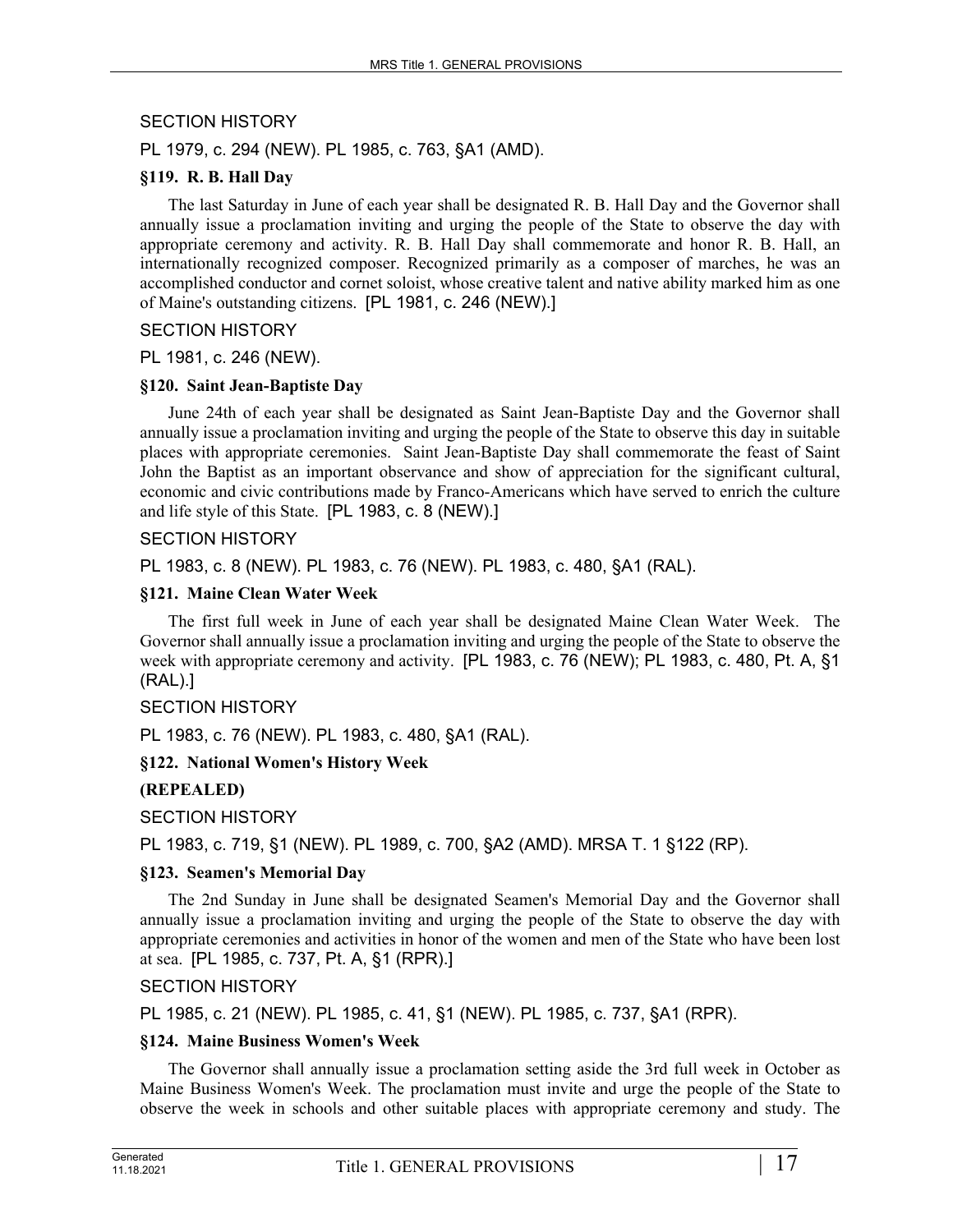Department of Education may make appropriate information available to the people and the schools within the limits of its budget. [PL 1995, c. 625, Pt. A, §1 (AMD).]

#### SECTION HISTORY

PL 1985, c. 31, §1 (NEW). PL 1989, c. 700, §A3 (AMD). PL 1995, c. 625, §A1 (AMD).

#### **§125. Alcohol Awareness Week**

The Governor shall annually issue a proclamation setting aside the first full week in December of each year as Alcohol Awareness Week. The proclamation shall invite and urge citizens, appropriate service agencies, schools and other suitable organizations and groups to observe this week through appropriate activities. [PL 2017, c. 407, Pt. A, §1 (AMD).]

#### SECTION HISTORY

PL 1985, c. 737, §A2 (NEW). PL 2017, c. 407, Pt. A, §1 (AMD).

#### **§126. Samantha Smith Day**

The first Monday in June of each year is designated as Samantha Smith Day, in memory of Samantha Smith whose birthday was June 29th. The Governor shall issue annually a proclamation inviting and urging the people of this State to observe the day in schools and other suitable places with appropriate ceremony and activity. Samantha Smith Day shall commemorate and honor Samantha Smith whose vision and inspiring message for peace and brotherhood opened the door to greater understanding and friendship among nations of the world. The Department of Education shall make appropriate information available to the people and the schools within the limits of its budget. [PL 1989, c. 700, Pt. A, §4 (AMD).]

SECTION HISTORY

PL 1987, c. 82 (NEW). PL 1989, c. 700, §A4 (AMD).

#### **§127. Maine Merchant Marine Day**

The Governor shall annually issue a proclamation setting aside May 22nd as Maine Merchant Marine Day. The proclamation shall invite and urge the people of the State to observe the day in schools and other suitable places with appropriate ceremony and study. The Maine Maritime Academy and the Department of Education may make appropriate information available to the people and the schools within the limits of their budgets. [PL 1989, c. 700, Pt. A, §5 (AMD).]

The purpose of commemorating the United States Merchant Marines is to recognize the courage and heroism of merchant mariners who have served the nation in times of national emergencies. Merchant mariners have valiantly served the nation during periods of international conflict by serving as combatant crews on Letters of Marque during the Revolutionary War and the War of 1812 and on armed vessels during the Civil War. In World War I and World War II, they served on ships equipped with naval armament while transporting supplies and troops between the home front and war fronts. Thousands of merchant mariners have been killed, captured or injured in the defense of the nation. [PL 1987, c. 140, §1 (NEW).]

#### SECTION HISTORY

PL 1987, c. 140, §1 (NEW). PL 1989, c. 700, §A5 (AMD).

#### **§128. Garden Week**

Garden Week shall be established as the first full week of June of each year and the Governor shall annually issue a proclamation inviting and urging the people of the State to observe the week with appropriate celebration and activities. [PL 1987, c. 226 (NEW).]

#### SECTION HISTORY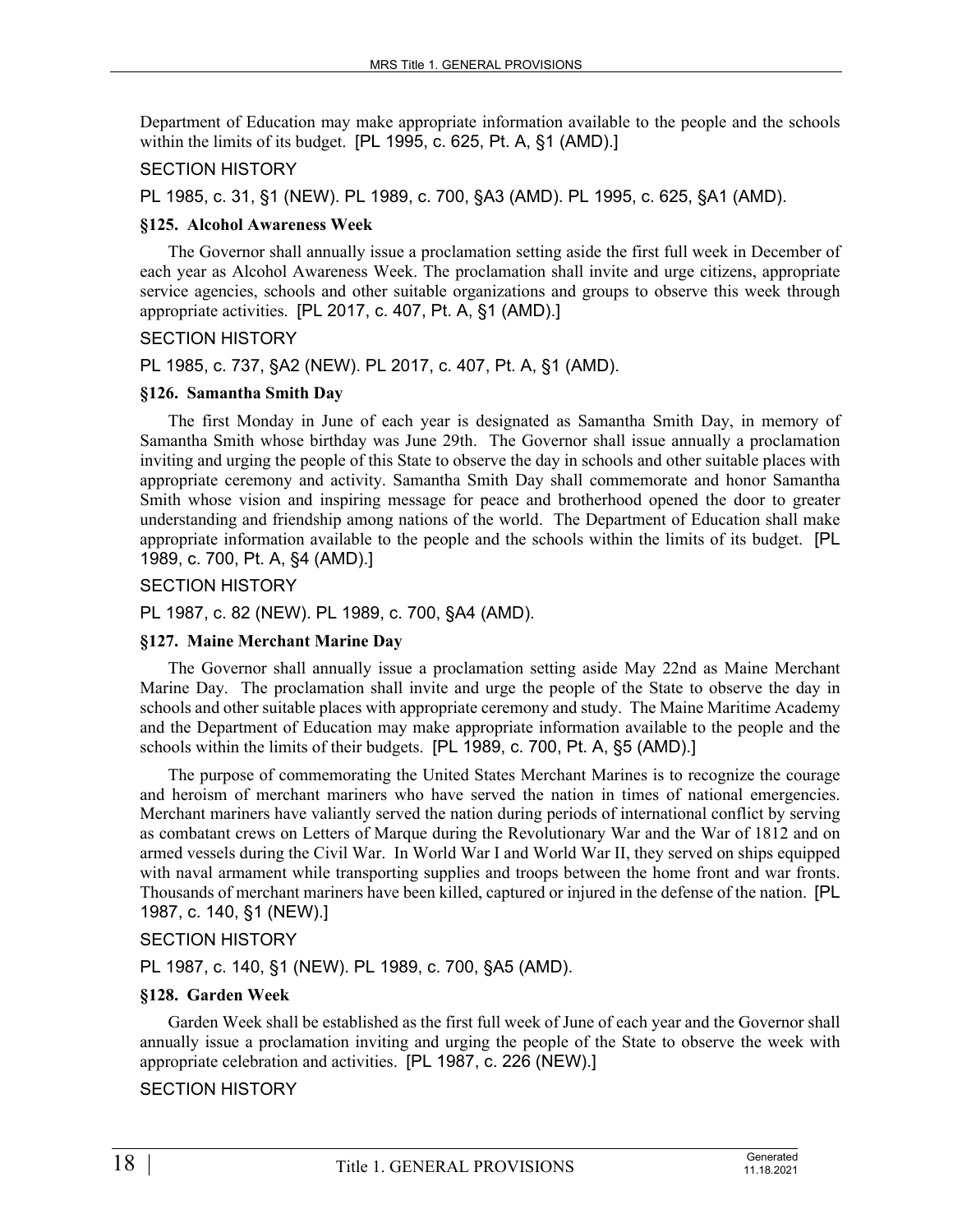### PL 1987, c. 226 (NEW).

### **§129. Margaret Chase Smith Day**

December 14th of each year shall be designated as Margaret Chase Smith Day, and the Governor shall annually issue a proclamation inviting and urging the people of the State of Maine to observe this day in suitable places with appropriate ceremony and activity. Margaret Chase Smith Day shall commemorate and honor Margaret Chase Smith who distinguished herself as a political leader of this nation and as one of Maine's outstanding citizens. [PL 1987, c. 610 (NEW).]

The Department of Education shall make appropriate information available to the people and schools within the limits of its budget. [PL 1989, c. 700, Pt. A, §6 (AMD).]

#### SECTION HISTORY

PL 1987, c. 610 (NEW). PL 1989, c. 700, §A6 (AMD).

#### **§130. Edmund S. Muskie Day**

March 28th of each year shall be designated as Edmund S. Muskie Day and the Governor shall annually issue a proclamation inviting and urging the people of the State of Maine to observe this day in suitable places with appropriate ceremony and activity. Edmund S. Muskie Day shall commemorate and honor Edmund Sixtus Muskie whose distinguished career as a political leader of this State and nation marks him as one of Maine's outstanding citizens. [PL 1987, c. 610 (NEW).]

The Department of Education shall make appropriate information available to the people and schools within the limits of its budget. [PL 1989, c. 700, Pt. A, §7 (AMD).]

### SECTION HISTORY

PL 1987, c. 610 (NEW). PL 1989, c. 700, §A7 (AMD).

### **§131. Former Prisoner of War Recognition Day**

April 9th of each year shall be designated as Former Prisoner of War Recognition Day and the Governor shall annually issue a proclamation inviting and urging the people of the State to observe this day in suitable places with appropriate ceremony and activity. Former Prisoner of War Recognition Day shall commemorate, honor and recognize the courage and heroism of all former prisoners of war who served the nation in times of crisis and emergency and who were captured in the defense of the nation. [PL 1989, c. 37 (NEW).]

#### SECTION HISTORY

PL 1989, c. 37 (NEW).

# **§132. Deaf Culture Week**

The Governor shall annually issue a proclamation setting aside the last full week in September as Deaf Culture Week. The proclamation must invite and urge the people of the State to observe the week in schools and other suitable places with appropriate ceremony and study. The Department of Education shall make appropriate information available to the people and the schools within its budget. [PL 1991, c. 279, §1 (NEW).]

# SECTION HISTORY

PL 1991, c. 279, §1 (NEW).

# **§133. Landowner Recognition Day**

The 3rd Saturday of September of each year is designated as Landowner Recognition Day and the Governor shall issue annually a proclamation inviting and urging the people of the State to observe this day in suitable places with appropriate activity. [PL 1995, c. 142, §1 (NEW).]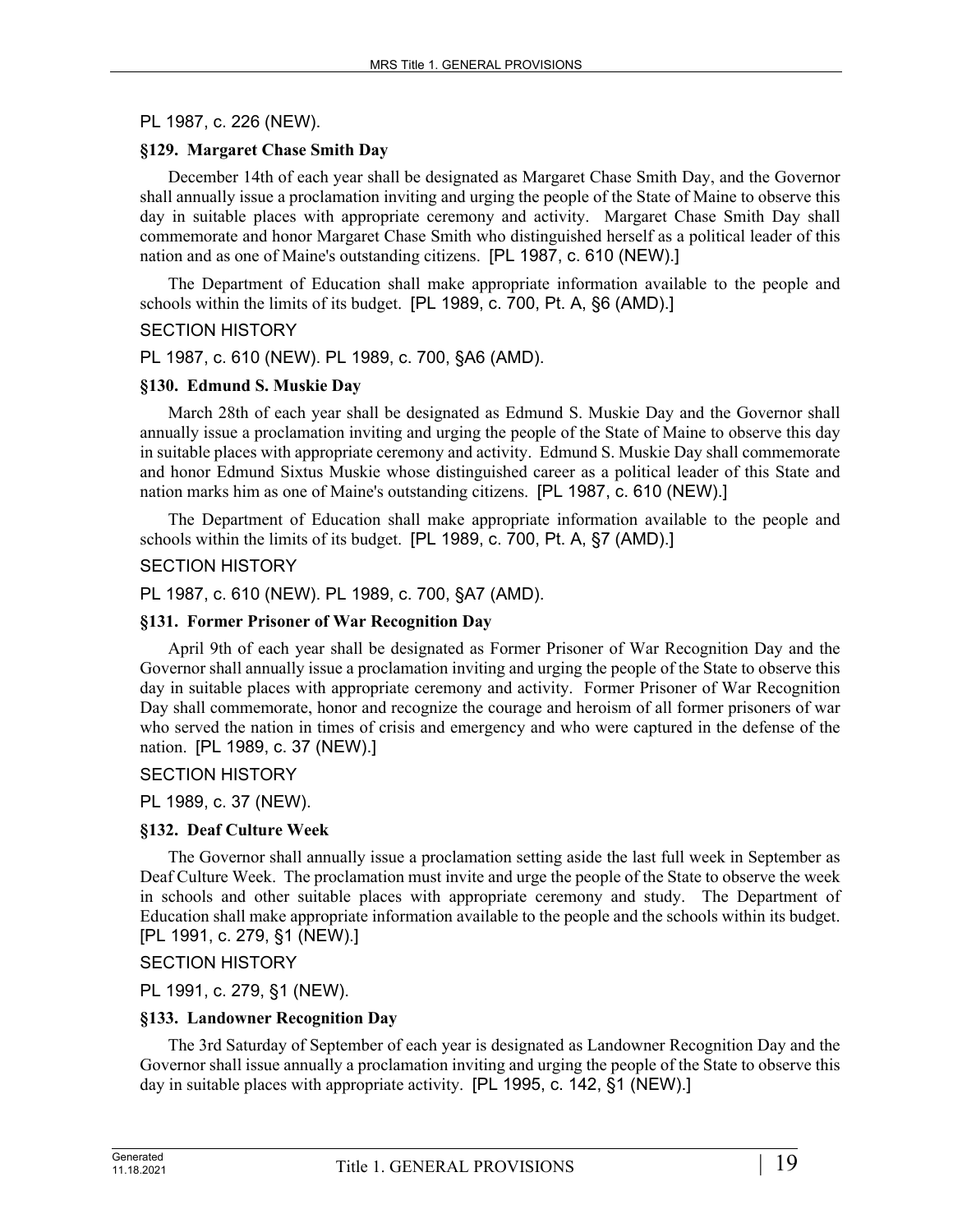# SECTION HISTORY

PL 1995, c. 142, §1 (NEW).

### **§134. Children's Day**

In recognition of the value and importance of every child, the State designates the last Friday in September as Children's Day. The Governor shall annually issue a proclamation urging citizens, businesses and organizations to observe the day with appropriate celebration and activity. [PL 1997, c. 74, §1 (NEW).]

#### SECTION HISTORY

PL 1997, c. 74, §1 (NEW).

### **§135. Firefighter's Recognition Day**

In recognition of the value and importance of firefighters, the State designates the first Saturday in October as Firefighter's Recognition Day. The Governor shall annually issue a proclamation urging the people of the State to observe the day with appropriate celebration and activity. [PL 1999, c. 19, §1 (NEW).]

SECTION HISTORY

PL 1999, c. 19, §1 (NEW).

### **§136. Prisoner of War - Missing in Action Recognition Day**

The Governor annually shall issue a proclamation designating the 3rd Friday in September as Prisoner of War - Missing in Action Recognition Day in remembrance of the courage and plight of American prisoners of war and those missing in action. The proclamation must recommend that the day be observed in an appropriate manner. The State of Maine flag must be flown at half staff when the Governor considers it appropriate. The Governor may issue the proclamation through a media outlet as defined in Title 3, section 312‑A, subsection 10‑B. The Department of Education and the Department of Defense, Veterans and Emergency Management, Maine Bureau of Veterans' Services shall make appropriate information available to citizens, schools, organizations and groups within the limits of their budgets. [PL 2011, c. 490, §1 (AMD); PL 2019, c. 377, §6 (REV).]

# SECTION HISTORY

PL 1999, c. 302, §1 (NEW). PL 2011, c. 490, §1 (AMD). PL 2019, c. 377, §6 (REV).

# **§137. Organ Donor Awareness Day**

December 3rd is designated as Organ Donor Awareness Day, and the Governor shall annually issue a proclamation inviting and urging the people of the State of Maine to observe the day with appropriate activity. The first annual Organ Donor Awareness Day will commemorate the life of Kate James, who was born December 3, 1980 and who passed away March 6, 1999 at 18 years of age while awaiting a double lung transplant. The observance is created to make Maine citizens aware of the importance of donating organs. In each subsequent year, the Governor, in consultation with Maine organ donation agencies and organizations, shall designate an organ donor, recipient or listed individual to be recognized on that year's Organ Donation Awareness Day. [PL 1999, c. 479, §1 (NEW).]

# SECTION HISTORY

PL 1999, c. 479, §1 (NEW).

# **§138. Major-General Henry Knox Day**

July 25th of each year is designated as Major-General Henry Knox Day, and the Governor shall annually issue a proclamation inviting and urging the people of the State to observe this day in suitable places and with appropriate ceremony and activity. The Department of Education shall make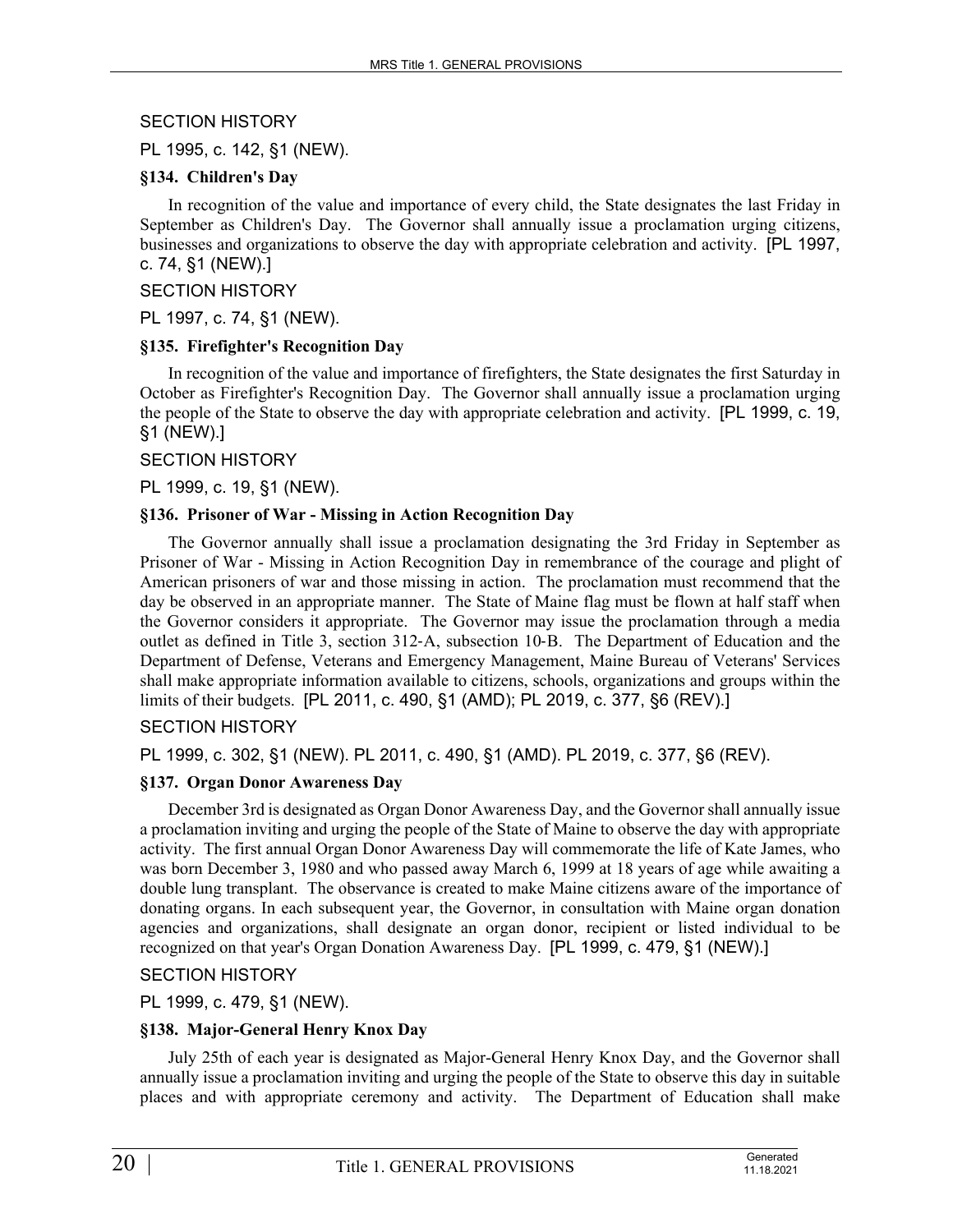appropriate information available to the people and the schools, within its budget, to honor Major-General Henry Knox, of Thomaston, Revolutionary War general and hero and Secretary of War under President George Washington. [PL 1999, c. 666, §1 (NEW).]

# SECTION HISTORY

PL 1999, c. 666, §1 (NEW).

### **§139. Maine Lighthouse Week**

The Governor shall annually issue a proclamation setting aside the 3rd full week in June as Maine Lighthouse Week to invite and urge the people of the State to observe this week in suitable places and with appropriate ceremony and activity to honor and commemorate the important role of lighthouses in Maine's history. [PL 2001, c. 5, §1 (NEW).]

*REVISOR'S NOTE:* §139. Colonel Freeman McGilvery Day (As enacted by PL 2001, c. 7, §1 is REALLOCATED TO TITLE 1, SECTION 141)

*REVISOR'S NOTE:* §139. Destroyer Escort Day (As enacted by PL 2001, c. 19, §1 is REALLOCATED TO TITLE 1, SECTION 142)

*REVISOR'S NOTE:* §139. Maine Small Business Week (As enacted by PL 2001, c. 36, §1 is REALLOCATED TO TITLE 1, SECTION 143)

*REVISOR'S NOTE:* §139. Veterans' Week (As enacted by PL 2001, c. 100, §1 is REALLOCATED TO TITLE 1, SECTION 144)

### SECTION HISTORY

RR 2001, c. 1, §§1-4 (RAL). PL 2001, c. 5, §1 (NEW). PL 2001, c. 7, §1 (NEW). PL 2001, c. 19, §1 (NEW). PL 2001, c. 36, §1 (NEW). PL 2001, c. 100, §1 (NEW).

### **§140. Maine Youth Field and Stream Day**

The 2nd Saturday in September of each year is designated as Maine Youth Field and Stream Day. The Governor shall issue annually a proclamation inviting and urging the youth of this State to observe this day by participating in outdoor activities. [PL 2001, c. 68, §1 (NEW).]

*REVISOR'S NOTE:* §140. Equal Pay Day (As enacted by PL 2001, c. 304, §1 is REALLOCATED TO TITLE 1, SECTION 145)

# SECTION HISTORY

RR 2001, c. 1, §5 (RAL). PL 2001, c. 68, §1 (NEW). PL 2001, c. 304, §1 (NEW).

# **§141. Colonel Freeman McGilvery Day**

# **(REALLOCATED FROM TITLE 1, SECTION 139)**

The first Saturday of September of each year is designated as Colonel Freeman McGilvery Day. The Governor shall annually issue a proclamation urging the people of the State to observe the day with appropriate celebration and activity. [RR 2001, c. 1, §1 (RAL).]

#### SECTION HISTORY

RR 2001, c. 1, §1 (RAL).

# **§142. Destroyer Escort Day**

# **(REALLOCATED FROM TITLE 1, SECTION 139)**

The 3rd Saturday in June of each year is designated as Destroyer Escort Day in this State, and the Governor shall annually issue a proclamation inviting the people of the State to observe this day in honor of the destroyer escort ships and the people from this State who gallantly served on them as they performed antisubmarine duties, escorted convoys and tankers and performed search and rescue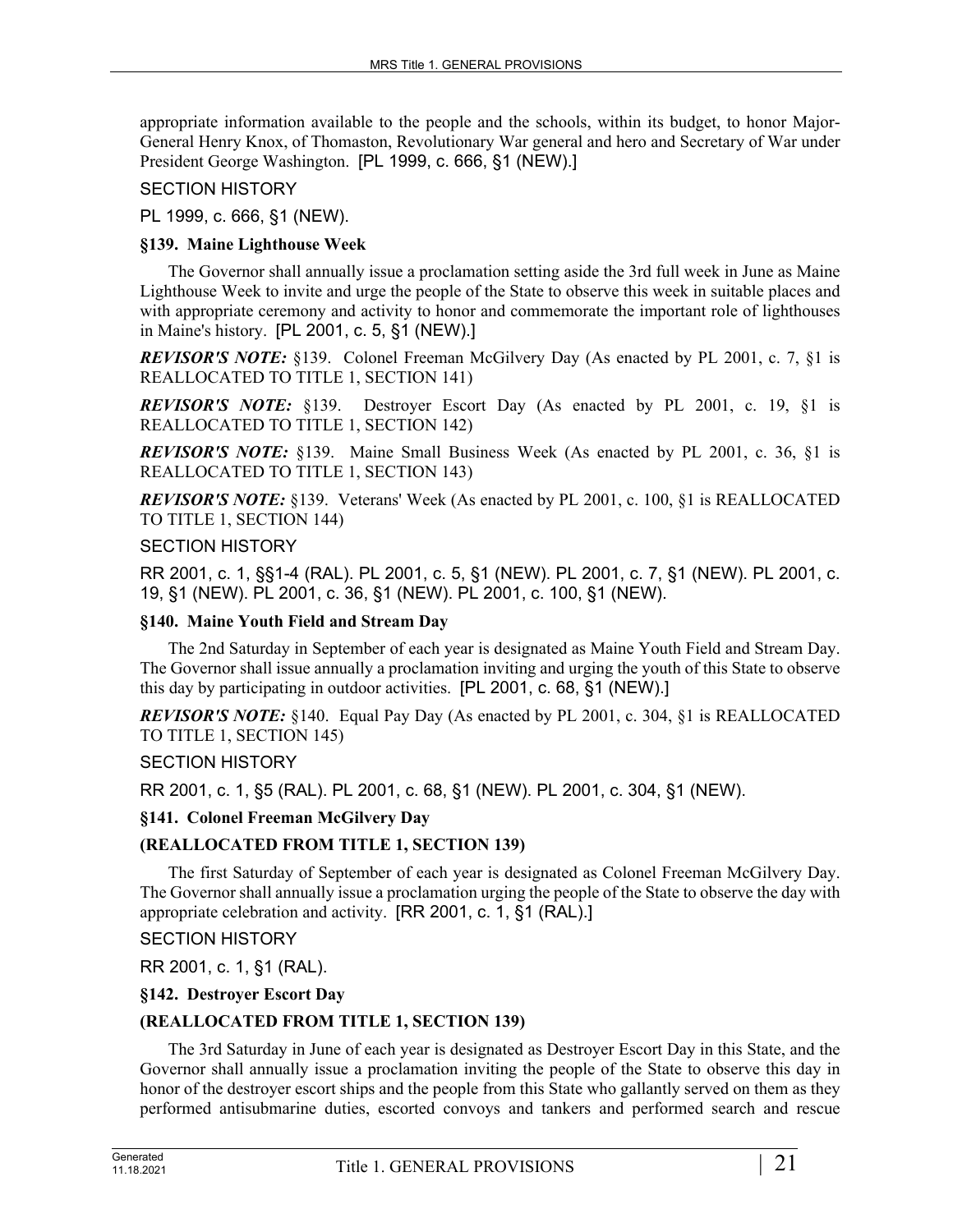operations for downed pilots and survivors of ill-fated ships during World War II, the Korean Conflict and the War in Vietnam. [RR 2001, c. 1, §2 (RAL).]

### SECTION HISTORY

RR 2001, c. 1, §2 (RAL).

### **§143. Maine Small Business Week**

### **(REALLOCATED FROM TITLE 1, SECTION 139)**

The 3rd week in May, or any other week coinciding with the week designated nationally as Small Business Week, is designated Maine Small Business Week and the Governor shall issue annually a proclamation inviting and urging the citizens and small businesses throughout the State to promote small businesses and the free enterprise system by observing that week with appropriate ceremonies and activities. [RR 2001, c. 1, §3 (RAL).]

### SECTION HISTORY

RR 2001, c. 1, §3 (RAL).

### **§144. Veterans' Week**

# **(REALLOCATED FROM TITLE 1, SECTION 139)**

Each political subdivision and school administrative unit is encouraged to celebrate Veterans' Week during the week, commencing on a Sunday and ending on the next following Saturday, within which November 11th, Veterans' Day, occurs. The celebration may include recognition of the contribution of veterans of the United States and the military service to the foundation of freedom. The celebration may also include public proclamations, appropriate parades and ceremonies and the introduction of curricula in school systems recognizing the efforts of veterans and their contribution to our way of life. During this week, schools may provide an opportunity for convocations and assemblies and in such instances shall make efforts to invite veterans and others to speak on the subject and to cooperate with local veterans' organizations and groups in the celebration of Veterans' Week. [RR 2001, c. 1, §4 (RAL).]

#### SECTION HISTORY

RR 2001, c. 1, §4 (RAL).

# **§145. Equal Pay Day**

# **(REALLOCATED FROM TITLE 1, SECTION 140)**

The first Tuesday in April is designated as Equal Pay Day, and the Governor shall annually issue a proclamation inviting and urging the people of the State to observe this day with appropriate activity. [RR 2001, c. 1, §5 (RAL).]

### SECTION HISTORY

RR 2001, c. 1, §5 (RAL).

#### **§146. Maine Week of Heroes**

Each political subdivision and school administrative unit is encouraged to observe a Maine Week of Heroes during the week, commencing on a Sunday and ending on the next following Saturday, within which September 11th occurs. The observance may include public proclamations, appropriate ceremonies and the introduction of curricula in school systems recognizing the efforts of heroic people in Maine communities, such as active duty military personnel, emergency medical technicians, firefighters, law enforcement officers, members of the National Guard, members of the United States Coast Guard, United States military veterans and all other heroes who have given their courageous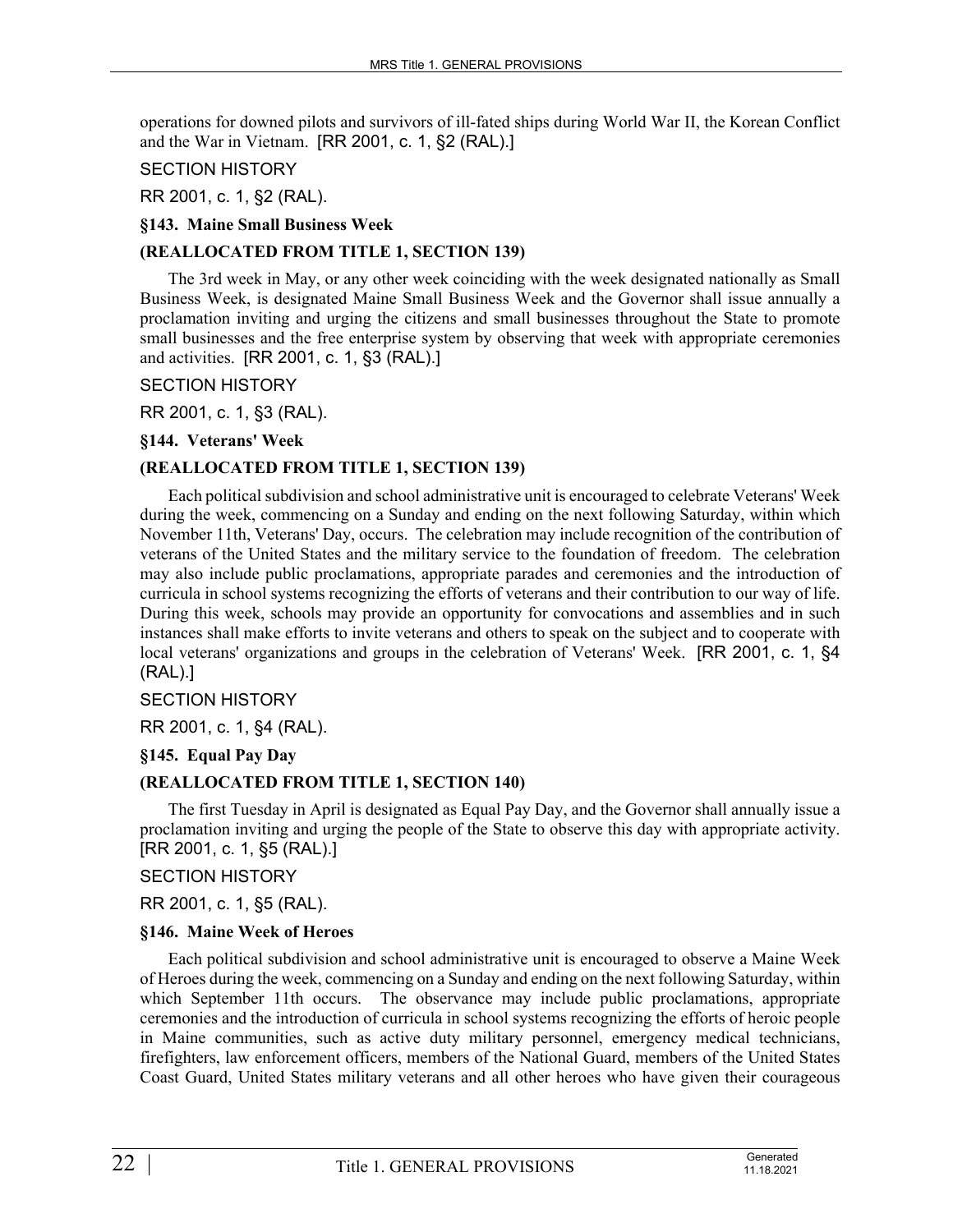service without regard for their own lives or personal safety to benefit the people of this great land and to serve the needs of the citizens of the State. [PL 2003, c. 56, §1 (NEW).]

*REVISOR'S NOTE:* §146. Maine Aviation and Aerospace Education Week (As enacted by PL 2003, c. 256, §1 is REALLOCATED TO TITLE 1, SECTION 147)

### SECTION HISTORY

RR 2003, c. 1, §1 (RAL). PL 2003, c. 56, §1 (NEW). PL 2003, c. 256, §1 (NEW).

### **§147. Maine Aviation and Aerospace Education Week**

### **(REALLOCATED FROM TITLE 1, SECTION 146)**

The 3rd week in April is designated Maine Aviation and Aerospace Education Week. The Department of Transportation, Office of Passenger Transportation shall participate in the planning of events for this week under the auspices of the Maine Aeronautics Association. [RR 2003, c. 1, §1 (RAL).]

#### SECTION HISTORY

RR 2003, c. 1, §1 (RAL).

### **§148. Family Reunion Day**

In recognition of the value and importance of families, the State designates the Monday after the first full weekend of August as Family Reunion Day. The Governor shall annually issue a proclamation urging citizens, businesses and organizations to observe the day with appropriate celebration and activity. [PL 2005, c. 8, §1 (NEW).]

*REVISOR'S NOTE:* §148. Community Giving Week (As enacted by PL 2005, c. 20, §1 is REALLOCATED TO TITLE 1, SECTION 149)

#### SECTION HISTORY

PL 2005, c. 8, §1 (NEW). PL 2005, c. 20, §1 (NEW). PL 2005, c. 397, §B1 (RAL). PL 2005, c. 397, §B2 (AFF).

### **§149. Community Giving Week**

# **(REALLOCATED FROM TITLE 1, SECTION 148)**

The 3rd full week in November of each year is designated as Community Giving Week, and the Governor shall issue annually a proclamation inviting and urging people of the State to observe this week in suitable places with appropriate activity. [PL 2005, c. 397, Pt. B, §1 (RAL); PL 2005, c. 397, Pt. B, §2 (AFF).]

SECTION HISTORY

PL 2005, c. 397, §B1 (RAL). PL 2005, c. 397, §B2 (AFF).

#### **§150. Cancer Awareness Week**

The Governor shall annually issue a proclamation setting aside November 1st to November 7th each year as Cancer Awareness Week and November 1st as Lung Cancer Awareness Day. The proclamation must invite and urge citizens, health agencies, schools and other suitable organizations and groups to observe this week through appropriate activities. [PL 2007, c. 27, §1 (NEW).]

*REVISOR'S NOTE:* §150. Missing Persons Day (As enacted by PL 2007, c. 28, §1 is REALLOCATED TO TITLE 1, SECTION 150-B)

# SECTION HISTORY

PL 2007, c. 27, §1 (NEW). PL 2007, c. 28, §1 (NEW). PL 2007, c. 695, Pt. A, §1 (RAL).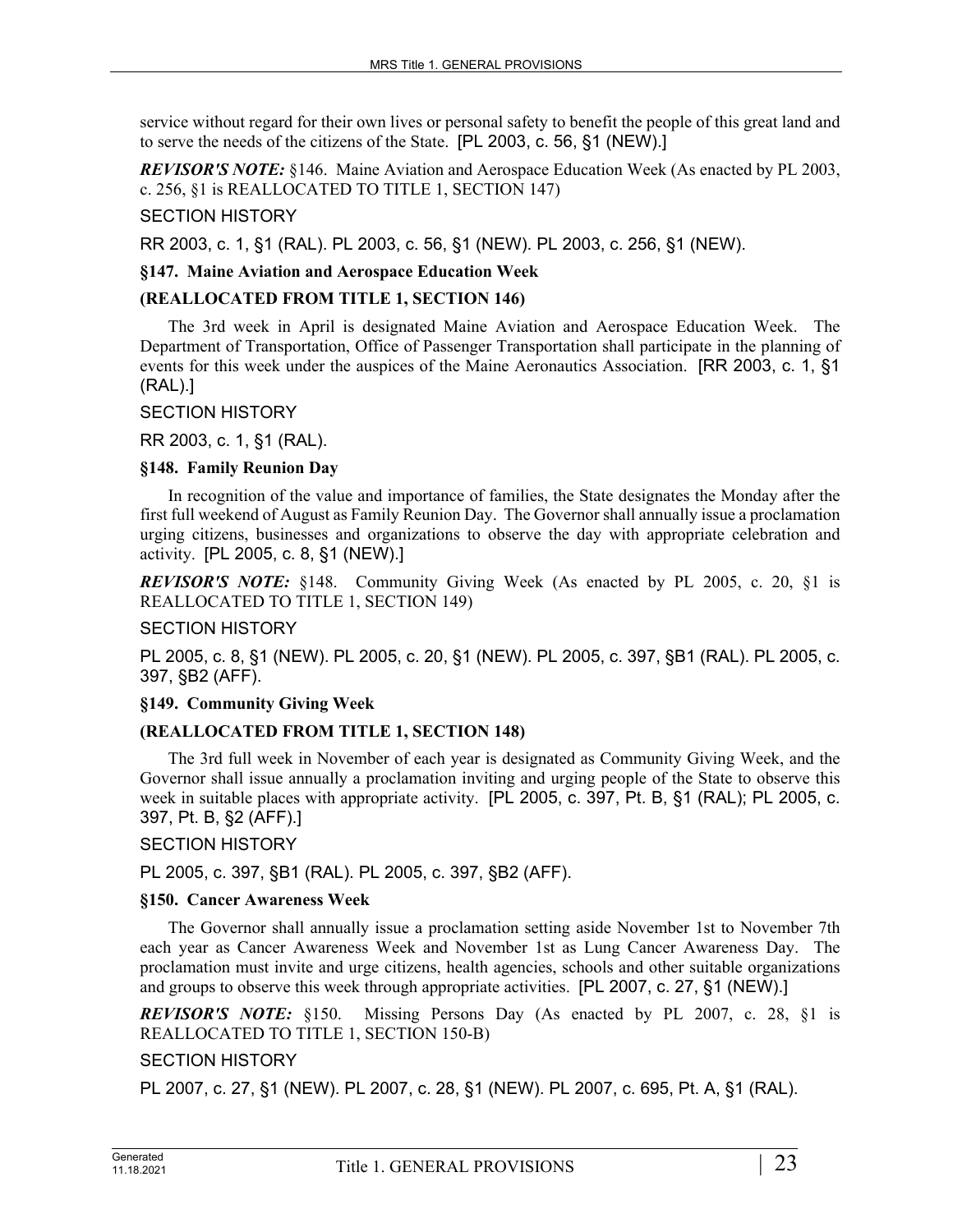### **§150-A. Cold War Victory Day**

In recognition of the long and costly struggle of the Cold War, from the end of World War II to the fall of the Union of Soviet Socialist Republics, the State designates the first day of May as Cold War Victory Day. The Governor shall annually issue a proclamation urging citizens, businesses and organizations to observe the day with appropriate activity to celebrate democracy's victory. [PL 2007, c. 330, §1 (NEW).]

SECTION HISTORY

PL 2007, c. 330, §1 (NEW).

### **§150-B. Missing Persons Day**

### **(REALLOCATED FROM TITLE 1, SECTION 150)**

The Governor shall annually issue a proclamation establishing May 25th as Missing Persons Day. The proclamation must invite and urge citizens, law enforcement agencies, family service agencies and other suitable organizations and groups to observe this day through appropriate activities. [PL 2007, c. 695, Pt. A, §1 (RAL).]

#### SECTION HISTORY

PL 2007, c. 695, Pt. A, §1 (RAL).

### **§150-C. Native American Veterans Day**

The Governor annually shall issue a proclamation designating June 21st as Native American Veterans Day in remembrance of the courage and dedicated service of Native American members of the United States Armed Forces, and the Governor shall urge the people of the State to observe this day in suitable places and with appropriate ceremony and activity. [PL 2009, c. 51, §1 (NEW).]

SECTION HISTORY

PL 2009, c. 51, §1 (NEW).

#### **§150-D. Wyeth Day**

The Governor shall annually issue a proclamation designating July 12th of each year as Wyeth Day in recognition of the birthday of Andrew Wyeth, one of America's great artists. The observance is created to honor Andrew Wyeth, who had long and lasting ties with this State, and his family and their strong contributions to the State's artistic and cultural heritage and is meant to coincide with appropriate commemorative activities throughout the State. The Department of Education shall make appropriate information available to the people and the schools within the limits of its budget. [PL 2009, c. 210, §1 (NEW).]

SECTION HISTORY

PL 2009, c. 210, §1 (NEW).

#### **§150-E. Lyme Disease Awareness Month**

The month of May of each year is designated as Lyme Disease Awareness Month, and the Governor shall annually issue a proclamation inviting and urging the people of the State to observe the month through appropriate activities. During the month, the Department of Health and Human Services, Maine Center for Disease Control and Prevention shall make information available to the public to improve education and awareness about the prevention, diagnosis and treatment of Lyme disease that is consistent with the recommendations of the United States Department of Health and Human Services. [PL 2009, c. 494, §1 (NEW).]

SECTION HISTORY

PL 2009, c. 494, §1 (NEW).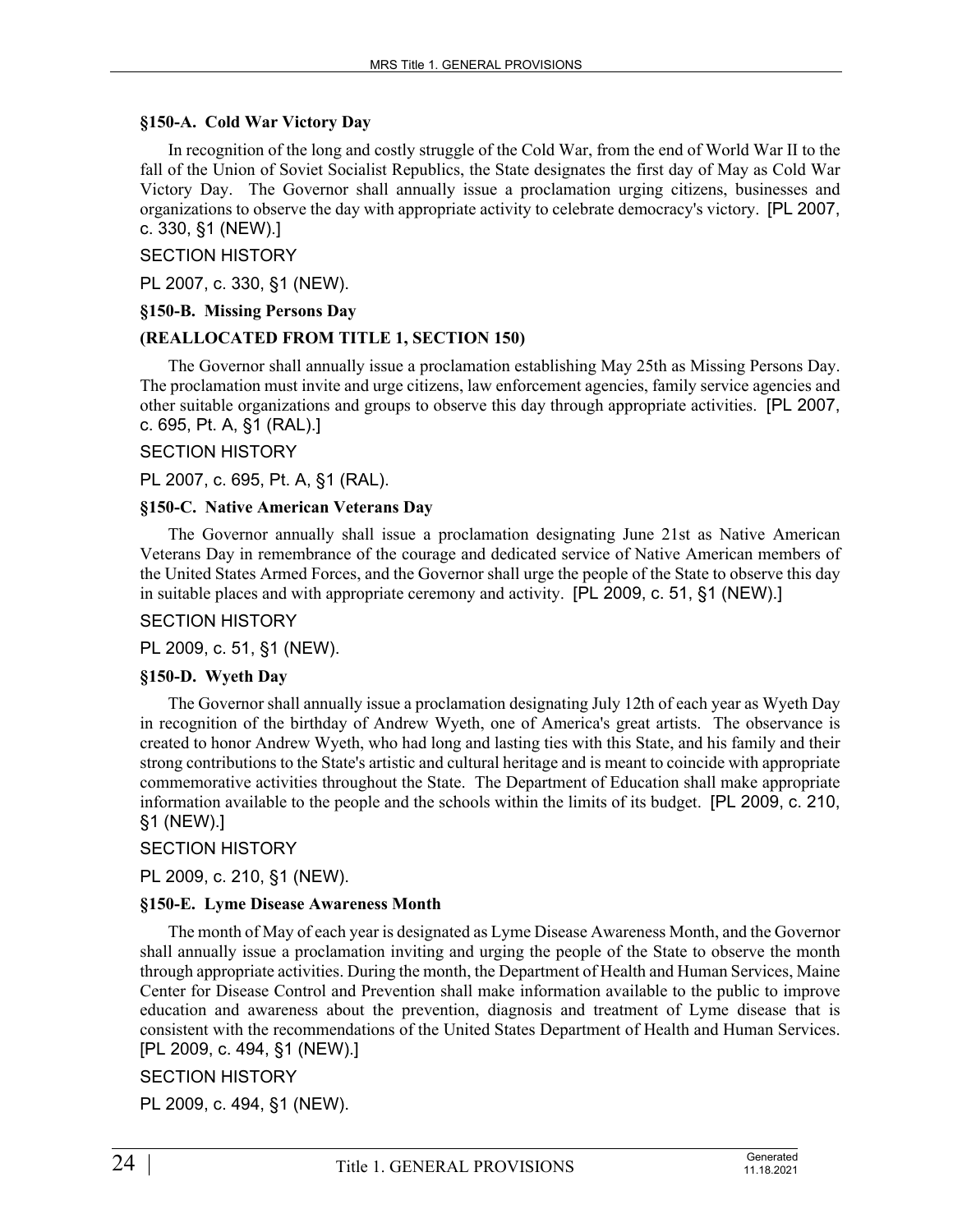### **§150-F. Governor William King Day**

The Governor shall annually issue a proclamation indicating March 16th of each year as Governor William King Day in honor of the first Governor of Maine, a proponent of statehood for Maine. [PL 2011, c. 17, §1 (NEW).]

*REVISOR'S NOTE:* §150-F. Juneteenth Independence Day (As enacted by PL 2011, c. 53, §1 is REALLOCATED TO TITLE 1, SECTION 150-H)

### SECTION HISTORY

RR 2011, c. 1, §1 (RAL). PL 2011, c. 17, §1 (NEW). PL 2011, c. 53, §1 (NEW).

### **§150-G. Vietnam War Remembrance Day**

In recognition of the service and sacrifice of those veterans of the United States Armed Forces who served during the Vietnam War, the State designates March 30th of each year as Vietnam War Remembrance Day. The Governor shall annually issue a proclamation urging the people of the State to observe the day with appropriate celebration and activity. [PL 2011, c. 92, §1 (NEW).]

#### SECTION HISTORY

PL 2011, c. 92, §1 (NEW).

### **§150-H. Juneteenth Independence Day**

# **(REALLOCATED FROM TITLE 1, SECTION 150-F)**

The Governor shall annually issue a proclamation designating the 3rd Saturday in June as Juneteenth Independence Day to commemorate the day freedom was proclaimed to all slaves in the South by Union General Gordon Granger in 1865, 2 1/2 years after the Emancipation Proclamation was signed. [RR 2011, c. 1, §1 (RAL).]

#### SECTION HISTORY

RR 2011, c. 1, §1 (RAL).

# **§150-I. Maine Korean War Veteran Recognition Day**

In recognition of the service and contributions of those veterans of the United States Armed Forces who served during the Korean War, the State designates July 27th of each year as Maine Korean War Veteran Recognition Day. The Governor shall annually issue a proclamation urging the people of the State to observe the day with appropriate celebration and activity. [PL 2013, c. 26, §1 (NEW).]

#### SECTION HISTORY

PL 2013, c. 26, §1 (NEW).

# **§150-J. Invite Your Maine Legislator to School Month**

January is designated Invite Your Maine Legislator to School Month, and the Governor shall annually issue a proclamation inviting and urging teachers, school administrators and Legislators to observe this month through appropriate activities, including inviting Legislators to visit school classrooms to meet with teachers, school administrators and students in order to promote increased knowledge among Legislators of the prekindergarten to grade 12 public education programs provided to students in their legislative districts. [PL 2013, c. 103, §1 (NEW).]

Within available resources, the Department of Education shall make appropriate information available to teachers, school administrators and students through the department's publicly accessible website. [PL 2013, c. 103, §1 (NEW).]

*REVISOR'S NOTE:* §150-J. Maine Seniors Day (As enacted by PL 2013, c. 143, §1 is REALLOCATED TO TITLE 1, SECTION 150-K)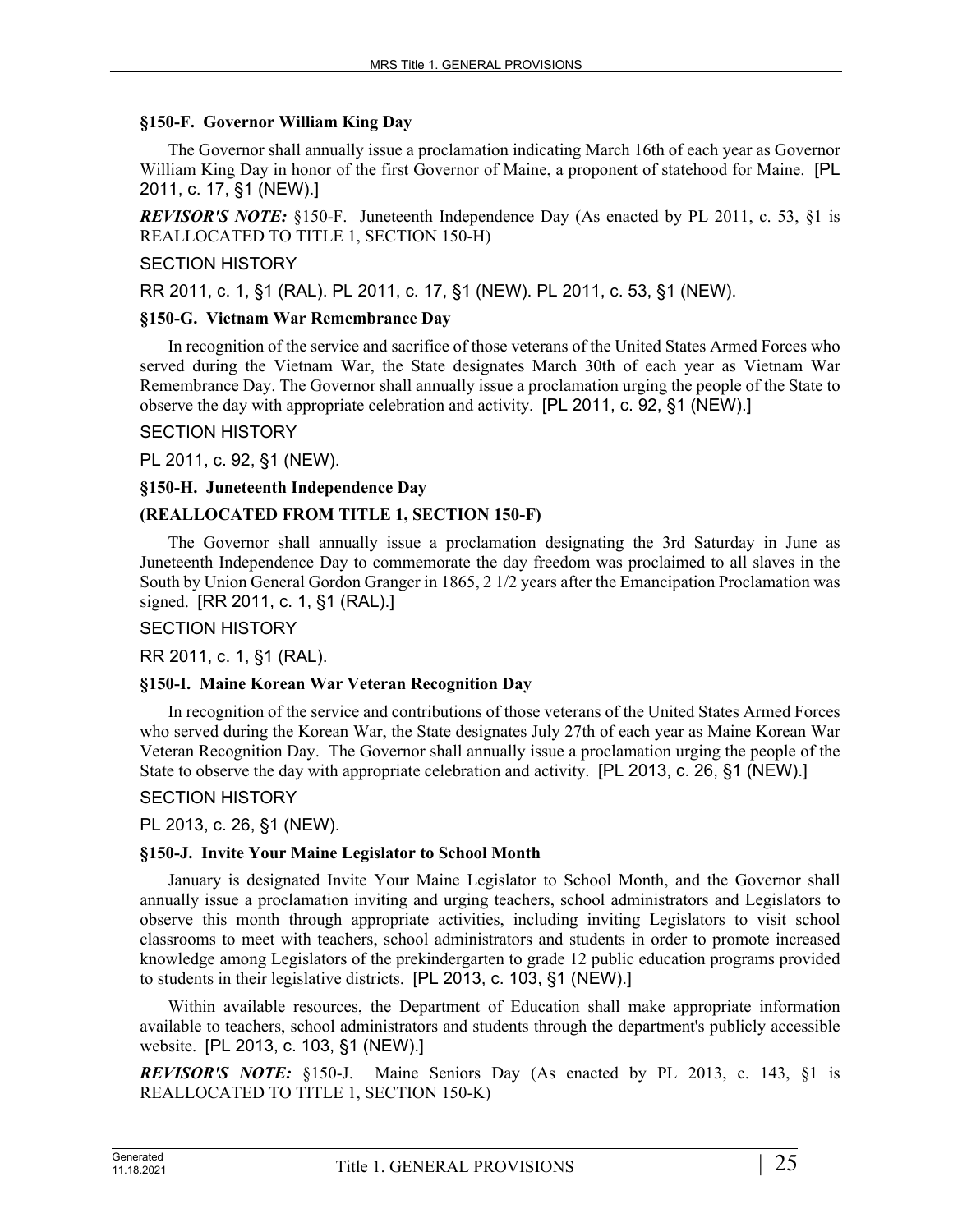### SECTION HISTORY

RR 2013, c. 1, §1 (RAL). PL 2013, c. 103, §1 (NEW). PL 2013, c. 143, §1 (NEW).

### **§150-K. Maine Seniors Day**

### **(REALLOCATED FROM TITLE 1, SECTION 150-J)**

In recognition of the service and contributions of senior citizens in the State, and for those who continue to enhance the quality of life in the State with their values and experiences, the State designates the 2nd Saturday in September of each year as Maine Seniors Day. The Governor shall annually issue a proclamation urging the people of the State to observe the day with appropriate celebration and activity and encouraging businesses of the State to offer incentives for senior citizens to frequent their establishments. State agencies with promotional budgets may promote Maine Seniors Day prior to and on the 2nd Saturday in September. [RR 2013, c. 1, §1 (RAL).]

#### SECTION HISTORY

RR 2013, c. 1, §1 (RAL).

#### **§150-L. Native American Heritage and Culture Day**

In recognition of the service and sacrifice of Maine Indian tribes since the beginning of our nation in support for its liberties, and to recognize the thousands of years of Native American heritage and the culture Maine Indian tribes have contributed to the State, the Governor annually shall issue a proclamation designating March 20th as Native American Heritage and Culture Day, and the Governor shall urge the people of the State to observe this day in suitable places and with appropriate ceremony and activity. [PL 2015, c. 19, §1 (NEW).]

#### SECTION HISTORY

#### PL 2015, c. 19, §1 (NEW).

#### **§150-M. Veterans in the Arts and Humanities Day**

Each political subdivision and school administrative unit is encouraged to celebrate Veterans in the Arts and Humanities Day on November 1st of each year. The celebration may include recognition of the contributions of veterans of the United States Armed Forces and their military service past and present, promotion of the significant contributions veterans have made to the arts and humanities and public awareness of the talent of those veterans now working in a variety of artistic fields. The celebration may also include public proclamations, appropriate parades and ceremonies and the introduction of curricula in school systems recognizing the efforts of veterans and their contributions to our way of life, including the arts and humanities. The Governor may annually issue a proclamation urging the people of the State to observe the day with appropriate celebration and activity. [PL 2015, c. 399, §1 (NEW).]

# SECTION HISTORY

PL 2015, c. 399, §1 (NEW).

#### **§150-N. Maine Community Litter Cleanup Day**

The first Saturday in May is designated Maine Community Litter Cleanup Day, and the Governor shall annually issue a proclamation inviting and urging the citizens of the State to observe this day through appropriate activities such as removing litter from roads. [PL 2017, c. 41, §1 (NEW).]

#### SECTION HISTORY

PL 2017, c. 41, §1 (NEW).

#### **§150-O. Maine Childhood Cancer Awareness Month**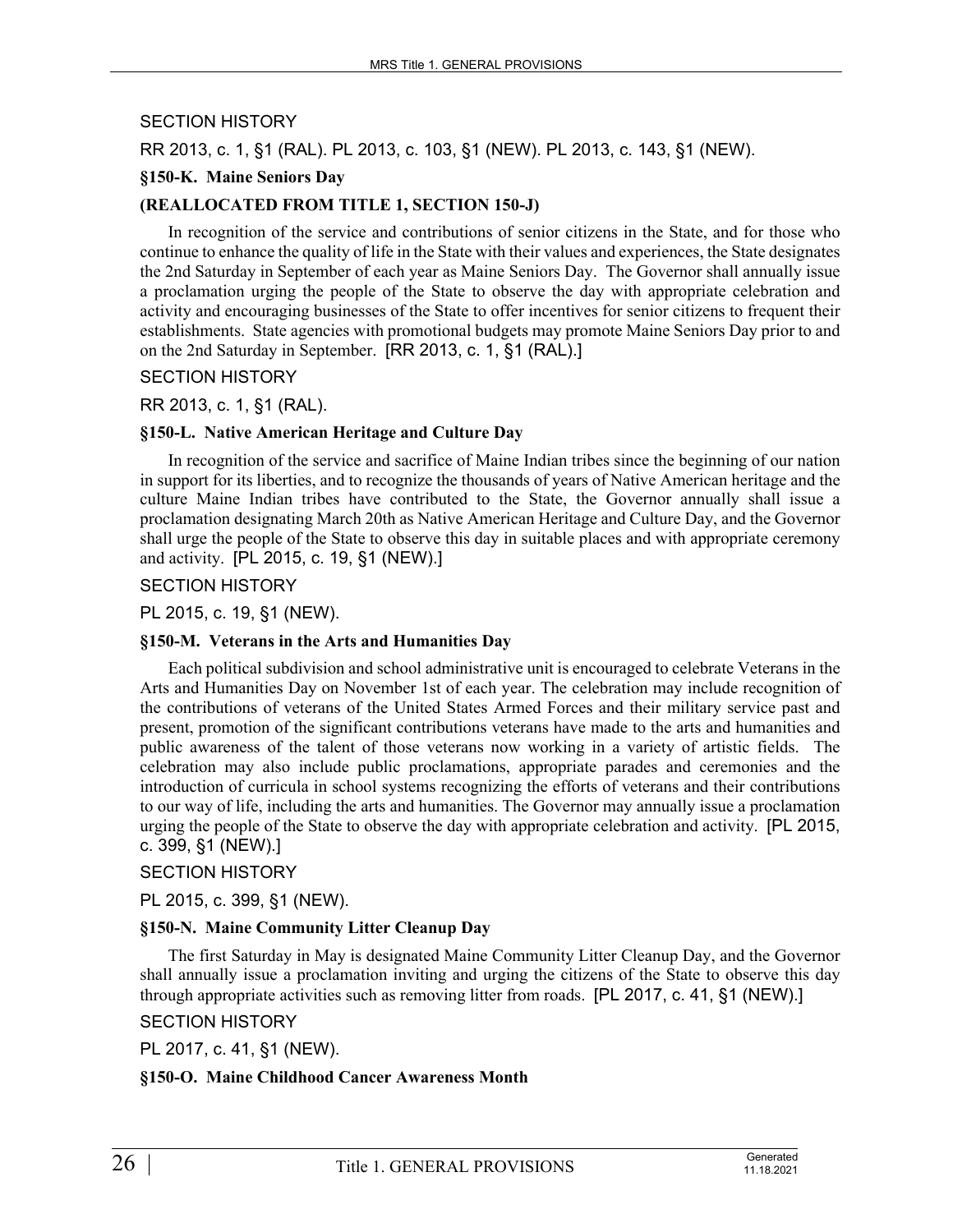The month of March of each year is designated as Maine Childhood Cancer Awareness Month, and the Governor shall annually issue a proclamation inviting and urging the people of the State to observe the month through appropriate activities and to become informed about childhood cancer. [PL 2019, c. 569, §1 (NEW).]

*REVISOR'S NOTE:* §150-O. First Responders Day (As enacted by PL 2019, c. 570, §1 is REALLOCATED TO TITLE 1, SECTION 150-P)

# SECTION HISTORY

PL 2019, c. 569, §1 (NEW). PL 2019, c. 570, §1 (NEW).

### **§150-P. First Responders Day**

### **(REALLOCATED FROM TITLE 1, SECTION 150-O)**

September 11th of each year is designated as First Responders Day, and the Governor shall annually issue a proclamation inviting and urging the people of the State to observe the day in schools and other suitable places and with appropriate ceremony, celebration and activity. First Responders Day commemorates and honors the significant contributions of those who put their lives in danger to keep the people of this State safe, including law enforcement officers, firefighters, emergency medical personnel, game wardens, forest rangers and marine patrol officers. [RR 2019, c. 2, Pt. A, §1 (RAL).]

### SECTION HISTORY

RR 2019, c. 2, Pt. A, §1 (RAL).

### **§150-Q. James Weldon Johnson Day**

The Governor shall annually issue a proclamation designating June 17th of each year as James Weldon Johnson Day in honor of writer and civil rights activist James Weldon Johnson. [PL 2021, c. 287, §1 (NEW).]

#### SECTION HISTORY

PL 2021, c. 287, §1 (NEW).

# **CHAPTER 7**

# **TIME**

#### **§151. Standard time**

**1. Standard time.** The standard time for the State is the time as determined by 15 United States Code, Sections 260 to 267 except that the standard time year-round for the State is the time commonly known as eastern daylight time or eastern daylight saving time, referred to in this section as eastern daylight time, if:

A. Federal law permits the year-round observation of eastern daylight time; and [PL 2019, c. 268, §1 (NEW).]

B. All the states in the eastern time zone and the District of Columbia observe eastern daylight time year-round. [PL 2019, c. 268, §1 (NEW).]

[PL 2019, c. 268, §1 (NEW).]

**2. Secretary of State to monitor and provide public notice.** The Secretary of State shall monitor whether the conditions under subsection 1, paragraphs A and B have been met and provide public notice when each has been met. When both conditions under subsection 1, paragraphs A and B have been met, the Secretary of State shall issue a public notice announcing the effective date of year-round eastern daylight time as established in subsection 3.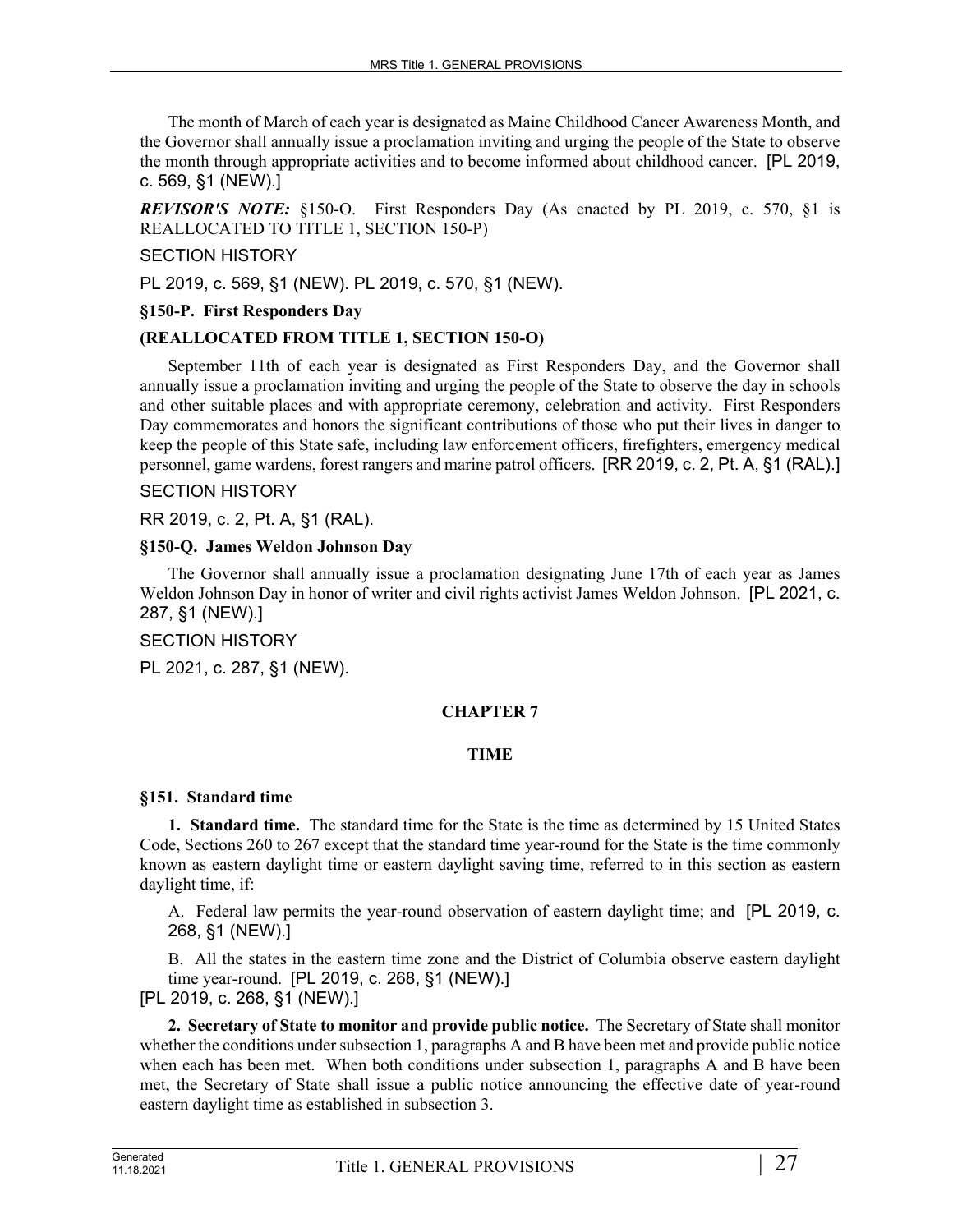# [PL 2019, c. 268, §1 (NEW).]

**3. Effective date.** Year-round eastern daylight time is effective immediately upon the fulfillment of both conditions in subsection 1, paragraphs A and B if the State is observing eastern daylight time on the date both conditions are met. Year-round eastern daylight time is effective on the next start date of eastern daylight time after both conditions in subsection 1, paragraphs A and B have been met if the State is not observing eastern daylight time on the date both of the conditions are met. [PL 2019, c. 268, §1 (NEW).]

### SECTION HISTORY

PL 1979, c. 541, §A1 (AMD). PL 1987, c. 769, §B1 (AMD). PL 2007, c. 129, §1 (RPR). PL 2019, c. 268, §1 (RPR).

#### **CHAPTER 9**

#### **SEAL, MOTTO, EMBLEMS AND FLAGS**

#### **SUBCHAPTER 1**

#### **GENERAL PROVISIONS**

#### **§201. State seal**

The seal of the State shall be a shield, argent, charged with a pine tree (Americana, quinis ex uno folliculo setis) with a moose deer (cervus alces), at the foot of it, recumbent; supporters: on dexter side, a husbandman, resting on a scythe; on sinister side, a seaman, resting on an anchor.

In the foreground, representing sea and land, and under the shield, shall be the name of the State in large Roman capitals, to wit:

MAINE.

The whole shall be surrounded by a crest, the North Star. The motto, in small Roman capitals, shall be in a label interposed between the shield and crest, viz.:--DIRIGO.

#### **§202. Removal, injury, neglect or refusal to deliver up state seal**

Whoever intentionally removes the seal of the State of Maine from the office or custody of the Secretary of State at Augusta, or intentionally secretes, defaces, injures or destroys it, or, having the same in his possession or under his control, intentionally neglects or refuses to deliver it to the Secretary of State upon demand therefor, shall be guilty of a Class C crime. [PL 1977, c. 696, §3 (RPR).]

# SECTION HISTORY

PL 1977, c. 696, §3 (RPR).

#### **§203. Use of state seal in any place but office of Secretary of State**

Whoever intentionally uses the seal of the State of Maine, or takes any impression therefrom, for any purpose, in any other place than the office of the Secretary of State at Augusta, or intentionally issues, or receives and acts under any commission, record, document, parchment, instrument or paper bearing the impression of the seal, knowing the same has not been sealed in the office of the Secretary of State at Augusta, shall be guilty of a Class D crime. [PL 1977, c. 696, §4 (RPR).]

# SECTION HISTORY

PL 1977, c. 696, §4 (RPR).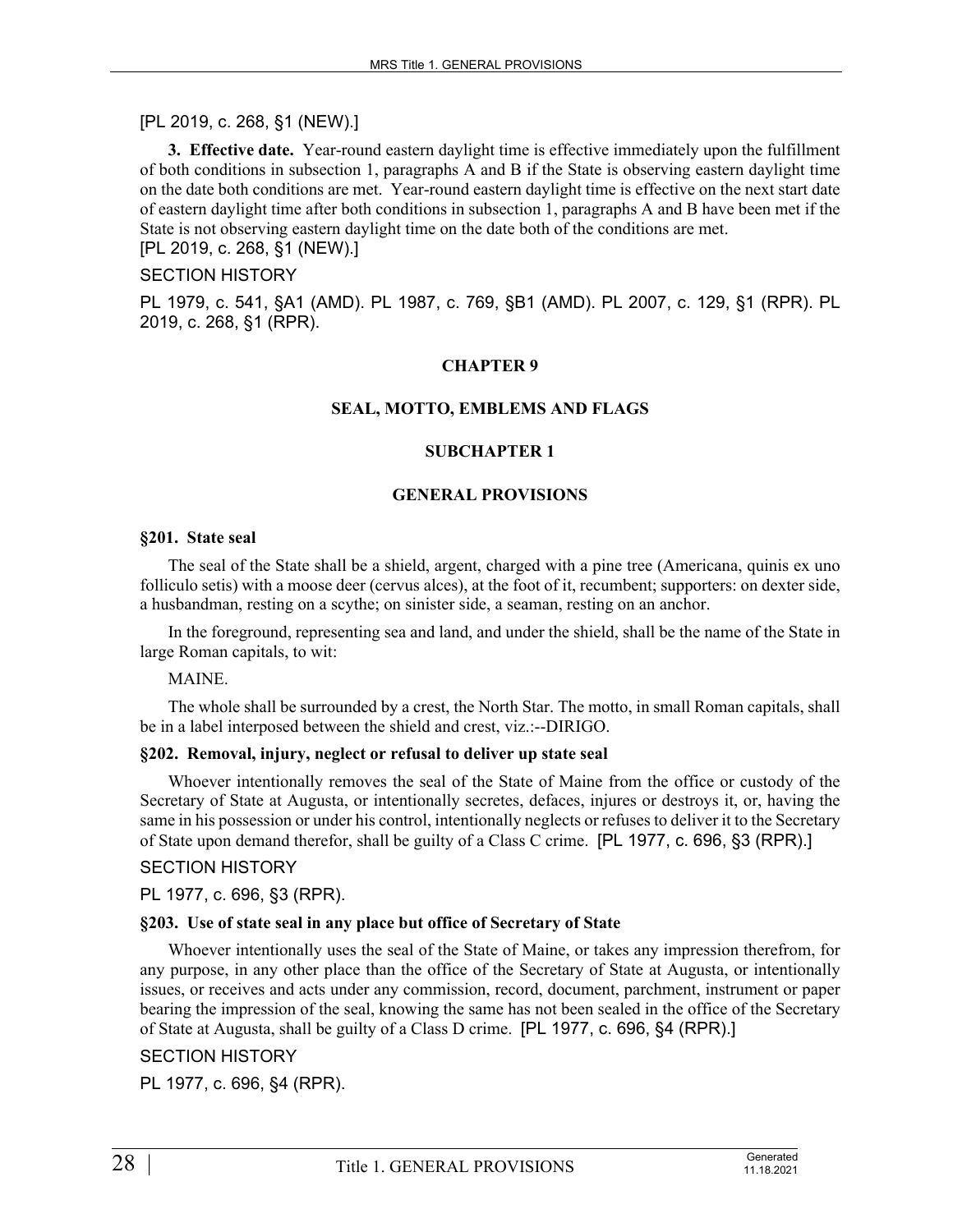### **§204. Use of state seal for commercial purposes**

No imitation, imprint, representation, facsimile or copy of the seal of the State of Maine shall be used or displayed for commercial purposes by any person, firm or corporation, except by written permission of the Governor. Any person may sell flags containing the state seal or a facsimile of the state seal. Whoever violates any of the provisions of this section shall be guilty of a Class E crime. [PL 1977, c. 696, §5 (AMD).]

# SECTION HISTORY

PL 1977, c. 696, §5 (AMD).

### **§205. State motto**

The state motto shall be "Dirigo" (I direct or I guide).

### **§206. State flag**

The flag to be known as the official flag of the State shall be of blue, of the same color as the blue field in the flag of the United States, and of the following dimensions and designs; to wit, the length or height of the staff to be 9 feet, including brass spearhead and ferrule; the fly of said flag to be 5 feet 6 inches, and to be 4 feet 4 inches on the staff; in the center of the flag there shall be embroidered in silk on both sides of the flag the coat of arms of the State, in proportionate size; the edges to be trimmed with knotted fringe of yellow silk, 2  $1/2$  inches wide; a cord, with tassels, to be attached to the staff at the spearhead, to be 8 feet 6 inches long and composed of white and blue silk strands. A flag made in accordance with the description given in this section shall be kept in the office of the Adjutant General as a model.

### **§206-A. Prisoner of war - missing in action flag**

**1. Required.** The prisoner of war - missing in action flag must be flown in the following places until all those individuals designated as prisoners of war or missing in action are released or accounted for:

- A. Above the State House; [PL 2005, c. 658, §1 (AMD).]
- B. At each National Guard facility; and [PL 2005, c. 658, §1 (AMD).]

C. At each courthouse owned by the State on Former Prisoner of War Recognition Day as designated by section 131 and the following national holidays:

- (1) Armed Forces Day, the 3rd Saturday in May;
- (2) Memorial Day, the last Monday in May;
- (3) Flag Day, June 14th;
- (4) Independence Day, July 4th;
- (5) National POW/MIA Recognition Day, the 3rd Friday in September; and
- (6) Veterans Day, November 11th. [PL 2005, c. 658, §1 (NEW).]
- [PL 2005, c. 658, §1 (AMD).]

**2. Optional.** A municipality may display the prisoner of war - missing in action flag on a flag pole located at the main office building of the municipality whenever the flag of the United States is flown. A courthouse owned by the State may display the prisoner of war - missing in action flag on any day in addition to those required by subsection 1.

# [PL 2005, c. 658, §1 (AMD).]

# SECTION HISTORY

PL 1999, c. 302, §2 (NEW). PL 2005, c. 658, §1 (AMD).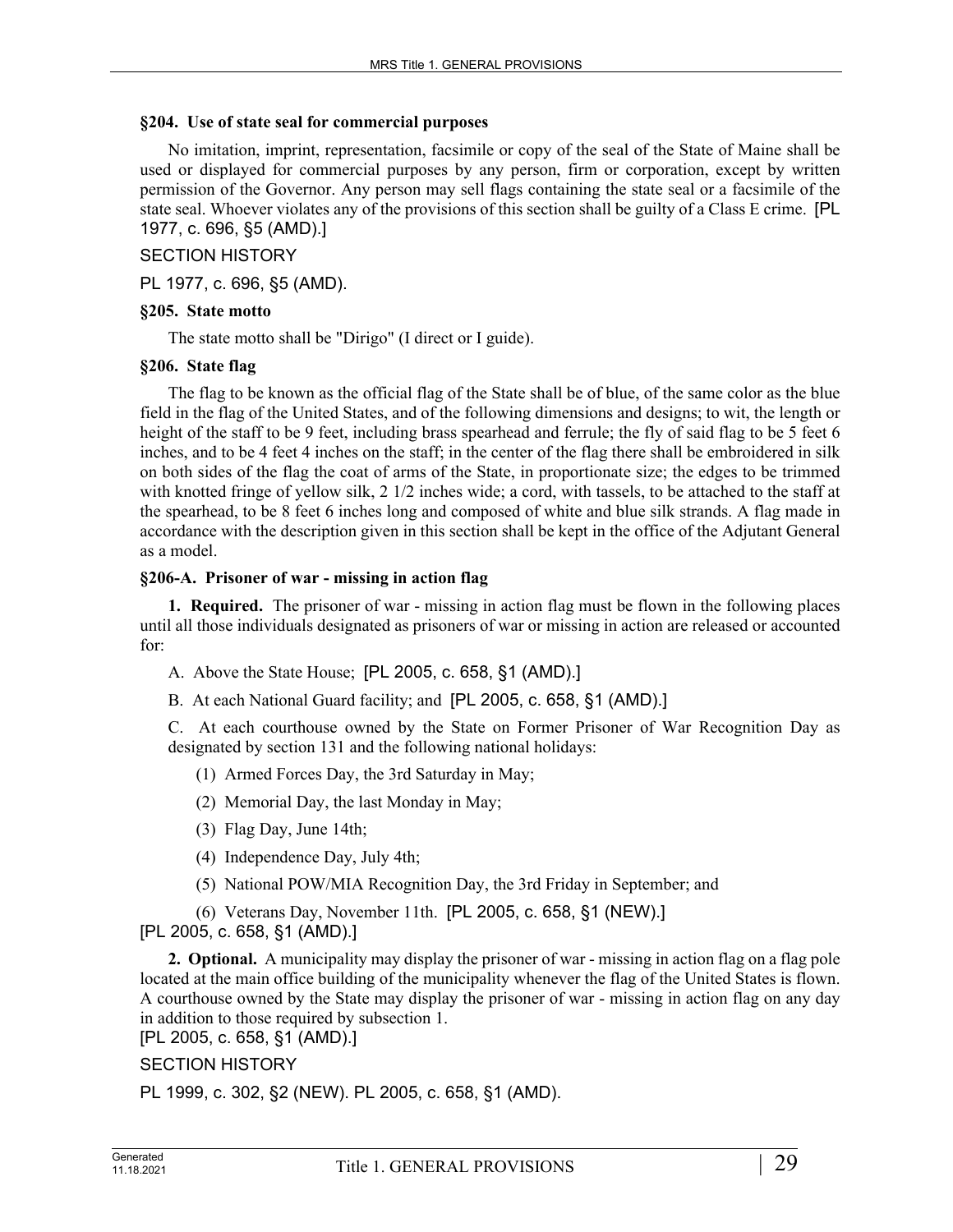#### **§207. Merchant and marine flag**

The flag to be known as the merchant and marine flag of the State shall be of white, at the top of which in blue letters shall be the motto "Dirigo"; beneath the motto shall be the representation of a pine tree in green color, the trunk of which shall be entwined with the representation of an anchor in blue color; beneath the tree and anchor shall be the name "Maine" in blue color.

### **§208. State tree**

The official tree of the State shall be the white pine tree.

### **§209. State bird**

The state bird shall be the chickadee.

### **§210. State song**

The official song of the State shall be the song entitled "State of Maine Song," words and music by Roger Vinton Snow.

### **§210-A. State march**

The official march of the State is the march entitled "The Dirigo March," written by Leo Pepin. [PL 2011, c. 536, §1 (NEW).]

### SECTION HISTORY

PL 2011, c. 536, §1 (NEW).

### **§210-B. State ballad**

The official ballad of the State is the ballad entitled "Ballad of the 20th Maine," as recorded and performed by the band The Ghost of Paul Revere and written by Griffin Sherry. [PL 2019, c. 250, §1 (NEW).]

#### SECTION HISTORY

PL 2019, c. 250, §1 (NEW).

# **§210-C. State song of 21st century**

The official song of the State of the 21st century is the song entitled "My Sweet Maine," written by Terry Swett. [PL 2021, c. 38, §1 (NEW).]

# SECTION HISTORY

PL 2021, c. 38, §1 (NEW).

# **§211. State flower**

The floral emblem for the State, in the national garland of flowers, shall be the pine cone and tassel.

# **§212. State fish**

The state fish shall be the landlocked salmon (Salmo salar Sebago). [PL 1969, c. 31 (NEW).]

# SECTION HISTORY

PL 1969, c. 31 (NEW).

# **§212-A. State heritage fish**

**1. Eastern Brook Trout.** The eastern brook trout, Salvelinus fontinalis, is a state heritage fish. [PL 2007, c. 21, §1 (NEW).]

**2. Arctic Charr.** The subspecies of the arctic charr, Salvelinus alpinus oquassa, also known as blueback charr, is a state heritage fish. [PL 2007, c. 21, §1 (NEW).]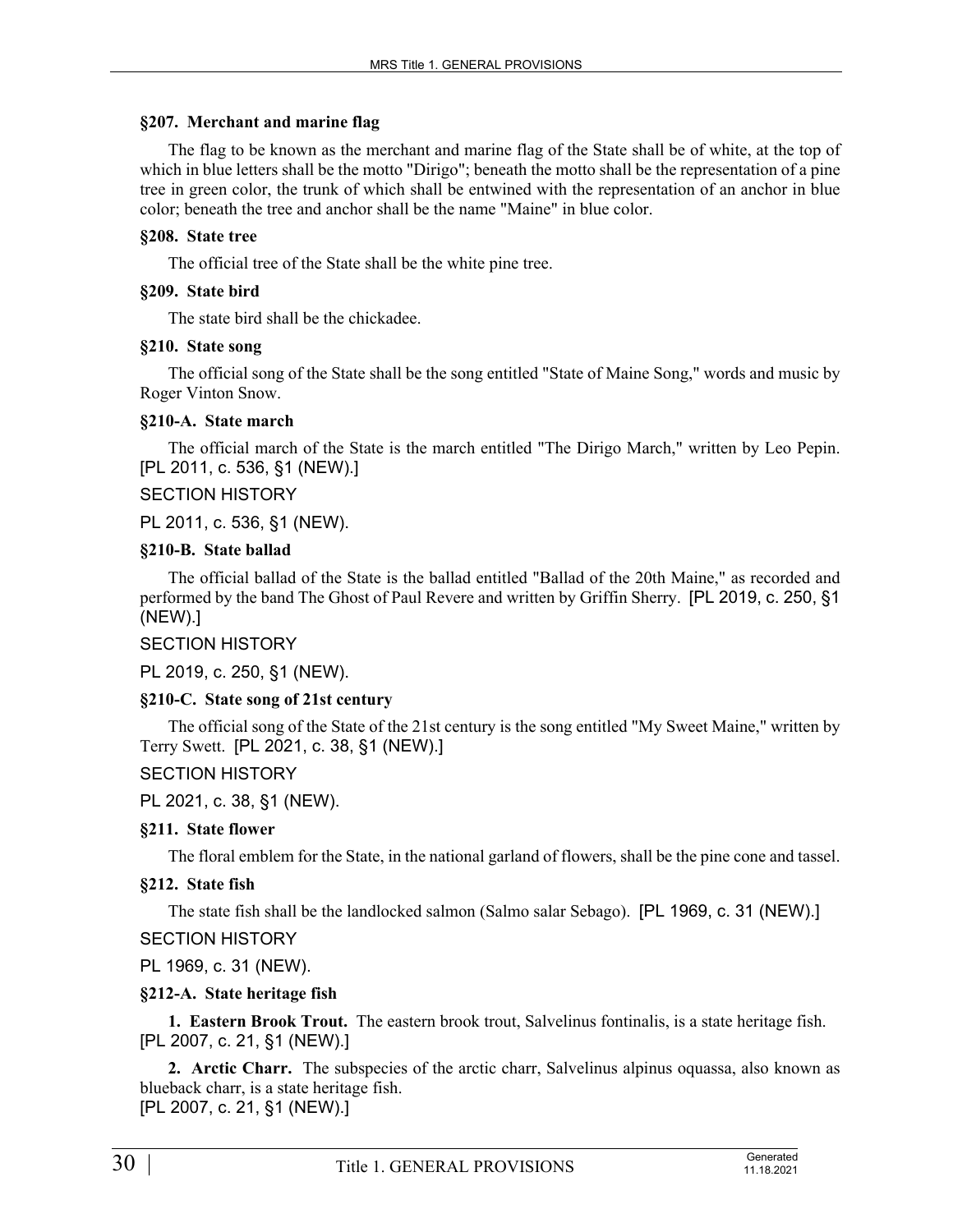# SECTION HISTORY

PL 2005, c. 180, §1 (NEW). PL 2007, c. 21, §1 (RPR).

# **§213. Official mineral**

Tourmaline shall be designated as the official mineral for the State of Maine. [PL 1971, c. 50 (NEW).]

SECTION HISTORY

PL 1971, c. 50 (NEW).

### **§214. State insect**

The honeybee shall be designated as the official insect for the State of Maine. [PL 1975, c. 271 (NEW).]

### SECTION HISTORY

PL 1975, c. 271 (NEW).

### **§215. State animal**

The state animal shall be the moose. [PL 1979, c. 234 (NEW).]

SECTION HISTORY

PL 1979, c. 234 (NEW).

### **§216. State fossil**

"Pertica quadrifaria" shall be designated as the official fossil of the State of Maine. [PL 1985, c. 737, Pt. A, §3 (RPR).]

SECTION HISTORY

PL 1985, c. 22 (NEW). PL 1985, c. 73 (NEW). PL 1985, c. 737, §A3 (RPR).

# **§217. State cat**

The state cat shall be the Maine coon cat. [PL 1985, c. 737, Pt. A, §4 (NEW).]

# SECTION HISTORY

PL 1985, c. 737, §A4 (NEW).

#### **§218. State vessel**

The schooner "Bowdoin" shall be the official state vessel. [PL 1987, c. 703, §1 (NEW).]

# SECTION HISTORY

PL 1987, c. 703, §1 (NEW).

# **§219. State berry**

The wild blueberry (vaccinium angustifolium, aiton) is the official state berry. [PL 1991, c. 218 (NEW).]

SECTION HISTORY

RR 1991, c. 2, §1 (COR). PL 1991, c. 218 (NEW). PL 1991, c. 279, §2 (NEW).

# **§220. Official state language of the deaf community**

American sign language is the official state language of the deaf community. [PL 1991, c. 279, §2 (NEW).]

# SECTION HISTORY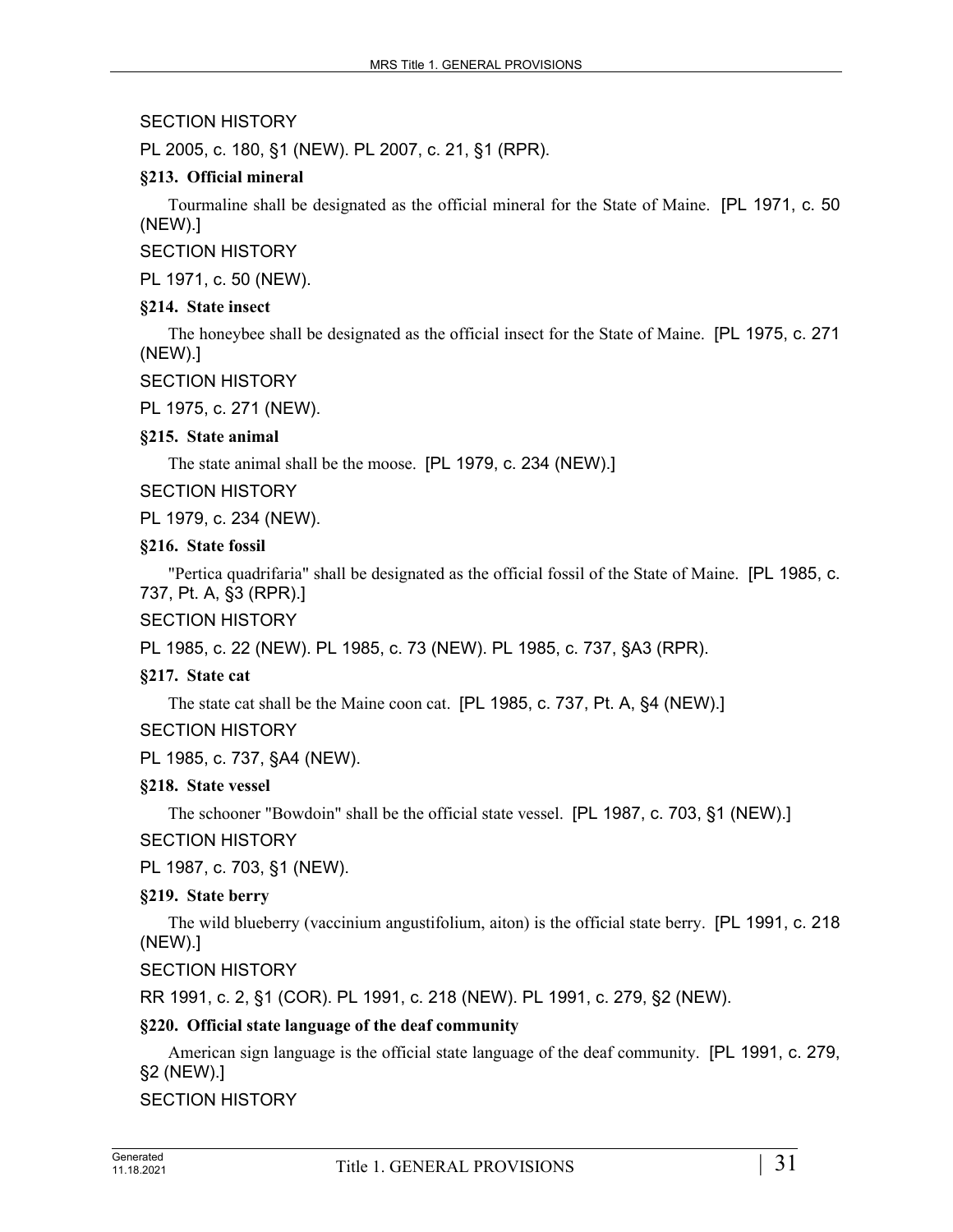RR 1991, c. 2, §1 (RNU). PL 1991, c. 279, §2 (NEW).

# **§221. State herb**

The herb wintergreen (gaultheria procumbens) is the official state herb. [PL 1999, c. 27, §1 (NEW).]

SECTION HISTORY

PL 1999, c. 27, §1 (NEW).

### **§222. State soil**

The Chesuncook soil series, a coarse-loamy, mixed, frigid, Typic Haplorthod, is the official state soil. [PL 1999, c. 70, §1 (NEW).]

SECTION HISTORY

PL 1999, c. 70, §1 (NEW).

#### **§223. No enhanced protection**

Designation as a state symbol under this subchapter does not confer enhanced protection under the environmental laws or any other applicable laws. [PL 1999, c. 70, §1 (NEW).]

### SECTION HISTORY

PL 1999, c. 70, §1 (NEW).

### **§224. State soft drink**

Moxie, a registered trademarked soft drink invented by Maine-born Dr. Augustin Thompson of Union that symbolizes spirit and courage, is the official state soft drink. [PL 2005, c. 136, §1 (NEW).]

SECTION HISTORY

PL 2005, c. 136, §1 (NEW).

#### **§225. State treat**

The whoopie pie, a baked good made of 2 cakes with a creamy frosting between them, is the official state treat. [PL 2011, c. 29, §1 (NEW).]

SECTION HISTORY

PL 2011, c. 29, §1 (NEW).

#### **§226. State dessert**

Blueberry pie, made with wild Maine blueberries, is the official state dessert. [PL 2011, c. 29, §2 (NEW).]

SECTION HISTORY

PL 2011, c. 29, §2 (NEW).

# **§227. State military history museum**

The museum operated by the Maine Military Historical Society, or a successor organization, is the official state military history museum under the Department of Defense, Veterans and Emergency Management, Military Bureau and is known as the Maine Armed Forces Museum. [PL 2013, c. 463, §1 (NEW).]

SECTION HISTORY

PL 2013, c. 463, §1 (NEW).

**§228. State sweetener**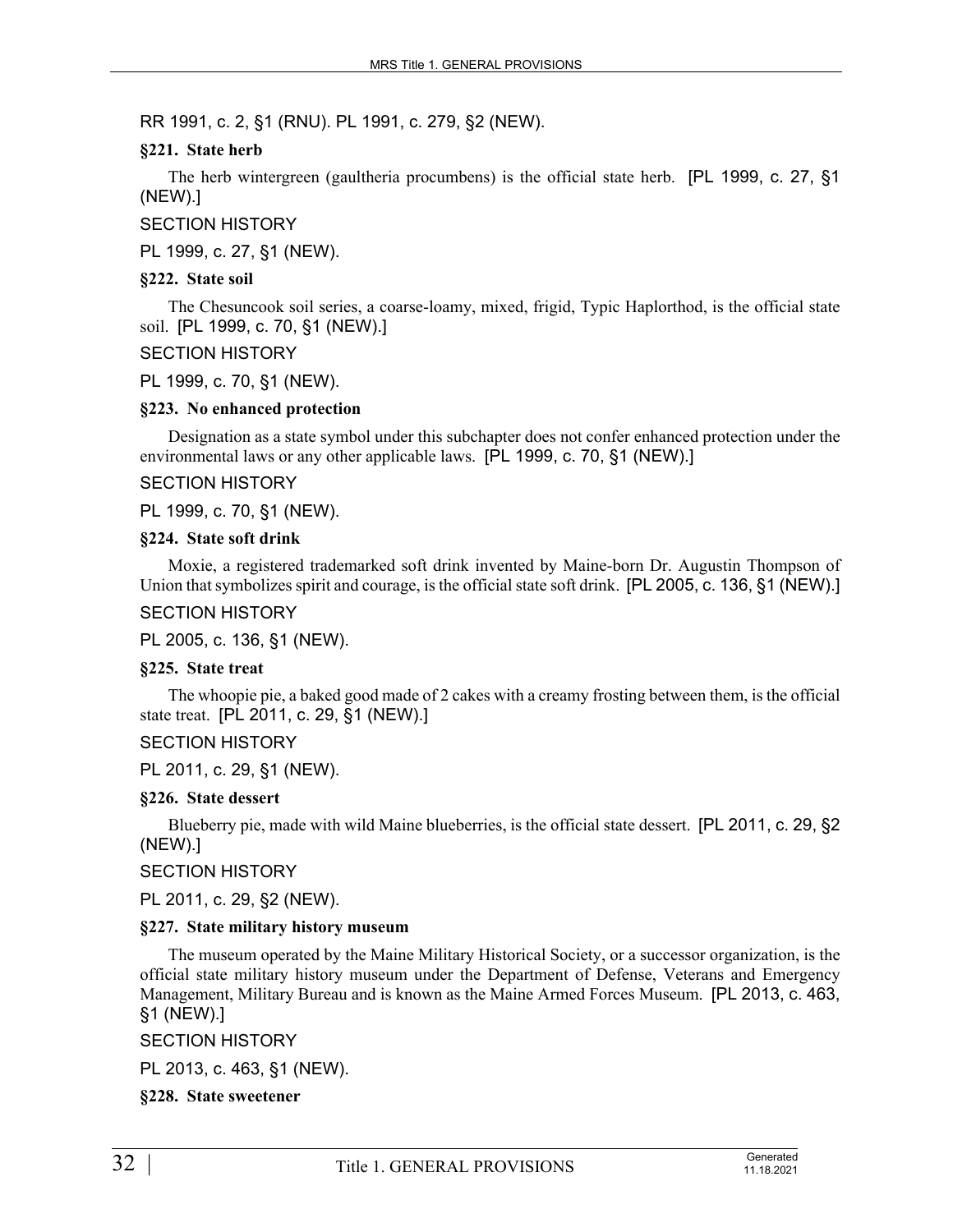Pure Maine maple syrup is the official state sweetener. [PL 2015, c. 70, §1 (NEW).]

SECTION HISTORY

PL 2015, c. 70, §1 (NEW).

# **§229. State crustacean**

The Maine lobster (Homarus americanus) is the official state crustacean. [PL 2015, c. 426, §1 (NEW).]

SECTION HISTORY

PL 2015, c. 426, §1 (NEW).

# **SUBCHAPTER 2**

# **UNIFORM FLAG LAW**

# **§251. Short title**

This subchapter may be cited as the "Uniform Flag Law."

# **§252. Definitions**

The words "flag," "standard," "color," "ensign" or "shield," as used in this subchapter, shall include any flag, standard, color, ensign or shield, or copy, picture or representation thereof, made of any substance or represented or produced thereon, and of any size, evidently purporting to be such flag, standard, color, ensign or shield of the United States or of this State, or a copy, picture or representation thereof.

# **§252-A. Display**

The United States flag and State of Maine flag may be flown at half staff only at such times as specified by the President of the United States or the Governor of the State of Maine. [PL 2001, c. 162, §1 (AMD).]

When the Governor considers it appropriate, the Governor may authorize the United States flag and the State of Maine flag to be flown at half staff throughout a political subdivision or a specified location or locations. [PL 2001, c. 162, §1 (NEW).]

Any United States flag, except those flags having a historical significance, when being displayed must be in good condition at all times, not tattered, not torn and not discolored. [PL 2001, c. 162, §1 (AMD).]

# SECTION HISTORY

PL 1973, c. 262, §1 (NEW). PL 1977, c. 696, §6 (AMD). PL 2001, c. 162, §1 (AMD).

# **§253. Desecration**

No person shall, in any manner, for exhibition or display:

**1. Markings.** Place or cause to be placed any word, figure, mark, picture, design, drawing or advertisement of any nature upon any flag, standard, color, ensign or shield of the United States or of this State, or authorized by any law of the United States or of this State; or

**2. Expose to public view.** Expose to public view any such flag, standard, color, ensign or shield upon which shall have been printed, painted or otherwise produced, or to which shall have been attached, appended, affixed or annexed any such word, figure, mark, picture, design, drawing or advertisement; or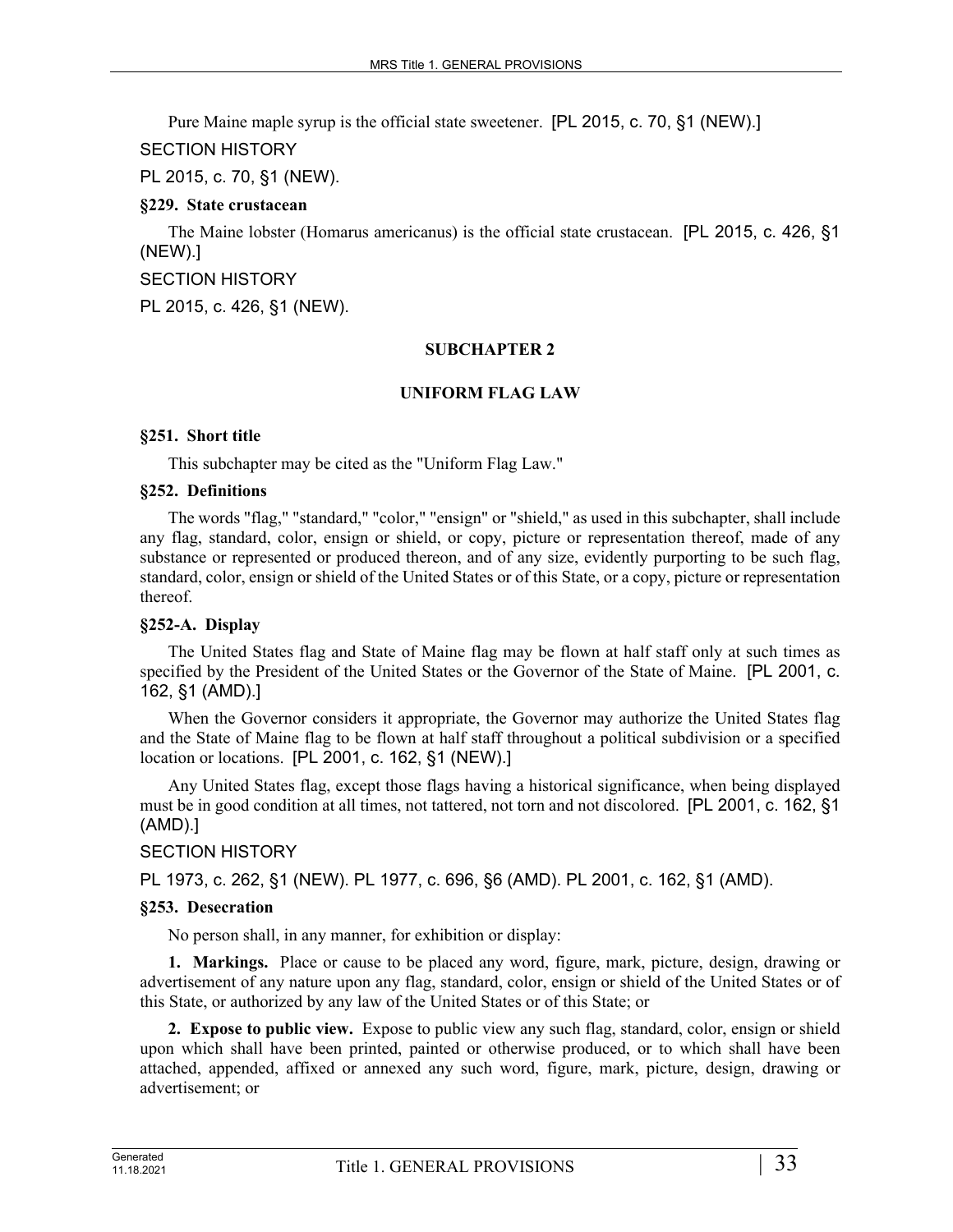**3. Merchandise.** Expose to public view for sale, manufacture or otherwise, or to sell, give or have in possession for sale, for gift or for use for any purpose, any substance, being an article of merchandise, or receptacle, or thing for holding or carrying merchandise, upon or to which shall have been produced or attached any such flag, standard, color, ensign or shield, in order to advertise, call attention to, decorate, mark or distinguish such article or substance.

Any violation of this section shall be a civil violation for which a forfeiture not to exceed \$50 may be adjudged. [PL 1977, c. 696, §7 (RPR).]

### SECTION HISTORY

PL 1977, c. 696, §7 (AMD).

### **§254. Mutilation**

No person shall publicly or openly mutilate, deface, defile, defy, trample upon, or by word or act cast contempt upon any such flag, standard, color, ensign or shield. [PL 1973, c. 262, §2 (AMD).]

Any violation of this section shall be a Class E crime. [PL 1977, c. 696, §8 (RPR).]

### SECTION HISTORY

PL 1973, c. 262, §2 (AMD). PL 1977, c. 696, §8 (AMD).

# **§255. Exceptions**

This subchapter shall not apply to any act permitted by the statutes of the United States or of this State, or by the United States Army and Navy regulations, nor shall they apply to any printed or written document or production, stationery, ornament, picture or jewelry whereon shall be depicted said flag, standard, color, ensign or shield with no design or words thereon and disconnected with any advertisement.

### **§256. Interpretation**

This subchapter shall be so construed as to effectuate their general purpose and to make uniform the laws of the states which enact them.

# **CHAPTER 11**

# **ACTS, RESOLVES AND CONSTITUTIONAL AMENDMENTS**

# **SUBCHAPTER 1**

# **ACTS AND RESOLVES**

#### **§301. Notice of approval of public Acts**

When a public Act is approved by the Governor, the Secretary of State shall give written notice thereof to the presiding officers of the Senate and House of Representatives, describing it by its title, and the date of its approval, which shall be entered on the journal of each House.

### **§302. Construction and effect of repealing and amending Acts**

The repeal of an Act, resolve or municipal ordinance passed after the 4th day of March, 1870 does not revive any statute or ordinance in force before the Act, resolve or ordinance took effect. The repeal or amendment of an Act or ordinance does not affect any punishment, penalty or forfeiture incurred before the repeal or amendment takes effect, or any action or proceeding pending at the time of the repeal or amendment, for an offense committed or for recovery of a penalty or forfeiture incurred under the Act or ordinance repealed or amended. Actions and proceedings pending at the time of the passage,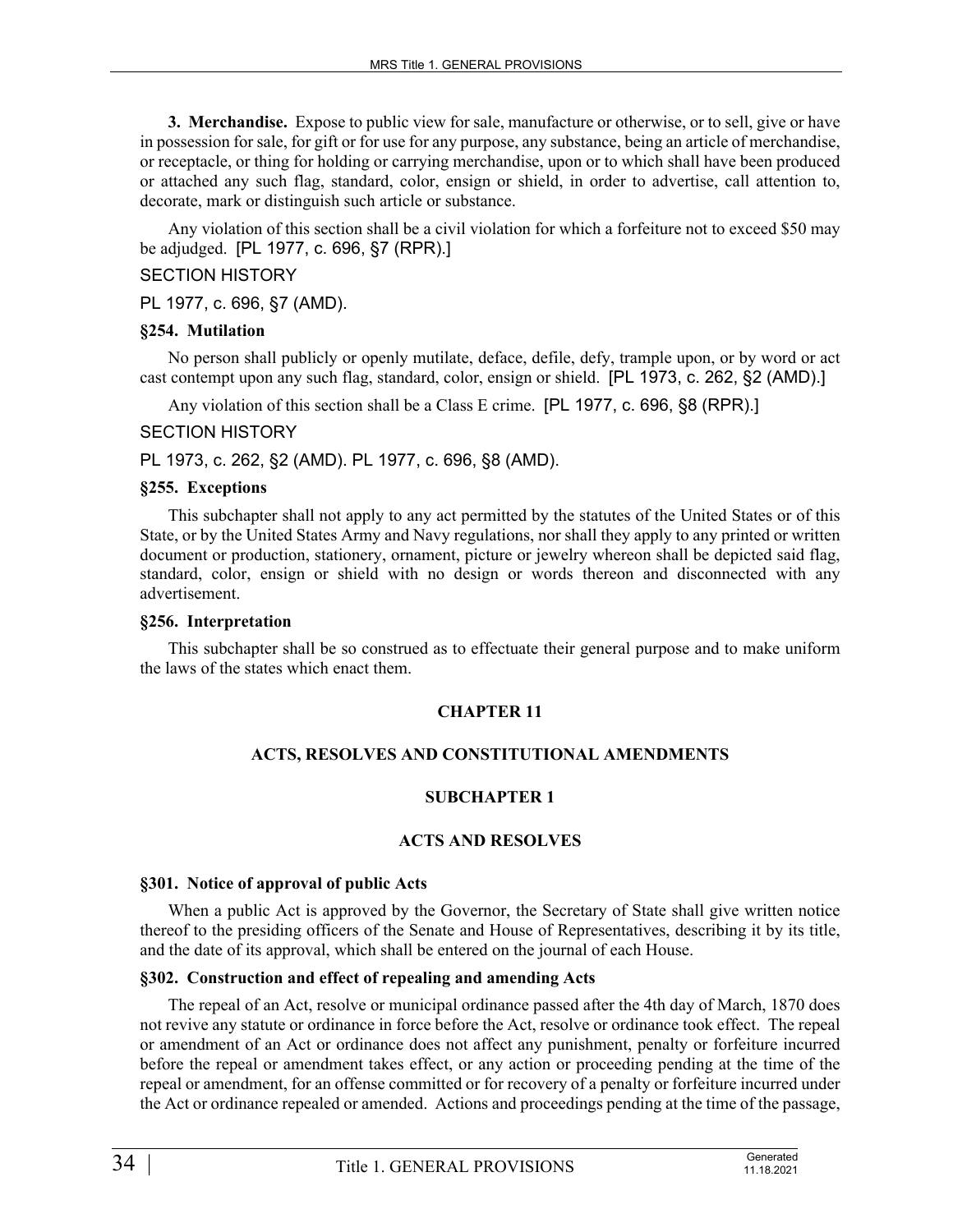amendment or repeal of an Act or ordinance are not affected thereby. For the purposes of this section, a proceeding shall include but not be limited to petitions or applications for licenses or permits required by law at the time of their filing. For the purposes of this section and regardless of any other action taken by the reviewing authority, an application for a license or permit required by law at the time of its filing shall be considered to be a pending proceeding when the reviewing authority has conducted at least one substantive review of the application and not before. For the purposes of this section, a substantive review of an application for a license or permit required by law at the time of application shall consist of a review of that application to determine whether it complies with the review criteria and other applicable requirements of law. [PL 1987, c. 766, §1 (AMD).]

# SECTION HISTORY

PL 1967, c. 10 (AMD). PL 1973, c. 146 (RPR). PL 1987, c. 766, §1 (AMD).

### **SUBCHAPTER 2**

### **CONSTITUTIONAL AMENDMENTS**

#### **§351. Effective date**

Unless otherwise provided in the resolution submitting it, every constitutional amendment shall take effect and become part of the Constitution, on the first Wednesday of January following its adoption by the people. [PL 1973, c. 625, §2 (AMD).]

#### SECTION HISTORY

PL 1973, c. 625, §2 (AMD).

### **§352. Proclamation and publication**

Within 30 days after it appears that a constitutional amendment has been adopted, the Governor shall make proclamation thereof, and the Secretary of State shall forthwith cause such proclamation to be published in the state paper, and it shall be included in the next volume of Acts and resolves.

#### **§353. Explanation of proposed amendments and statewide referenda**

With the assistance of the Secretary of State, the Attorney General shall prepare a brief explanatory statement that must fairly describe the intent and content and what a "yes" vote favors and a "no" vote opposes for each direct initiative, bond issue, constitutional resolution or statewide referendum that may be presented to the people. The Office of Fiscal and Program Review shall prepare an estimate of the fiscal impact on state revenues, appropriations and allocations of each measure that may appear on the ballot, within the following time frames: for a direct initiative, within 15 business days after the applicant has given consent to the Secretary of State for the final language of the proposed law; and for a statewide referendum, bond issue or constitutional resolution, within 30 days after adjournment of the legislative session in which the measure was passed. The fiscal impact estimate must summarize the aggregate impact that the constitutional resolution, statewide referendum, direct initiative or bond issue will have on the General Fund, the Highway Fund, Other Special Revenue Funds and the amounts distributed by the State to local units of government. [PL 2011, c. 342, §1 (AMD).]

# SECTION HISTORY

PL 1973, c. 625, §3 (AMD). PL 1979, c. 534, §1 (AMD). PL 1979, c. 541, §A2 (AMD). PL 1979, c. 663, §1 (AMD). PL 1991, c. 837, §A1 (AMD). PL 2005, c. 316, §1 (AMD). PL 2007, c. 695, Pt. A, §2 (AMD). PL 2009, c. 341, §1 (AMD). PL 2009, c. 462, Pt. D, §1 (AMD). PL 2009, c. 538, §1 (AMD). PL 2011, c. 342, §1 (AMD).

# **§354. Public comment on proposed amendments and statewide referenda; rules; fees**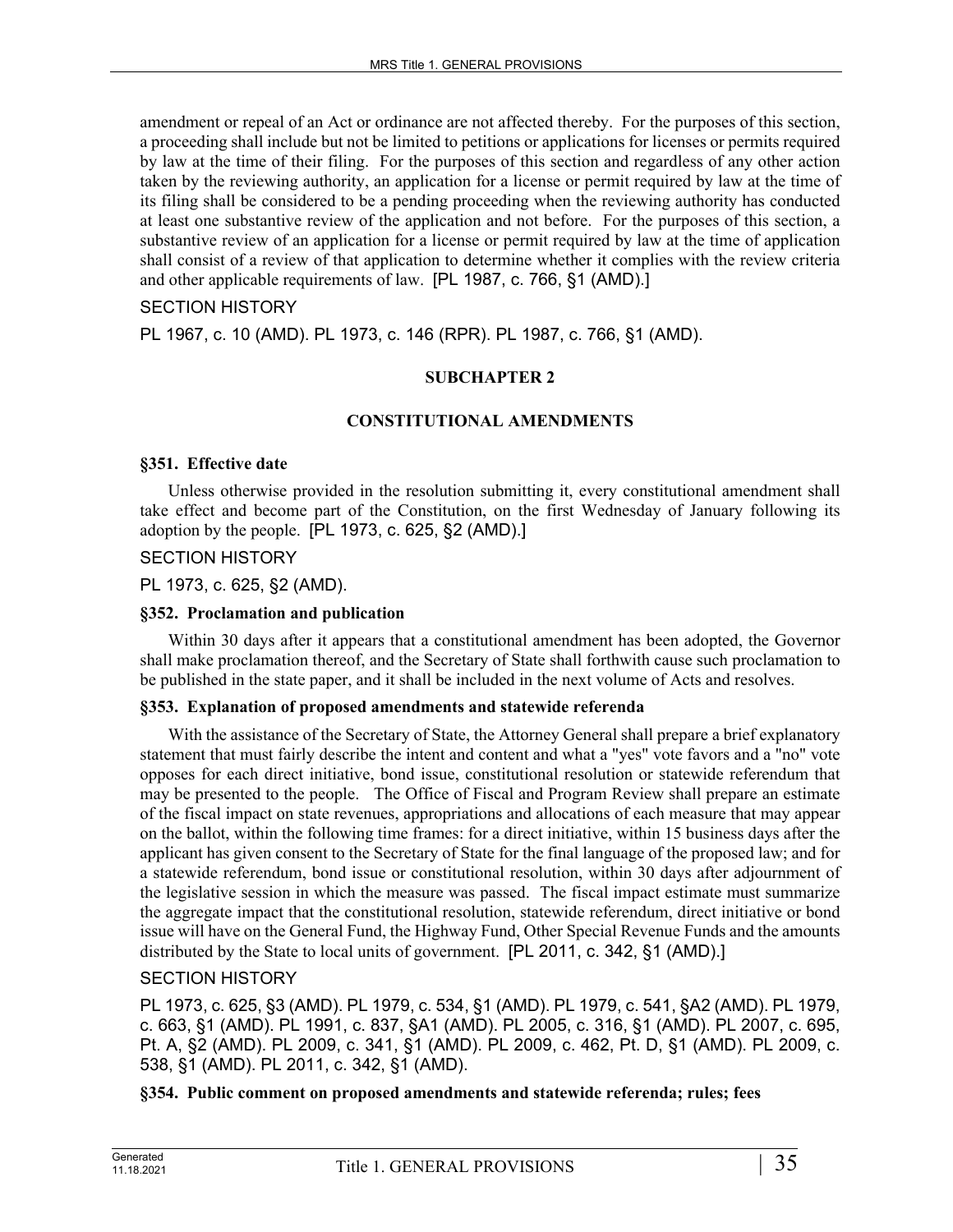The Secretary of State shall adopt rules regarding the publication of public comment by proponents and opponents of direct initiatives, bond issues, constitutional resolutions or statewide referenda. These rules must include, but are not limited to, a word limit, the labeling of public comment as supporting or opposing a measure and the identification of the person or persons responsible for the comment. Rules adopted pursuant to this section are major substantive rules as defined in Title 5, chapter 375, subchapter 2‑A. Beginning with the November 2006 election and every election thereafter, the Secretary of State shall publish the public comment, along with the explanatory statement and fiscal estimate required under section 353, on a publicly accessible site on the Internet and in pamphlets distributed to the municipalities of the State. A person filing a public comment for publication shall pay a fee of \$500 to the Secretary of State. Fees collected pursuant to this section must be deposited in the Public Comment Publication Fund established under Title 5, section 90‑D. [PL 2011, c. 342, §2 (AMD).]

#### SECTION HISTORY

PL 2005, c. 316, §2 (NEW). PL 2011, c. 342, §2 (AMD).

### **SUBCHAPTER 3**

### **REVISED STATUTES**

#### **§361. Positive law**

The Legislature declares that the Maine Revised Statutes and the Maine Revised Statutes Annotated are identical as to the text of the law. Since the text of the revision has been enacted by the Legislature, it is positive law. [PL 1965, c. 425, §1 (NEW).]

SECTION HISTORY

PL 1965, c. 425, §1 (NEW).

#### **§362. Supplements as part of Revised Statutes**

The laws contained in any current pocket parts or supplements to the Revised Statutes, printed and published hereafter under contract or otherwise as may be authorized by law, shall constitute, prima facie, a part of the Revised Statutes if such laws, as so contained, purport to represent reproduction of statutory amendments of the Revised Statutes, as stated in accompanying notes thereto and are so certified by the Secretary of State. If any such pocket parts or supplements are printed and published on a cumulative basis, then only such laws contained in the latest publication thereof shall constitute, prima facie, a part of the Revised Statutes. [PL 1965, c. 425, §1 (NEW).]

# SECTION HISTORY

PL 1965, c. 425, §1 (NEW).

#### **§363. Secretary of State**

To entitle any copy of a law published in the Revised Statutes of 1964 to be read in evidence, there shall be contained in the same book a printed certificate of the Secretary of State that such copy is a correct transcript of the text of the original laws. A facsimile of the signature of the Secretary of State imprinted by or at his direction upon such certificate shall have the same validity as his written signature. [PL 1965, c. 425, §1 (NEW).]

### SECTION HISTORY

PL 1965, c. 425, §1 (NEW).

# **CHAPTER 13**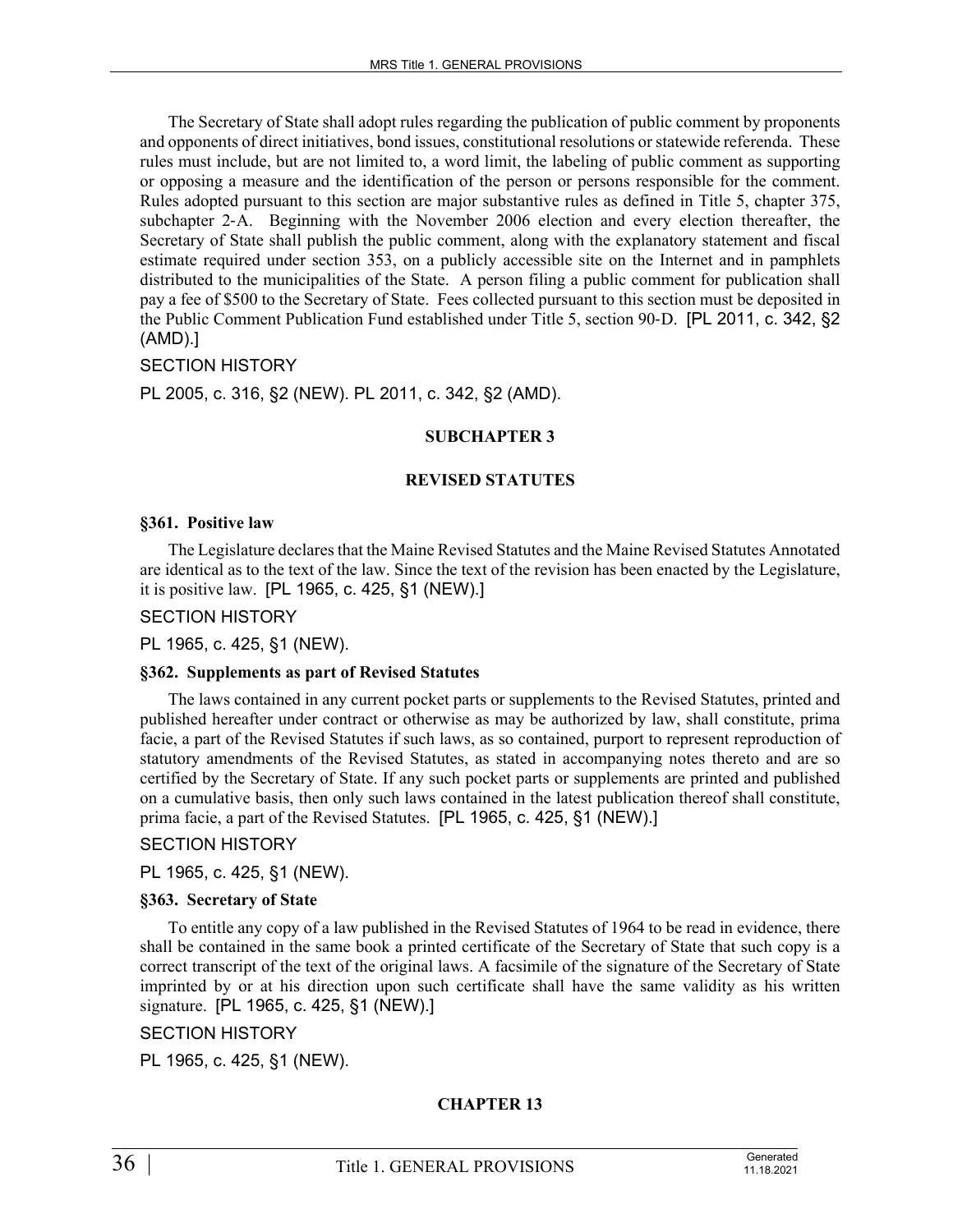## **PUBLIC RECORDS AND PROCEEDINGS**

## **SUBCHAPTER 1**

## **FREEDOM OF ACCESS**

## **§400. Short title**

This subchapter may be known and cited as "the Freedom of Access Act." [PL 2011, c. 662, §1 (NEW).]

## SECTION HISTORY

PL 2011, c. 662, §1 (NEW).

## **§401. Declaration of public policy; rules of construction**

The Legislature finds and declares that public proceedings exist to aid in the conduct of the people's business. It is the intent of the Legislature that their actions be taken openly and that the records of their actions be open to public inspection and their deliberations be conducted openly. It is further the intent of the Legislature that clandestine meetings, conferences or meetings held on private property without proper notice and ample opportunity for attendance by the public not be used to defeat the purposes of this subchapter. [PL 1975, c. 758 (RPR).]

This subchapter does not prohibit communications outside of public proceedings between members of a public body unless those communications are used to defeat the purposes of this subchapter. [PL 2011, c. 320, Pt. B, §1 (NEW).]

This subchapter shall be liberally construed and applied to promote its underlying purposes and policies as contained in the declaration of legislative intent. [PL 1975, c. 758 (RPR).]

## SECTION HISTORY

PL 1975, c. 483, §1 (AMD). PL 1975, c. 758 (RPR). PL 2011, c. 320, Pt. B, §1 (AMD).

#### **§402. Definitions**

**1. Conditional approval.** Approval of an application or granting of a license, certificate or any other type of permit upon conditions not otherwise specifically required by the statute, ordinance or regulation pursuant to which the approval or granting is issued.

[PL 1975, c. 758 (NEW).]

**1-A. Legislative subcommittee.** "Legislative subcommittee" means 3 or more Legislators from a legislative committee appointed for the purpose of conducting legislative business on behalf of the committee.

## [PL 1991, c. 773, §1 (NEW).]

**2. Public proceedings.** The term "public proceedings" as used in this subchapter means the transactions of any functions affecting any or all citizens of the State by any of the following:

A. The Legislature of Maine and its committees and subcommittees; [PL 1975, c. 758 (NEW).]

B. Any board or commission of any state agency or authority, the Board of Trustees of the University of Maine System and any of its committees and subcommittees, the Board of Trustees of the Maine Maritime Academy and any of its committees and subcommittees, the Board of Trustees of the Maine Community College System and any of its committees and subcommittees; [PL 1989, c. 878, Pt. A, §1 (RPR); PL 2003, c. 20, Pt. OO, §2 (AMD); PL 2003, c. 20, Pt. OO, §4 (AFF).]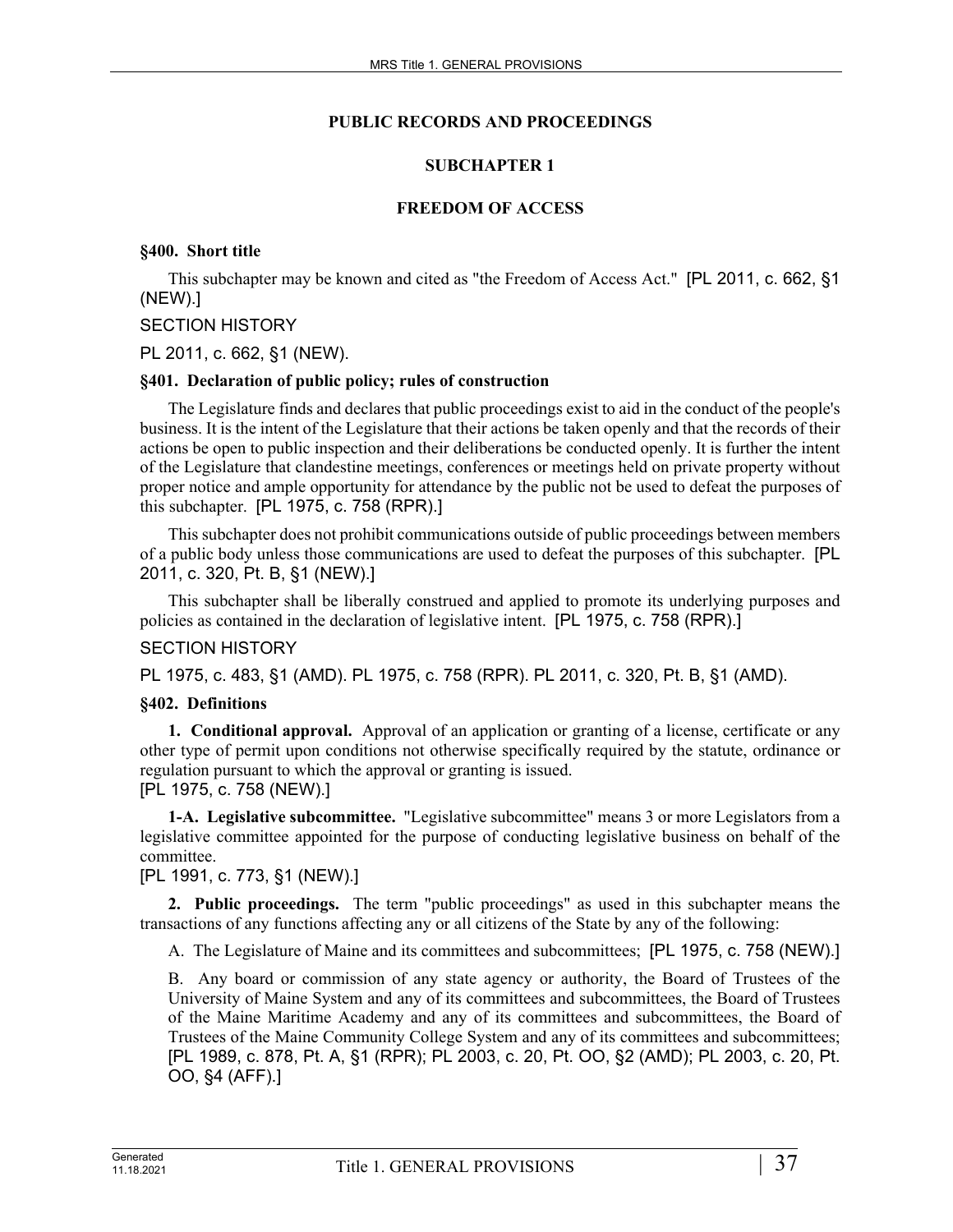C. Any board, commission, agency or authority of any county, municipality, school district or any regional or other political or administrative subdivision; [PL 1991, c. 848, §1 (AMD).]

D. The full membership meetings of any association, the membership of which is composed exclusively of counties, municipalities, school administrative units or other political or administrative subdivisions; of boards, commissions, agencies or authorities of any such subdivisions; or of any combination of any of these entities; [PL 1995, c. 608, §1 (AMD).]

E. The board of directors of a nonprofit, nonstock private corporation that provides statewide noncommercial public broadcasting services and any of its committees and subcommittees; [PL 2009, c. 334, §1 (AMD).]

F. Any advisory organization, including any authority, board, commission, committee, council, task force or similar organization of an advisory nature, established, authorized or organized by law or resolve or by Executive Order issued by the Governor and not otherwise covered by this subsection, unless the law, resolve or Executive Order establishing, authorizing or organizing the advisory organization specifically exempts the organization from the application of this subchapter; and [PL 2009, c. 334, §2 (AMD).]

G. The committee meetings, subcommittee meetings and full membership meetings of any association that:

(1) Promotes, organizes or regulates statewide interscholastic activities in public schools or in both public and private schools; and

(2) Receives its funding from the public and private school members, either through membership dues or fees collected from those schools based on the number of participants of those schools in interscholastic activities.

This paragraph applies to only those meetings pertaining to interscholastic sports and does not apply to any meeting or any portion of any meeting the subject of which is limited to personnel issues, allegations of interscholastic athletic rule violations by member schools, administrators, coaches or student athletes or the eligibility of an individual student athlete or coach. [PL 2009, c. 334, §3 (NEW).]

## [PL 2009, c. 334, §§1-3 (AMD).]

**3. Public records.** The term "public records" means any written, printed or graphic matter or any mechanical or electronic data compilation from which information can be obtained, directly or after translation into a form susceptible of visual or aural comprehension, that is in the possession or custody of an agency or public official of this State or any of its political subdivisions, or is in the possession or custody of an association, the membership of which is composed exclusively of one or more of any of these entities, and has been received or prepared for use in connection with the transaction of public or governmental business or contains information relating to the transaction of public or governmental business, except:

A. Records that have been designated confidential by statute; [PL 1975, c. 758 (NEW).]

B. Records that would be within the scope of a privilege against discovery or use as evidence recognized by the courts of this State in civil or criminal trials if the records or inspection thereof were sought in the course of a court proceeding; [PL 1975, c. 758 (NEW).]

C. Legislative papers and reports until signed and publicly distributed in accordance with legislative rules, and records, working papers, drafts and interoffice and intraoffice memoranda used or maintained by any Legislator, legislative agency or legislative employee to prepare proposed Senate or House papers or reports for consideration by the Legislature or any of its committees during the legislative session or sessions in which the papers or reports are prepared or considered or to which the paper or report is carried over; [PL 1991, c. 773, §2 (AMD).]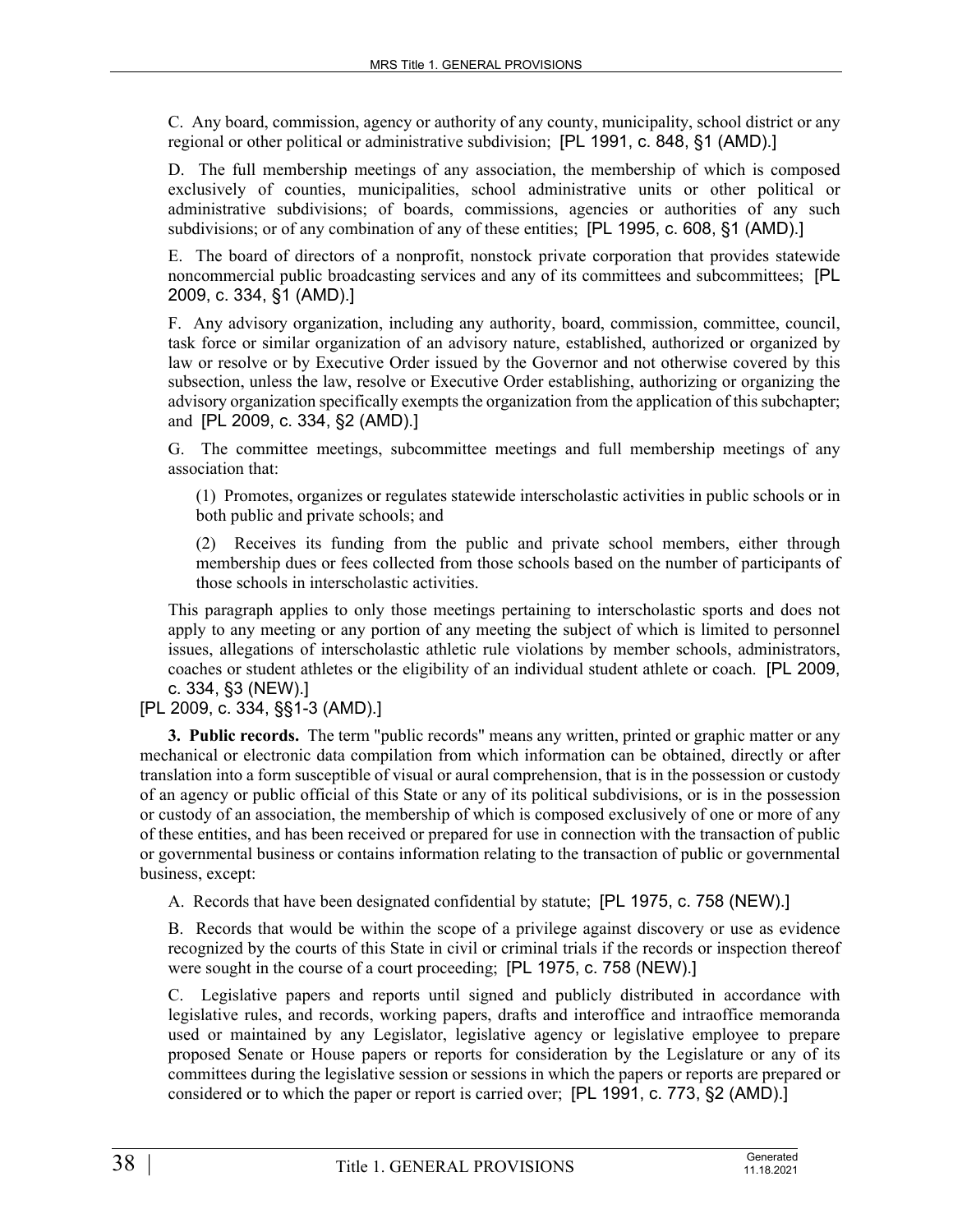C-1. Information contained in a communication between a constituent and an elected official if the information:

(1) Is of a personal nature, consisting of:

(a) An individual's medical information of any kind, including information pertaining to diagnosis or treatment of mental or emotional disorders;

(b) Credit or financial information;

(c) Information pertaining to the personal history, general character or conduct of the constituent or any member of the constituent's immediate family; or

(d) Complaints, charges of misconduct, replies to complaints or charges of misconduct or memoranda or other materials pertaining to disciplinary action; or

(2) Would be confidential if it were in the possession of another public agency or official; [PL 2019, c. 667, Pt. A, §1 (AMD).]

D. Material prepared for and used specifically and exclusively in preparation for negotiations, including the development of bargaining proposals to be made and the analysis of proposals received, by a public employer in collective bargaining with its employees and their designated representatives; [PL 1989, c. 358, §4 (AMD).]

E. Records, working papers, interoffice and intraoffice memoranda used by or prepared for faculty and administrative committees of the Maine Maritime Academy, the Maine Community College System and the University of Maine System when the subject matter is confidential or otherwise protected from disclosure by statute, other law, legal precedent or privilege recognized by the courts of this State. The provisions of this paragraph do not apply to the boards of trustees and the committees and subcommittees of those boards, which are referred to in subsection 2, paragraph B; [PL 2019, c. 667, Pt. B, §1 (AMD).]

F. Records that would be confidential if they were in the possession or custody of an agency or public official of the State or any of its political or administrative subdivisions are confidential if those records are in the possession of an association, the membership of which is composed exclusively of one or more political or administrative subdivisions of the State; of boards, commissions, agencies or authorities of any such subdivisions; or of any combination of any of these entities; [PL 1991, c. 448, §1 (AMD).]

G. Materials related to the development of positions on legislation or materials that are related to insurance or insurance-like protection or services which are in the possession of an association, the membership of which is composed exclusively of one or more political or administrative subdivisions of the State; of boards, commissions, agencies or authorities of any such subdivisions; or of any combination of any of these entities; [PL 1991, c. 448, §1 (AMD).]

H. Medical records and reports of municipal ambulance and rescue units and other emergency medical service units, except that such records and reports must be available upon request to law enforcement officers investigating criminal conduct; [PL 1995, c. 608, §4 (AMD).]

I. Juvenile records and reports of municipal fire departments regarding the investigation and family background of a juvenile fire setter; [PL 1999, c. 96, §1 (AMD).]

J. Working papers, including records, drafts and interoffice and intraoffice memoranda, used or maintained by any advisory organization covered by subsection 2, paragraph F, or any member or staff of that organization during the existence of the advisory organization. Working papers are public records if distributed in a public meeting of the advisory organization; [PL 2019, c. 667, Pt. B, §2 (AMD).]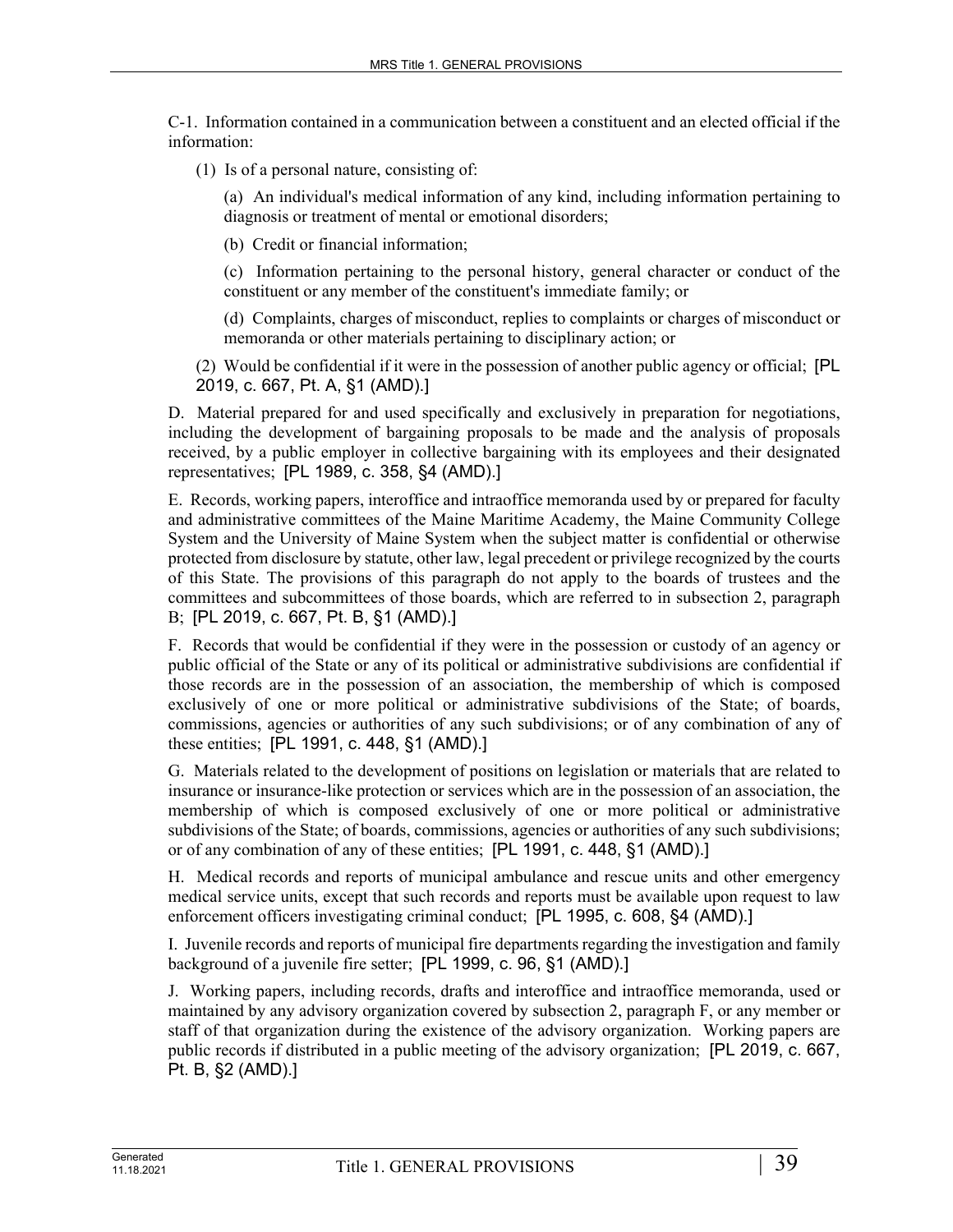K. Personally identifying information concerning minors that is obtained or maintained by a municipality in providing recreational or nonmandatory educational programs or services. This paragraph does not apply to records governed by Title 20‑A, section 6001 and does not supersede Title 20‑A, section 6001‑A; [PL 2019, c. 667, Pt. A, §2 (AMD).]

L. Records describing security plans, security procedures or risk assessments prepared specifically for the purpose of preventing or preparing for acts of terrorism, but only to the extent that release of information contained in the record could reasonably be expected to jeopardize the physical safety of government personnel or the public. Information contained in records covered by this paragraph may be disclosed to the Legislature or, in the case of a political or administrative subdivision, to municipal officials or board members under conditions that protect the information from further disclosure. For purposes of this paragraph, "terrorism" means conduct that is designed to cause serious bodily injury or substantial risk of bodily injury to multiple persons, substantial damage to multiple structures whether occupied or unoccupied or substantial physical damage sufficient to disrupt the normal functioning of a critical infrastructure; [PL 2003, c. 614, §1 (AMD).]

M. Records or information describing the architecture, design, access authentication, encryption or security of information technology infrastructure, systems and software, including records or information maintained to ensure government operations and technology continuity and to facilitate disaster recovery. Records or information covered by this paragraph may be disclosed to the Legislature or, in the case of a political or administrative subdivision, to municipal officials or board members under conditions that protect the information from further disclosure; [PL 2019, c. 667, Pt. A, §3 (AMD).]

N. Social security numbers; [PL 2011, c. 320, Pt. E, §1 (AMD).]

O. Personal contact information concerning public employees, except when that information is public pursuant to other law. For the purposes of this paragraph:

(1) "Personal contact information" means personal address, telephone number, facsimile number, e-mail address, cellular telephone number, pager number and username, password and uniform resource locator for a personal social media account as defined in Title 26, section 615, subsection 4; and

(2) "Public employee" means an employee as defined in Title 14, section 8102, subsection 1, except that "public employee" does not include elected officials; [PL 2019, c. 667, Pt. B, §3 (AMD).]

P. Geographic information regarding recreational trails that are located on private land that are authorized voluntarily as such by the landowner with no public deed or guaranteed right of public access, unless the landowner authorizes the release of the information; [PL 2011, c. 149, §1 (AMD).]

*REVISOR'S NOTE:* (Paragraph P as enacted by PL 2009, c. 339, §3 is REALLOCATED TO TITLE 1, SECTION 402, SUBSECTION 3, PARAGRAPH Q)

Q. **(REALLOCATED FROM T. 1, §402, sub-§3, ¶P)** Security plans, staffing plans, security procedures, architectural drawings or risk assessments prepared for emergency events that are prepared for or by or kept in the custody of the Department of Corrections or a county jail if there is a reasonable possibility that public release or inspection of the records would endanger the life or physical safety of any individual or disclose security plans and procedures not generally known by the general public. Information contained in records covered by this paragraph may be disclosed to state and county officials if necessary to carry out the duties of the officials or the Department of Corrections under conditions that protect the information from further disclosure; [PL 2015, c. 335, §1 (AMD).]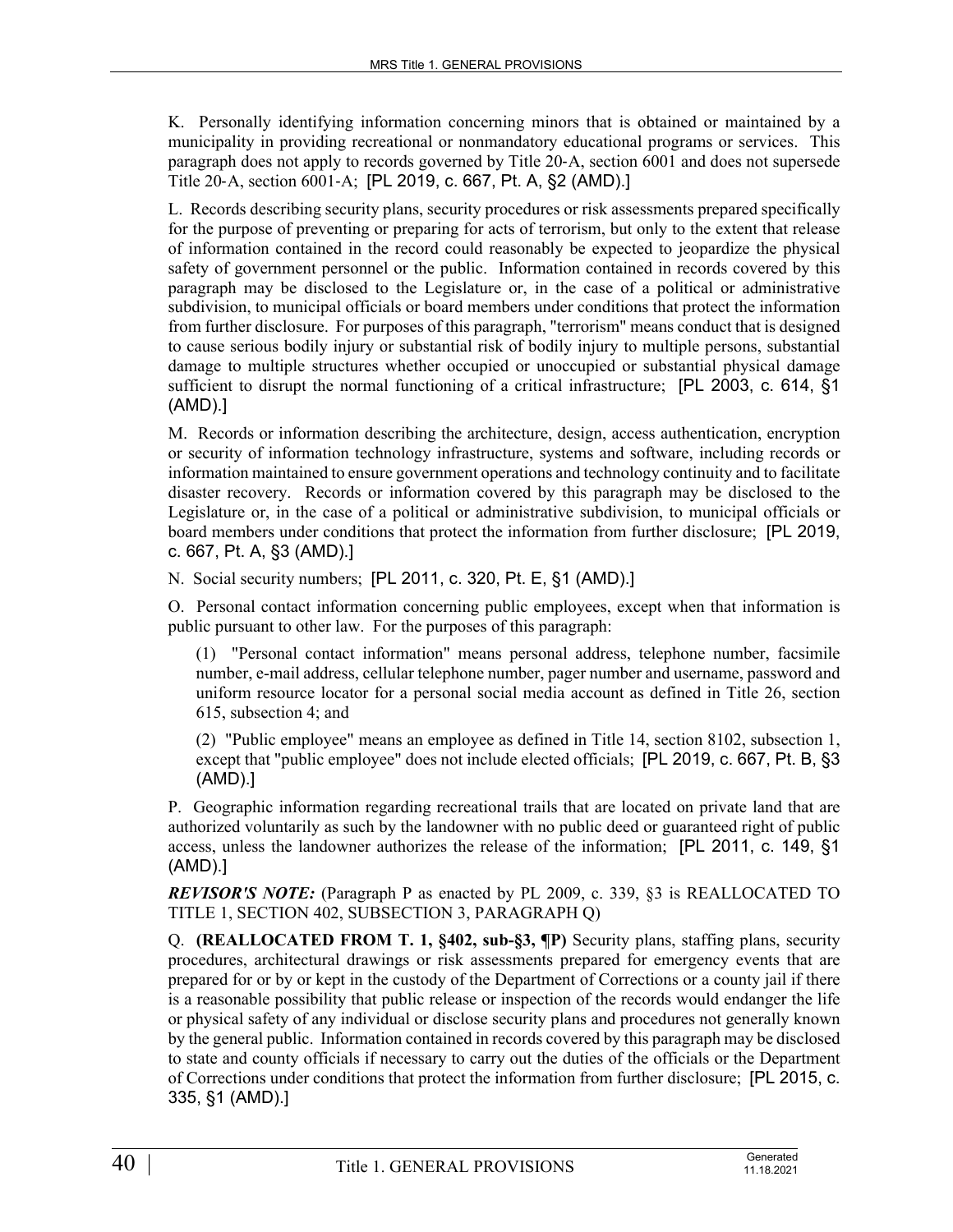R. [PL 2017, c. 163, §1 (RP).]

S. E-mail addresses obtained by a political subdivision of the State for the sole purpose of disseminating noninteractive notifications, updates and cancellations that are issued from the political subdivision or its elected officers to an individual or individuals that request or regularly accept these noninteractive communications; [PL 2015, c. 161, §1 (AMD).]

T. Records describing research for the development of processing techniques for fisheries, aquaculture and seafood processing or the design and operation of a depuration plant in the possession of the Department of Marine Resources; [PL 2017, c. 118, §1 (AMD).]

U. Records provided by a railroad company describing hazardous materials transported by the railroad company in this State, the routes of hazardous materials shipments and the frequency of hazardous materials operations on those routes that are in the possession of a state or local emergency management entity or law enforcement agency, fire department or other first responder, except that records related to a discharge of hazardous materials transported by a railroad company that poses a threat to public health, safety and welfare are subject to public disclosure after that discharge. For the purposes of this paragraph, "hazardous material" has the same meaning as set forth in 49 Code of Federal Regulations, Section 105.5; and [PL 2019, c. 667, Pt. B, §4 (AMD).]

V. Participant application materials and other personal information obtained or maintained by a municipality or other public entity in administering a community well-being check program, except that a participant's personal information, including health information, may be made available to first responders only as necessary to implement the program. For the purposes of this paragraph, "community well-being check program" means a voluntary program that involves daily, or regular, contact with a participant and, when contact cannot be established, sends first responders to the participant's residence to check on the participant's well-being. [PL 2017, c. 118, §3 (NEW).] [PL 2019, c. 667, Pt. A, §§1-3 (AMD); PL 2019, c. 667, Pt. B, §§1-4 (AMD).]

**3-A. Public records further defined.** "Public records" also includes the following criminal justice agency records:

A. Records relating to prisoner furloughs to the extent they pertain to a prisoner's identity, public criminal history record information, as defined in Title 16, section 703, subsection 8, address of furlough and dates of furlough; [PL 2013, c. 267, Pt. B, §1 (AMD).]

B. Records relating to out-of-state adult probationer or parolee supervision to the extent they pertain to a probationer's or parolee's identity, public criminal history record information, as defined in Title 16, section 703, subsection 8, address of residence and dates of supervision; and [PL 2013, c. 267, Pt. B, §1 (AMD).]

C. Records to the extent they pertain to a prisoner's, adult probationer's or parolee's identity, public criminal history record information, as defined in Title 16, section 703, subsection 8, and current address or location, unless the Commissioner of Corrections determines that it would be detrimental to the welfare of a client to disclose the information. [PL 2013, c. 267, Pt. B, §1 (AMD).]

[PL 2013, c. 267, Pt. B, §1 (AMD).]

**4. Public records of interscholastic athletic organizations.** Any records or minutes of meetings under subsection 2, paragraph G are public records. [PL 2009, c. 334, §4 (NEW).]

**5. Public access officer.** "Public access officer" means the person designated pursuant to section 413, subsection 1.

[PL 2011, c. 662, §3 (NEW).]

**6. Reasonable office hours.** "Reasonable office hours" includes all regular office hours of an agency or official.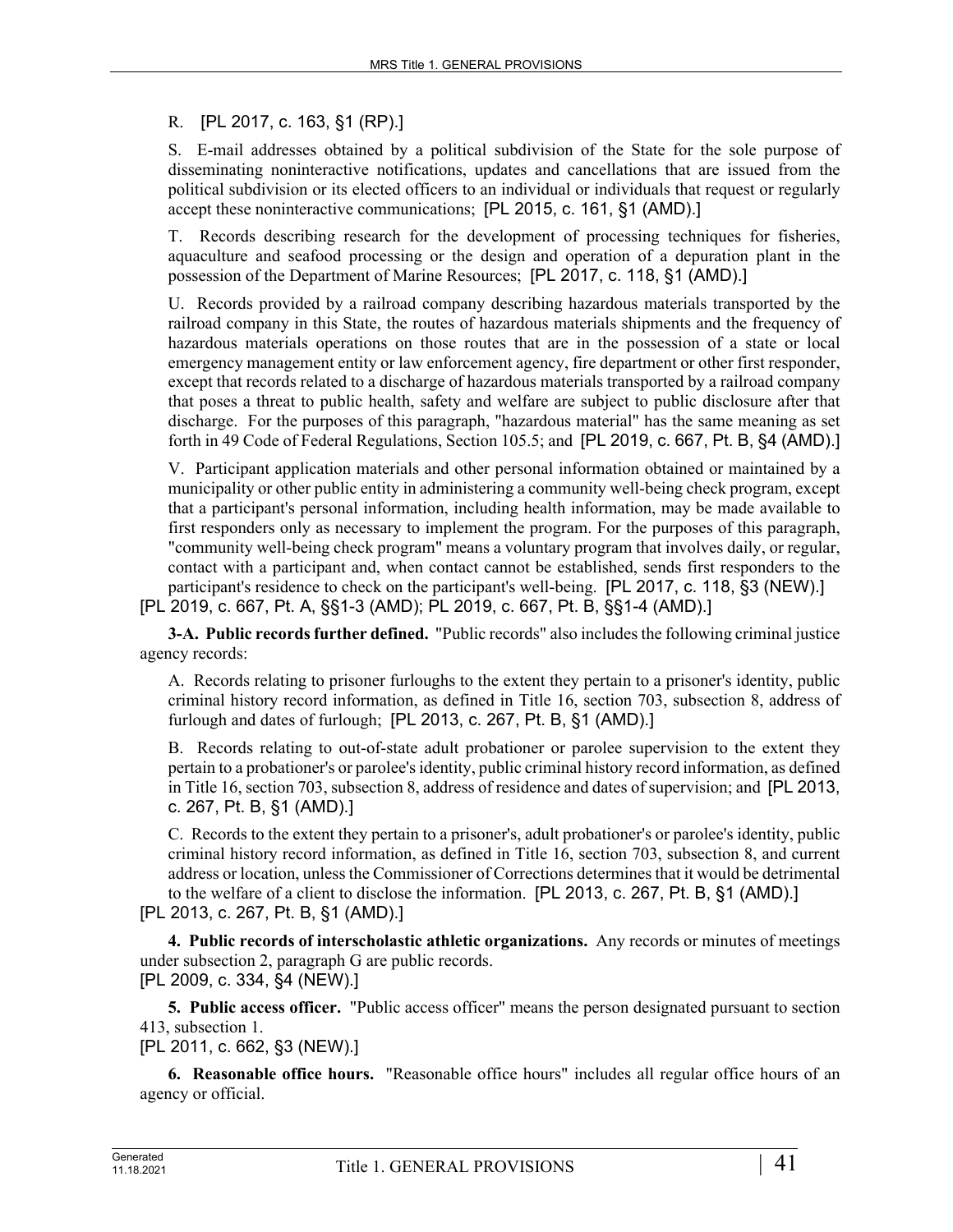[PL 2011, c. 662, §3 (NEW).]

## SECTION HISTORY

PL 1973, c. 433, §1 (AMD). PL 1975, c. 243 (RPR). PL 1975, c. 483, §2 (AMD). PL 1975, c. 758 (RPR). PL 1977, c. 164, §§1,2 (AMD). PL 1977, c. 696, §9 (AMD). PL 1985, c. 695, §§1,2 (AMD). PL 1985, c. 779, §§1,2 (AMD). PL 1987, c. 20, §1 (AMD). PL 1987, c. 402, §A1 (AMD). PL 1987, c. 477, §1 (AMD). PL 1989, c. 358, §§1-4 (AMD). PL 1989, c. 443, §§1,2 (AMD). PL 1989, c. 878, §§A1,2 (AMD). PL 1991, c. 448, §§1,2 (AMD). PL 1991, c. 773, §§1,2 (AMD). PL 1991, c. 848, §1 (AMD). PL 1995, c. 608, §§1-5 (AMD). PL 1997, c. 714, §1 (AMD). PL 1999, c. 96, §§1-3 (AMD). PL 2001, c. 477, §1 (AMD). PL 2001, c. 675, §§1-3 (AMD). PL 2003, c. 20, §OO2 (AMD). PL 2003, c. 20, §OO4 (AFF). PL 2003, c. 392, §§1-3 (AMD). PL 2003, c. 614, §§1-3 (AMD). PL 2005, c. 381, §§1-3 (AMD). PL 2007, c. 597, §1 (AMD). RR 2009, c. 1, §§1-3 (COR). PL 2009, c. 176, §§1-3 (AMD). PL 2009, c. 334, §§1-4 (AMD). PL 2009, c. 339, §§1-3 (AMD). PL 2011, c. 149, §§1-3 (AMD). PL 2011, c. 264, §1 (AMD). PL 2011, c. 320, Pt. E, §1 (AMD). PL 2011, c. 662, §§2, 3 (AMD). PL 2013, c. 267, Pt. B, §1 (AMD). PL 2013, c. 339, §§1-3 (AMD). PL 2013, c. 518, §§1-3 (AMD). PL 2015, c. 161, §§1- 3 (AMD). PL 2015, c. 335, §1 (AMD). PL 2017, c. 118, §§1-3 (AMD). PL 2017, c. 163, §1 (AMD). PL 2019, c. 667, Pt. A, §§1-3 (AMD). PL 2019, c. 667, Pt. B, §§1-4 (AMD).

## **§402-A. Public records defined**

## **(REPEALED)**

#### SECTION HISTORY

PL 1975, c. 483, §3 (NEW). PL 1975, c. 623, §1 (RPR). PL 1975, c. 758 (RP).

#### **§403. Meetings to be open to public; record of meetings**

**1. Proceedings open to public.** Except as otherwise provided by statute or by section 405, all public proceedings must be open to the public and any person must be permitted to attend a public proceeding.

#### [PL 2011, c. 320, Pt. C, §1 (NEW).]

**2. Record of public proceedings.** Unless otherwise provided by law, a record of each public proceeding for which notice is required under section 406 must be made within a reasonable period of time after the proceeding and must be open to public inspection. At a minimum, the record must include:

A. The date, time and place of the public proceeding; [PL 2011, c. 320, Pt. C, §1 (NEW).]

B. The members of the body holding the public proceeding recorded as either present or absent; and [PL 2011, c. 320, Pt. C, §1 (NEW).]

C. All motions and votes taken, by individual member, if there is a roll call. [PL 2011, c. 320, Pt. C, §1 (NEW).]

[PL 2011, c. 320, Pt. C, §1 (NEW).]

**3. Audio or video recording.** An audio, video or other electronic recording of a public proceeding satisfies the requirements of subsection 2.

[PL 2011, c. 320, Pt. C, §1 (NEW).]

**4. Maintenance of record.** Record management requirements and retention schedules adopted under Title 5, chapter 6 apply to records required under this section. [PL 2011, c. 320, Pt. C, §1 (NEW).]

**5. Validity of action.** The validity of any action taken in a public proceeding is not affected by the failure to make or maintain a record as required by this section. [PL 2011, c. 320, Pt. C, §1 (NEW).]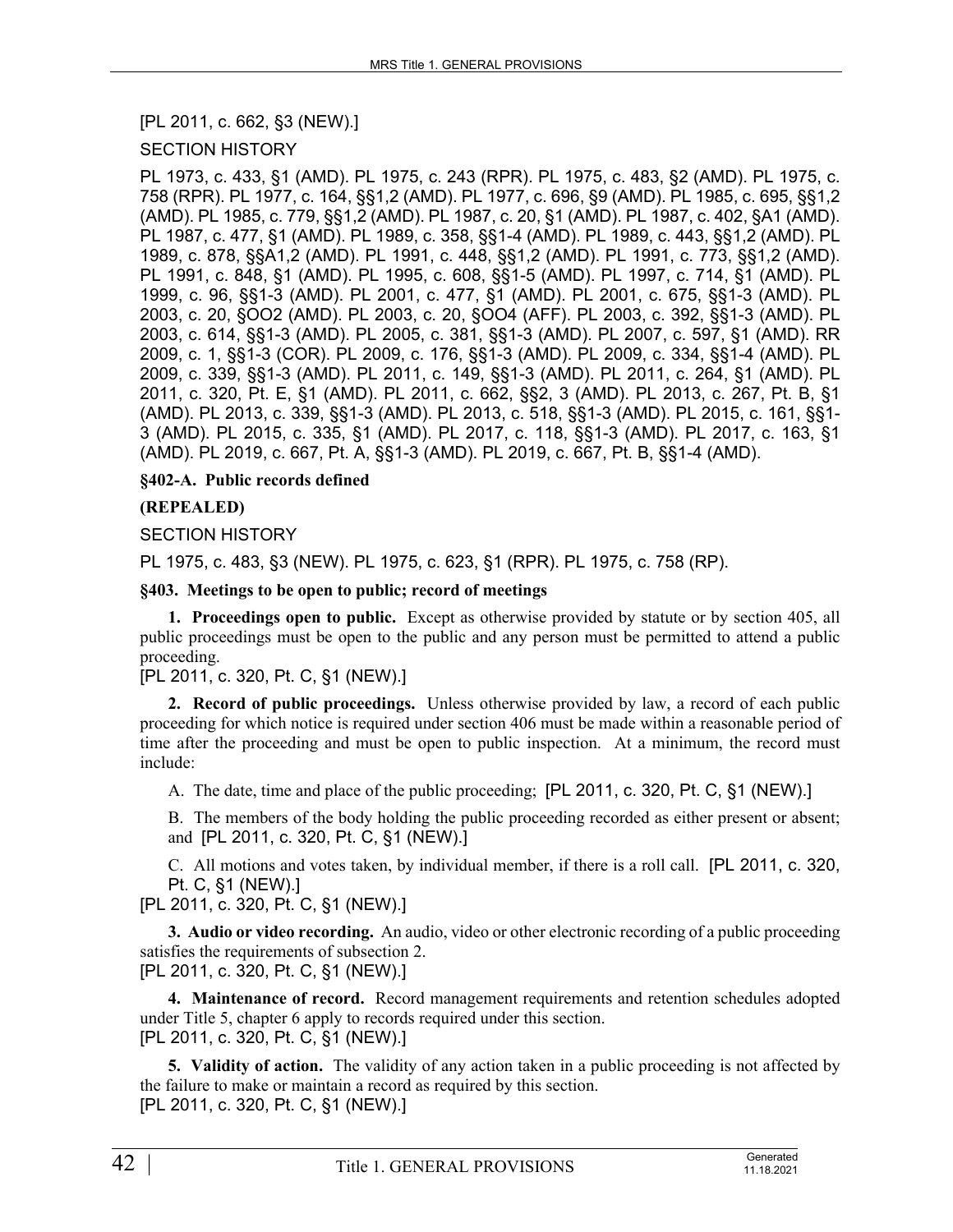**6. Advisory bodies exempt from record requirements.** Subsection 2 does not apply to advisory bodies that make recommendations but have no decision-making authority. [PL 2011, c. 320, Pt. C, §1 (NEW).]

# SECTION HISTORY

PL 1969, c. 293 (AMD). PL 1975, c. 422, §1 (AMD). PL 1975, c. 758 (RPR). PL 2009, c. 240, §1 (AMD). PL 2011, c. 320, Pt. C, §1 (RPR).

#### **§403-A. Public proceedings through remote access during declaration of state of emergency due to COVID-19**

## **(CONTAINS TEXT WITH VARYING EFFECTIVE DATES)**

# **(WHOLE SECTION TEXT EFFECTIVE UNTIL CONTINGENCY: See T. 1, §403-A, sub-§3) (WHOLE SECTION TEXT REPEALED ON CONTINGENCY: See T. 1, §403-A, sub-§3)**

**1. Remote access.** Notwithstanding any provision of law or municipal charter provision or ordinance to the contrary, during a state of emergency declared by the Governor in accordance with Title 37‑B, section 742 due to the outbreak of COVID-19, a body subject to this subchapter may conduct a public proceeding through telephonic, video, electronic or other similar means of remote participation under the following conditions:

A. Notice of the public proceeding has been given in accordance with section 406, and the notice includes the method by which the public may attend in accordance with paragraph C; [PL 2019, c. 617, Pt. G, §1 (NEW).]

B. Each member of the body who is participating in the public proceeding is able to hear and speak to all the other members during the public proceeding and members of the public attending the public proceeding in the location identified in the notice given pursuant to paragraph A are able to hear all members participating at other locations; [PL 2019, c. 617, Pt. G, §1 (NEW).]

C. The body determines that participation by the public is through telephonic, video, electronic or other similar means of remote participation; and [PL 2019, c. 617, Pt. G, §1 (NEW).]

D. All votes taken during the public proceeding are taken by roll call vote. [PL 2019, c. 617, Pt. G, §1 (NEW).]

## [PL 2019, c. 617, Pt. G, §1 (NEW).]

**2. Application to legislative proceedings.** This section does not apply to public proceedings of the Legislature, a legislative committee or the Legislative Council, except that while the state of emergency as set out in subsection 1 is in effect, the Legislature, a legislative committee or the Legislative Council may restrict attendance by the public to remote access by telephonic, video, electronic or other similar means. This section also does not apply to town meetings held pursuant to Title 30‑A, section 2524 or regional school unit budget meetings pursuant to Title 20‑A, section 1483. [PL 2019, c. 617, Pt. G, §1 (NEW).]

**3. Repeal.** This section is repealed 30 days after the termination of the state of emergency as set out in subsection 1.

[PL 2019, c. 617, Pt. G, §1 (NEW).]

SECTION HISTORY

PL 2019, c. 617, Pt. G, §1 (NEW).

## **§403-B. Remote participation in public proceedings**

**1. Remote participation.** This section governs remote methods of participation in public proceedings of certain public bodies. For the purposes of this section, "remote methods" means telephonic or video technology allowing simultaneous reception of information and may include other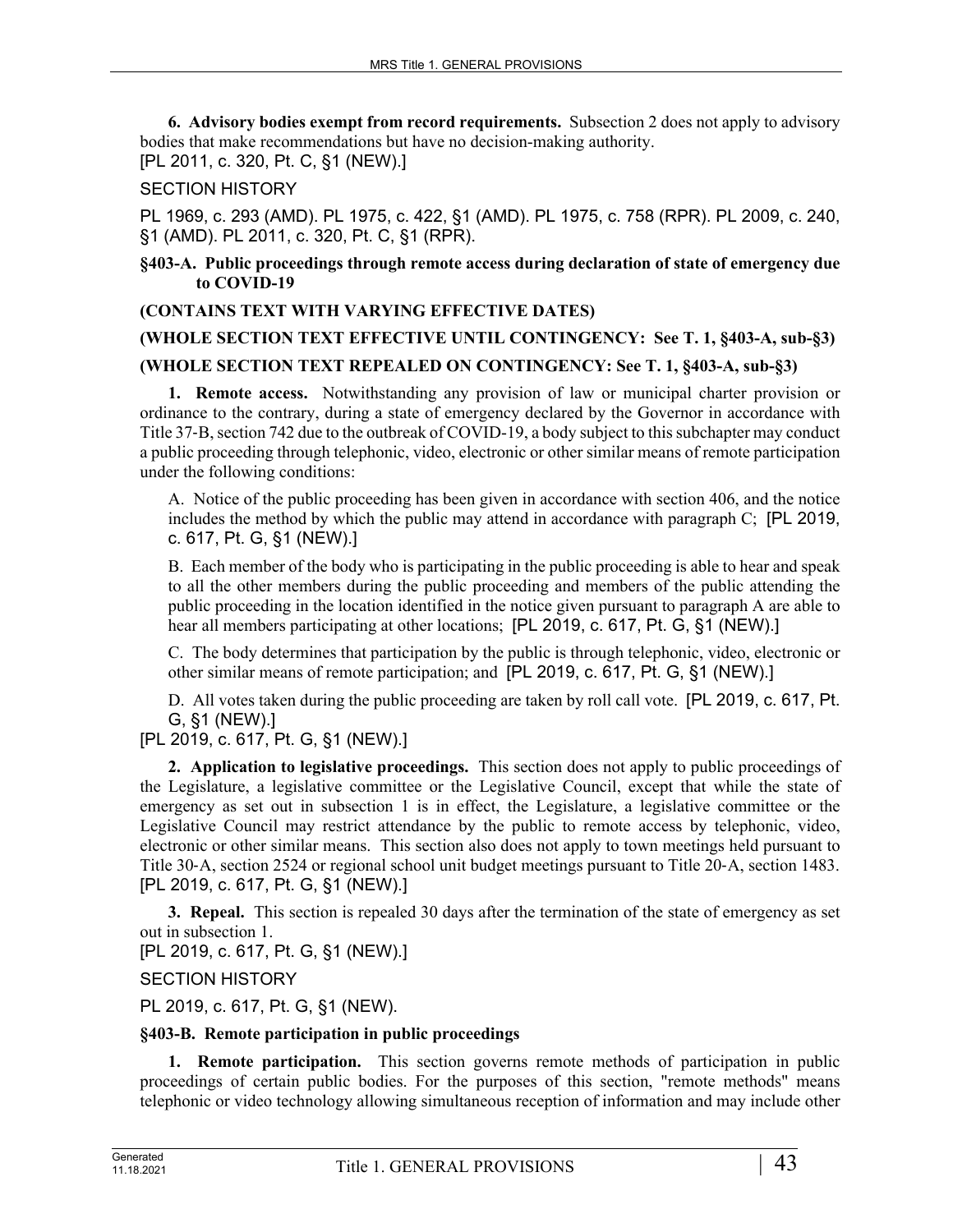means when such means are necessary to provide reasonable accommodation to a person with a disability. Public proceedings may not be conducted by text-only means such as e-mail, text messages or chat functions.

[PL 2021, c. 290, §1 (NEW).]

**2. Requirements.** A public body subject to this subchapter may allow members of the body to participate in a public proceeding using remote methods only under the following conditions:

A. After notice and hearing the body has adopted a written policy governing the conditions upon which members of the body and the public may participate in a public proceeding of that body by remote methods; [PL 2021, c. 290, §1 (NEW).]

B. The policy adopted pursuant to paragraph A must provide that members of the body are expected to be physically present for public proceedings except when being physically present is not practicable. Circumstances in which physical presence for one or more members is not practicable may include:

(1) The existence of an emergency or urgent issue that requires the public body to meet by remote methods;

(2) Illness, other physical condition or temporary absence from the jurisdiction of the body that causes a member of the body to face significant difficulties traveling to and attending in person at the location in the notice under section 406;

(3) With respect to a public body with statewide membership, significant distance a member must travel to be physically present at the location in the notice under section 406; and

(4) The area of the public body's jurisdiction includes geographic characteristics that impede or slow travel, including but not limited to islands not connected by bridges; [PL 2021, c. 290, §1 (NEW).]

C. The policy adopted pursuant to paragraph A must provide members of the public a meaningful opportunity to attend by remote methods when members of the body participate by remote methods, and reasonable accommodations may be provided when necessary to provide access to individuals with disabilities; [PL 2021, c. 290, §1 (NEW).]

D. If the body allows or is required to provide an opportunity for public input during the proceeding, an effective means of communication between the members of the body and the public must be provided; [PL 2021, c. 290, §1 (NEW).]

E. Notice of the proceeding must be provided in accordance with section 406. When the public may attend by remote methods pursuant to paragraphs C and D, the notice must include the means by which members of the public may access the proceeding using remote methods. The notice must also identify a location for members of the public to attend in person. The body may not determine that public attendance at a proceeding will be limited solely to remote methods except under the conditions in paragraph B, subparagraph (1); [PL 2021, c. 290, §1 (NEW).]

F. A member of the body who participates in a public proceeding by remote methods is present for purposes of a quorum and voting; [PL 2021, c. 290, §1 (NEW).]

G. All votes taken during a public proceeding using remote methods must be taken by roll call vote that can be seen and heard if using video technology, and heard if using only audio technology, by the other members of the public body and the public; and [PL 2021, c. 290, §1 (NEW).]

H. The public body must make all documents and other materials considered by the public body available, electronically or otherwise, to the public who attend by remote methods to the same extent customarily available to members of the public who attend the proceedings of the public body in person, as long as additional costs are not incurred by the public body. [PL 2021, c. 290, §1 (NEW).]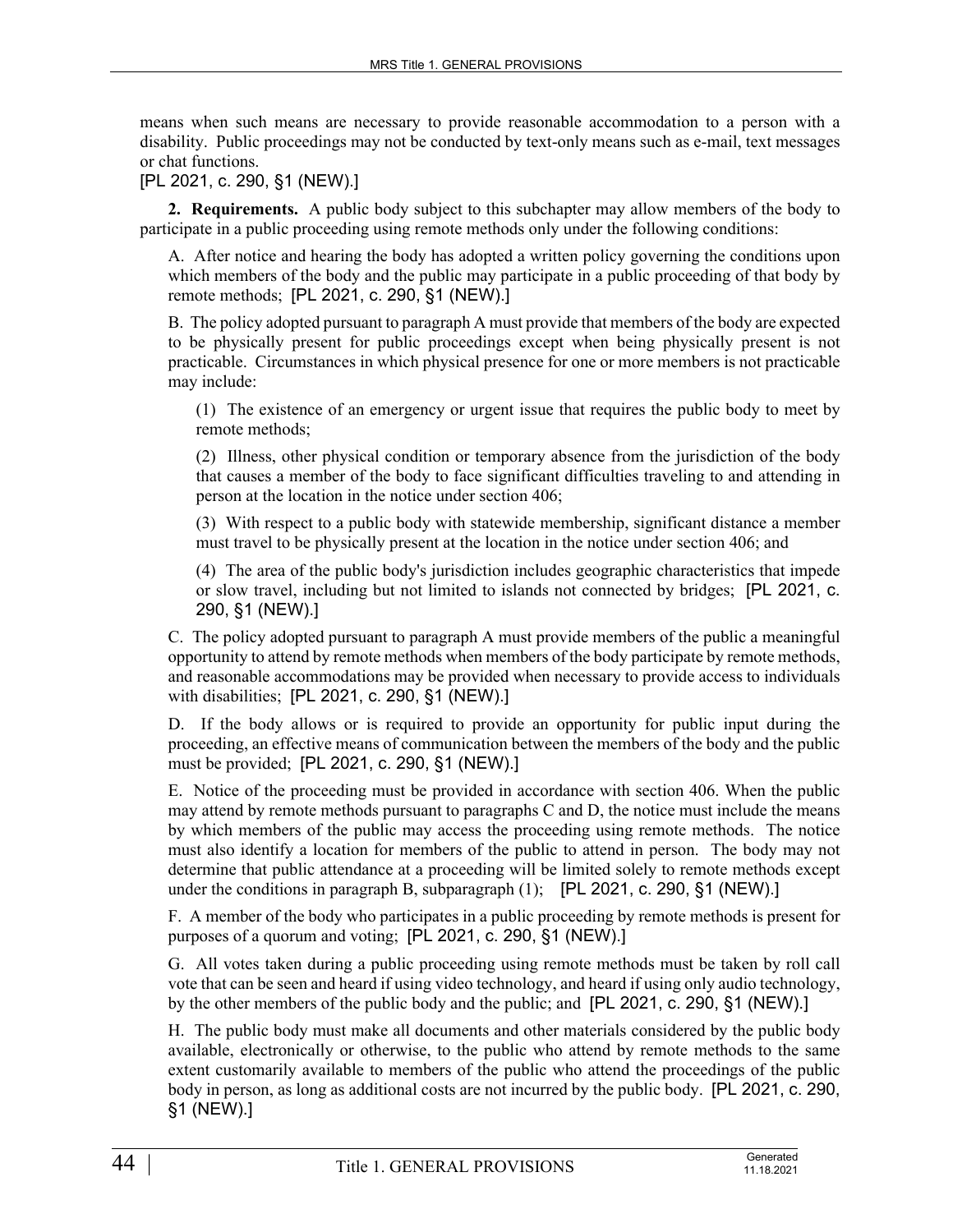## [PL 2021, c. 290, §1 (NEW).]

**3. Remote participation not permitted.** This section does not authorize town meetings held pursuant to Title 30‑A, section 2524 or regional school unit budget meetings held pursuant to Title 20‑A, section 1482‑A to be conducted using remote methods. [PL 2021, c. 290, §1 (NEW).]

**4. Application.** This section does not apply to:

A. The Legislature; or [PL 2021, c. 290, §1 (NEW).]

B. A public body to which specific statutory provisions for remote participation apply. [PL 2021, c. 290, §1 (NEW).]

[PL 2021, c. 290, §1 (NEW).]

SECTION HISTORY

PL 2021, c. 290, §1 (NEW).

#### **§404. Recorded or live broadcasts authorized**

In order to facilitate the public policy so declared by the Legislature of opening the public's business to public scrutiny, all persons shall be entitled to attend public proceedings and to make written, taped or filmed records of the proceedings, or to live broadcast the same, provided the writing, taping, filming or broadcasting does not interfere with the orderly conduct of proceedings. The body or agency holding the public proceedings may make reasonable rules and regulations governing these activities, so long as these rules or regulations do not defeat the purpose of this subchapter. [PL 1975, c. 758 (RPR).]

## SECTION HISTORY

PL 1975, c. 422, §2 (RPR). PL 1975, c. 483, §4 (AMD). PL 1975, c. 758 (RPR).

**§404-A. Decisions**

#### **(REPEALED)**

SECTION HISTORY

PL 1973, c. 433, §2 (NEW). PL 1973, c. 704, §§1,2 (AMD). PL 1975, c. 758 (RP).

#### **§405. Executive sessions**

Those bodies or agencies falling within this subchapter may hold executive sessions subject to the following conditions. [PL 1975, c. 758 (NEW).]

**1. Not to defeat purposes of subchapter.** An executive session may not be used to defeat the purposes of this subchapter as stated in section 401. [PL 2009, c. 240, §2 (AMD).]

**2. Final approval of certain items prohibited.** An ordinance, order, rule, resolution, regulation, contract, appointment or other official action may not be finally approved at an executive session. [PL 2009, c. 240, §2 (AMD).]

**3. Procedure for calling of executive session.** An executive session may be called only by a public, recorded vote of 3/5 of the members, present and voting, of such bodies or agencies. [PL 2009, c. 240, §2 (AMD).]

**4. Motion contents.** A motion to go into executive session must indicate the precise nature of the business of the executive session and include a citation of one or more sources of statutory or other authority that permits an executive session for that business. Failure to state all authorities justifying the executive session does not constitute a violation of this subchapter if one or more of the authorities are accurately cited in the motion. An inaccurate citation of authority for an executive session does not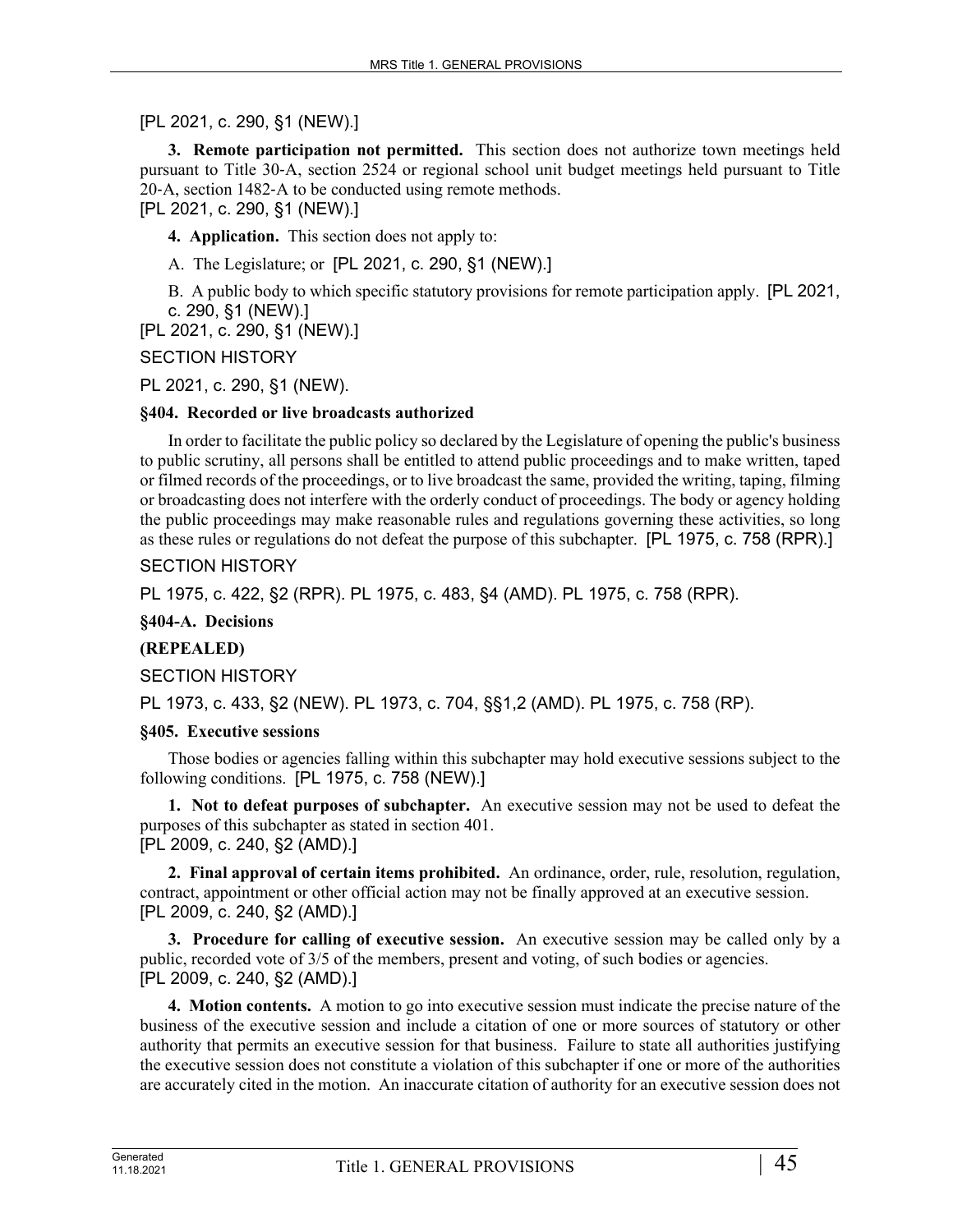violate this subchapter if valid authority that permits the executive session exists and the failure to cite the valid authority was inadvertent.

[PL 2003, c. 709, §1 (AMD).]

**5. Matters not contained in motion prohibited.** Matters other than those identified in the motion to go into executive session may not be considered in that particular executive session. [PL 2009, c. 240, §2 (AMD).]

**6. Permitted deliberation.** Deliberations on only the following matters may be conducted during an executive session:

A. Discussion or consideration of the employment, appointment, assignment, duties, promotion, demotion, compensation, evaluation, disciplining, resignation or dismissal of an individual or group of public officials, appointees or employees of the body or agency or the investigation or hearing of charges or complaints against a person or persons subject to the following conditions:

(1) An executive session may be held only if public discussion could be reasonably expected to cause damage to the individual's reputation or the individual's right to privacy would be violated;

(2) Any person charged or investigated must be permitted to be present at an executive session if that person so desires;

(3) Any person charged or investigated may request in writing that the investigation or hearing of charges or complaints against that person be conducted in open session. A request, if made to the agency, must be honored; and

(4) Any person bringing charges, complaints or allegations of misconduct against the individual under discussion must be permitted to be present.

This paragraph does not apply to discussion of a budget or budget proposal; [PL 2009, c. 240, §2 (AMD).]

B. Discussion or consideration by a school board of suspension or expulsion of a public school student or a student at a private school, the cost of whose education is paid from public funds, as long as:

(1) The student and legal counsel and, if the student is a minor, the student's parents or legal guardians are permitted to be present at an executive session if the student, parents or guardians so desire; [PL 2009, c. 240, §2 (AMD).]

C. Discussion or consideration of the condition, acquisition or the use of real or personal property permanently attached to real property or interests therein or disposition of publicly held property or economic development only if premature disclosures of the information would prejudice the competitive or bargaining position of the body or agency; [PL 1987, c. 477, §3 (AMD).]

D. Discussion of labor contracts and proposals and meetings between a public agency and its negotiators. The parties must be named before the body or agency may go into executive session. Negotiations between the representatives of a public employer and public employees may be open to the public if both parties agree to conduct negotiations in open sessions; [PL 1999, c. 144, §1 (RPR).]

E. Consultations between a body or agency and its attorney concerning the legal rights and duties of the body or agency, pending or contemplated litigation, settlement offers and matters where the duties of the public body's or agency's counsel to the attorney's client pursuant to the code of professional responsibility clearly conflict with this subchapter or where premature general public knowledge would clearly place the State, municipality or other public agency or person at a substantial disadvantage; [PL 2009, c. 240, §2 (AMD).]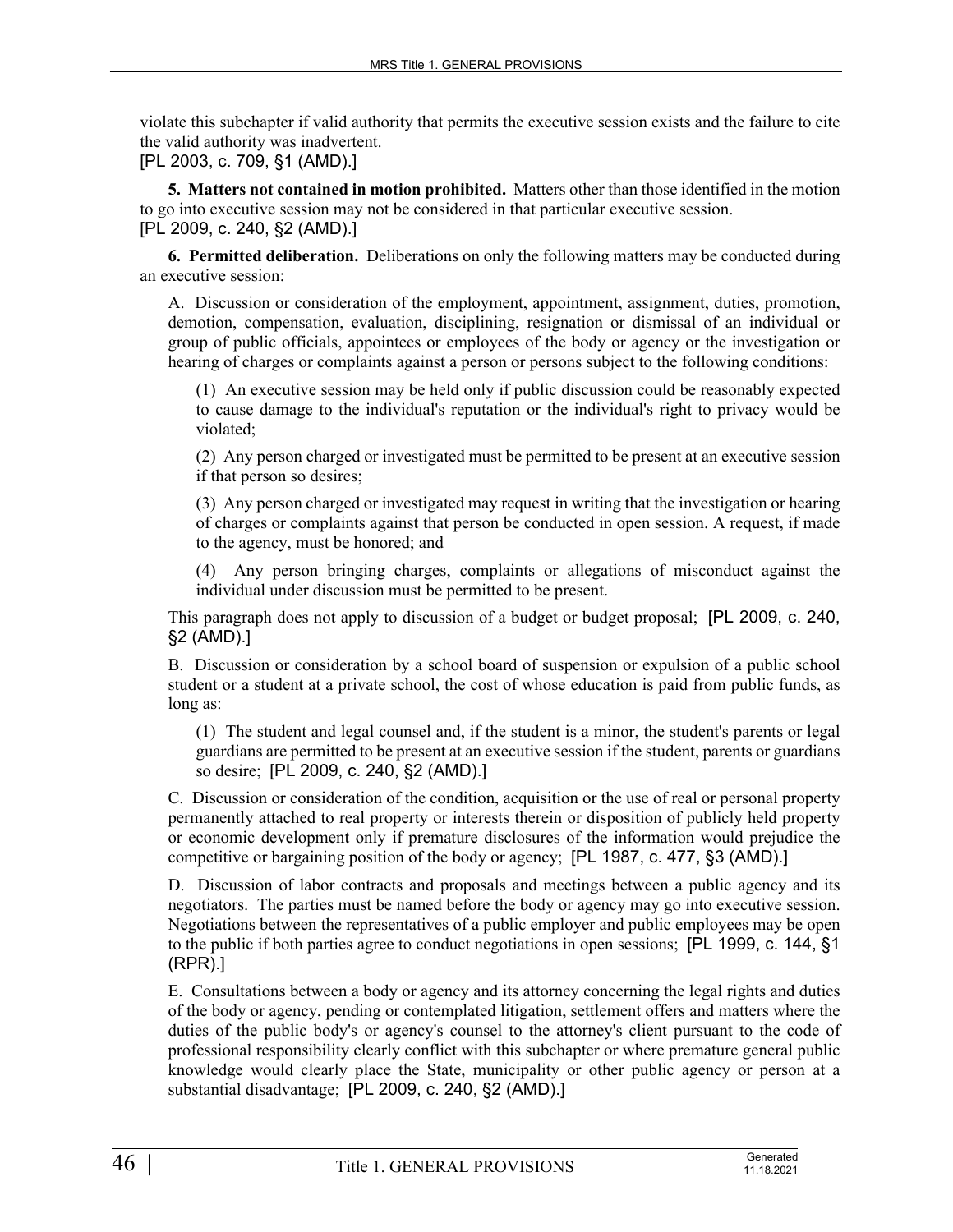F. Discussions of information contained in records made, maintained or received by a body or agency when access by the general public to those records is prohibited by statute; [PL 1999, c. 180, §1 (AMD).]

G. Discussion or approval of the content of examinations administered by a body or agency for licensing, permitting or employment purposes; consultation between a body or agency and any entity that provides examination services to that body or agency regarding the content of an examination; and review of examinations with the person examined; and [PL 1999, c. 180, §2 (AMD).]

H. Consultations between municipal officers and a code enforcement officer representing the municipality pursuant to Title 30‑A, section 4452, subsection 1, paragraph C in the prosecution of an enforcement matter pending in District Court when the consultation relates to that pending enforcement matter. [PL 1999, c. 180, §3 (NEW).]

[PL 2009, c. 240, §2 (AMD).]

SECTION HISTORY

PL 1975, c. 758 (RPR). PL 1979, c. 541, §A3 (AMD). PL 1987, c. 477, §§2,3 (AMD). PL 1987, c. 769, §A1 (AMD). PL 1999, c. 40, §§1,2 (AMD). PL 1999, c. 144, §1 (AMD). PL 1999, c. 180, §§1-3 (AMD). PL 2003, c. 709, §1 (AMD). PL 2009, c. 240, §2 (AMD).

**§405-A. Recorded or live broadcasts authorized**

#### **(REPEALED)**

SECTION HISTORY

PL 1975, c. 483, §5 (NEW). PL 1975, c. 758 (RP).

**§405-B. Appeals**

#### **(REPEALED)**

SECTION HISTORY

PL 1975, c. 483, §5 (NEW). PL 1975, c. 758 (RP).

**§405-C. Appeals from actions**

## **(REPEALED)**

SECTION HISTORY

PL 1975, c. 483, §5 (NEW). PL 1975, c. 758 (RP).

#### **§406. Public notice**

Public notice shall be given for all public proceedings as defined in section 402, if these proceedings are a meeting of a body or agency consisting of 3 or more persons. This notice shall be given in ample time to allow public attendance and shall be disseminated in a manner reasonably calculated to notify the general public in the jurisdiction served by the body or agency concerned. In the event of an emergency meeting, local representatives of the media shall be notified of the meeting, whenever practical, the notification to include time and location, by the same or faster means used to notify the members of the agency conducting the public proceeding. [PL 1987, c. 477, §4 (AMD).]

#### SECTION HISTORY

PL 1975, c. 483, §6 (AMD). PL 1975, c. 758 (RPR). PL 1987, c. 477, §4 (AMD).

#### **§407. Decisions**

**1. Conditional approval or denial.** Every agency shall make a written record of every decision involving the conditional approval or denial of an application, license, certificate or any other type of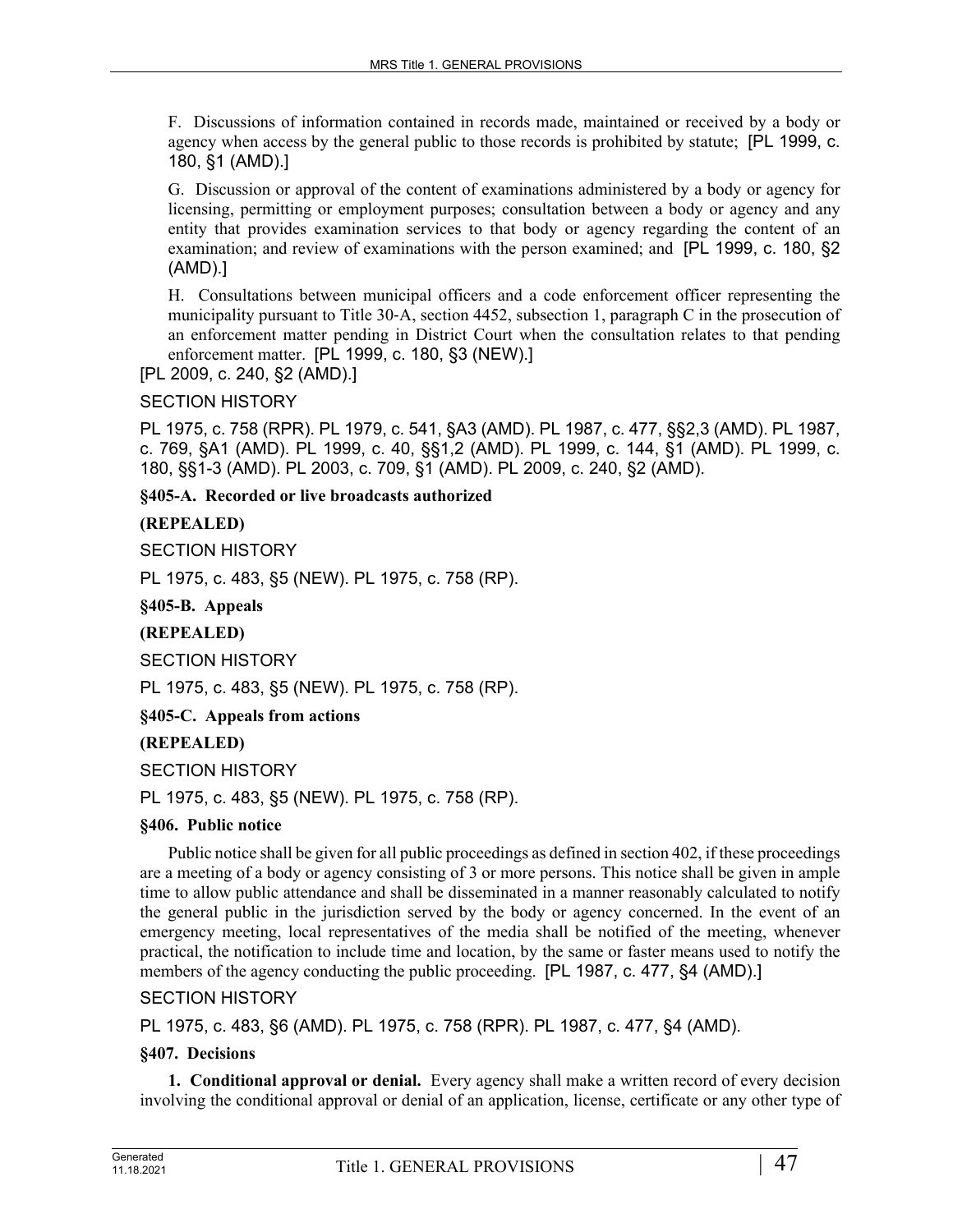permit. The agency shall set forth in the record the reason or reasons for its decision and make finding of the fact, in writing, sufficient to appraise the applicant and any interested member of the public of the basis for the decision. A written record or a copy thereof shall be kept by the agency and made available to any interested member of the public who may wish to review it.

# [PL 1975, c. 758 (NEW).]

**2. Dismissal or refusal to renew contract.** Every agency shall make a written record of every decision involving the dismissal or the refusal to renew the contract of any public official, employee or appointee. The agency shall, except in case of probationary employees, set forth in the record the reason or reasons for its decision and make findings of fact, in writing, sufficient to apprise the individual concerned and any interested member of the public of the basis for the decision. A written record or a copy thereof must be kept by the agency and made available to any interested member of the public who may wish to review it.

[PL 2009, c. 240, §3 (AMD).]

SECTION HISTORY

PL 1975, c. 758 (NEW). PL 2009, c. 240, §3 (AMD).

## **§408. Public records available for public inspection and copying**

## **(REPEALED)**

## SECTION HISTORY

PL 1975, c. 758 (NEW). PL 2003, c. 709, §2 (RPR). PL 2007, c. 501, §1 (AMD). PL 2009, c. 240, §4 (AMD). PL 2011, c. 662, §4 (RP).

## **§408-A. Public records available for inspection and copying**

Except as otherwise provided by statute, a person has the right to inspect and copy any public record in accordance with this section within a reasonable time of making the request to inspect or copy the public record. [PL 2011, c. 662, §5 (NEW).]

**1. Inspect.** A person may inspect any public record during reasonable office hours. An agency or official may not charge a fee for inspection unless the public record cannot be inspected without being converted or compiled, in which case the agency or official may charge a fee as provided in subsection 8.

## [PL 2011, c. 662, §5 (NEW).]

**2. Copy.** A person may copy a public record in the office of the agency or official having custody of the public record during reasonable office hours or may request that the agency or official having custody of the record provide a copy. The agency or official may charge a fee for copies as provided in subsection 8.

A. A request need not be made in person or in writing. [PL 2011, c. 662, §5 (NEW).]

B. The agency or official shall mail the copy upon request. [PL 2011, c. 662, §5 (NEW).] [PL 2011, c. 662, §5 (NEW).]

**3. Acknowledgment; clarification; time estimate; cost estimate.** The agency or official having custody or control of a public record shall acknowledge receipt of a request made according to this section within 5 working days of receiving the request and may request clarification concerning which public record or public records are being requested. Within a reasonable time of receiving the request, the agency or official shall provide a good faith, nonbinding estimate of the time within which the agency or official will comply with the request, as well as a cost estimate as provided in subsection 9. The agency or official shall make a good faith effort to fully respond to the request within the estimated time. For purposes of this subsection, the date a request is received is the date a sufficient description of the public record is received by the agency or official at the office responsible for maintaining the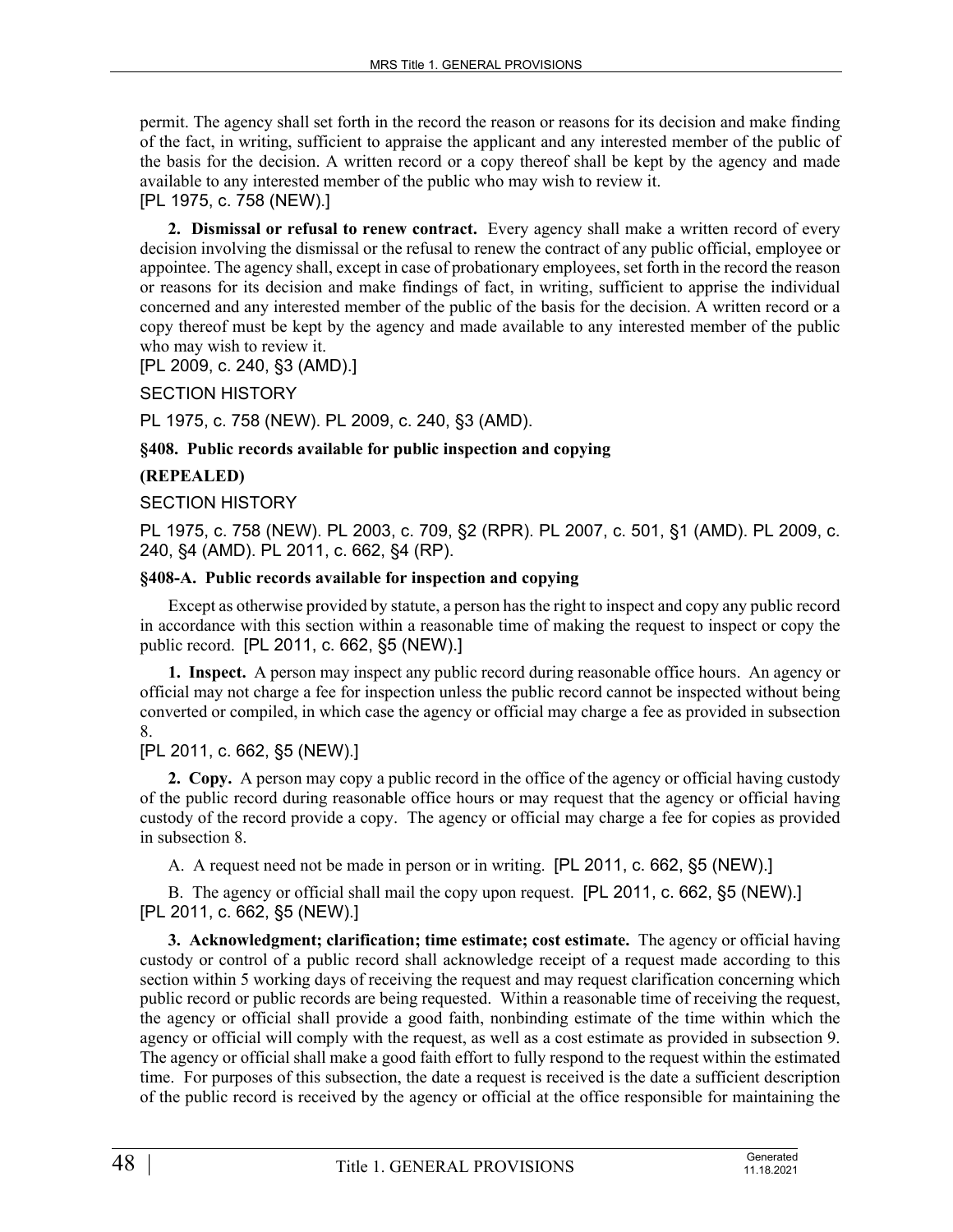public record. An agency or official that receives a request for a public record that is maintained by that agency but is not maintained by the office that received the request shall forward the request to the office of the agency or official that maintains the record, without willful delay, and shall notify the requester that the request has been forwarded and that the office to which the request has been forwarded will acknowledge receipt within 5 working days of receiving the request. [PL 2015, c. 317, §1 (AMD).]

**4. Refusals; denials.** If a body or an agency or official having custody or control of any public record refuses permission to inspect or copy or abstract a public record, the body or agency or official shall provide, within 5 working days of the receipt of the request for inspection or copying, written notice of the denial, stating the reason for the denial or the expectation that the request will be denied in full or in part following a review. A request for inspection or copying may be denied, in whole or in part, on the basis that the request is unduly burdensome or oppressive if the procedures established in subsection 4-A are followed. Failure to comply with this subsection is considered failure to allow inspection or copying and is subject to appeal as provided in section 409.

[PL 2015, c. 494, Pt. A, §1 (RPR).]

**4-A. Action for protection.** A body, an agency or an official may seek protection from a request for inspection or copying that is unduly burdensome or oppressive by filing an action for an order of protection in the Superior Court for the county where the request for records was made within 30 days of receipt of the request.

A. The following information must be included in the complaint if available or provided to the parties and filed with the court no more than 14 days from the filing of the complaint or such other period as the court may order:

(1) The terms of the request and any modifications agreed to by the requesting party;

(2) A statement of the facts that demonstrate the burdensome or oppressive nature of the request, with a good faith estimate of the time required to search for, retrieve, redact if necessary and compile the records responsive to the request and the resulting costs calculated in accordance with subsection 8;

(3) A description of the efforts made by the body, agency or official to inform the requesting party of the good faith estimate of costs and to discuss possible modifications of the request that would reduce the burden of production; and

(4) Proof that the body, agency or official has submitted a notice of intent to file an action under this subsection to the party requesting the records, dated at least 10 days prior to filing the complaint for an order of protection under this subsection. [PL 2015, c. 248, §2 (NEW).]

B. Any appeal that may be filed by the requesting party under section 409 may be consolidated with an action under this subsection. [PL 2015, c. 248, §2 (NEW).]

C. An action for protection may be advanced on the docket and receive priority over other cases when the court determines that the interests of justice so require upon the request of any party. [PL] 2015, c. 248, §2 (NEW).]

D. If the court finds that the body, agency or official has demonstrated good cause to limit or deny the request, the court shall enter an order making such findings and establishing the terms upon which production, if any, must be made. If the court finds that the body, agency or official has not demonstrated good cause to limit or deny the request, the court shall establish a date by which the records must be provided to the requesting party. [PL 2015, c. 248, §2 (NEW).]

[PL 2017, c. 288, Pt. A, §1 (AMD).]

**5. Schedule.** Inspection, conversion pursuant to subsection 7 and copying of a public record subject to a request under this section may be scheduled to occur at a time that will not delay or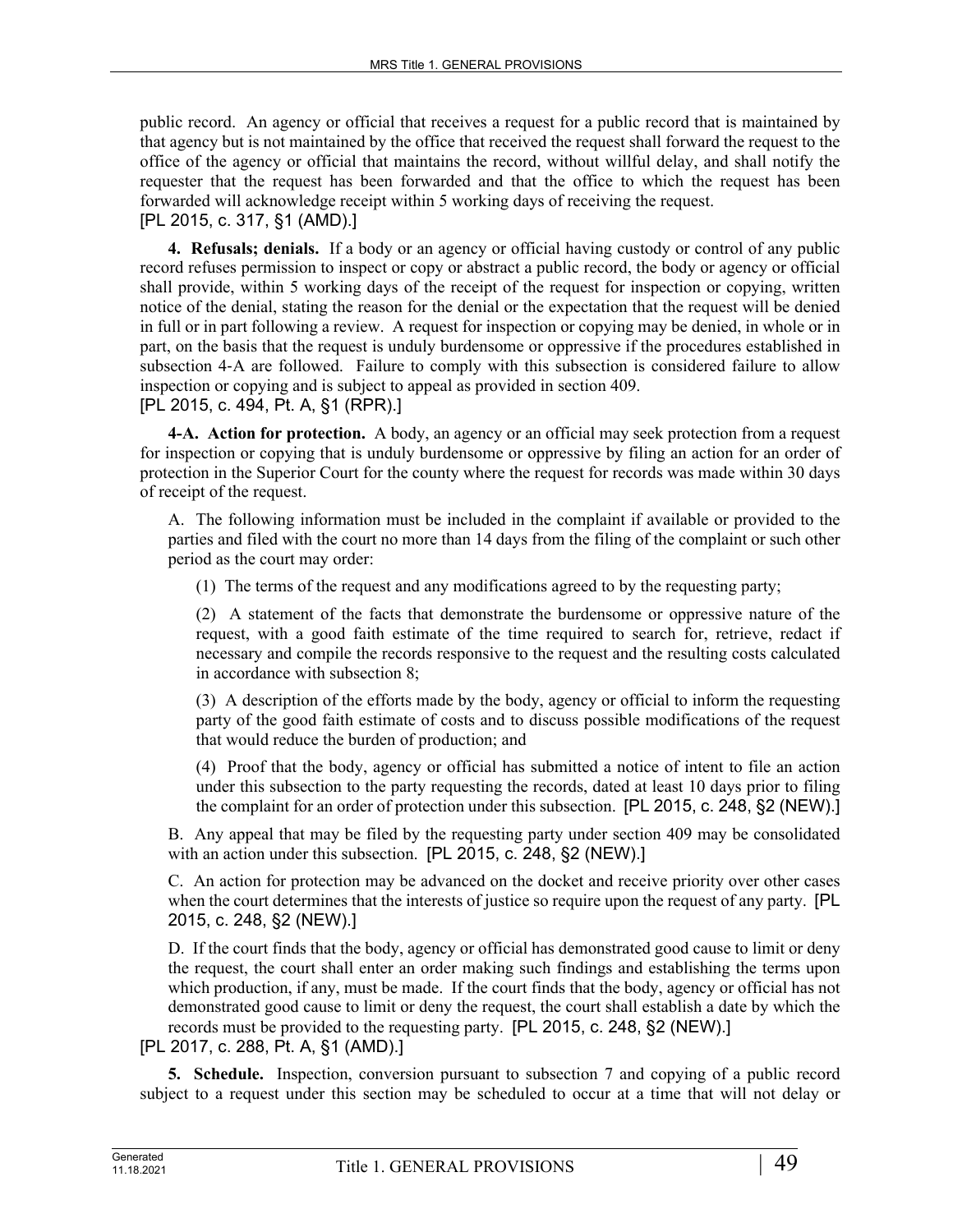inconvenience the regular activities of the agency or official having custody or control of the public record requested. If the agency or official does not have regular office hours, the name and telephone number of a contact person authorized to provide access to the agency's or official's records must be posted in a conspicuous public place and at the office of the agency or official, if an office exists. [PL 2011, c. 662, §5 (NEW).]

**6. No requirement to create new record.** An agency or official is not required to create a record that does not exist.

[PL 2011, c. 662, §5 (NEW).]

**7. Electronically stored public records.** An agency or official having custody or control of a public record subject to a request under this section shall provide access to an electronically stored public record either as a printed document of the public record or in the medium in which the record is stored, at the requester's option, except that the agency or official is not required to provide access to an electronically stored public record as a computer file if the agency or official does not have the ability to separate or prevent the disclosure of confidential information contained in or associated with that file.

A. If in order to provide access to an electronically stored public record the agency or official converts the record into a form susceptible of visual or aural comprehension or into a usable format for inspection or copying, the agency or official may charge a fee to cover the cost of conversion as provided in subsection 8. [PL 2011, c. 662, §5 (NEW).]

B. This subsection does not require an agency or official to provide a requester with access to a computer terminal. [PL 2011, c. 662, §5 (NEW).]

[PL 2011, c. 662, §5 (NEW).]

**8. Payment of costs.** Except as otherwise specifically provided by law or court order, an agency or official having custody of a public record may charge fees for public records as follows.

A. The agency or official may charge a reasonable fee to cover the cost of copying. A reasonable fee to cover the cost of copying is no more than  $10¢$  per page for a standard 8  $1/2$  inches by 11 inches black and white copy of a record. A per-page copy fee may not be charged for records provided electronically. [PL 2021, c. 313, §1 (AMD).]

B. The agency or official may charge a fee to cover the actual cost of searching for, retrieving and compiling the requested public record in accordance with this paragraph. Compiling the public record includes reviewing and redacting confidential information.

(1) The agency or official may not charge a fee for the first 2 hours of staff time per request.

(2) After the first 2 hours of staff time, the agency or official may charge a fee of not more than \$25 per hour. [PL 2021, c. 375, §1 (AMD).]

C. The agency or official may charge for the actual cost to convert a public record into a form susceptible of visual or aural comprehension or into a usable format. [PL 2011, c. 662, §5 (NEW).]

D. An agency or official may not charge for inspection unless the public record cannot be inspected without being compiled or converted, in which case paragraph B or C applies. [PL 2011, c. 662, §5 (NEW).]

E. The agency or official may charge for the actual mailing costs to mail a copy of a record. [PL 2011, c. 662, §5 (NEW).]

F. An agency or official may require payment of all costs before the public record is provided to the requester. [PL 2017, c. 158, §1 (NEW).]

[PL 2021, c. 313, §1 (AMD); PL 2021, c. 375, §1 (AMD).]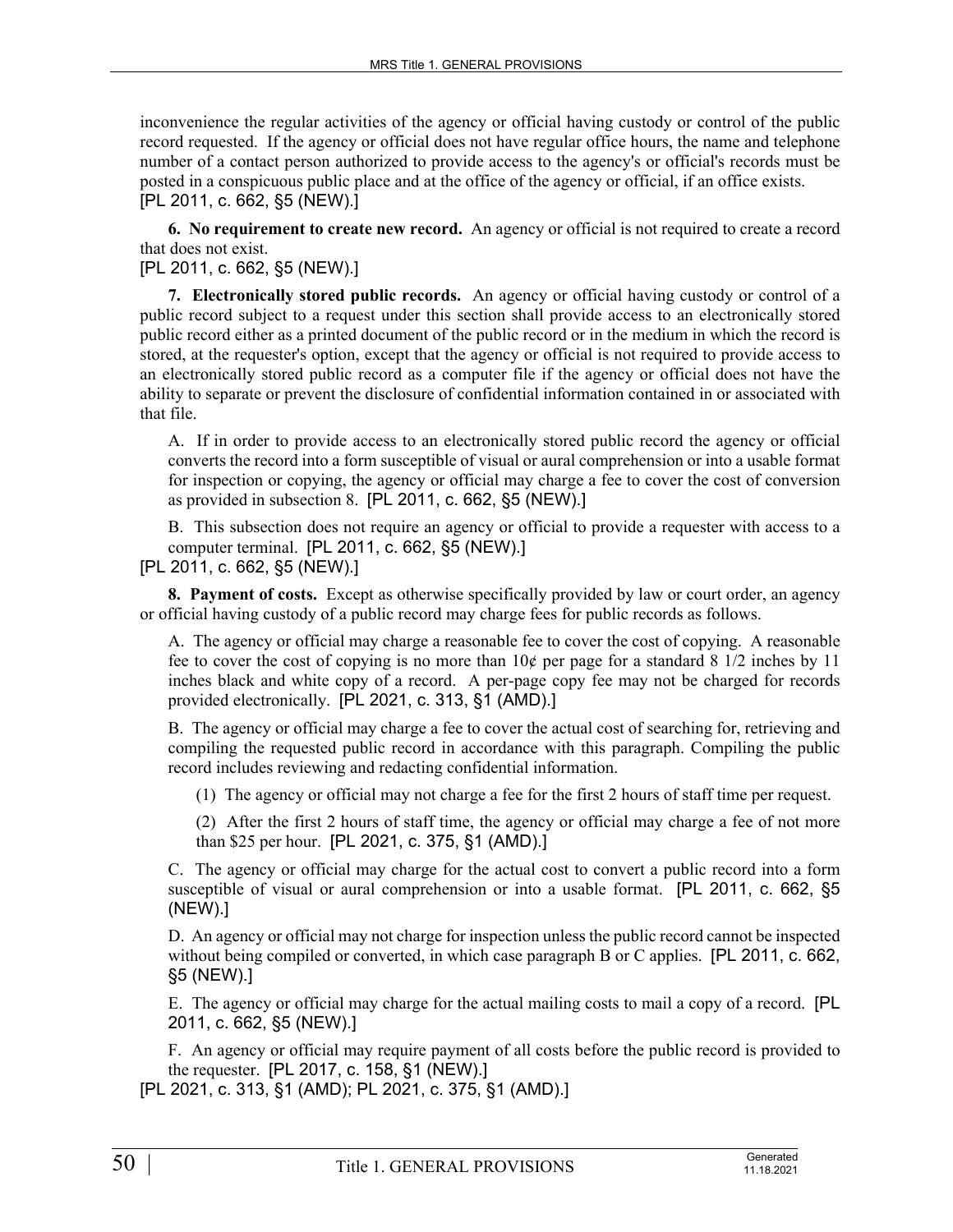**9. Estimate.** The agency or official having custody or control of a public record subject to a request under this section shall provide to the requester an estimate of the time necessary to complete the request and of the total cost as provided by subsection 8. If the estimate of the total cost is greater than \$30, the agency or official shall inform the requester before proceeding. If the estimate of the total cost is greater than \$100, subsection 10 applies.

[PL 2011, c. 662, §5 (NEW).]

**10. Payment in advance.** The agency or official having custody or control of a public record subject to a request under this section may require a requester to pay all or a portion of the estimated costs to complete the request prior to the search, retrieval, compiling, conversion and copying of the public record if:

A. The estimated total cost exceeds \$100; or [PL 2011, c. 662, §5 (NEW).]

B. The requester has previously failed to pay a properly assessed fee under this chapter in a timely manner. [PL 2011, c. 662, §5 (NEW).]

[PL 2011, c. 662, §5 (NEW).]

**11. Waivers.** The agency or official having custody or control of a public record subject to a request under this section may waive part or all of the total fee charged pursuant to subsection 8 if:

A. The requester is indigent; or [PL 2011, c. 662, §5 (NEW).]

B. The agency or official considers release of the public record requested to be in the public interest because doing so is likely to contribute significantly to public understanding of the operations or activities of government and is not primarily in the commercial interest of the requester. [PL 2011, c. 662, §5 (NEW).]

[PL 2011, c. 662, §5 (NEW).]

**12. Retention of fees or costs.** An agency may retain any fees or costs charged under this section. [PL 2021, c. 375, §2 (NEW).]

## SECTION HISTORY

PL 2011, c. 662, §5 (NEW). PL 2013, c. 350, §§1, 2 (AMD). PL 2015, c. 248, §§1, 2 (AMD). PL 2015, c. 249, §1 (AMD). PL 2015, c. 317, §1 (AMD). PL 2015, c. 494, Pt. A, §1 (AMD). PL 2017, c. 158, §1 (AMD). PL 2017, c. 288, Pt. A, §1 (AMD). PL 2021, c. 313, §1 (AMD). PL 2021, c. 375, §§1, 2 (AMD).

## **§409. Appeals**

**1. Records.** Any person aggrieved by a refusal or denial to inspect or copy a record or the failure to allow the inspection or copying of a record under section 408‑A may appeal the refusal, denial or failure within 30 calendar days of the receipt of the written notice of refusal, denial or failure to the Superior Court within the State for the county where the person resides or the agency has its principal office. The agency or official shall file a statement of position explaining the basis for denial within 14 calendar days of service of the appeal. If a court, after a review, with taking of testimony and other evidence as determined necessary, determines such refusal, denial or failure was not for just and proper cause, the court shall enter an order for disclosure. Appeals may be advanced on the docket and receive priority over other cases when the court determines that the interests of justice so require. [PL 2015, c. 249, §2 (AMD).]

**2. Actions.** If any body or agency approves any ordinances, orders, rules, resolutions, regulations, contracts, appointments or other official action in an executive session, this action is illegal and the officials responsible are subject to the penalties hereinafter provided. Upon learning of any such action, any person may appeal to any Superior Court in the State. If a court, after a trial de novo, determines this action was taken illegally in an executive session, it shall enter an order providing for the action to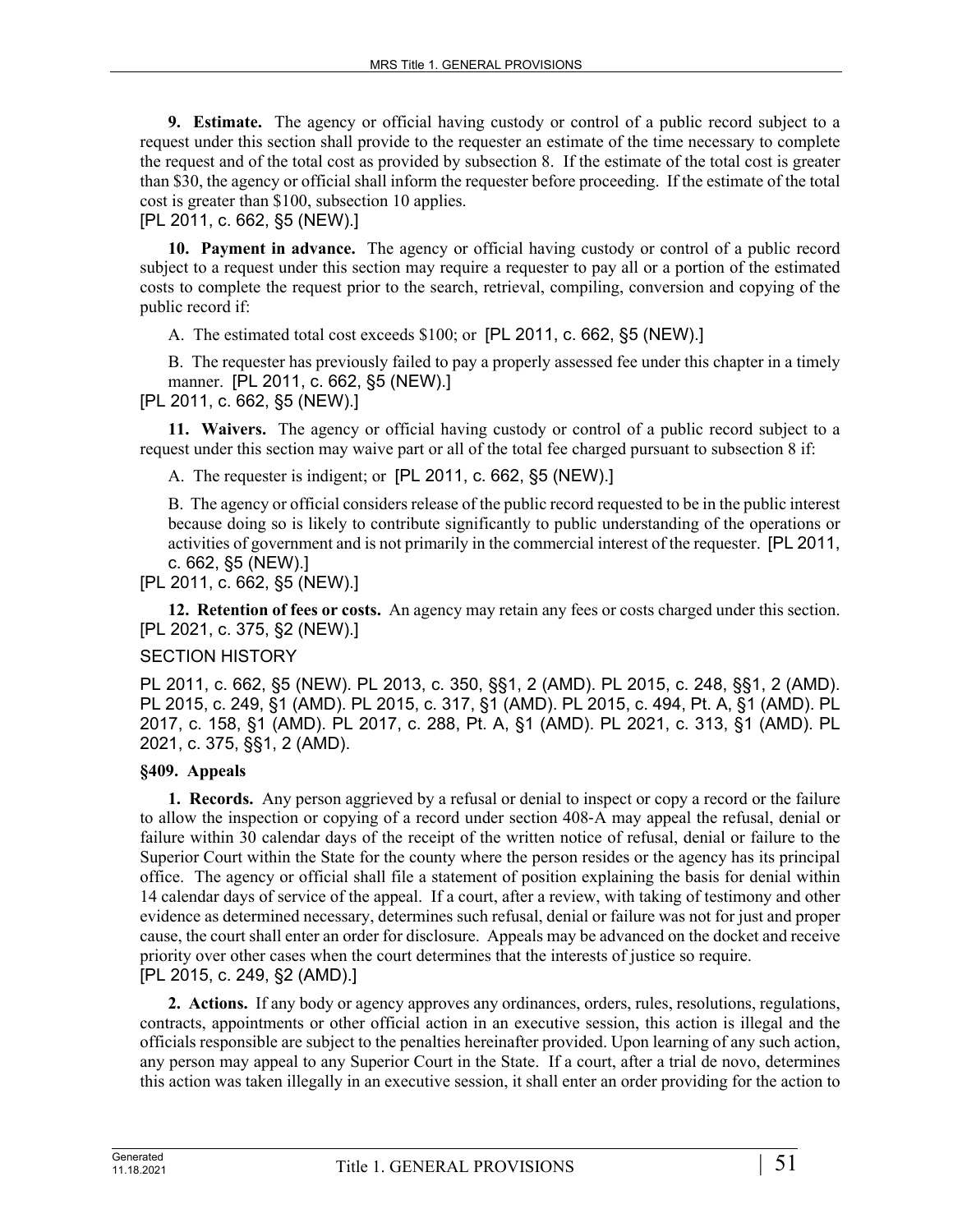be null and void. Appeals may be advanced on the docket and receive priority over other cases when the court determines that the interests of justice so require. [PL 2011, c. 559, Pt. A, §2 (AMD).]

**3. Proceedings not exclusive.** The proceedings authorized by this section are not exclusive of any other civil remedy provided by law.

[PL 2009, c. 240, §6 (AMD).]

**4. Attorney's fees.** In an appeal under subsection 1 or 2, the court may award reasonable attorney's fees and litigation expenses to the substantially prevailing plaintiff who appealed the refusal under subsection 1 or the illegal action under subsection 2 if the court determines that the refusal or illegal action was committed in bad faith. Attorney's fees and litigation costs may not be awarded to or against a federally recognized Indian tribe.

This subsection applies to appeals under subsection 1 or 2 filed on or after January 1, 2010. [PL 2009, c. 423, §1 (NEW).]

SECTION HISTORY

PL 1975, c. 758 (NEW). PL 1987, c. 477, §5 (AMD). PL 2007, c. 695, Pt. C, §1 (AMD). PL 2009, c. 240, §§5, 6 (AMD). PL 2009, c. 423, §1 (AMD). PL 2011, c. 559, Pt. A, §§1, 2 (AMD). PL 2011, c. 662, §6 (AMD). PL 2013, c. 350, §3 (AMD). PL 2015, c. 249, §2 (AMD).

## **§410. Violations**

**1. Civil violation.** An officer or employee of a state government agency or local government entity who willfully violates this subchapter commits a civil violation. [PL 2019, c. 247, §1 (NEW).]

**2. Penalties.** A state government agency or local government entity whose officer or employee commits a civil violation described in subsection 1 is subject to:

A. A fine of not more than \$500 for a civil violation described in subsection 1; [PL 2019, c. 247, §1 (NEW).]

B. A fine of not more than \$1,000 for a civil violation described in subsection 1 that was committed not more than 4 years after a previous adjudication of a civil violation described in subsection 1 by an officer or employee of the same state government agency or local government entity; or [PL 2019, c. 247, §1 (NEW).]

C. A fine of not more than \$2,000 for a civil violation described in subsection 1 that was committed not more than 4 years after 2 or more previous adjudications of a civil violation described in subsection 1 by an officer or employee of the same state government agency or local government entity. [PL 2019, c. 247, §1 (NEW).]

[PL 2019, c. 247, §1 (NEW).]

## SECTION HISTORY

PL 1975, c. 758 (NEW). PL 1987, c. 477, §6 (RPR). PL 2019, c. 247, §1 (RPR).

## **§411. Right To Know Advisory Committee**

**1. Advisory committee established.** The Right To Know Advisory Committee, referred to in this chapter as "the advisory committee," is established to serve as a resource for ensuring compliance with this chapter and upholding the integrity of the purposes underlying this chapter as it applies to all public entities in the conduct of the public's business.

[PL 2005, c. 631, §1 (NEW).]

**2. Membership.** The advisory committee consists of the following members: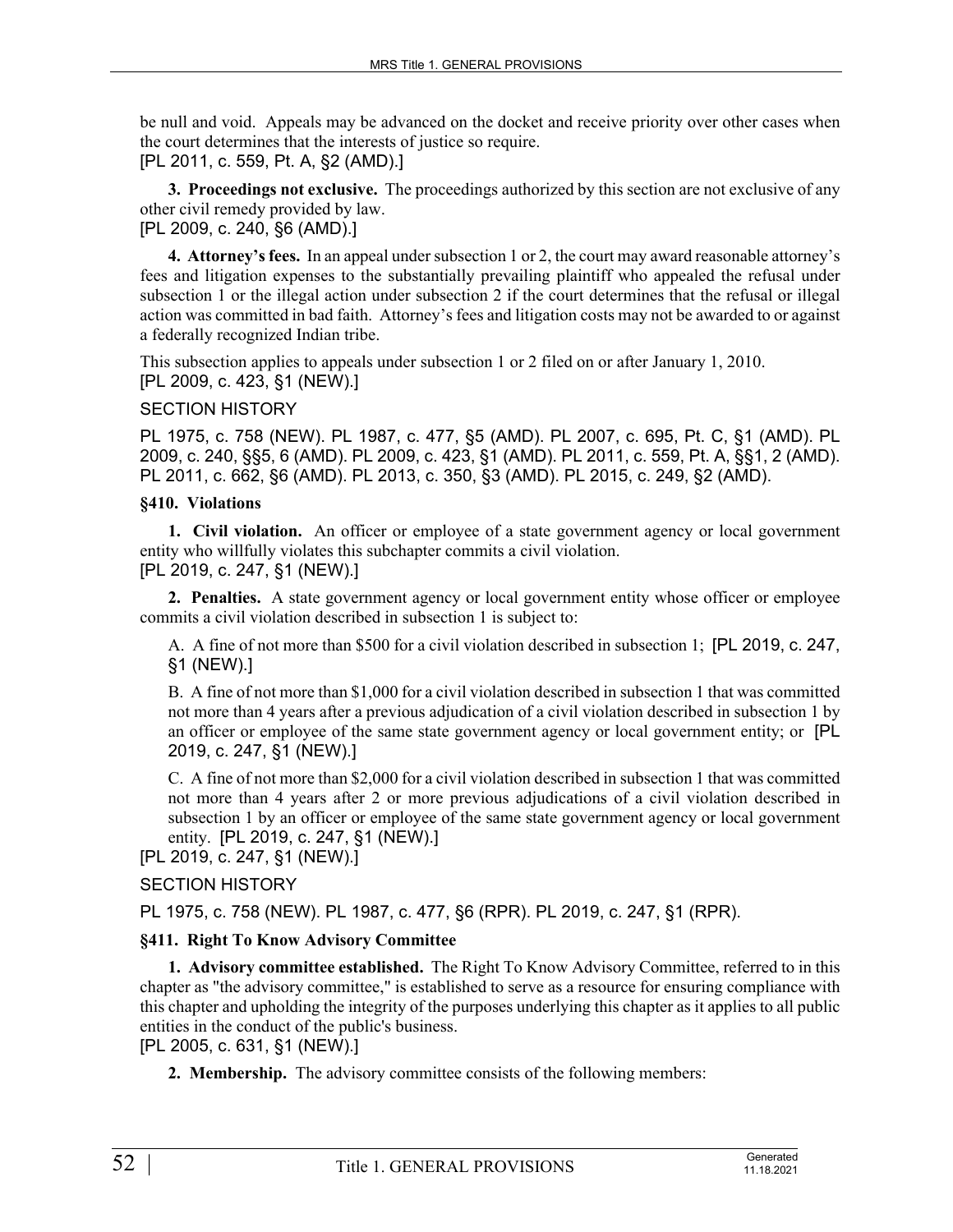A. One Senator who is a member of the joint standing committee of the Legislature having jurisdiction over judiciary matters, appointed by the President of the Senate; [PL 2005, c. 631, §1 (NEW).]

B. One member of the House of Representatives who is a member of the joint standing committee of the Legislature having jurisdiction over judiciary matters, appointed by the Speaker of the House; [PL 2005, c. 631, §1 (NEW).]

C. One representative of municipal interests, appointed by the Governor; [PL 2005, c. 631, §1 (NEW).]

D. One representative of county or regional interests, appointed by the President of the Senate; [PL 2005, c. 631, §1 (NEW).]

E. One representative of school interests, appointed by the Governor; [PL 2005, c. 631, §1 (NEW).]

F. One representative of law enforcement interests, appointed by the President of the Senate; [PL 2005, c. 631, §1 (NEW).]

G. One representative of the interests of State Government, appointed by the Governor; [PL 2005, c. 631, §1 (NEW).]

H. One representative of a statewide coalition of advocates of freedom of access, appointed by the Speaker of the House; [PL 2005, c. 631, §1 (NEW).]

I. One representative of newspaper and other press interests, appointed by the President of the Senate; [PL 2005, c. 631, §1 (NEW).]

J. One representative of newspaper publishers, appointed by the Speaker of the House; [PL 2005, c. 631, §1 (NEW).]

K. Two representatives of broadcasting interests, one appointed by the President of the Senate and one appointed by the Speaker of the House; [PL 2005, c. 631, §1 (NEW).]

L. Two representatives of the public, one appointed by the President of the Senate and one appointed by the Speaker of the House; [PL 2015, c. 250, Pt. A, §1 (AMD).]

M. The Attorney General or the Attorney General's designee; [PL 2021, c. 313, §2 (AMD).]

N. One member with broad experience in and understanding of issues and costs in multiple areas of information technology, including practical applications concerning creation, storage, retrieval and accessibility of electronic records; use of communication technologies to support meetings, including teleconferencing and Internet-based conferencing; databases for records management and reporting; and information technology system development and support, appointed by the Governor; and [PL 2021, c. 313, §3 (AMD).]

O. One representative having legal or professional expertise in the field of data and personal privacy, appointed by the Governor. [PL 2021, c. 313, §4 (NEW).]

The advisory committee shall invite the Chief Justice of the Supreme Judicial Court to designate a member of the judicial branch to serve as a member of the committee. [PL 2021, c. 313, §§2-4 (AMD).]

**3. Terms of appointment.** The terms of appointment are as follows.

A. Except as provided in paragraph B, members are appointed for terms of 3 years. [PL 2005, c. 631, §1 (NEW).]

B. Members who are Legislators are appointed for the duration of the legislative terms of office in which they were appointed. [PL 2005, c. 631, §1 (NEW).]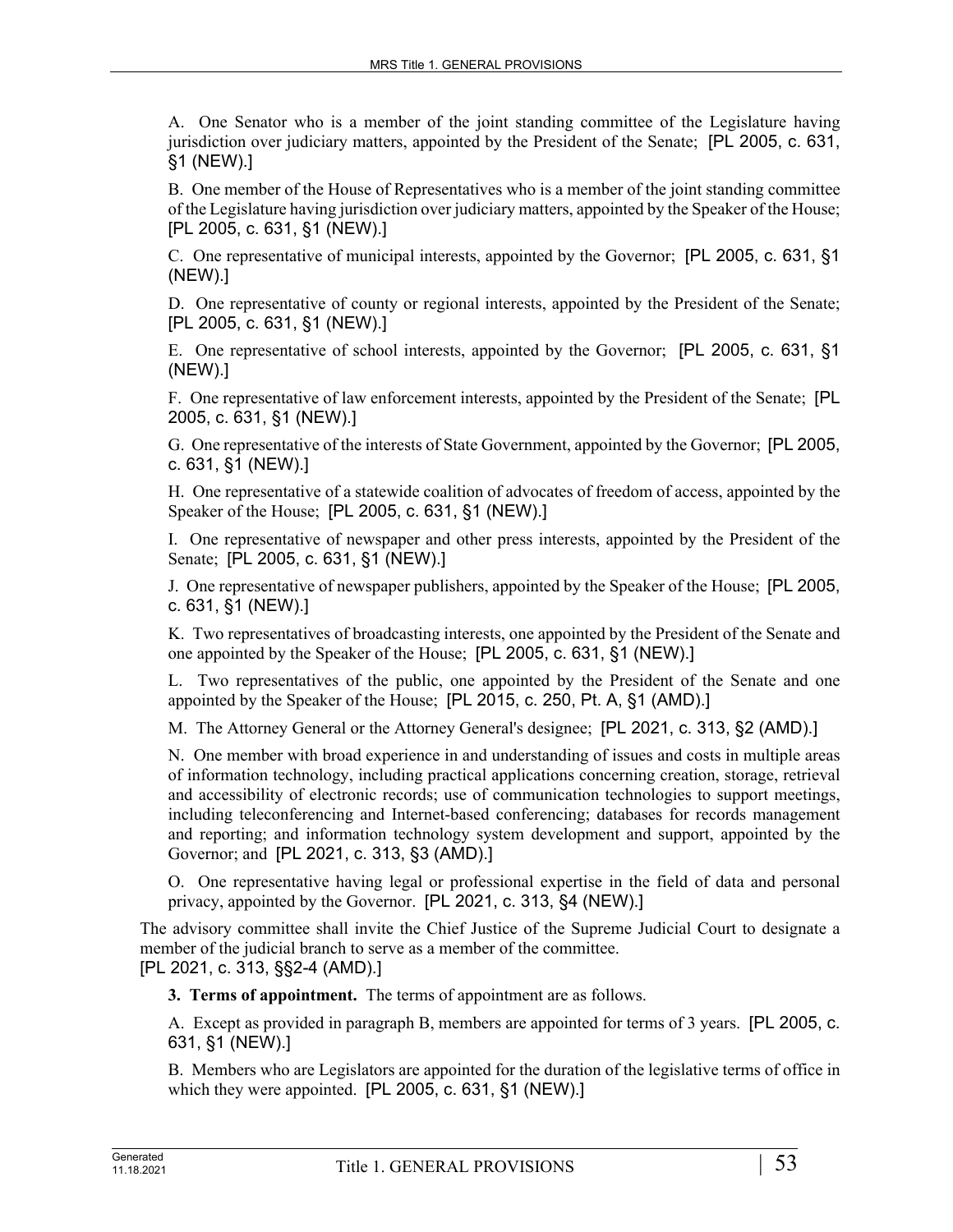C. Members may serve beyond their designated terms until their successors are appointed. [PL 2005, c. 631, §1 (NEW).] [PL 2005, c. 631, §1 (NEW).]

**4. First meeting; chair.** The Executive Director of the Legislative Council shall call the first meeting of the advisory committee as soon as funding permits. At the first meeting, the advisory committee shall select a chair from among its members and may select a new chair annually.

[PL 2005, c. 631, §1 (NEW).]

**5. Meetings.** The advisory committee may meet as often as necessary but not fewer than 4 times a year. A meeting may be called by the chair or by any 4 members. [PL 2005, c. 631, §1 (NEW).]

**6. Duties and powers.** The advisory committee:

A. Shall provide guidance in ensuring access to public records and proceedings and help to establish an effective process to address general compliance issues and respond to requests for interpretation and clarification of the laws; [PL 2005, c. 631, §1 (NEW).]

B. Shall serve as the central source and coordinator of information about the freedom of access laws and the people's right to know. The advisory committee shall provide the basic information about the requirements of the law and the best practices for agencies and public officials. The advisory committee shall also provide general information about the freedom of access laws for a wider and deeper understanding of citizens' rights and their role in open government. The advisory committee shall coordinate the education efforts by providing information about the freedom of access laws and whom to contact for specific inquiries; [RR 2005, c. 2, §1 (COR).]

C. Shall serve as a resource to support the establishment and maintenance of a central publicly accessible website that provides the text of the freedom of access laws and provides specific guidance on how a member of the public can use the law to be a better informed and active participant in open government. The website must include the contact information for agencies, as well as whom to contact with complaints and concerns. The website must also include, or contain a link to, a list of statutory exceptions to the public records laws; [RR 2005, c. 2, §1 (COR).]

D. Shall serve as a resource to support training and education about the freedom of access laws. Although each agency is responsible for training for the specific records and meetings pertaining to that agency's mission, the advisory committee shall provide core resources for the training, share best practices experiences and support the establishment and maintenance of online training as well as written question-and-answer summaries about specific topics. The advisory committee shall recommend a process for collecting the training completion records required under section 412, subsection 3 and for making that information publicly available; [PL 2007, c. 576, §1 (AMD).]

E. Shall serve as a resource for the review committee under subchapter 1‑A in examining public records exceptions in both existing laws and in proposed legislation; [PL 2005, c. 631, §1 (NEW).]

F. Shall examine inconsistencies in statutory language and may recommend standardized language in the statutes to clearly delineate what information is not public and the circumstances under which that information may appropriately be released; [PL 2005, c. 631, §1 (NEW).]

G. May make recommendations for changes in the statutes to improve the laws and may make recommendations to the Governor, the Legislature, the Chief Justice of the Supreme Judicial Court and local and regional governmental entities with regard to best practices in providing the public access to records and proceedings and to maintain the integrity of the freedom of access laws and their underlying principles. The joint standing committee of the Legislature having jurisdiction over judiciary matters may report out legislation based on the advisory committee's recommendations; [PL 2005, c. 631, §1 (NEW).]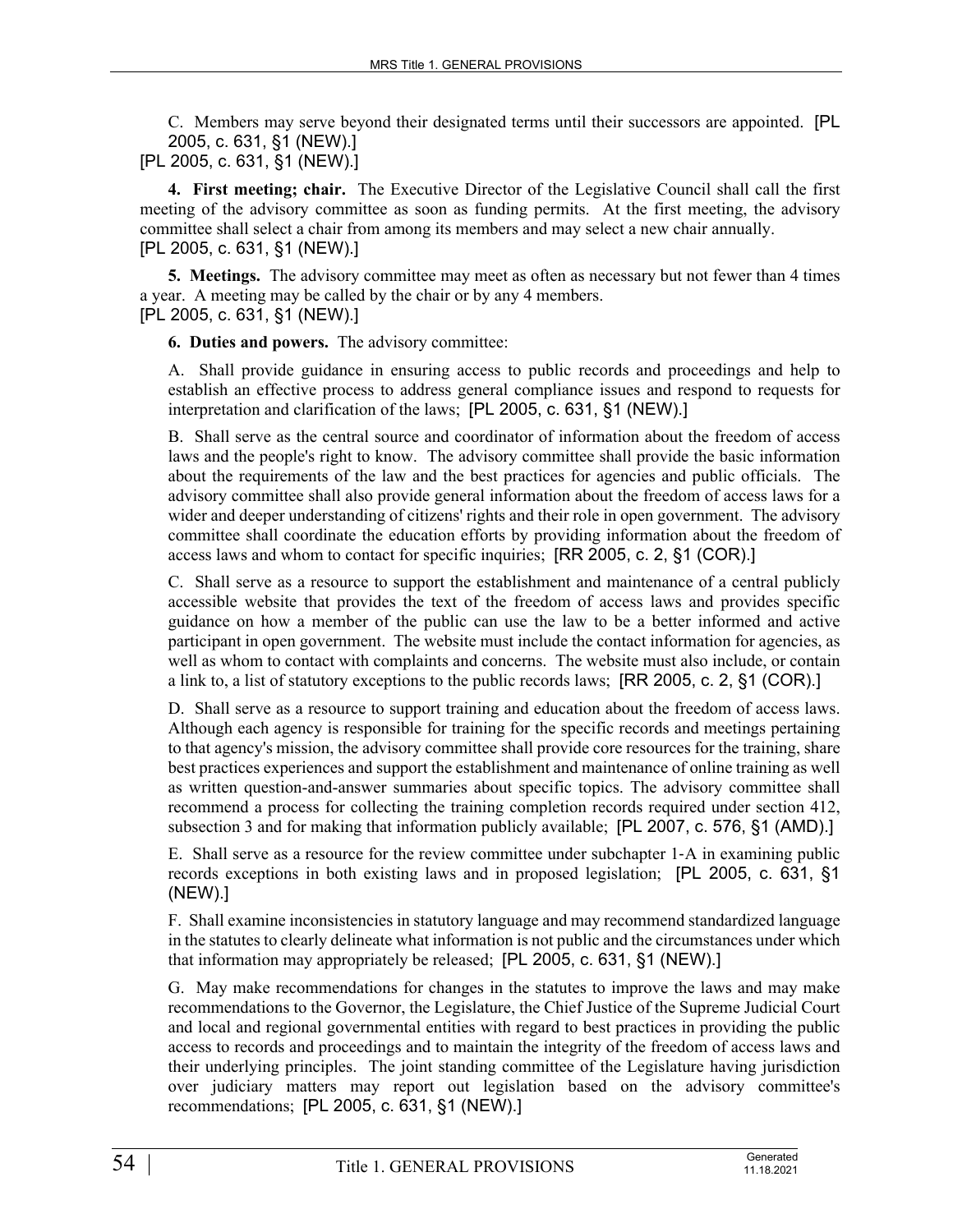H. Shall serve as an adviser to the Legislature when legislation affecting public access is considered; [PL 2005, c. 631, §1 (NEW).]

I. May conduct public hearings, conferences, workshops and other meetings to obtain information about, discuss, publicize the needs of and consider solutions to problems concerning access to public proceedings and records; [PL 2005, c. 631, §1 (NEW).]

J. Shall review the collection, maintenance and use of records by agencies and officials to ensure that confidential records and information are protected and public records remain accessible to the public; and [PL 2005, c. 631, §1 (NEW).]

K. May undertake other activities consistent with its listed responsibilities. [PL 2005, c. 631, §1 (NEW).]

[PL 2007, c. 576, §1 (AMD).]

**7. Outside funding for advisory committee activities.** The advisory committee may seek outside funds to fund the cost of public hearings, conferences, workshops, other meetings, other activities of the advisory committee and educational and training materials. Contributions to support the work of the advisory committee may not be accepted from any party having a pecuniary or other vested interest in the outcome of the matters being studied. Any person, other than a state agency, desiring to make a financial or in-kind contribution shall certify to the Legislative Council that it has no pecuniary or other vested interest in the outcome of the advisory committee's activities. Such a certification must be made in the manner prescribed by the Legislative Council. All contributions are subject to approval by the Legislative Council. All funds accepted must be forwarded to the Executive Director of the Legislative Council along with an accounting record that includes the amount of funds, the date the funds were received, from whom the funds were received and the purpose of and any limitation on the use of those funds. The Executive Director of the Legislative Council shall administer any funds received by the advisory committee.

## [PL 2005, c. 631, §1 (NEW).]

**8. Compensation.** Legislative members of the advisory committee are entitled to receive the legislative per diem, as defined in Title 3, section 2, and reimbursement for travel and other necessary expenses for their attendance at authorized meetings of the advisory committee. Public members not otherwise compensated by their employers or other entities that they represent are entitled to receive reimbursement of necessary expenses and, upon a demonstration of financial hardship, a per diem equal to the legislative per diem for their attendance at authorized meetings of the advisory committee. [PL 2005, c. 631, §1 (NEW).]

**9. Staffing.** The Legislative Council shall provide staff support for the operation of the advisory committee, except that the Legislative Council staff support is not authorized when the Legislature is in regular or special session. In addition, the advisory committee may contract for administrative, professional and clerical services if funding permits.

[PL 2005, c. 631, §1 (NEW).]

**10. Report.** By January 15, 2007 and at least annually thereafter, the advisory committee shall report to the Governor, the Legislative Council, the joint standing committee of the Legislature having jurisdiction over judiciary matters and the Chief Justice of the Supreme Judicial Court about the state of the freedom of access laws and the public's access to public proceedings and records. [PL 2005, c. 631, §1 (NEW).]

## SECTION HISTORY

RR 2005, c. 2, §1 (COR). PL 2005, c. 631, §1 (NEW). PL 2007, c. 576, §1 (AMD). PL 2015, c. 250, Pt. A, §§1, 2 (AMD). PL 2021, c. 313, §§2-4 (AMD).

**§412. Public records and proceedings training for certain officials and public access officers**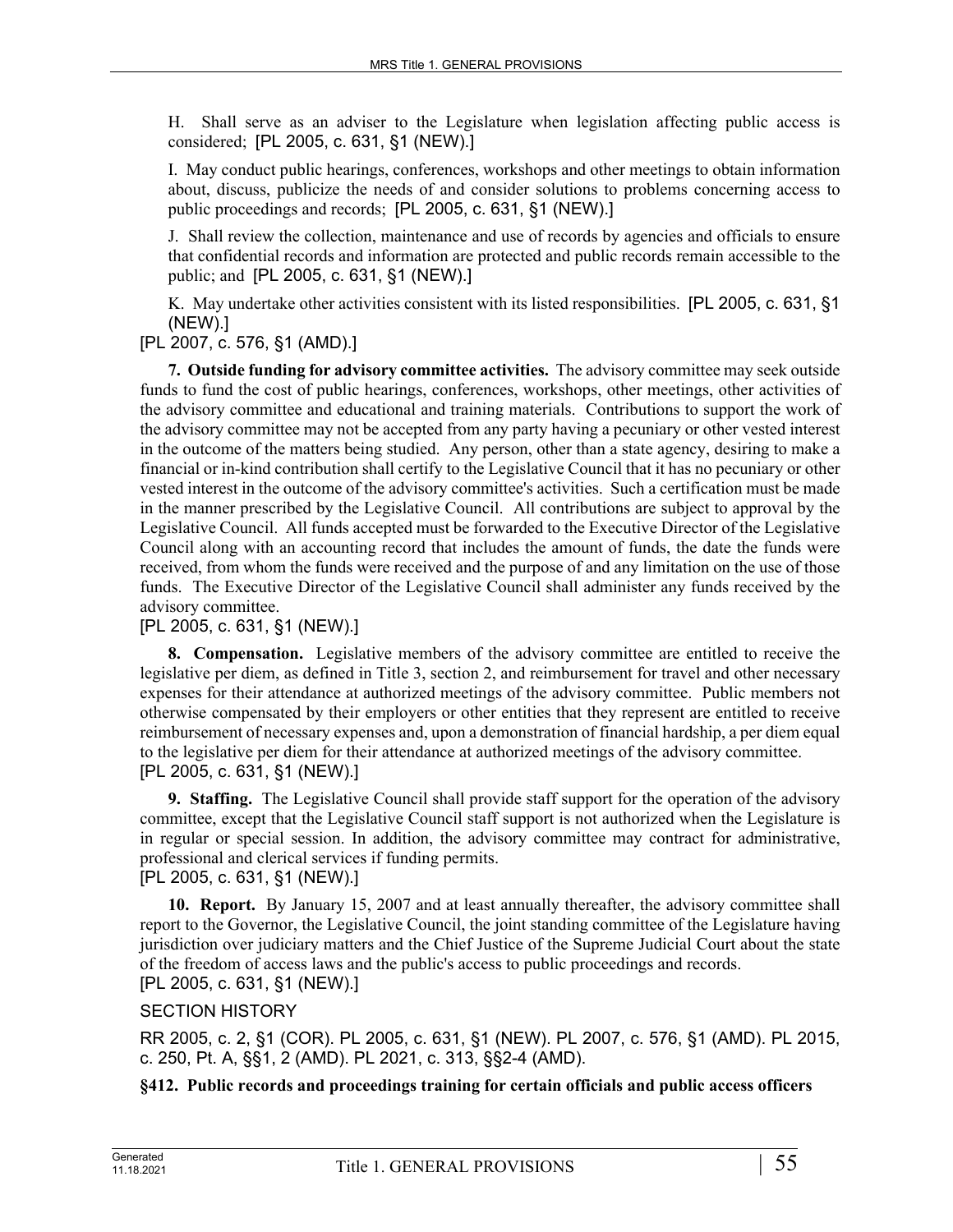**1. Training required.** A public access officer and an official subject to this section shall complete a course of training on the requirements of this chapter relating to public records and proceedings. The official or public access officer shall complete the training not later than the 120th day after the date the official assumes the person's duties as an official or the person is designated as a public access officer pursuant to section 413, subsection 1.

[PL 2021, c. 313, §5 (AMD).]

**2. Training course; minimum requirements.** The training course under subsection 1 must be designed to be completed by an official or a public access officer in less than 2 hours. At a minimum, the training must include instruction in:

A. The general legal requirements of this chapter regarding public records and public proceedings; [PL 2007, c. 349, §1 (NEW).]

B. Procedures and requirements regarding complying with a request for a public record under this chapter; and [PL 2007, c. 349, §1 (NEW).]

C. Penalties and other consequences for failure to comply with this chapter. [PL 2007, c. 349, §1 (NEW).]

An official or a public access officer meets the training requirements of this section by conducting a thorough review of all the information made available by the State on a publicly accessible website pursuant to section 411, subsection 6, paragraph C regarding specific guidance on how a member of the public can use the law to be a better informed and active participant in open government. To meet the requirements of this subsection, any other training course must include all of this information and may include additional information.

[PL 2019, c. 300, §1 (AMD).]

**3. Certification of completion.** Upon completion of the training course required under subsection 1, the official or public access officer shall make a written or an electronic record attesting to the fact that the training has been completed. The record must identify the training completed and the date of completion. The official shall keep the record or file it with the public entity to which the official was elected or appointed. A public access officer shall file the record with the agency or official that designated the public access officer.

[PL 2019, c. 300, §1 (AMD).]

**4. Application.** This section applies to a public access officer and the following officials:

A. The Governor; [PL 2007, c. 349, §1 (NEW).]

B. The Attorney General, Secretary of State, Treasurer of State and State Auditor; [PL 2007, c. 349, §1 (NEW).]

C. Members of the Legislature elected after November 1, 2008; [PL 2007, c. 576, §2 (AMD).]

D. [PL 2007, c. 576, §2 (RP).]

E. Commissioners, treasurers, district attorneys, sheriffs, registers of deeds, registers of probate and budget committee members of county governments; [PL 2007, c. 576, §2 (NEW).]

F. Municipal officers; municipal clerks, treasurers, managers or administrators, assessors and code enforcement officers and deputies for those positions; and planning board members and budget committee members of municipal governments; [PL 2021, c. 313, §6 (AMD).]

G. Superintendents, assistant superintendents and school board members of school administrative units; and [PL 2021, c. 313, §7 (AMD).]

H. Officials of a regional or other political subdivision who, as part of the duties of their offices, exercise executive or legislative powers. For the purposes of this paragraph, "regional or other political subdivision" means an administrative entity or instrumentality created pursuant to Title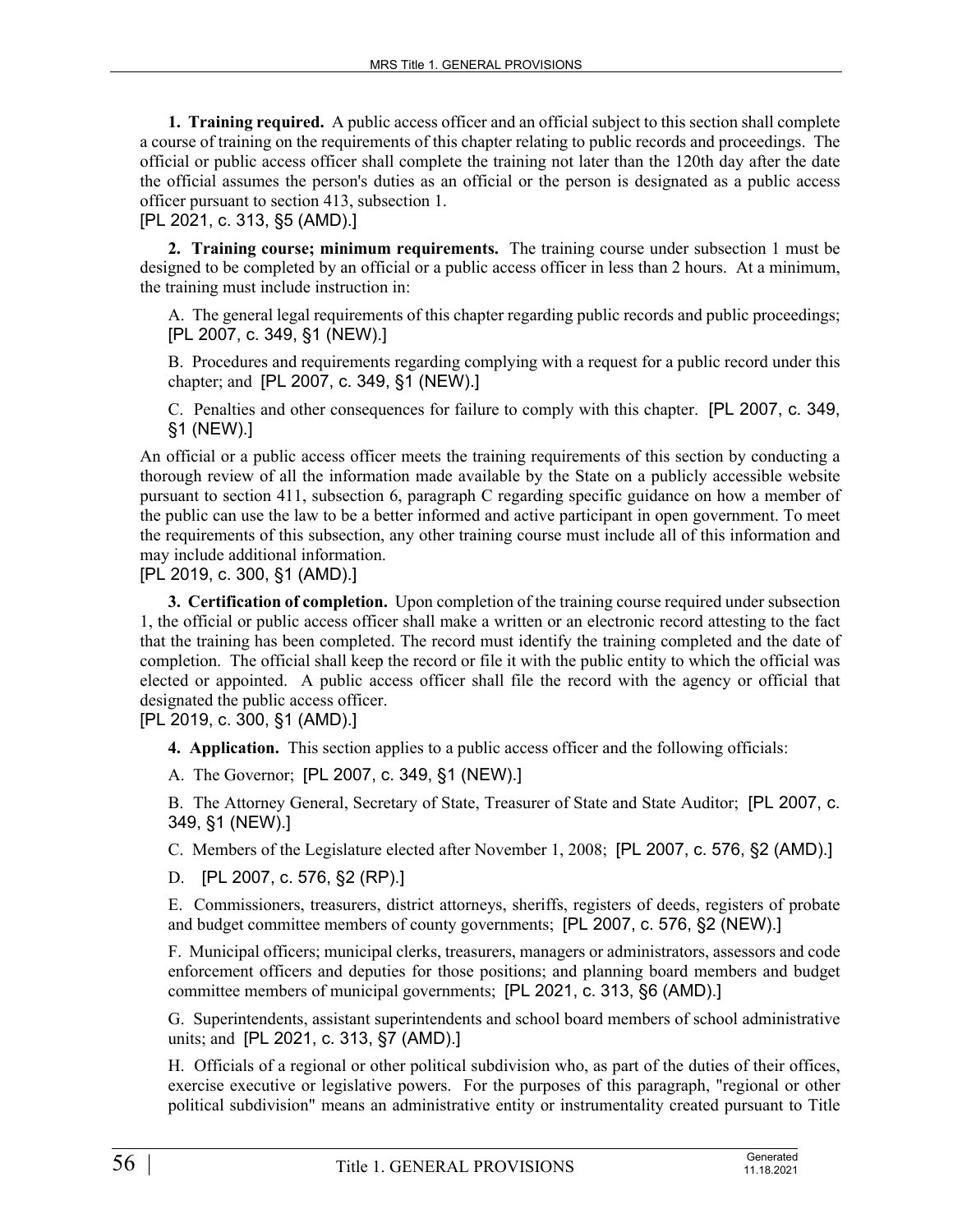30‑A, chapter 115 or chapter 119 or a quasi-municipal corporation or special purpose district, including, but not limited to, a water district, sanitary district, hospital district, school district of any type, transit district as defined in Title 30‑A, section 3501, subsection 1 or regional transportation corporation as defined in Title 30‑A, section 3501, subsection 2. [PL 2007, c. 576, §2 (NEW).]

[PL 2021, c. 313, §§6, 7 (AMD).]

## SECTION HISTORY

PL 2007, c. 349, §1 (NEW). PL 2007, c. 576, §2 (AMD). PL 2011, c. 662, §7 (AMD). PL 2019, c. 300, §1 (AMD). PL 2021, c. 313, §§5-7 (AMD).

## **§413. Public access officer**

**1. Designation; responsibility.** Each agency, county, municipality, school administrative unit and regional or other political subdivision shall designate an existing employee as its public access officer to serve as the contact person for that agency, county, municipality, school administrative unit or regional or other political subdivision with regard to requests for public records under this subchapter. The public access officer is responsible for ensuring that each public record request is acknowledged within 5 working days of the receipt of the request by the office responsible for maintaining the public record requested and that a good faith estimate of when the response to the request will be complete is provided according to section 408-A. The public access officer shall serve as a resource within the agency, county, municipality, school administrative unit and regional or other political subdivision concerning freedom of access questions and compliance.

[PL 2015, c. 317, §2 (AMD).]

**2. Acknowledgment and response required.** An agency, county, municipality, school administrative unit and regional or other political subdivision that receives a request to inspect or copy a public record shall acknowledge and respond to the request regardless of whether the request was delivered to or directed to the public access officer.

[PL 2011, c. 662, §8 (NEW).]

**3. No delay based on unavailability.** The unavailability of a public access officer may not delay a response to a request.

## [PL 2011, c. 662, §8 (NEW).]

**4. Training.** A public access officer shall complete a course of training on the requirements of this chapter relating to public records and proceedings as described in section 412. [PL 2011, c. 662, §8 (NEW).]

## SECTION HISTORY

PL 2011, c. 662, §8 (NEW). PL 2015, c. 317, §2 (AMD).

## **§414. Public records; information technology**

An agency shall consider, in the purchase of and contracting for computer software and other information technology resources, the extent to which the software or technology will: [PL 2011, c. 662, §8 (NEW).]

**1. Maximize public access.** Maximize public access to public records; and [PL 2011, c. 662, §8 (NEW).]

**2. Maximize exportability; protect confidential information.** Maximize the exportability of public records while protecting confidential information that may be part of public records. [PL 2011, c. 662, §8 (NEW).]

## SECTION HISTORY

PL 2011, c. 662, §8 (NEW).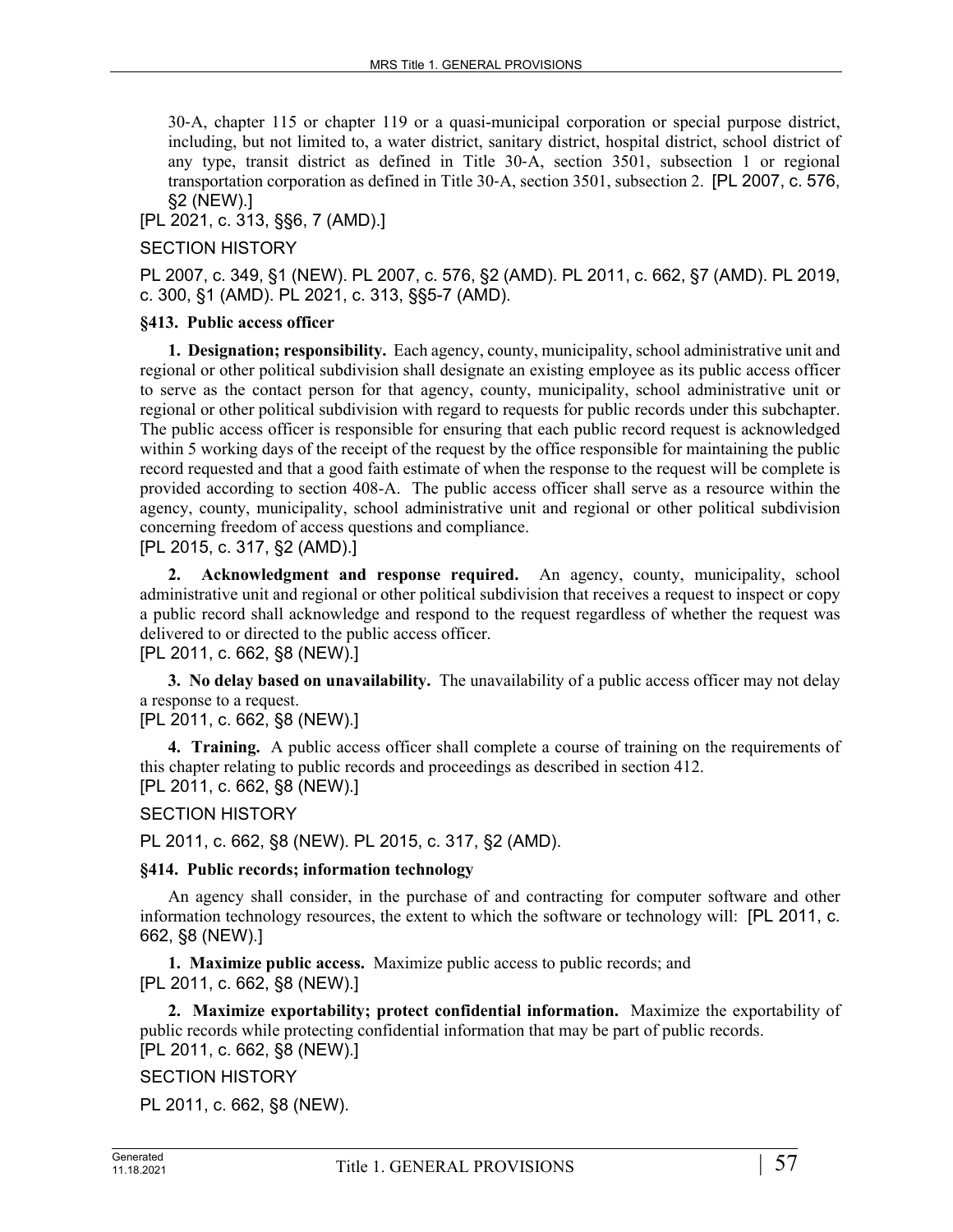## **SUBCHAPTER 1-A**

## **PUBLIC RECORDS EXCEPTIONS AND ACCESSIBILITY**

#### **§431. Definitions**

As used in this subchapter, unless the context otherwise indicates, the following terms have the following meanings. [PL 2003, c. 709, §3 (NEW).]

**1. Public records exception.** "Public records exception" or "exception" means a provision in a statute or a proposed statute that declares a record or a category of records to be confidential or otherwise not a public record for purposes of subchapter 1. [PL 2003, c. 709, §3 (NEW).]

**2. Review committee.** "Review committee" means the joint standing committee of the Legislature having jurisdiction over judiciary matters.

[PL 2003, c. 709, §3 (NEW).]

**3. Advisory committee.** "Advisory committee" means the Right To Know Advisory Committee established in Title 5, section 12004‑J, subsection 14 and described in section 411. [PL 2005, c. 631, §2 (NEW).]

## SECTION HISTORY

PL 2003, c. 709, §3 (NEW). PL 2005, c. 631, §2 (AMD).

## **§432. Exceptions to public records; review**

**1. Recommendations.** During the second regular session of each Legislature, the review committee may report out legislation containing its recommendations concerning the repeal, modification and continuation of public records exceptions and any recommendations concerning the exception review process and the accessibility of public records. Before reporting out legislation, the review committee shall notify the appropriate committees of jurisdiction concerning public hearings and work sessions and shall allow members of the appropriate committees of jurisdiction to participate in work sessions.

## [PL 2011, c. 320, Pt. D, §1 (AMD).]

**2. Process of evaluation.** According to the schedule in section 433, the advisory committee shall evaluate each public records exception that is scheduled for review that biennium. This section does not prohibit the evaluation of a public record exception by either the advisory committee or the review committee at a time other than that listed in section 433. The following criteria apply in determining whether each exception scheduled for review should be repealed, modified or remain unchanged:

A. Whether a record protected by the exception still needs to be collected and maintained; [PL 2003, c. 709, §3 (NEW).]

B. The value to the agency or official or to the public in maintaining a record protected by the exception; [PL 2003, c. 709, §3 (NEW).]

C. Whether federal law requires a record to be confidential; [PL 2003, c. 709, §3 (NEW).]

D. Whether the exception protects an individual's privacy interest and, if so, whether that interest substantially outweighs the public interest in the disclosure of records; [PL 2003, c. 709, §3 (NEW).]

E. Whether public disclosure puts a business at a competitive disadvantage and, if so, whether that business's interest substantially outweighs the public interest in the disclosure of records; [PL 2003, c. 709, §3 (NEW).]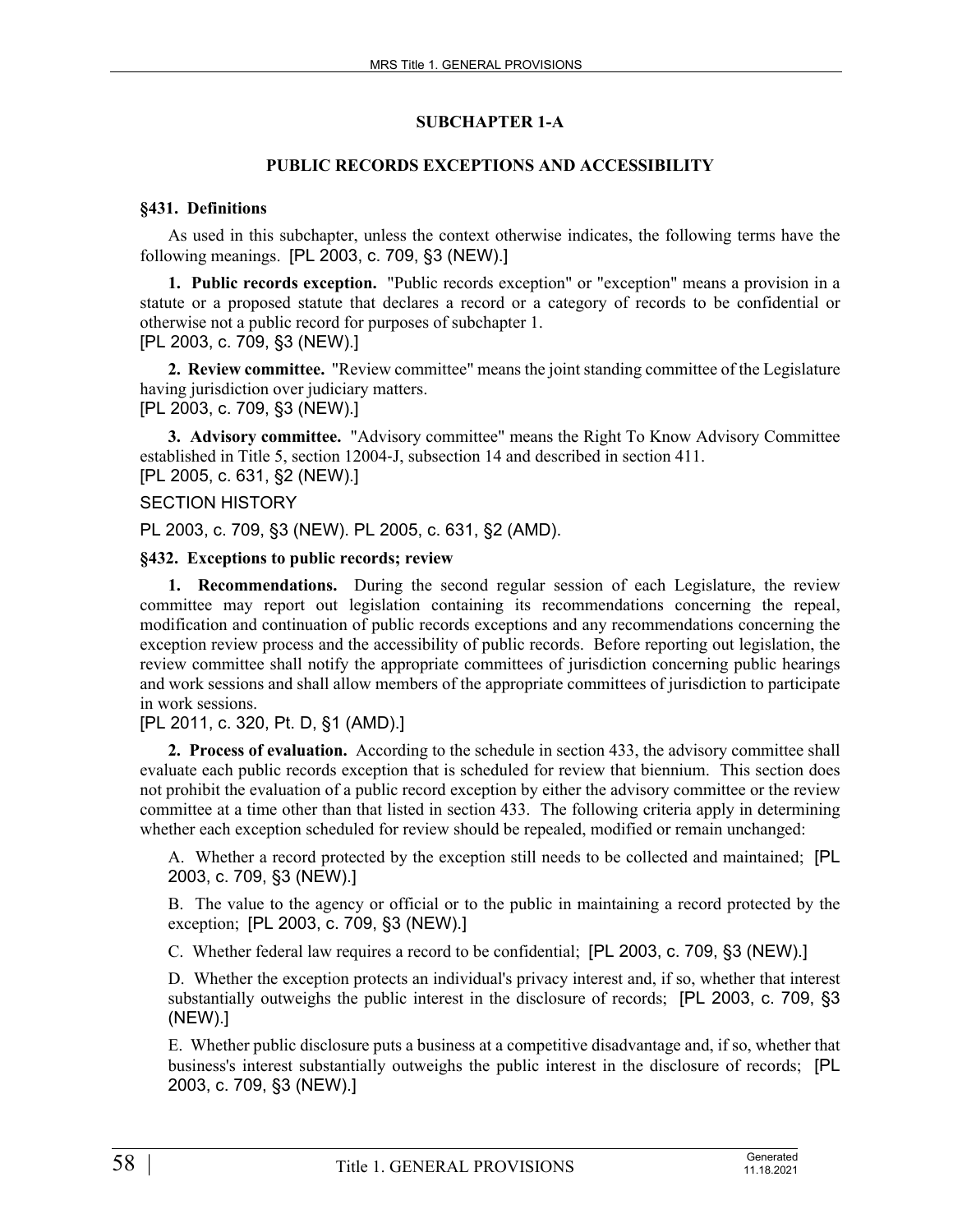F. Whether public disclosure compromises the position of a public body in negotiations and, if so, whether that public body's interest substantially outweighs the public interest in the disclosure of records; [PL 2003, c. 709, §3 (NEW).]

G. Whether public disclosure jeopardizes the safety of a member of the public or the public in general and, if so, whether that safety interest substantially outweighs the public interest in the disclosure of records; [PL 2003, c. 709, §3 (NEW).]

G-1. Whether public access to the record ensures or would ensure that members of the public are able to make informed health and safety decisions; [PL 2021, c. 313, §8 (NEW).]

H. Whether the exception is as narrowly tailored as possible; and [PL 2003, c. 709, §3 (NEW).]

I. Any other criteria that assist the review committee in determining the value of the exception as compared to the public's interest in the record protected by the exception. [PL 2003, c. 709, §3 (NEW).]

[PL 2021, c. 313, §8 (AMD).]

**2-A. Accountability review of agency or official.** In evaluating each public records exception, the advisory committee shall, in addition to applying the criteria of subsection 2, determine whether there is a publicly accountable entity that has authority to review the agency or official that collects, maintains or uses the record subject to the exception in order to ensure that information collection, maintenance and use are consistent with the purpose of the exception and that public access to public records is not hindered.

[PL 2005, c. 631, §3 (NEW).]

**2-B. Recommendations to review committee.** The advisory committee shall report its recommendations under this section to the review committee no later than the convening of the second regular session of each Legislature.

[PL 2005, c. 631, §3 (NEW).]

**2-C. Accessibility of public records.** The advisory committee may include in its evaluation of public records statutes the consideration of any factors that affect the accessibility of public records, including but not limited to fees, request procedures and timeliness of responses. [PL 2011, c. 320, Pt. D, §2 (NEW).]

**3. Assistance from committees of jurisdiction.** The advisory committee may seek assistance in evaluating public records exceptions from the joint standing committees of the Legislature having jurisdiction over the subject matter related to the exceptions being reviewed. The advisory committee may hold public hearings after notice to the appropriate committees of jurisdiction. [PL 2005, c. 631, §3 (AMD).]

SECTION HISTORY

PL 2003, c. 709, §3 (NEW). PL 2005, c. 631, §3 (AMD). PL 2011, c. 320, Pt. D, §§1, 2 (AMD). PL 2021, c. 313, §8 (AMD).

## **§433. Schedule for review of exceptions to public records**

**1. Scheduling guidelines.** 

[PL 2005, c. 631, §4 (RP).]

**2. Scheduling guidelines.** 

[PL 2015, c. 250, Pt. D, §1 (RP).]

**2-A. Scheduling guidelines.** The advisory committee shall use the following list as a guideline for scheduling reviews of public records exceptions and reporting its recommendations to the review committee: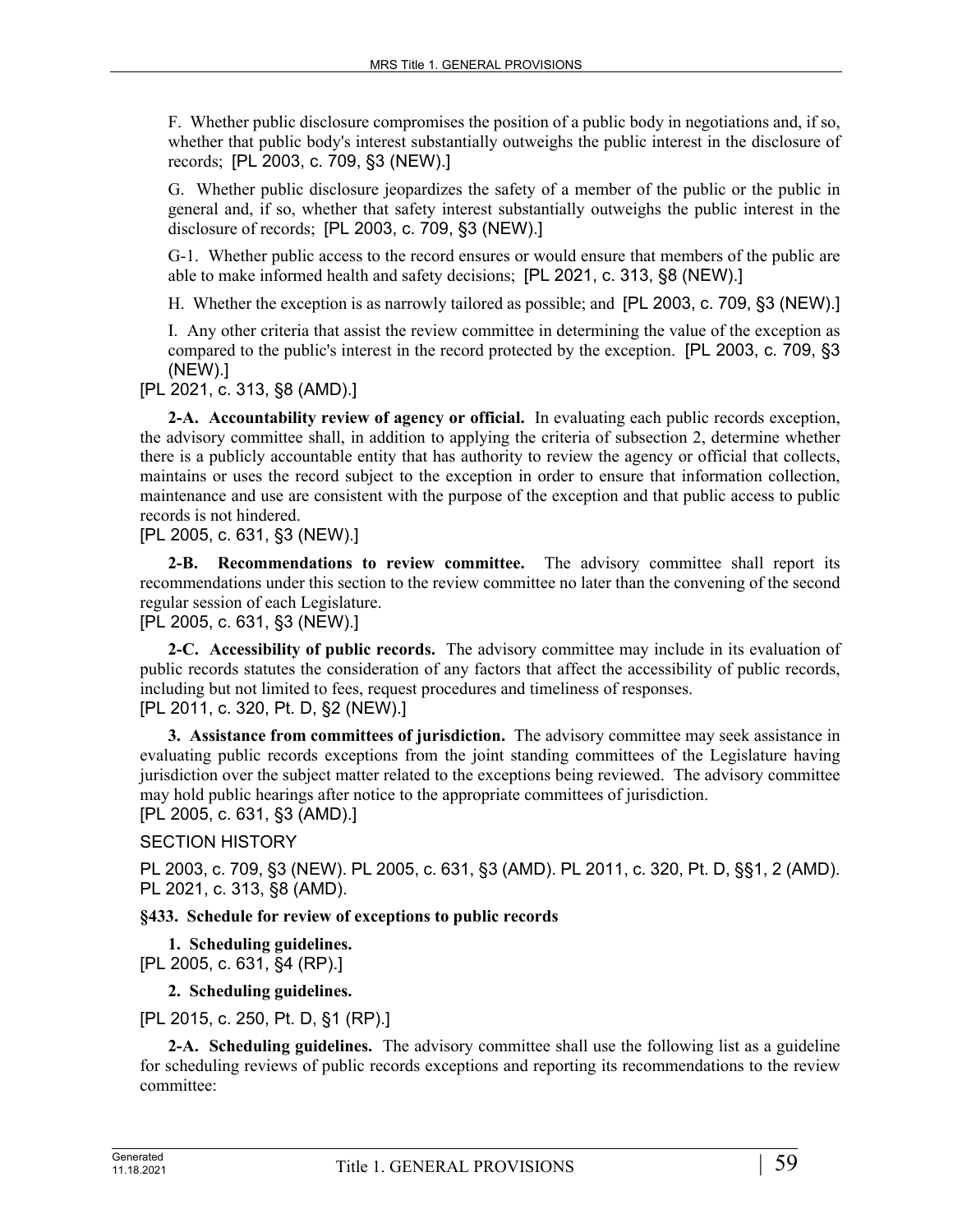A. Exceptions enacted after 2004 and before 2013 are scheduled to be reviewed by the review committee no later than 2017; [PL 2015, c. 250, Pt. D, §2 (NEW).]

B. Exceptions codified in the following Titles are scheduled to be reviewed by the review committee no later than 2019:

- (1) Title 1;
- (2) Title 2;
- (3) Title 3;
- (4) Title 4;
- (5) Title 5;
- (6) Title 6;
- (7) Title 7; and
- (8) Title 7‑A; [PL 2015, c. 250, Pt. D, §2 (NEW).]

C. Exceptions codified in the following Titles are scheduled to be reviewed by the review committee no later than 2021:

- (1) Title 8;
- (2) Title 9‑A;
- (3) Title 9‑B;
- (4) Title 10;
- (5) Title 11; and
- (6) Title 12; [PL 2015, c. 250, Pt. D, §2 (NEW).]

D. Exceptions codified in the following Titles are scheduled to be reviewed by the review committee no later than 2023:

- (1) Title 13;
- (2) Title 13‑B;
- (3) Title 13‑C;
- (4) Title 14;
- (5) Title 15;
- (6) Title 16;
- (7) Title 17;
- (8) Title 17‑A;
- (9) Title 18‑C;
- (10) Title 18‑B;
- (11) Title 19‑A;
- (12) Title 20‑A; and
- (13) Title 21‑A; [PL 2017, c. 402, Pt. C, §1 (AMD); PL 2019, c. 417, Pt. B, §14 (AFF).]

E. Exceptions codified in the following Titles are scheduled to be reviewed by the review committee no later than 2025:

(1) Title 22;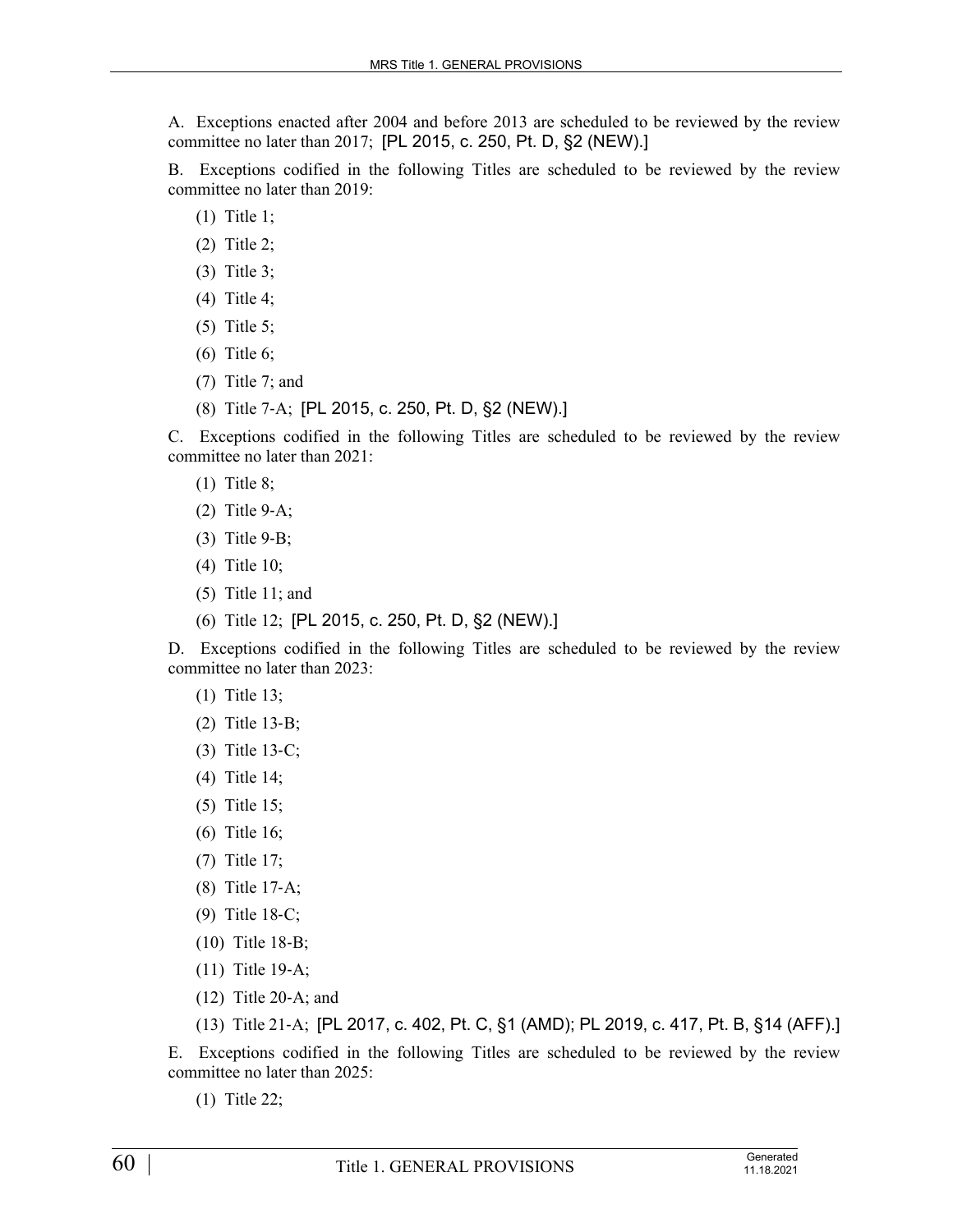- (2) Title 22‑A;
- (3) Title 23;
- (4) Title 24; and
- (5) Title 24‑A; [PL 2015, c. 250, Pt. D, §2 (NEW).]

F. Exceptions codified in the following Titles are scheduled to be reviewed by the review committee no later than 2027:

- (1) Title 25;
- (2) Title 26;
- (3) Title 27;
- (4) Title 28‑A;
- (5) Title 29‑A;
- (6) Title 30;
- (7) Title 30‑A;
- (8) Title 31; and
- (9) Title 32; and [PL 2015, c. 250, Pt. D, §2 (NEW).]

G. Exceptions codified in the following Titles are scheduled to be reviewed by the review committee no later than 2029:

- (1) Title 33;
- (2) Title 34‑A;
- (3) Title 34‑B;
- (4) Title 35‑A;
- (5) Title 36;
- (6) Title 37‑B;
- (7) Title 38; and

(8) Title 39‑A. [PL 2015, c. 250, Pt. D, §2 (NEW).]

[PL 2017, c. 402, Pt. C, §1 (AMD); PL 2019, c. 417, Pt. B, §14 (AFF).]

**3. Scheduling changes.** The advisory committee may make adjustments to the scheduling guidelines provided in subsection 2‑A as it determines appropriate and shall notify the review committee of such adjustments.

[PL 2015, c. 250, Pt. D, §3 (AMD).]

## SECTION HISTORY

PL 2003, c. 709, §3 (NEW). PL 2005, c. 631, §§4,5 (AMD). PL 2015, c. 250, Pt. D, §§1-3 (AMD). PL 2017, c. 402, Pt. C, §1 (AMD). PL 2017, c. 402, Pt. F, §1 (AFF). PL 2019, c. 417, Pt. B, §14 (AFF).

## **§434. Review of proposed exceptions to public records; accessibility of public records**

**1. Procedures before legislative committees.** Whenever a legislative measure containing a new public records exception is proposed or a change that affects the accessibility of a public record is proposed, the joint standing committee of the Legislature having jurisdiction over the proposal shall hold a public hearing and determine the level of support for the proposal among the members of the committee. If there is support for the proposal among a majority of the members of the committee, the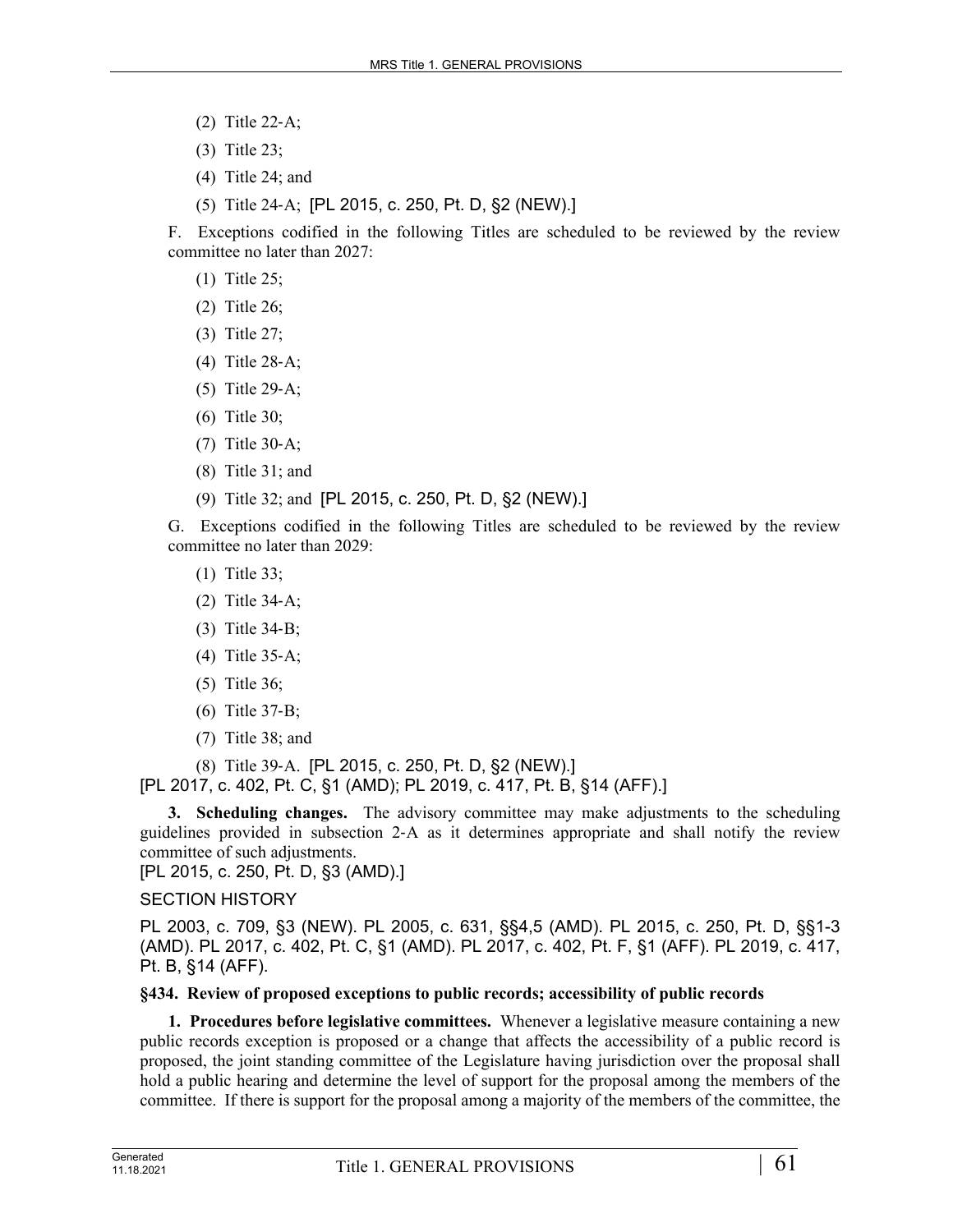committee shall request the review committee to review and evaluate the proposal pursuant to subsection 2 and to report back to the committee of jurisdiction. A proposed exception or proposed change that affects the accessibility of a public record may not be enacted into law unless review and evaluation pursuant to subsections 2 and 2‑B have been completed.

[PL 2011, c. 320, Pt. D, §3 (AMD).]

**2. Review and evaluation.** Upon referral of a proposed public records exception from the joint standing committee of the Legislature having jurisdiction over the proposal, the review committee shall conduct a review and evaluation of the proposal and shall report in a timely manner to the committee to which the proposal was referred. The review committee shall use the following criteria to determine whether the proposed exception should be enacted:

A. Whether a record protected by the proposed exception needs to be collected and maintained; [PL 2003, c. 709, §3 (NEW).]

B. The value to the agency or official or to the public in maintaining a record protected by the proposed exception; [PL 2003, c. 709, §3 (NEW).]

C. Whether federal law requires a record covered by the proposed exception to be confidential; [PL 2003, c. 709, §3 (NEW).]

D. Whether the proposed exception protects an individual's privacy interest and, if so, whether that interest substantially outweighs the public interest in the disclosure of records; [PL 2003, c. 709, §3 (NEW).]

E. Whether public disclosure puts a business at a competitive disadvantage and, if so, whether that business's interest substantially outweighs the public interest in the disclosure of records; [PL 2003, c. 709, §3 (NEW).]

F. Whether public disclosure compromises the position of a public body in negotiations and, if so, whether that public body's interest substantially outweighs the public interest in the disclosure of records; [PL 2003, c. 709, §3 (NEW).]

G. Whether public disclosure jeopardizes the safety of a member of the public or the public in general and, if so, whether that safety interest substantially outweighs the public interest in the disclosure of records; [PL 2003, c. 709, §3 (NEW).]

G-1. Whether public access to the record ensures or would ensure that members of the public are able to make informed health and safety decisions; [PL 2021, c. 313, §9 (NEW).]

H. Whether the proposed exception is as narrowly tailored as possible; and [PL 2003, c. 709, §3 (NEW).]

I. Any other criteria that assist the review committee in determining the value of the proposed exception as compared to the public's interest in the record protected by the proposed exception. [PL 2003, c. 709, §3 (NEW).]

[PL 2021, c. 313, §9 (AMD).]

**2-A. Accountability review of agency or official.** In evaluating each proposed public records exception, the review committee shall, in addition to applying the criteria of subsection 2, determine whether there is a publicly accountable entity that has authority to review the agency or official that collects, maintains or uses the record subject to the exception in order to ensure that information collection, maintenance and use are consistent with the purpose of the exception and that public access to public records is not hindered.

[PL 2005, c. 631, §6 (NEW).]

**2-B. Accessibility of public records.** In reviewing and evaluating whether a proposal may affect the accessibility of a public record, the review committee may consider any factors that affect the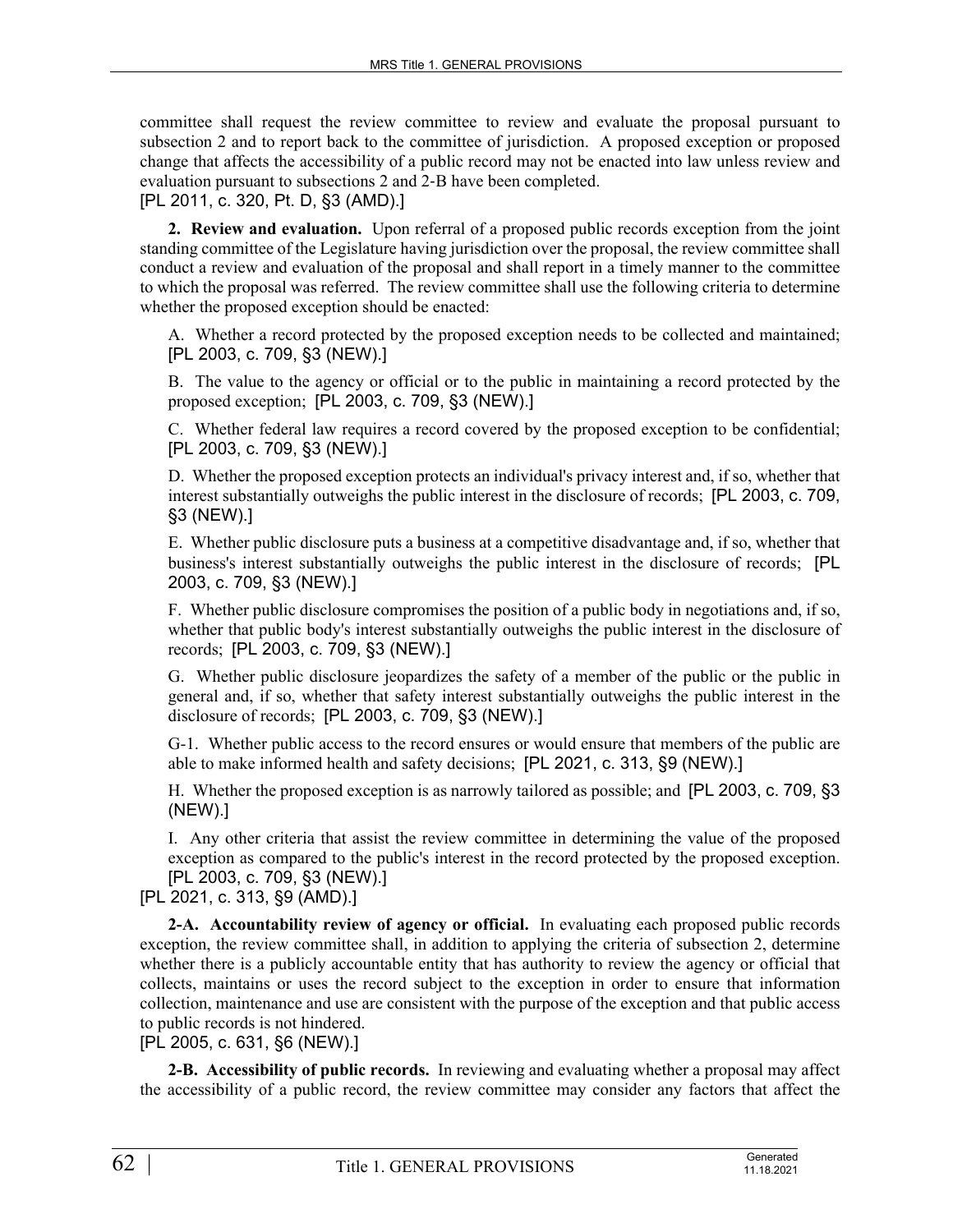accessibility of public records, including but not limited to fees, request procedures and timeliness of responses.

[PL 2011, c. 320, Pt. D, §3 (NEW).]

**3. Report.** The review committee shall report its findings and recommendations on whether the proposed exception or proposed limitation on accessibility should be enacted to the joint standing committee of the Legislature having jurisdiction over the proposal.

[PL 2011, c. 320, Pt. D, §3 (AMD).]

## SECTION HISTORY

PL 2003, c. 709, §3 (NEW). PL 2005, c. 631, §6 (AMD). PL 2011, c. 320, Pt. D, §3 (AMD). PL 2021, c. 313, §9 (AMD).

## **SUBCHAPTER 2**

## **DESTRUCTION OR MISUSE OF RECORDS**

**§451. Lawful destruction of records**

#### **(REPEALED)**

SECTION HISTORY

PL 1965, c. 441, §2 (RP).

#### **§452. Removal, secretion, mutilation or refusal to return state documents**

Whoever intentionally removes any book, record, document or instrument belonging to or kept in any state office, except books and documents kept and deposited in the State Library, or intentionally secretes, alters, mutilates, defaces or destroys any such book, record, document or instrument, or, having any such book, record, document or instrument in his possession, or under his control, intentionally fails or refuses to return the same to that state office, or to deliver the same to the person in lawful charge of the office where the same was kept or deposited, shall be guilty of a Class D crime. [PL 1977, c. 696, §10 (RPR).]

#### SECTION HISTORY

PL 1969, c. 318, §1 (RPR). PL 1977, c. 696, §10 (RPR).

## **SUBCHAPTER 3**

#### **PRINTING AND PURCHASE OF DOCUMENTS AND LAWS**

#### **§501. State agency defined**

As used in this subchapter, the word "agency" shall mean a state department, agency, office, board, commission; or quasi-independent agency, board, commission, authority or institution. [PL 1975, c. 436, §1 (RPR).]

#### SECTION HISTORY

PL 1975, c. 436, §1 (RPR).

#### **§501-A. Publications of state agencies**

**1. Definitions.** As used in this section, the term "publications" includes periodicals; newsletters; bulletins; pamphlets; leaflets; directories; bibliographies; statistical reports; brochures; plan drafts; planning documents; reports; special reports; committee and commission minutes; informational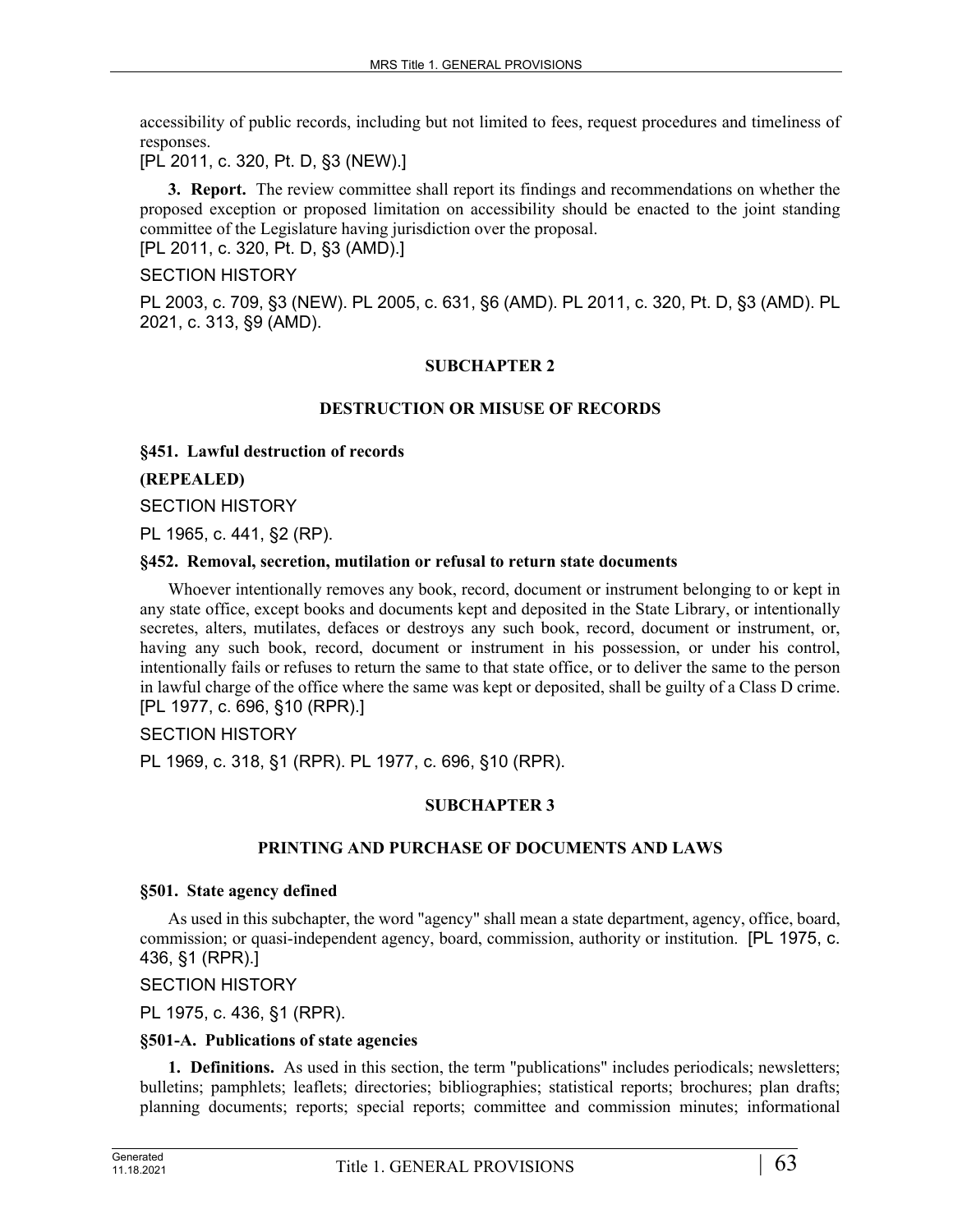handouts; and rules and compilations of rules, regardless of number of pages, number of copies ordered, physical size, publication medium or intended audience inside or outside the agency. [PL 1997, c. 299, §1 (NEW).]

**2. Production and distribution.** The publications of all agencies, the University of Maine System and the Maine Maritime Academy may be printed, bound and distributed, subject to Title 5, sections 43 to 46. The State Purchasing Agent may determine the style in which publications may be printed and bound, with the approval of the Governor.

[PL 1997, c. 299, §1 (NEW).]

**3. Annual or biennial reports.** Immediately upon receipt of any annual or biennial report that is not included in the Maine State Government Annual Report provided for in Title 5, sections 43 to 46, the State Purchasing Agent shall deliver at least 55 copies of that annual or biennial report to the State Librarian for exchange and library use. The State Purchasing Agent shall deliver the balance of the number of each such report to the agency that prepared the report.

[PL 1997, c. 299, §1 (NEW).]

**4. State agency and legislative committee publications.** Except as provided in subsection 5, any agency or legislative committee issuing publications, including publications in an electronic format, shall deliver 18 copies of the publications in the published format to the State Librarian. These copies must be furnished at the expense of the issuing agency. Publications not furnished upon request will be reproduced at the expense of the issuing agency. The agency or committee preparing a publication may determine the date on which a publication may be released, except as otherwise provided by law. [PL 1997, c. 299, §1 (NEW).]

**5. Electronic publishing.** An agency or committee that electronically publishes information to the public is only required to provide the State Librarian with one printed copy of an electronically published publication. An electronically published publication is not required to be provided to the State Librarian if the publication is also published in print or in an electronic format and is provided to the State Librarian in compliance with subsection 4 or the publication is:

A. Designed to provide the public with current information and is subject to frequent additions and deletions, such as current lists of certified professionals, daily updates of weather conditions or fire hazards; or [PL 1997, c. 299, §1 (NEW).]

B. Designed to promote the agency's services or assist citizens in use of the agency's services, such as job advertisements, application forms, advertising brochures, letters and memos. [PL 1997, c. 299, §1 (NEW).]

[PL 1997, c. 299, §1 (NEW).]

**6. Forwarding of requisitions.** The State Purchasing Agent, Central Printing and all other printing operations within State Government shall forward to the State Librarian upon receipt one copy of all requisitions for publications to be printed.

[PL 1997, c. 299, §1 (NEW).]

## SECTION HISTORY

PL 1975, c. 436, §2 (NEW). PL 1975, c. 746, §1 (AMD). PL 1985, c. 584 (AMD). PL 1985, c. 779, §3 (AMD). PL 1987, c. 402, §A2 (RPR). PL 1997, c. 299, §1 (RPR).

## **§502. Property of State**

All Maine reports, digests, statutes, codes and laws, printed or purchased by the State and previously distributed by law to the several towns and plantations within the State, shall be and remain the property of the State and shall be held in trust by such towns or plantations for the sole use of the inhabitants thereof.

## **§503. Delivery to successor in office**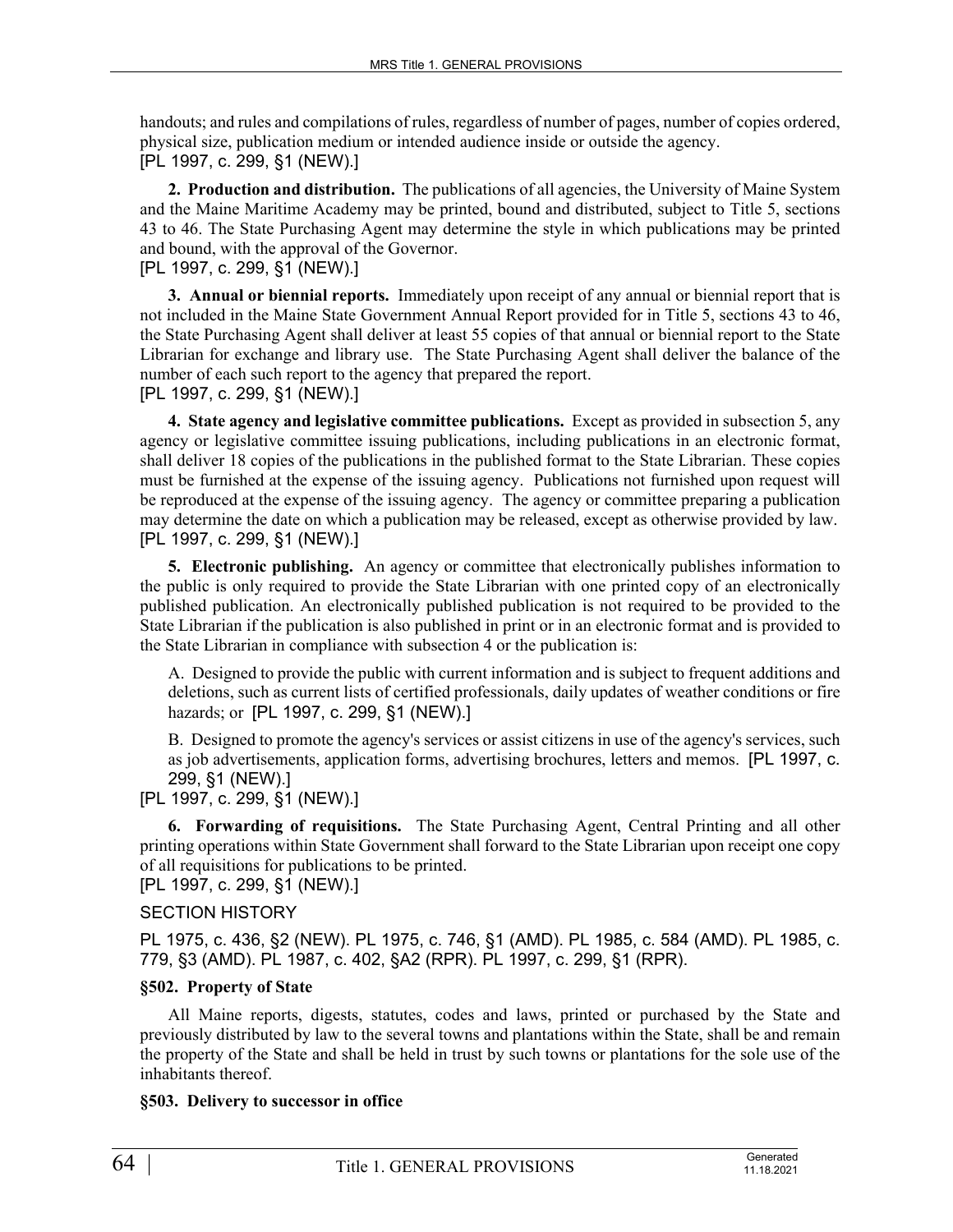All revisions of the statutes, and supplements thereto, the session laws and the Maine Reports sold or furnished to any state, county or municipal officer, shall be held in trust by said officer for the sole use of his office; and at the expiration of his term of office or on his removal therefrom by death, resignation or other cause, such officer, or if he is dead, his legal representatives, shall turn them over to his successor in office. If there is no successor to his office, such officer, or his legal representatives, shall turn over all of said publications to the State, county or municipal unit which purchased the same. [PL 1981, c. 48, §1 (AMD).]

#### SECTION HISTORY

PL 1965, c. 425, §2 (RPR). PL 1981, c. 48, §1 (AMD).

#### **§504. Source of authority to be shown**

All publications printed or published by the State as a requirement of law shall set forth the authority for the same at an appropriate place on each copy printed or published. Publications printed or published by the State which are not required by law shall set forth the source of funds by which the publication is printed or published at an appropriate place on each copy. This section shall not apply to publications paid for out of the legislative appropriation.

#### **§505. Mailing lists**

All addressees on mailing lists used for the distribution of all matters printed or distributed at state expense by dedicated or undedicated revenues shall at least once in every 12-month period be contacted in writing to inquire if continuance of delivery to said addressees is desired. Failure of the addressee to affirmatively reply within 30 days of the written inquiry shall cause such addressees to be removed from said mailing list. However, nothing in this section shall prevent any printed matter being distributed where otherwise required by law. [PL 1973, c. 331 (NEW).]

#### SECTION HISTORY

PL 1973, c. 331 (NEW).

#### **SUBCHAPTER 4**

#### **EXECUTIVE ORDERS**

#### **§521. Executive orders**

**1. Available to public.** The Governor shall maintain in the Governor's office a file containing a copy of every executive order issued by that Governor or by previous governors that is currently in effect. This file must be open to public inspection at reasonable hours. [PL 2019, c. 475, §4 (AMD).]

**2. Dissemination.** A copy of every executive order must be filed with the Legislative Council and the Law and Legislative Reference Library, and the executive order must be posted in a conspicuous location on the State's publicly accessible website, within one week after the Governor has issued that order.

[PL 2011, c. 380, Pt. III, §1 (AMD).]

SECTION HISTORY

PL 1975, c. 360 (NEW). PL 1977, c. 696, §11 (AMD). PL 2011, c. 380, Pt. III, §1 (AMD). PL 2019, c. 475, §4 (AMD).

## **CHAPTER 14**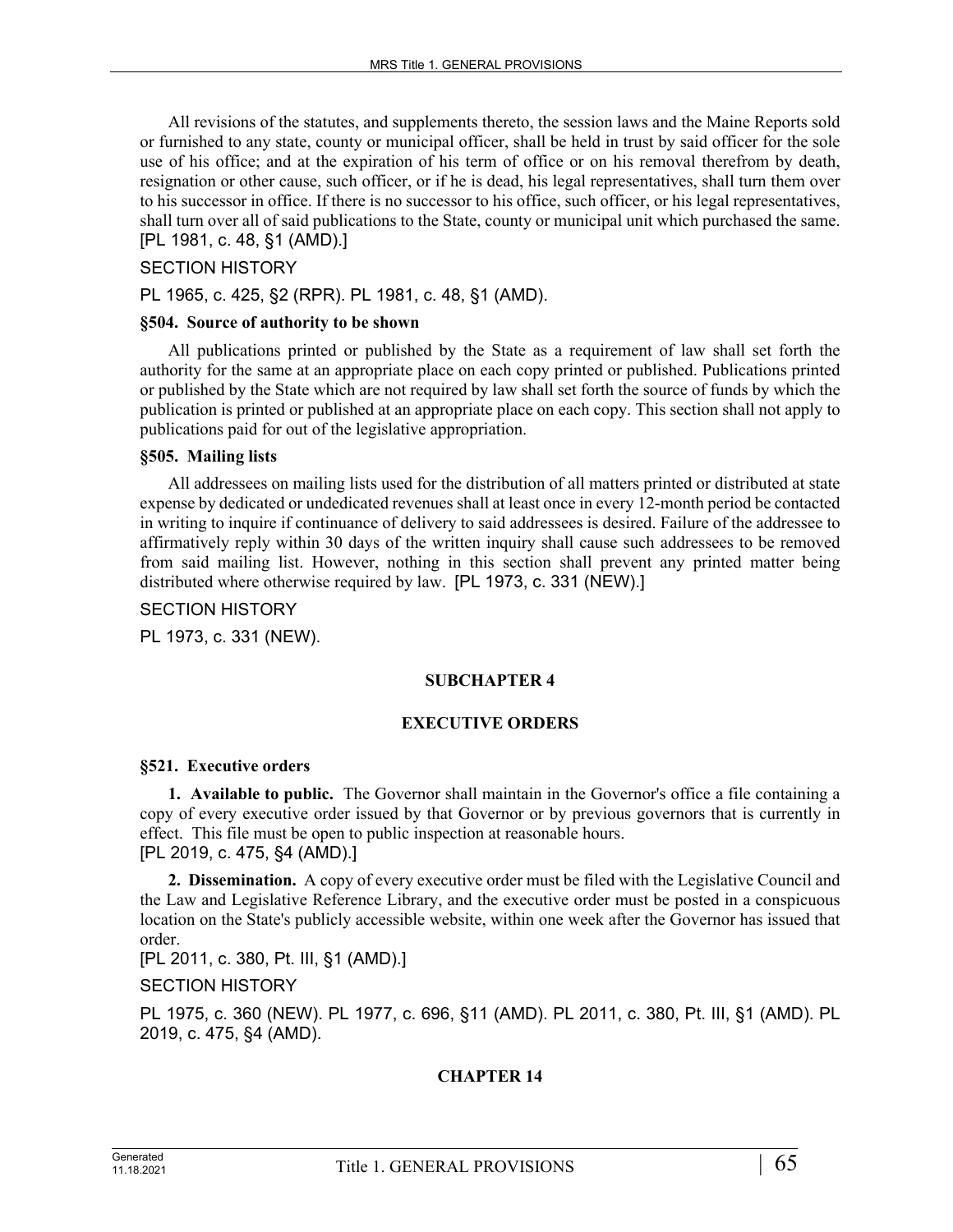#### **ELECTRONIC ACCESS TO PUBLIC INFORMATION**

## **§531. Short title**

This chapter may be known and cited as the "InforME Public Information Access Act." [PL 1997, c. 713, §1 (NEW).]

SECTION HISTORY

PL 1997, c. 713, §1 (NEW).

#### **§532. Definitions**

As used in this chapter, unless the context otherwise indicates, the following terms have the following meanings. [PL 1997, c. 713, §1 (NEW).]

**1. Board.** "Board" means the InforME Board established in section 534. [PL 1997, c. 713, §1 (NEW).]

**1-A. Agency fees.** "Agency fees" are fees defined in statute or agency rulemaking that the data custodian charges to provide a record or service.

[PL 2011, c. 321, §1 (NEW).]

**2. Data custodian.** "Data custodian" means any branch, agency or instrumentality of State Government or any agency or instrumentality of a political subdivision of the State that gathers, stores or generates public information.

[PL 1997, c. 713, §1 (NEW).]

**2-A. Electronic services.** "Electronic services" means services provided by InforME through electronic means. "Electronic services" may include, but is not limited to, providing access to information, processing credential renewals, completing forms and filing documents. [PL 2003, c. 406, §1 (NEW).]

**2-B. Fee service.** "Fee service" means an electronic service provided for a fee. [PL 2011, c. 321, §2 (NEW).]

**3. InforME.** "InforME" means the system through which the State electronically provides public information, access to public information and electronic services to individuals, businesses and other entities.

[PL 2011, c. 321, §3 (AMD).]

**3-A. Network manager.** "Network manager" means the person under contract to carry out the duties described in section 535.

[RR 1997, c. 2, §1 (COR).]

**3-B. Portal fee.** "Portal fee" means a fee, authorized in section 534, paid by a user for a transaction. [PL 2011, c. 321, §4 (NEW).]

**4. Premium services.** "Premium services" means InforME services that are available only to subscribers. Premium services include, but are not limited to, enhanced information access or other electronic services that provide significant value to the subscriber. [PL 2011, c. 321, §5 (AMD).]

**5. Public information.** "Public information" means any information that is:

A. Stored, gathered or generated in digitized form by a data custodian; and [PL 1997, c. 713, §1 (NEW).]

B. Either:

(1) A public record under section 402, subsection 3; or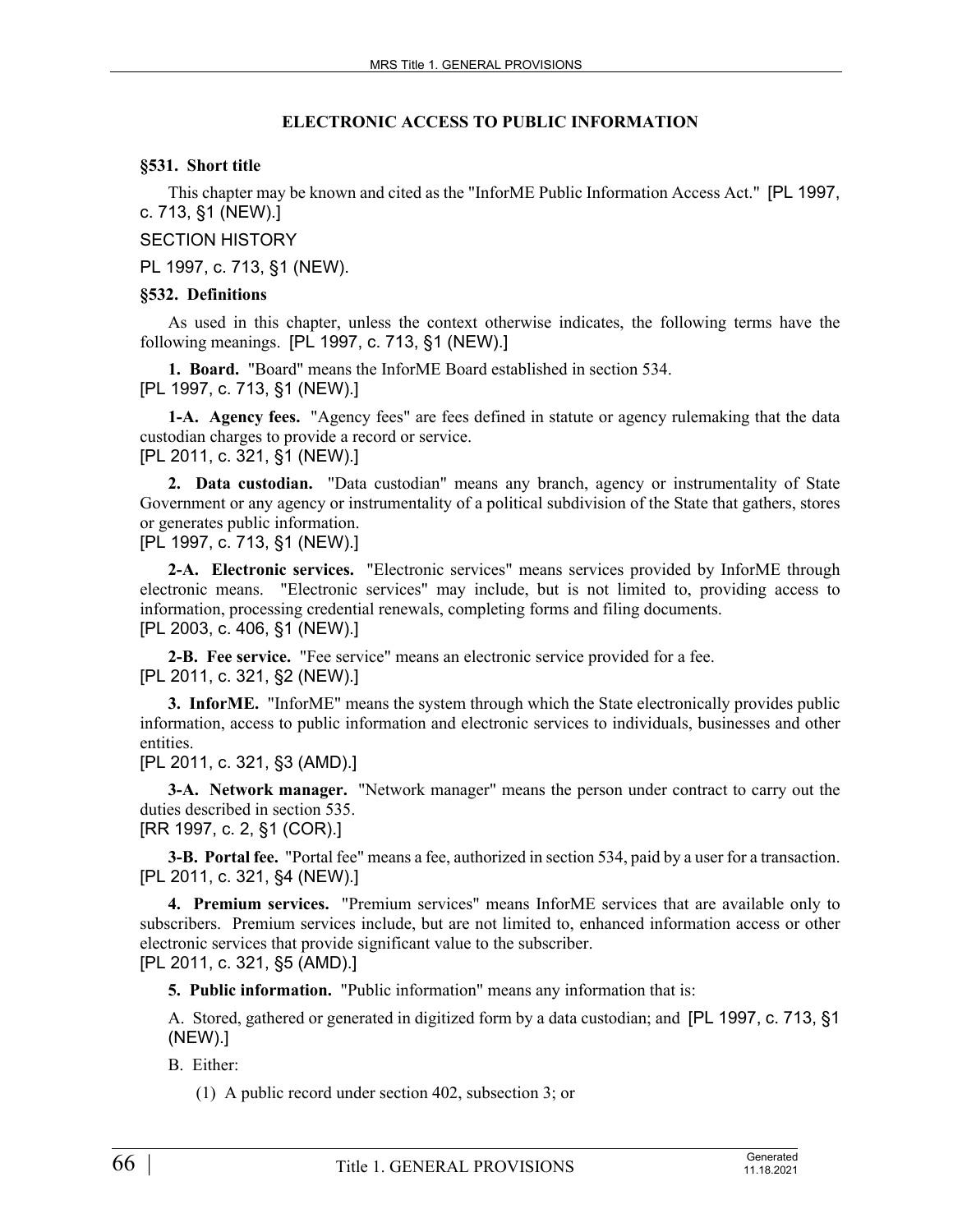(2) Otherwise expressly authorized to be released as specified by law. [PL 1997, c. 713, §1 (NEW).]

[PL 1997, c. 713, §1 (NEW).]

**6. Subscriber.** "Subscriber" means an individual, business or organization who, in exchange for a fee established under section 534, subsection 5, paragraph G, subparagraph (8), receives access to premium services.

[PL 2011, c. 321, §6 (AMD).]

**6-A. Transaction.** "Transaction" means a transaction between a user and a data custodian involving electronic services, including but not limited to: the submission by a user of an application, registration or other document; the purchase by a user of a permit, license or other document or service; the payment of a tax, fee, fine or other charge; and the retrieval of records.

[PL 2011, c. 321, §7 (NEW).]

**6-B. User.** "User" means an individual, business or organization that uses electronic services, whether for a fee or at no charge.

[PL 2011, c. 321, §7 (NEW).]

**7. User association.** "User association" means an association:

A. Whose membership is identifiable by regular payment of association dues and regularly maintained membership lists; [PL 1997, c. 713, §1 (NEW).]

B. That is registered with the State or is a Maine corporation; and [PL 1997, c. 713, §1 (NEW).]

C. That exists for the purpose of advancing the common occupation or profession of its membership. [PL 1997, c. 713, §1 (NEW).]

[PL 1997, c. 713, §1 (NEW).]

SECTION HISTORY

RR 1997, c. 2, §1 (COR). PL 1997, c. 713, §1 (NEW). PL 2003, c. 406, §§1,2 (AMD). PL 2011, c. 321, §§1-7 (AMD).

#### **§533. InforME established; purposes**

Information Resource of Maine, referred to as "InforME," is established with the following purposes: [PL 1997, c. 713, §1 (NEW).]

**1. Electronic gateway.** To serve as a self-supporting and cost-effective electronic gateway to provide and enhance access to the State's public information for individuals, businesses and other entities and to provide electronic services;

[PL 2003, c. 406, §3 (AMD).]

**2. Rational, standardized, comprehensive services.** To provide rational, standardized and comprehensive services by enabling universal continuous access to accurate, current public information that may be searched to suit the user's own purposes. These services include, at a minimum, providing standardized access to customized databases, data custodians' databases and links to other information sources;

[PL 1997, c. 713, §1 (NEW).]

**3. Electronic transactions.** To conduct electronic transactions; [PL 1997, c. 713, §1 (NEW).]

**4. Electronic dissemination of public information.** To assist state agencies in electronically disseminating public information in their custody; [PL 1997, c. 713, §1 (NEW).]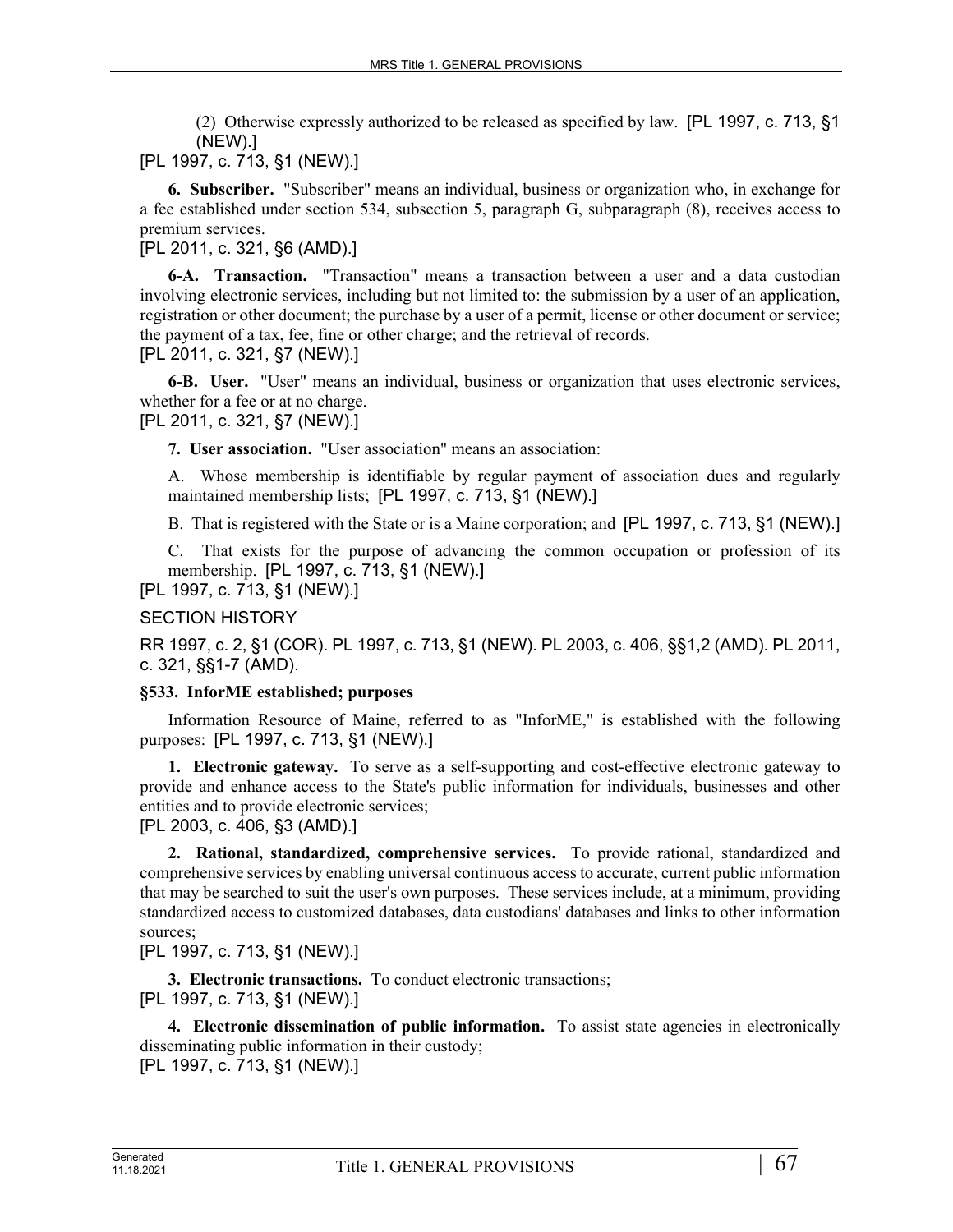**5. Constantly improve access and utility.** To constantly improve access to and the utility of the public information available through InforME by exploring and, where appropriate, implementing ways to:

A. Expand the amount and kind of public information available free of charge; [PL 1997, c. 713, §1 (NEW).]

B. Increase the utility of the public information provided and the form in which it is provided; [PL 1997, c. 713, §1 (NEW).]

C. Expand the base of users who access the public information; and [PL 1997, c. 713, §1 (NEW).]

D. Improve individual and business access to public information through improvements in technology; [PL 1997, c. 713, §1 (NEW).]

[PL 1997, c. 713, §1 (NEW).]

**6. Accuracy of information.** To provide opportunities for individuals, businesses and other entities to review public information for accuracy and to indicate to the data custodian when corrections may be appropriate;

[PL 1997, c. 713, §1 (NEW).]

**7. Information conduit.** To provide a mechanism for the authorized transfer of nonpublic information;

[PL 1997, c. 713, §1 (NEW).]

**8. Private-public partnerships and interagency cooperation.** To promote opportunities for private-public partnerships and interagency cooperation; [PL 2003, c. 406, §4 (AMD).]

**9. Innovative uses of information.** To provide opportunities for innovative uses of public information; and

[PL 2003, c. 406, §4 (AMD).]

**10. Collection of funds.** To collect funds for information and electronic services provided and transactions conducted electronically. State funds must be either directly deposited into an account of the Treasurer of State or transferred in a timely manner to a state deposit account as mutually agreed upon by the Treasurer of State and InforME.

[PL 2003, c. 406, §5 (NEW).]

Nothing in this Act may be construed to affect the rights of persons to inspect or copy public records under chapter 13, subchapter I or the duty of data custodians to provide for public inspection and copying of those records. [PL 1997, c. 713, §1 (NEW).]

#### SECTION HISTORY

PL 1997, c. 713, §1 (NEW). PL 2003, c. 406, §§3-5 (AMD).

#### **§534. InforME Board**

**1. Membership.** The InforME Board, as established in Title 5, section 12004‑G, subsection 30‑A, consists of 15 voting members and 2 nonvoting, advisory members as follows:

A. The Secretary of State or the Secretary of State's designee; [PL 1997, c. 713, §1 (NEW).]

B. Three members who are chief executive officers of agencies of the executive branch that are major data custodians, who are appointed by the Governor and who serve at the pleasure of the Governor, or their designees; [PL 1997, c. 713, §1 (NEW).]

C. A representative of each of the following:

(1) The University of Maine System, appointed by the chancellor;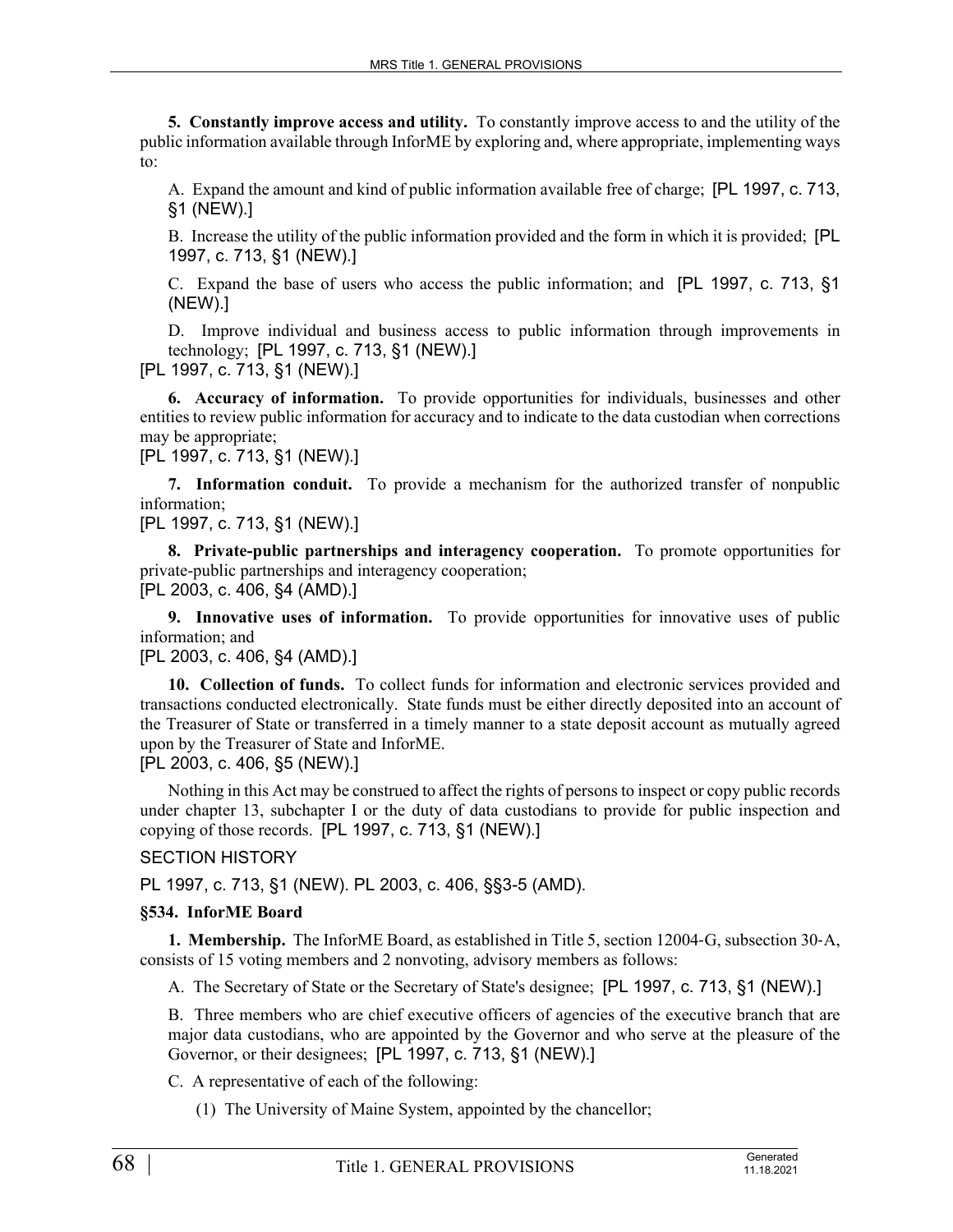(2) A statewide association of municipalities, appointed by the Governor from nominations made by the association's governing body;

(3) Nonprofit or user organizations advancing citizens' rights of access to information, appointed by the Governor; and

(4) A statewide association of public librarians, appointed by the Governor from nominations made by the association's governing body.

The term for members appointed pursuant to this paragraph is 3 years; [PL 1997, c. 713, §1 (NEW).]

D. Two members from user associations of a statewide character appointed by the Governor. After the initial appointments, the Governor shall appoint user association members from a list of not less than 6 user association representatives compiled by the board. No 2 members appointed pursuant to this paragraph may represent the same user association. The terms for the members appointed pursuant to this paragraph are for a period of 3 years, except initially, when terms are for one, 2 and 3 years respectively; [PL 2005, c. 5, §1 (AMD).]

E. The Commissioner of Administrative and Financial Services or the commissioner's designee; [PL 2001, c. 388, §1 (AMD).]

F. The State Librarian or the State Librarian's designee; [PL 1997, c. 713, §1 (NEW).]

G. Two public members, one appointed by the President of the Senate and one appointed by the Speaker of the House of Representatives; [PL 1997, c. 713, §1 (NEW).]

H. A representative of the membership or staff of the Judicial Department, appointed by the Chief Justice of the Supreme Judicial Court, who serves as a nonvoting member; [PL 2005, c. 5, §2 (AMD).]

I. The chief executive officer or designee of the private entity under contract as the network manager who serves as a nonvoting member; and [PL 2005, c. 5, §2 (AMD).]

J. The Chief Information Officer of the Department of Administrative and Financial Services or the Chief Information Officer's designee. [PL 2005, c. 5, §3 (NEW).]

A member who designates another person to serve on the board as that member's designee shall provide written notice to the board staff of the name and title of the designee.

Appointing authorities shall make their appointments and provide written notice of the appointments to the board staff no later than September 1, 1998.

[PL 2005, c. 5, §§1-3 (AMD).]

**2. Board chair.** The Governor shall appoint one member of the board as chair. [PL 2007, c. 37, §1 (AMD).]

**3. Staff.** The Department of Administrative and Financial Services, Office of Information Technology shall provide staff to the board.

[PL 2007, c. 37, §2 (AMD).]

**4. Quorum; action.** Eight voting members of the board constitute a quorum. The affirmative vote of 8 members is necessary for any action taken by the board. A vacancy in the membership of the board does not impair the right of a quorum to exercise all the powers and perform the duties of the board. The board may use video conferencing and other technologies to conduct its business, but is not exempt from chapter 13, subchapter I.

[PL 1997, c. 713, §1 (NEW).]

- **5. Duties.** The board shall:
- A. Carry out the purposes of InforME as provided in section 533; [PL 1997, c. 713, §1 (NEW).]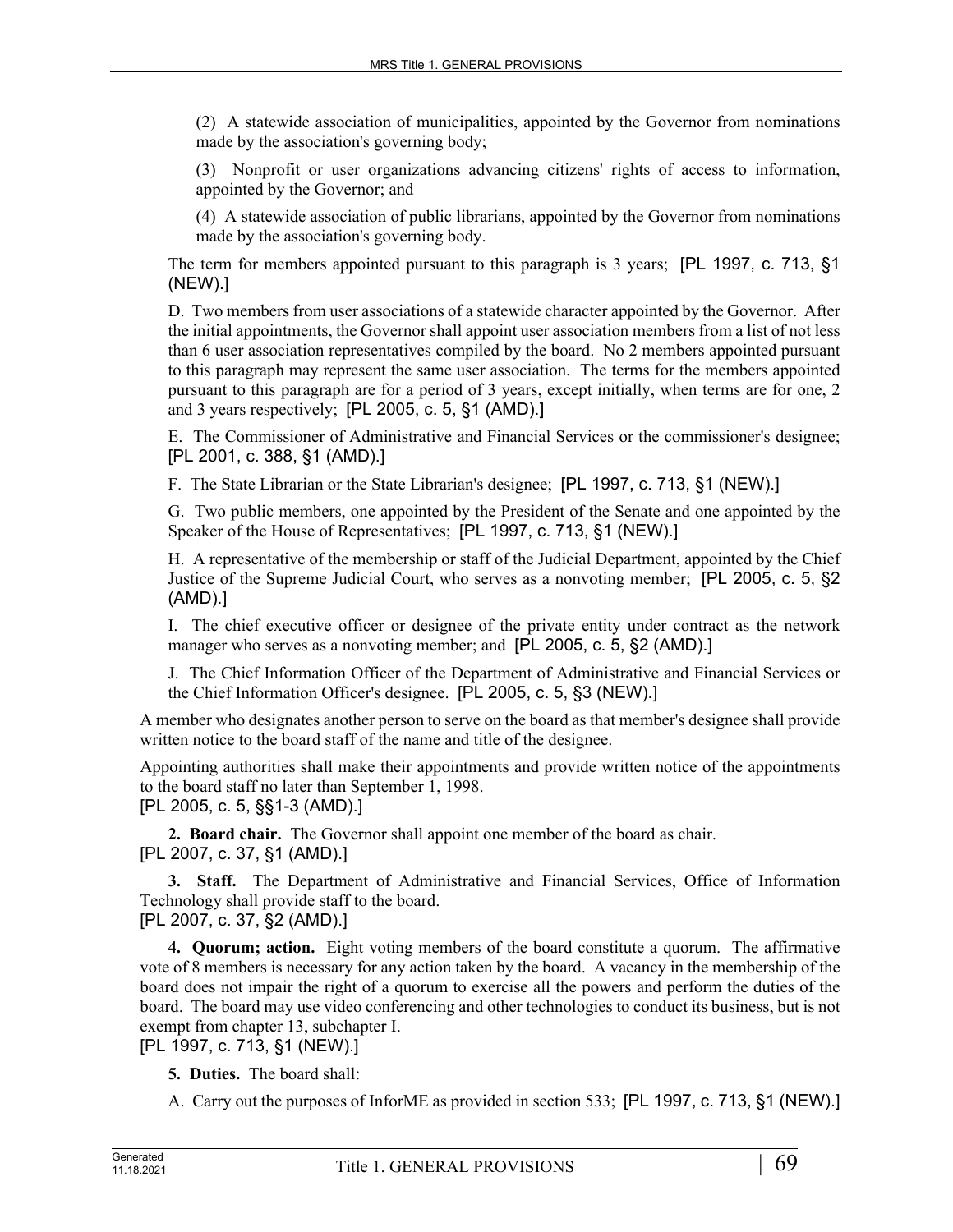B. Approve the criteria and specifications for a network manager and its duties developed by the Chief Information Officer within the Department of Administrative and Financial Services; [PL 2007, c. 37, §3 (AMD).]

C. Approve the contract with the network manager; [PL 1997, c. 713, §1 (NEW).]

D. Establish InforME policies and performance criteria and review and approve strategic plans submitted by the network manager; [PL 1997, c. 713, §1 (NEW).]

E. Assess the performance of the network manager; [PL 1997, c. 713, §1 (NEW).]

F. Approve services offered.

(1) The board may not approve a service that provides access to public records and data in the form they are maintained by the data custodian and available for public inspection under chapter 13, subchapter 1 as a premium service; [PL 2011, c. 321, §8 (AMD).]

G. Review revenue and expenditures and approve fees and fee schedules to be levied by the network manager.

(1) Fees must be sufficient to maintain, develop, operate and expand InforME on a continuing basis.

(2) Fees for services must be reasonable but sufficient to support the maximum amount of information and services provided at no charge.

(3) The board may establish fee schedules that include no charge for designated services for one or more specified classes of users. If services are to be provided at no charge to libraries, the services must be provided to libraries designated as depository libraries for government documents pursuant to 44 United States Code, Chapter 19 and to any other libraries the board designates.

(4) Fees must be sufficient to ensure that, to the extent possible, data custodians do not suffer loss of revenues from sources that are approved or authorized by law due to the operations of InforME.

(5) Fees must be sufficient to ensure that data custodians are reimbursed for the actual costs of providing data to InforME.

(6) Fees must be sufficient to meet the expenses of the board.

(7) The board may approve, when applicable, service level agreements entered into by InforME and data custodians for information, electronic services and transactions provided by InforME.

(8) The board may establish a subscription fee for subscribers.

(9) The board may establish portal fees to maintain, develop, operate and expand InforME on a continuing basis. A portal fee may not exceed \$6 plus 3% of the total charges for each transaction, except that the board may establish a higher portal fee by major substantive rule as defined in Title 5, chapter 375, subchapter 2‑A; [PL 2011, c. 321, §9 (AMD).]

H. Develop and implement a mechanism to resolve disputes involving the network manager and data custodians, users or subscribers; [PL 1997, c. 713, §1 (NEW).]

I. Approve interagency agreements that affect electronic services; [PL 2011, c. 321, §10 (AMD).]

J. Approve service level agreements between data custodians and the network manager, except that, agreements between the legislative or judicial branches and the network manager do not require approval; [PL 1997, c. 713, §1 (NEW).]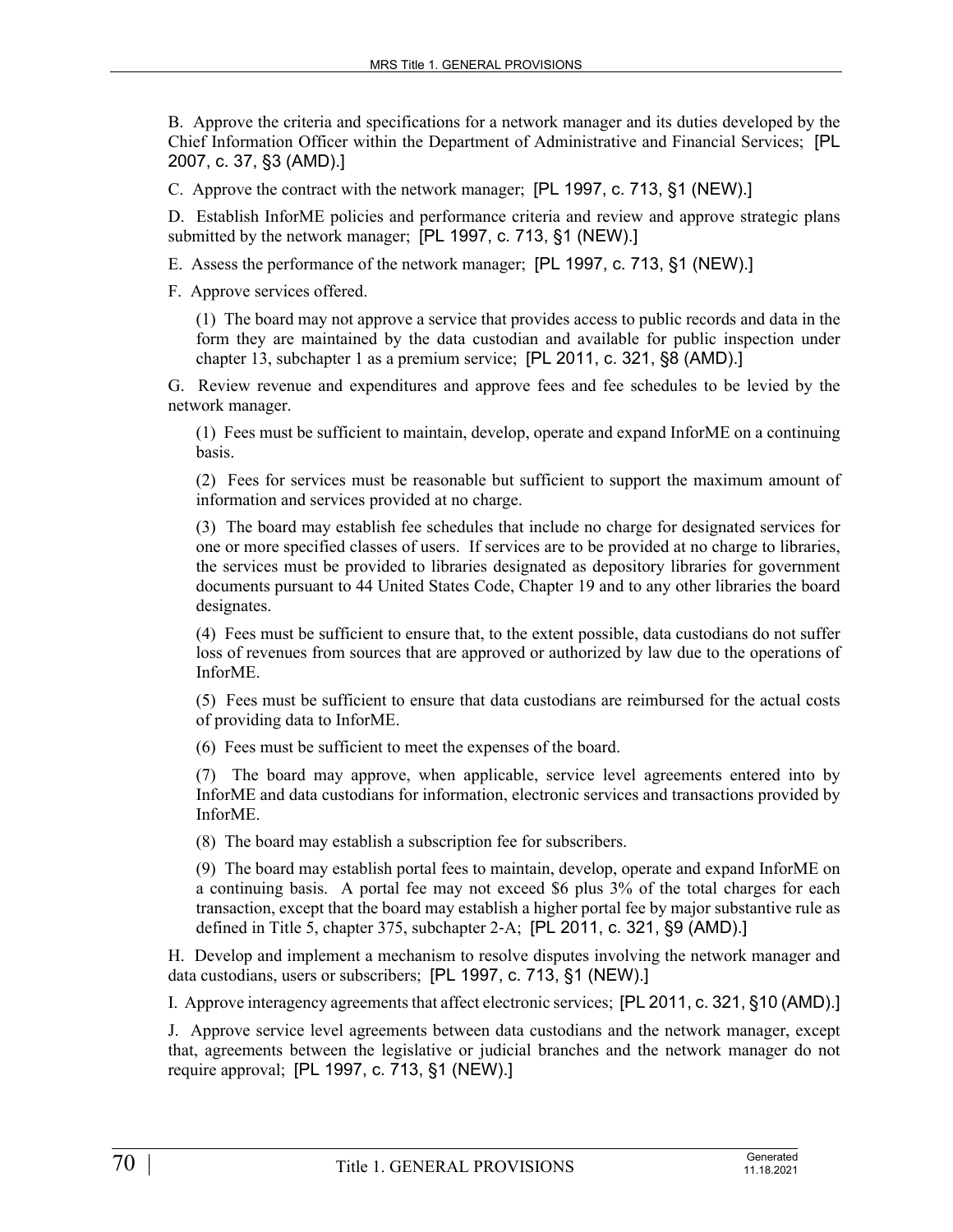K. Adopt rules pursuant to the Maine Administrative Procedure Act to carry out this chapter. Notwithstanding Title 5, section 8071, subsection 2, rules adopted pursuant to this paragraph are routine technical rules; [PL 2003, c. 406, §7 (AMD).]

L. Report annually beginning January 1, 1999 to the joint standing committee of the Legislature having jurisdiction over state government matters. The report must include a complete list of services offered through the InforME system, the fees associated with services and the criteria used to determine which services are offered as premium services. In its January 1, 1999 report, the board must also include an analysis of the feasibility of offering premium services at no charge to depository libraries or other libraries in the State; and [PL 2003, c. 406, §7 (AMD).]

M. Authorize the network manager to collect funds pursuant to section 533, subsection 10 for information and electronic services provided and transactions conducted electronically. [PL 2003, c. 406, §8 (NEW).]

[PL 2011, c. 321, §§8-10 (AMD).]

**6. Meetings.** The board shall meet at the call of the chair but not less than quarterly. [PL 1997, c. 713, §1 (NEW).]

**7. Compensation.** Board members are entitled to compensation pursuant to Title 5, chapter 379. [PL 1997, c. 713, §1 (NEW).]

## SECTION HISTORY

PL 1997, c. 713, §1 (NEW). PL 2001, c. 388, §1 (AMD). PL 2003, c. 406, §§6-8 (AMD). PL 2005, c. 5, §§1-3 (AMD). PL 2007, c. 37, §§1-3 (AMD). PL 2011, c. 321, §§8-10 (AMD).

#### **§535. InforME network manager; contract terms and duties**

**1. Criteria and specifications; contract terms.** The Chief Information Officer within the Department of Administrative and Financial Services or the Chief Information Officer's designee, in consultation with the board, shall develop criteria and specifications for a network manager and its duties. The Chief Information Officer shall develop and release a request for proposals to solicit bids from private entities to serve as the network manager. The Chief Information Officer shall develop the terms and conditions of the contract, which must include at least the following:

A. Perpetual licensing to the board of software and other intellectual property developed by the network manager for use by InforME; and [PL 1997, c. 713, §1 (NEW).]

B. Procedures ensuring that executive branch and semiautonomous state agencies and the network manager comply with the standards and policies adopted by the Chief Information Officer of the Office of Information Technology within the Department of Administrative and Financial Services. [PL 2007, c. 37, §4 (AMD).]

[PL 2007, c. 37, §4 (AMD).]

**2. Network manager duties.** The network manager shall:

A. Serve as an agent of the State in carrying out the purposes of InforME; [PL 1997, c. 713, §1 (NEW).]

B. Direct and supervise the day-to-day operations and expansion of InforME, including the initial phase of operations necessary to make InforME operational; [PL 1997, c. 713, §1 (NEW).]

C. Attend meetings of the board; [PL 1997, c. 713, §1 (NEW).]

D. Deposit and disburse funds as directed by the board and service level agreements; [PL 1997, c. 713, §1 (NEW).]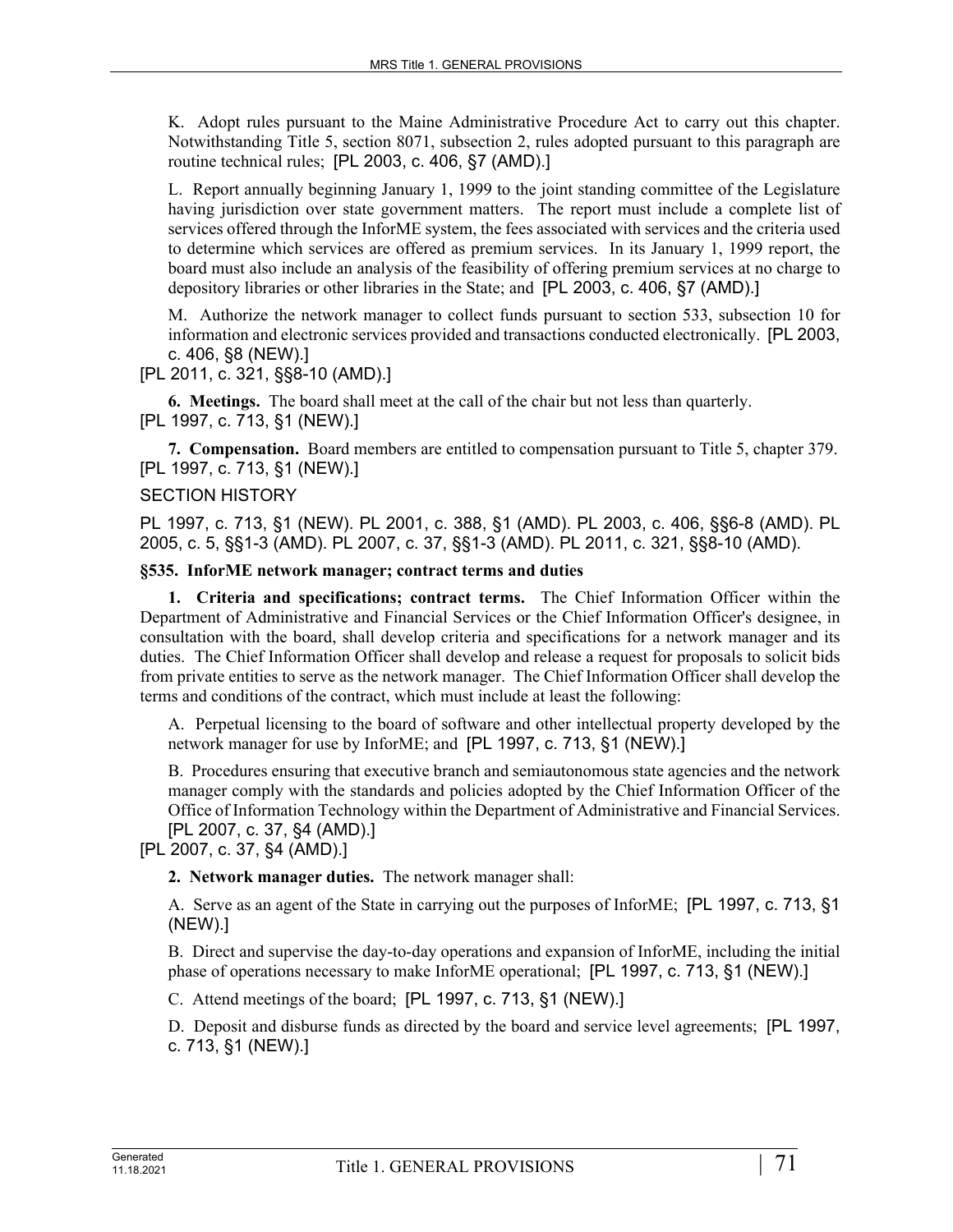E. Keep a record of all operations of InforME and maintain and be a custodian of all financial and operation records, documents and papers filed with InforME. The records of InforME are the property of the board, not the network manager; [PL 1997, c. 713, §1 (NEW).]

F. Develop fees for the services provided to users, agencies and subscribers, which must meet the provisions of section 534, subsection 5, paragraph G; [PL 2011, c. 321, §11 (AMD).]

G. Develop and regularly update, in cooperation with the data custodians, a draft strategic plan for InforME for presentation to the board. The draft must include proposed measurable performance criteria; [PL 1997, c. 713, §1 (NEW).]

H. Report to the board on a periodic basis concerning potential new data and services and related redacting issues; [PL 1997, c. 713, §1 (NEW).]

I. Seek advice from the general public, subscribers, professional associations, academic groups and institutions and individuals with knowledge of and interest in areas of networking, electronic mail, public information access, gateway services, add-on services and electronic filing of information; [PL 2003, c. 406, §9 (AMD).]

J. Ensure that confidential information is not disclosed by the network manager without the express authorization of the data custodian; and [PL 2003, c. 406, §9 (AMD).]

K. Collect funds for electronic services and information provided and distribute funds collected to the appropriate data custodians or agencies pursuant to section 533, subsection 10; [PL 2003, c. 406, §10 (NEW).]

[PL 2011, c. 321, §11 (AMD).]

**3. Powers.** The network manager may:

A. Negotiate and enter into contracts for professional consulting, research and other services; and [PL 2007, c. 695, Pt. A, §3 (AMD).]

B. To the extent permitted by the service level agreement between the network manager and the data custodian, have access to confidential information if it is necessary to carry out the duties of the network manager or the purposes of InforME. The network manager is subject to the same limitations and penalties as a data custodian concerning the use and disclosure of confidential information. [PL 2007, c. 695, Pt. A, §4 (AMD).]

C. [PL 2007, c. 37, §5 (RP).]

[PL 2007, c. 695, Pt. A, §§3-4 (AMD).]

SECTION HISTORY

PL 1997, c. 713, §1 (NEW). PL 2003, c. 406, §§9,10 (AMD). PL 2003, c. 681, §1 (AMD). PL 2005, c. 12, §SS1 (AMD). PL 2007, c. 37, §§4, 5 (AMD). PL 2007, c. 695, Pt. A, §§3-4 (AMD). PL 2011, c. 321, §11 (AMD).

#### **§536. Network manager and data custodian responsibilities**

**1. Voluntary cooperation.** All data custodians may voluntarily cooperate with the network manager in providing public information, access to public information and assistance as may be requested for achieving InforME's purposes.

[PL 1997, c. 713, §1 (NEW).]

**2. Duplication of fee services.** Executive branch and semiautonomous state agencies may not provide services that duplicate fee services offered by InforME except as authorized by the board. [PL 2011, c. 321, §12 (AMD).]

**3. Service level agreements.** Services provided by the network manager and information to be provided by a data custodian are governed by service level agreements between the network manager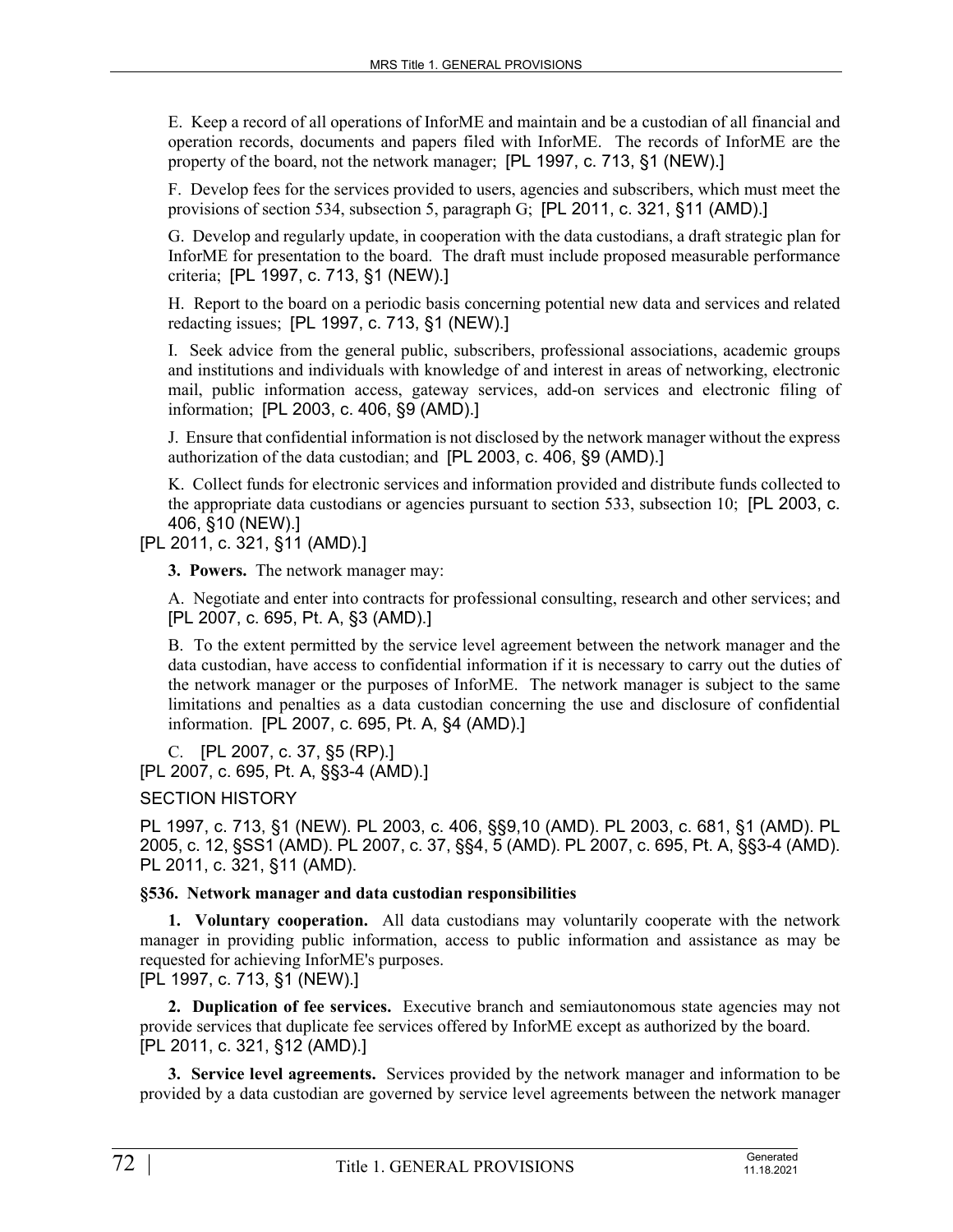and the data custodian. A service level agreement may include a provision for the network manager to receive a portion of the agency fee for information or services in return for electronically providing that information or service.

[PL 2011, c. 321, §13 (AMD).]

**4. Data custodian responsibilities.** Data custodians are responsible for:

A. Ensuring that the public information is accurate, complete and current; [PL 1997, c. 713, §1 (NEW).]

B. Updating the source data bases following verification of suggested corrections that users send to InforME; [PL 1997, c. 713, §1 (NEW).]

C. Identifying how and from whom the information was acquired by the data custodian; and [PL 1997, c. 713, §1 (NEW).]

D. Providing reasonable safeguards to protect confidentiality to the level required by law. [PL 1997, c. 713, §1 (NEW).]

[PL 1997, c. 713, §1 (NEW).]

**5. InforME network manager responsibilities.** The network manager is responsible for:

A. Transmitting or providing access to public information; [PL 1997, c. 713, §1 (NEW).]

B. Providing reasonable safeguards to protect confidentiality to the level required by law; and [PL 1997, c. 713, §1 (NEW).]

C. Providing notices and disclaimers that include at least the following:

(1) How to address concerns if the public information appears to be inaccurate; and

(2) That InforME assumes no role for monitoring the information content to determine if it is accurate, complete or current. [PL 1997, c. 713, §1 (NEW).]

[PL 1997, c. 713, §1 (NEW).]

**6. Redacting data.** When developing new systems, a data custodian shall consult with the network manager regarding current practices for efficiently redacting data. [PL 1997, c. 713, §1 (NEW).]

**7. Disclaimer.** If the network manager provides public information that is stored, gathered or generated by the legislative branch, the network manager shall include the following disclaimer:

"This data was compiled from information made public by the legislative branch."

The disclaimer is not required if the information is prepared pursuant to a contract between the network manager and the Legislative Council.

[PL 1997, c. 713, §1 (NEW).]

## SECTION HISTORY

PL 1997, c. 713, §1 (NEW). PL 2007, c. 37, §6 (AMD). PL 2011, c. 321, §§12,13 (AMD).

## **§537. Financial requirements**

**1. Funding.** InforME is self-supporting and may not receive an appropriation or allocation from the General Fund or other state funds.

Revenue is generated through fees on services paid by data custodians, subscribers or users, from contracts with other state departments and agencies and from money, goods or in-kind services donated or awarded to carry out the purposes of this Act.

[PL 2011, c. 321, §14 (AMD).]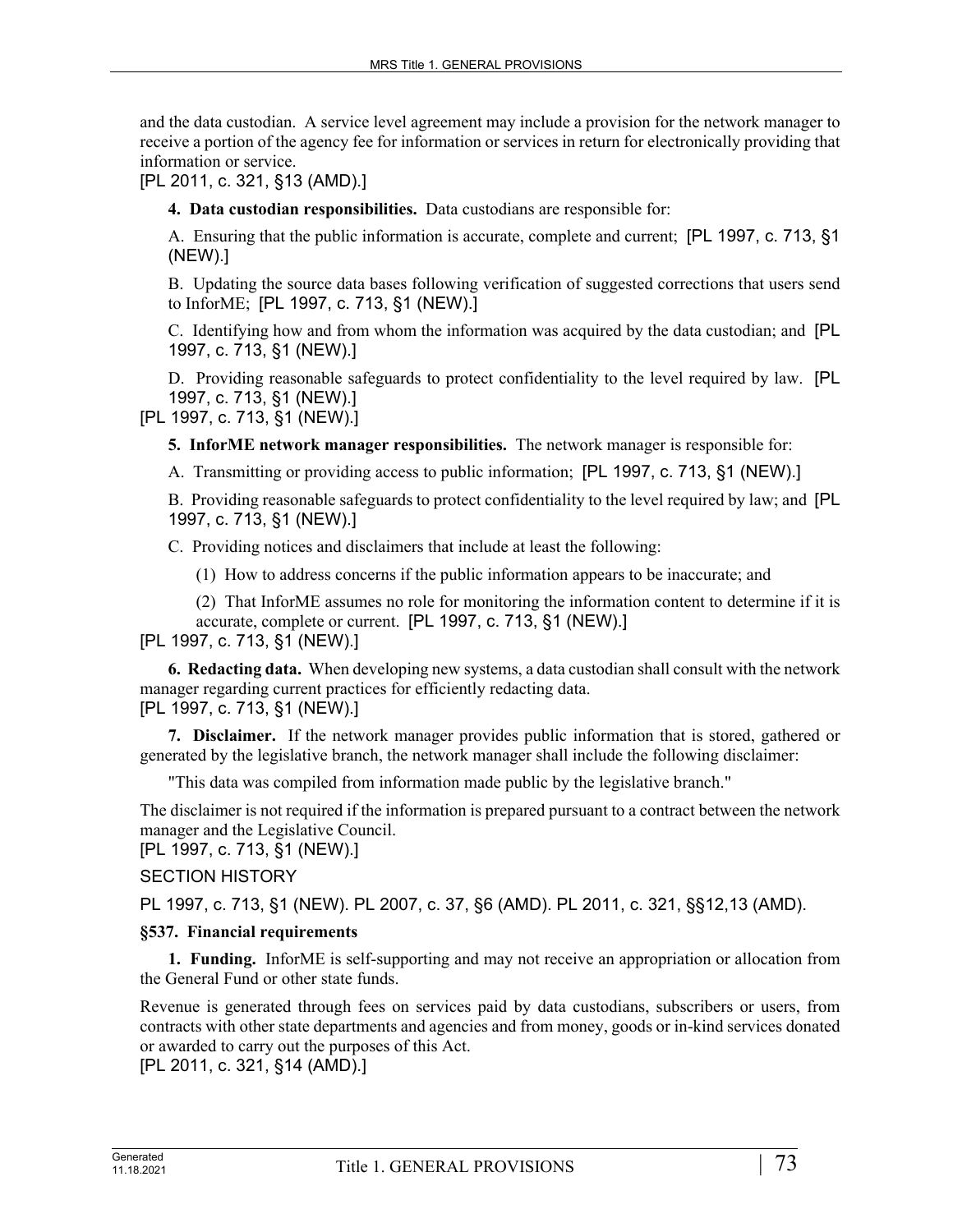**2. Fiscal year.** InforME's fiscal year begins January 1st and ends on December 31st of each calendar year.

[PL 2011, c. 321, §15 (AMD); PL 2011, c. 321, §17 (AFF).]

**3. Annual audit.** The network manager shall submit to the Commissioner of Administrative and Financial Services within 120 days after the close of InforME's fiscal year InforME's annual financial report and audit certified by an independent certified public accountant, who may be the accountant or a member of the firm of accountants who regularly audit the books and accounts of the network manager, selected by the network manager. The audit information forwarded by the network manager to the commissioner must include but is not limited to the audited financial statements, auditor opinions, reports on internal control, findings and recommendations and management letters. InforME is subject to any further audit and review determined necessary by the Governor or the Legislative Council after furnishing reasonable notice to the network manager.

[PL 1997, c. 713, §1 (NEW).]

### SECTION HISTORY

PL 1997, c. 713, §1 (NEW). PL 2007, c. 37, §7 (AMD). PL 2011, c. 321, §§14,15 (AMD). PL 2011, c. 321, §17 (AFF).

### **§538. Copyrights, licensing restrictions and confidentiality**

**1. Information.** The information developed by the network manager for InforME and public information made available through InforME is owned by the public, and copyright or licensing restrictions may not be fixed to this information by the board, the network manager or data custodians. [PL 1997, c. 713, §1 (NEW).]

**2. Custody of network manager.** The fact that information is in the custody of the network manager does not by itself make that information a public record. [PL 1997, c. 713, §1 (NEW).]

**3. User records.** Information in records of the network manager or collected by InforME relating to the identity of or use by users of electronic services is confidential and may be released only with the express permission of the user or pursuant to court order. This subsection does not affect the public record status of any records of data custodians regarding users.

[PL 2011, c. 321, §16 (RPR).]

## SECTION HISTORY

PL 1997, c. 713, §1 (NEW). PL 2011, c. 321, §16 (AMD).

## **CHAPTER 14-A**

## **NOTICE OF INFORMATION PRACTICES**

#### **§541. Definitions**

As used in this chapter, unless the context otherwise indicates, the following terms have the following meanings. [PL 2001, c. 321, Pt. B, §1 (NEW).]

**1. Personal information.** "Personal information" means information about a natural person that readily identifies that specific person. [PL 2001, c. 321, Pt. B, §1 (NEW).]

**2. Public entity.** "Public entity" means:

- A. The Legislature; [PL 2001, c. 321, Pt. B, §1 (NEW).]
- B. The Judicial Department; [PL 2001, c. 321, Pt. B, §1 (NEW).]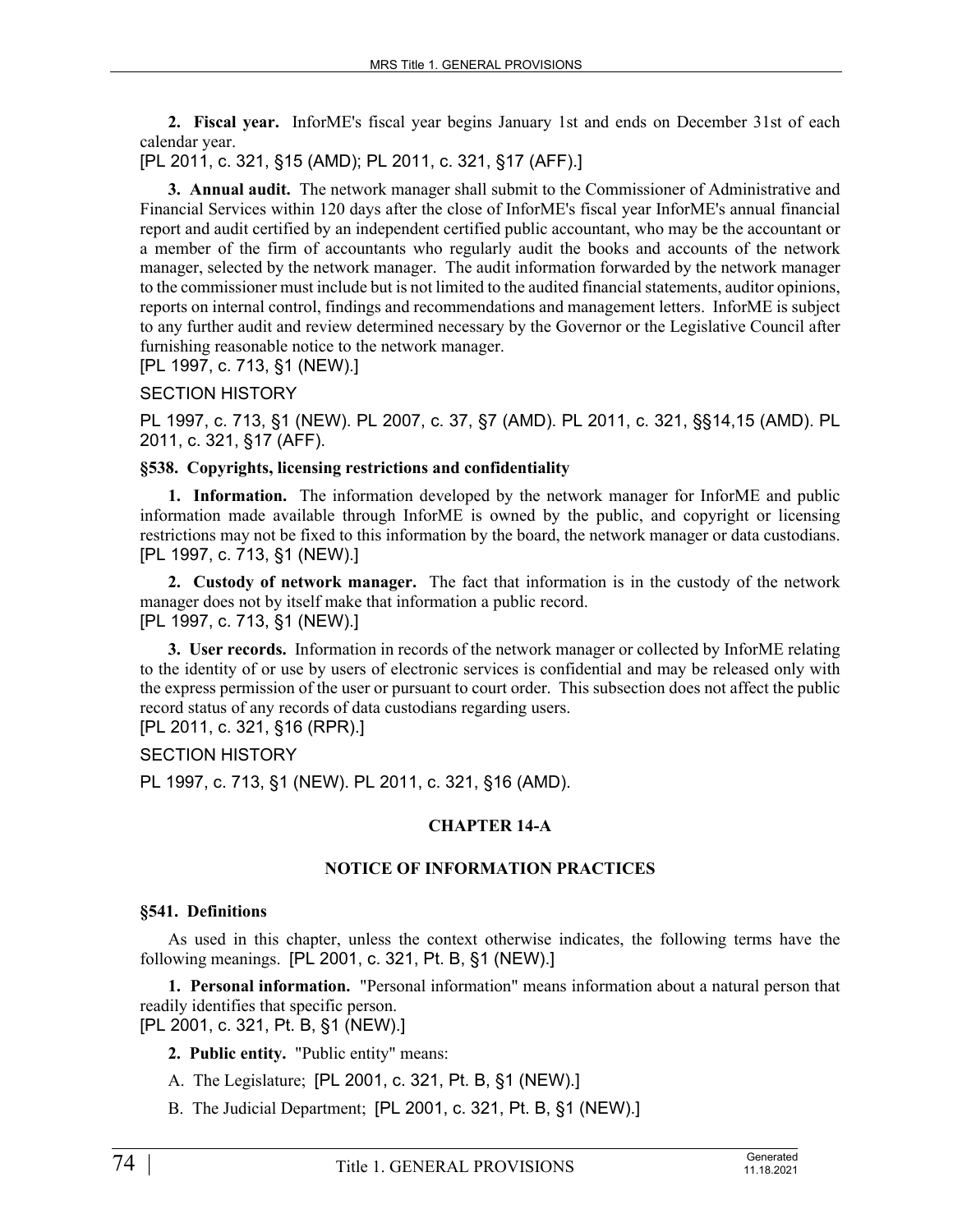C. A state agency or authority; [PL 2001, c. 321, Pt. B, §1 (NEW).]

D. The University of Maine System, the Maine Maritime Academy and the Maine Community College System; [PL 2001, c. 321, Pt. B, §1 (NEW); PL 2003, c. 20, Pt. OO, §2 (AMD); PL 2003, c. 20, Pt. OO, §4 (AFF).]

E. A county, municipality, school district or any regional or other political or administrative subdivision; and [PL 2001, c. 321, Pt. B, §1 (NEW).]

F. An advisory organization established, authorized or organized by law or resolve or by executive order issued by the Governor. [PL 2001, c. 321, Pt. B, §1 (NEW).]

[PL 2001, c. 321, Pt. B, §1 (NEW); PL 2003, c. 20, Pt. OO, §2 (AMD); PL 2003, c. 20, Pt. OO, §4 (AFF).]

#### SECTION HISTORY

PL 2001, c. 321, §B1 (NEW). PL 2003, c. 20, §OO2 (AMD). PL 2003, c. 20, §OO4 (AFF).

#### **§542. Notice of information practices**

Each public entity that has a publicly accessible site on the Internet associated with it shall develop a policy regarding its practices relating to personal information and shall post notice of those practices on its publicly accessible site on the Internet. The policy must include: [PL 2001, c. 321, Pt. B, §1 (NEW).]

**1. Information collected.** A description of the personal information collected on the publicly accessible site on the Internet;

[PL 2001, c. 321, Pt. B, §1 (NEW).]

**2. Use and disclosure of information.** A summary of how the personal information is used by the public entity and the circumstances under which it may be disclosed to others; [PL 2001, c. 321, Pt. B, §1 (NEW).]

**3. Choice.** The extent to which the user has a choice of whether to provide personal information via the publicly accessible site on the Internet and the consequences of refusing to give that information; [PL 2001, c. 321, Pt. B, §1 (NEW).]

**4. Procedures for access and correction.** The procedures, if any, by which the user may request access to that user's personal information and request correction of that information; and [PL 2001, c. 321, Pt. B, §1 (NEW).]

**5. Security.** The steps taken to protect personal information from misuse or unauthorized access. [PL 2001, c. 321, Pt. B, §1 (NEW).]

SECTION HISTORY

PL 2001, c. 321, §B1 (NEW).

## **CHAPTER 15**

## **STATE PAPER; LEGAL NOTICES**

## **SUBCHAPTER 1**

## **STATE PAPER**

#### **§551. Designation of paper**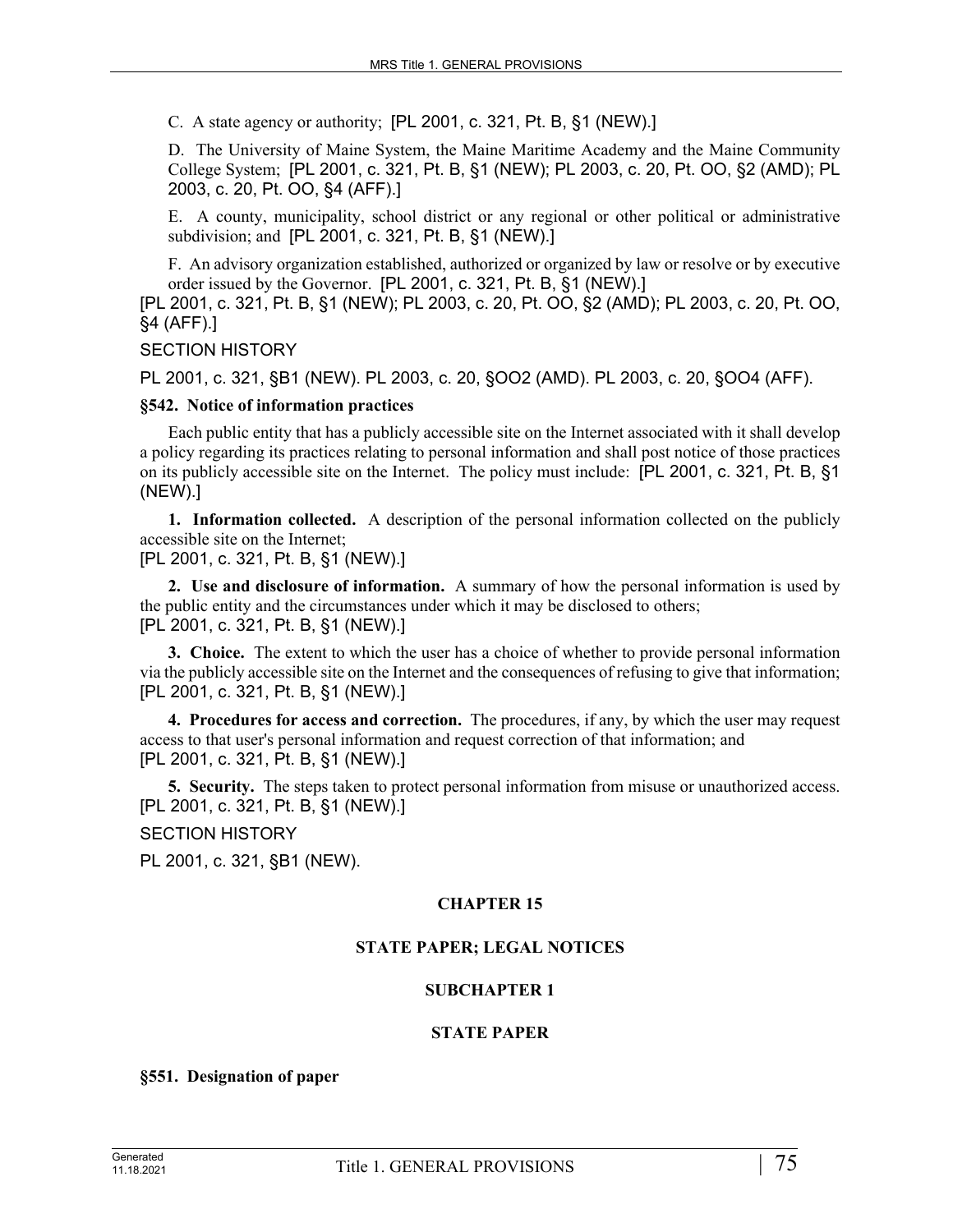The Kennebec Journal is the state paper of this State, in which must be published all advertisements, notices and orders required by law to be published in the state paper. [PL 2011, c. 691, Pt. A, §1 (AMD).]

### SECTION HISTORY

PL 1973, c. 625, §4 (AMD). PL 2011, c. 691, Pt. A, §1 (AMD).

### **SUBCHAPTER 2**

### **LEGAL NOTICES**

#### **§601. Publication of legal notices and advertising**

To be qualified as a medium for the publication of legal notices, legal advertising and other matter required by law to be published in a newspaper, a newspaper, unless otherwise ordered by the court in the proceedings, must be printed in the English language; must be entered as 2nd class postal matter in the United States mails; and must have general circulation in the vicinity where the notice is required to be published. Any legal notice, legal advertising or other matter required by law to be published in a newspaper must appear in all editions of that newspaper and must appear on any publicly accessible website that the newspaper maintains in accordance with the requirements of section 603. [PL 2013, c. 368, Pt. YYYY, §1 (AMD).]

Beginning July 1, 2013, a newspaper publishing legal notices may not charge agencies of the executive branch a rate greater than the rate that the newspaper charges the Legislature to publish legal notices. [PL 2013, c. 368, Pt. YYYY, §1 (NEW).]

#### SECTION HISTORY

PL 1967, c. 428, §1 (AMD). PL 1987, c. 667, §1 (RPR). PL 1997, c. 405, §1 (AMD). PL 2013, c. 368, Pt. YYYY, §1 (AMD).

#### **§602. Additional media for publication of notices**

Notwithstanding section 601, all probate notices, notices of foreclosure, other legal notices, legal advertising and other matter required by law to be published in a newspaper that have been published in the Coastal Journal from the date of its first publication on November 3, 1966 and in the Somerset Gazette from the date of its first publication on April 16, 1990 to June 2, 1993, and that would have been valid but for the provision of section 601 that requires a newspaper carrying such notices to be entered as 2nd class postal matter, are declared to be valid. [RR 1997, c. 2, §2 (COR).]

#### SECTION HISTORY

PL 1993, c. 239, §1 (NEW). RR 1997, c. 2, §2 (COR).

#### **§603. Electronic notice**

**1. Electronic posting of legal notices.** A legal notice appearing in a newspaper pursuant to section 601 must be placed on any publicly accessible website that the newspaper maintains in the following manner:

A. The legal notice must be placed on the newspaper's publicly accessible website no later than the same day that it appears in the newspaper; [PL 2013, c. 368, Pt. YYYY, §2 (NEW); PL 2013, c. 368, Pt. YYYY, §5 (AFF).]

B. A link to legal notices must be provided on the home page of the newspaper's publicly accessible website; [PL 2013, c. 368, Pt. YYYY, §2 (NEW); PL 2013, c. 368, Pt. YYYY, §5 (AFF).]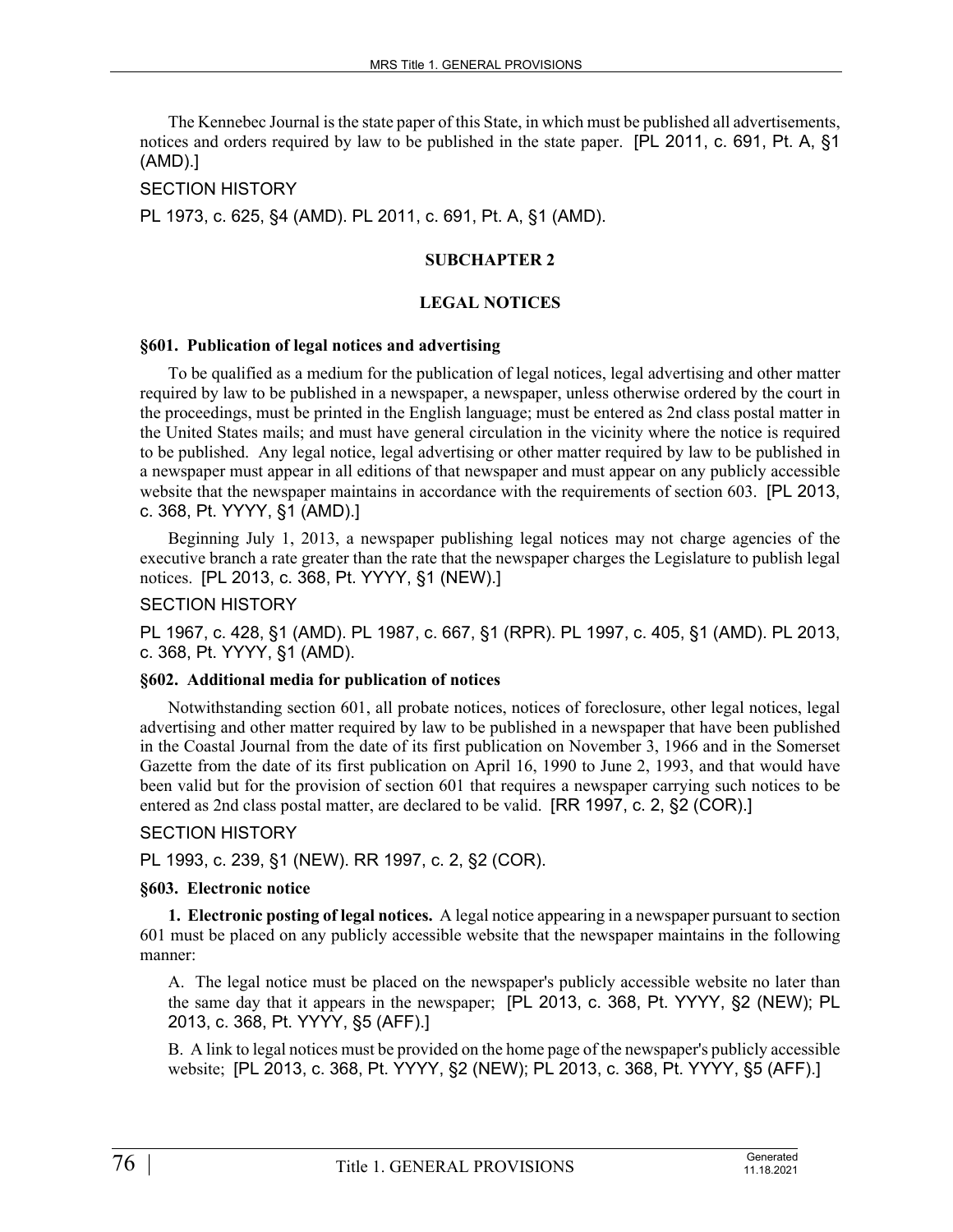C. Legal notices appearing on the newspaper's publicly accessible website must be presented in a clear and conspicuous manner and must be of sufficient size to be clearly readable; [PL 2013, c. 368, Pt. YYYY, §2 (NEW); PL 2013, c. 368, Pt. YYYY, §5 (AFF).]

D. Legal notices must be the dominant subject matter of the page on the newspaper's publicly accessible website on which they are placed; and [PL 2013, c. 368, Pt. YYYY, §2 (NEW); PL 2013, c. 368, Pt. YYYY, §5 (AFF).]

E. Beginning on July 1, 2014, the newspaper's publicly accessible website must have a search function allowing readers to search legal notices that appear on the website. [PL 2013, c. 368, Pt. YYYY, §2 (NEW); PL 2013, c. 368, Pt. YYYY, §5 (AFF).]

A newspaper may not charge an additional fee for placing a legal notice on the newspaper's publicly accessible website or for submitting a legal notice to the electronic repository established pursuant to subsection 2.

[PL 2013, c. 368, Pt. YYYY, §2 (NEW); PL 2013, c. 368, Pt. YYYY, §5 (AFF).]

**2. Statewide repository for legal notices.** Beginning July 1, 2014, a statewide association representing newspapers shall establish and maintain, at its own expense, a publicly accessible electronic repository for any legal notice appearing on a publicly accessible newspaper website in accordance with subsection 1. A newspaper publishing legal notices in accordance with section 601 shall submit the legal notice to the repository.

Beginning July 1, 2014, a newspaper that publishes legal notices in accordance with section 601 shall provide a link to the statewide repository for e-mail notification of any new legal notices added to any publicly accessible website that the newspaper maintains. E-mail notifications must be sent on the same day that the new legal notice appears on the newspaper's publicly accessible website. A newspaper must prominently display information regarding the ability to receive e-mail notifications from the repository and the process for requesting such notifications on the page of the newspaper's publicly accessible website where legal notices appear. The statewide association representing newspapers that establishes and maintains the publicly accessible electronic repository is responsible for providing e-mail notification of legal notices upon request and at no charge.

[PL 2013, c. 368, Pt. YYYY, §2 (NEW); PL 2013, c. 368, Pt. YYYY, §5 (AFF).]

SECTION HISTORY

PL 2013, c. 368, Pt. YYYY, §2 (NEW). PL 2013, c. 368, Pt. YYYY, §5 (AFF). PL 2017, c. 19, §1 (AMD).

## **CHAPTER 17**

## **EMERGENCY INTERIM EXECUTIVE SUCCESSION**

**§651. Short title (REPEALED)** SECTION HISTORY PL 1977, c. 207, §1 (RP). **§652. Statement of policy (REPEALED)** SECTION HISTORY PL 1977, c. 207, §1 (RP).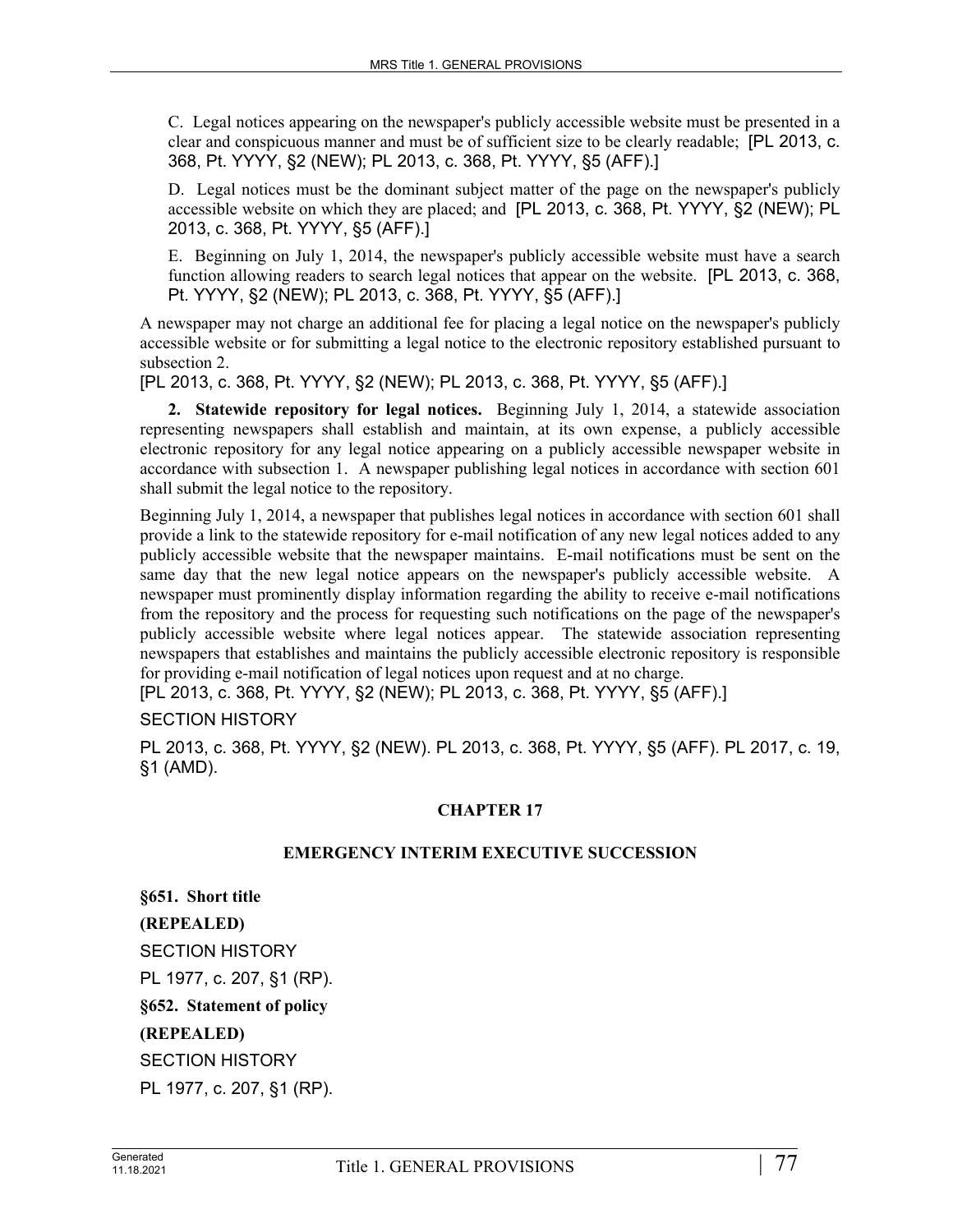**§653. Definitions (REPEALED)** SECTION HISTORY PL 1977, c. 207, §1 (RP). **§654. Additional successor to office of Governor (REPEALED)** SECTION HISTORY PL 1977, c. 207, §1 (RP). **§655. Emergency interim successors for state officers (REPEALED)** SECTION HISTORY PL 1977, c. 207, §1 (RP). **§656. Enabling authority for emergency interim officers (REPEALED)** SECTION HISTORY PL 1977, c. 207, §1 (RP). **§657. Emergency interim successors for local offices (REPEALED)** SECTION HISTORY PL 1977, c. 207, §1 (RP). **§658. Formalities of taking office for emergency interim successors (REPEALED)** SECTION HISTORY PL 1977, c. 207, §1 (RP). **§659. Period in which authority may be exercised (REPEALED)** SECTION HISTORY PL 1977, c. 207, §1 (RP). **§660. Removal of designees (REPEALED)** SECTION HISTORY PL 1977, c. 207, §1 (RP). **§661. Disputes (REPEALED)** SECTION HISTORY PL 1977, c. 207, §1 (RP).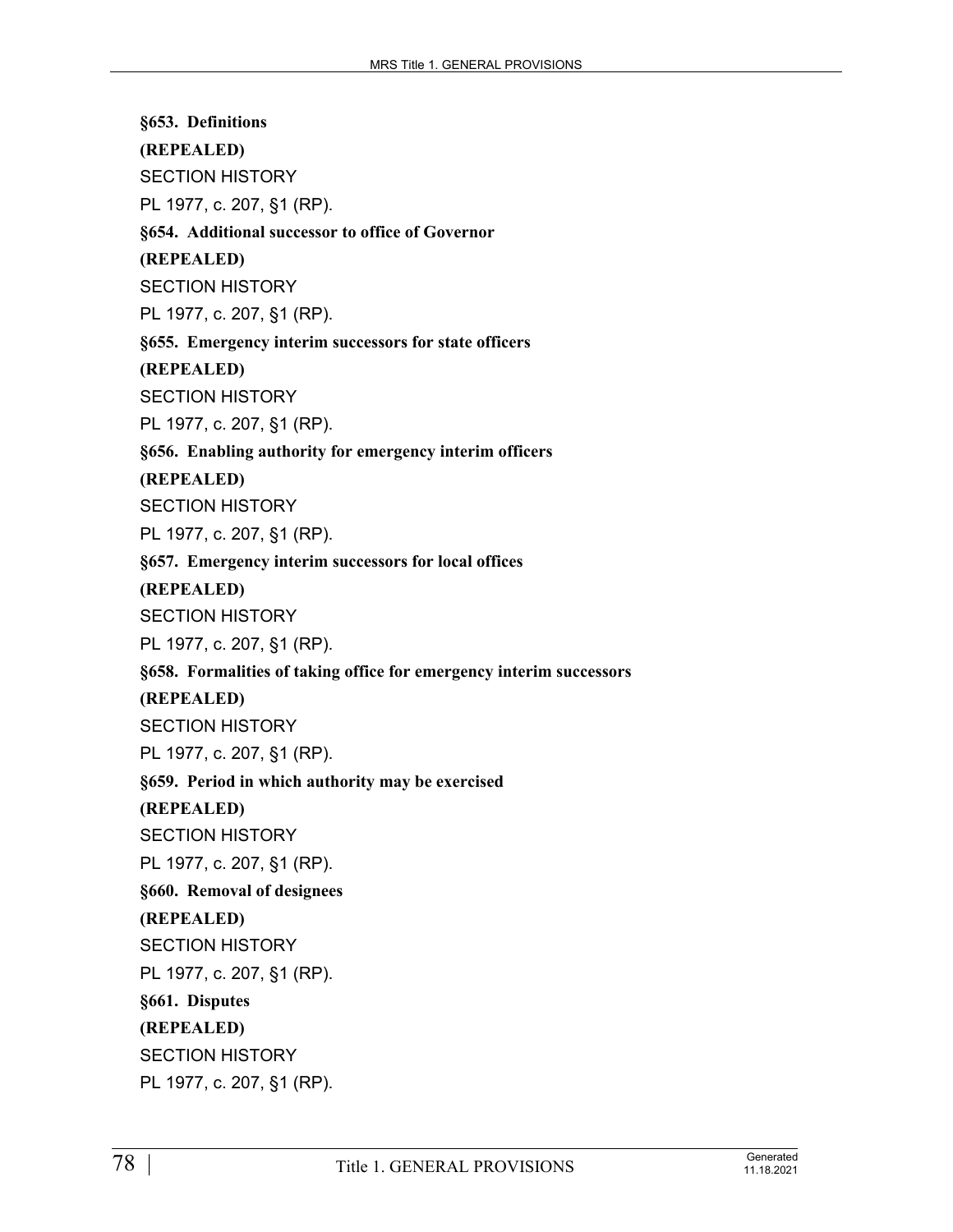## **CHAPTER 19**

## **EMERGENCY LOCATION OF GOVERNMENTS**

### **SUBCHAPTER 1**

### **EMERGENCY LOCATION OF STATE GOVERNMENT**

#### **§711. Proclamation of Governor**

Whenever, due to an emergency resulting from the effects of enemy attack, or the anticipated effects of a threatened enemy attack, it becomes imprudent, inexpedient or impossible to conduct the affairs of State Government at the normal location of the seat thereof in Augusta, the Governor shall, as often as the exigencies of the situation require, by proclamation, declare an emergency temporary location, or locations, for the seat of government at such place, or places, within or without this State as the Governor considers advisable under the circumstances, and shall take such action and issue such orders as may be necessary for an orderly transition of the affairs of State Government to that emergency temporary location, or locations. The emergency temporary location, or locations, remains as the seat of government until the Legislature by law establishes a new location, or locations, or until the emergency is declared to be ended by the Governor and the seat of government is returned to its normal location. [PL 2019, c. 475, §5 (AMD).]

### SECTION HISTORY

PL 2019, c. 475, §5 (AMD).

#### **§712. Acts performed at emergency location are valid and binding**

During such time as the seat of government remains at such emergency temporary location, or locations, all official acts now or hereafter required by law to be performed at the seat of government by any officer, agency, department or authority of this State, including the convening and meeting of the Legislature in regular, extraordinary or emergency session, shall be as valid and binding when performed at such emergency temporary location, or locations, as if performed at the normal location of the seat of government.

#### **§713. Application of provisions**

This subchapter shall control and be supreme in the event they shall be employed, notwithstanding the provisions of any other law to the contrary or in conflict herewith.

#### **SUBCHAPTER 2**

#### **EMERGENCY LOCATION OF LOCAL GOVERNMENTS**

#### **§761. Action by governing body**

Whenever, due to an emergency resulting from the effects of enemy attack, or the anticipated effects of a threatened enemy attack, it becomes imprudent, inexpedient or impossible to conduct the affairs of local government at the regular or usual place or places thereof, the governing body of each political subdivision of this State may meet at any place within or without the territorial limits of such political subdivision on the call of the presiding officer or any 2 members of such governing body, and shall proceed to establish and designate by ordinance, resolution or other manner, alternate or substitute sites or places as the emergency temporary location, or locations, of government where all, or any part, of the public business may be transacted and conducted during the emergency situation. Such sites or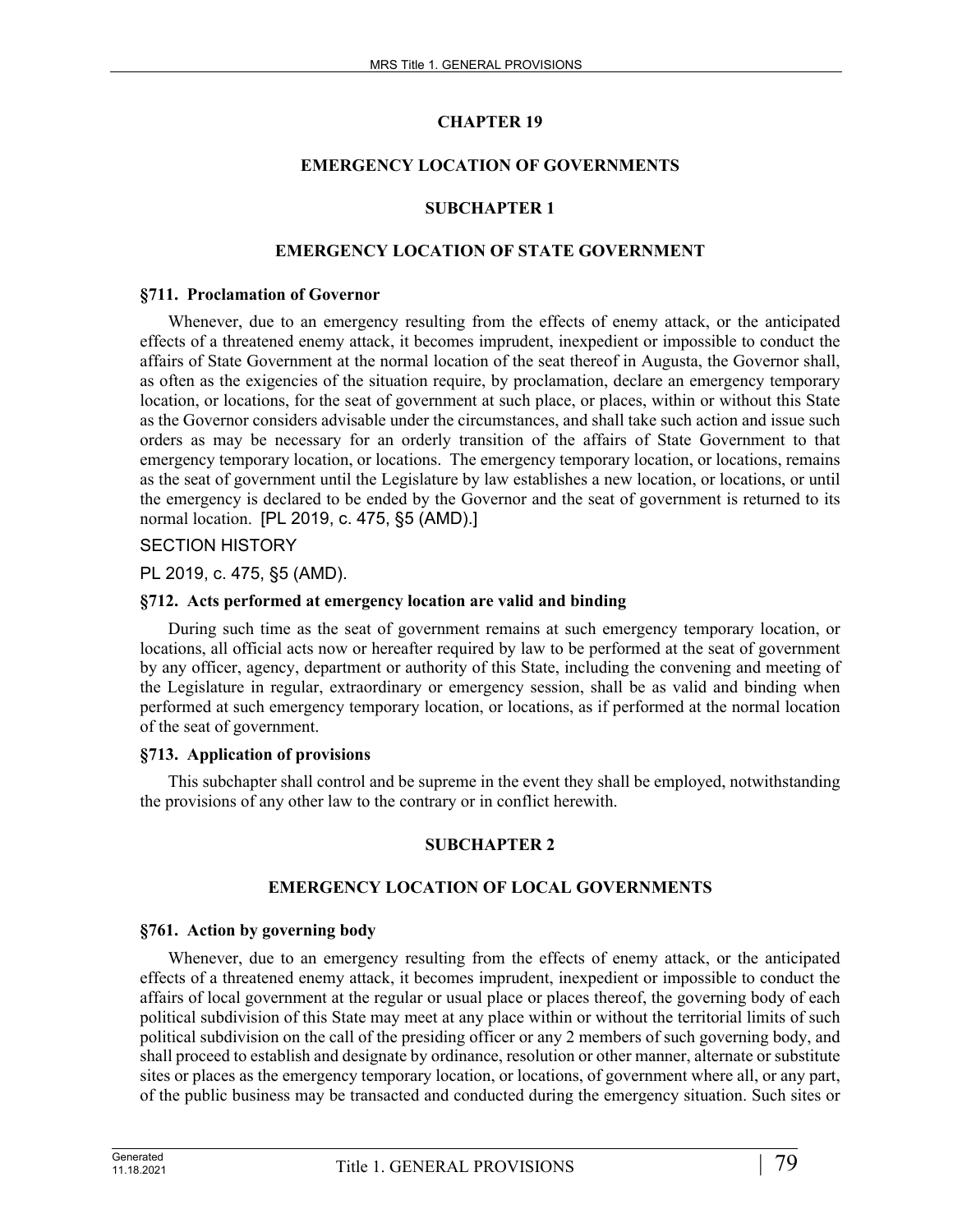places may be within or without the territorial limits of such political subdivision and may be within or without this State.

### **§762. Powers**

During the period when the public business is being conducted at the emergency temporary location, or locations, the governing body and other officers of a political subdivision of this State shall have and possess and shall exercise, at such location, or locations, all of the executive, legislative and judicial powers and functions conferred upon such body and officers by or under the laws of this State. Such powers and functions may be exercised in the light of the exigencies of the emergency situation without regard to or compliance with time consuming procedures and formalities prescribed by law and pertaining thereto, and all acts of such body and officers shall be as valid and binding as if performed within the territorial limits of their political subdivision.

### **§763. Applicability of provisions**

This subchapter shall control and be supreme in the event they shall be employed, notwithstanding any statutory, charter or ordinance provision to the contrary or in conflict herewith.

### **CHAPTER 21**

## **EMINENT DOMAIN**

**§811. Real property or interest therein may be taken**

**(REPEALED)**

SECTION HISTORY

PL 1971, c. 544, §1 (RP).

**§812. Manner of taking**

**(REPEALED)**

SECTION HISTORY

PL 1971, c. 544, §1 (RP).

**§813. Procedure**

## **(REPEALED)**

SECTION HISTORY

PL 1971, c. 544, §1 (RP).

## **§814. Purchase of real estate**

**1. Expansion in the Capitol Area.** Whenever the Governor determines that public exigencies require the construction of additional buildings, structures, parking spaces or other facilities for the expansion of State Government in the Capitol Area, the Governor may purchase or take by eminent domain real estate in Augusta.

[PL 1991, c. 824, Pt. A, §1 (NEW).]

**2. Capitol Area defined.** The Capitol Area is defined as the following described premises:

A. The west side of the Kennebec River as follows: Beginning at the intersection of the westerly line of Sewall Street with the northerly line of Capitol Street; thence westerly along said northerly line of Capitol Street to a point opposite the intersection of the westerly line of Federal Street and the southerly line of Capitol Street; thence continuing westerly along the northerly line of said Capitol Street 150 feet to a point; thence southerly across Capitol Street and continuing southerly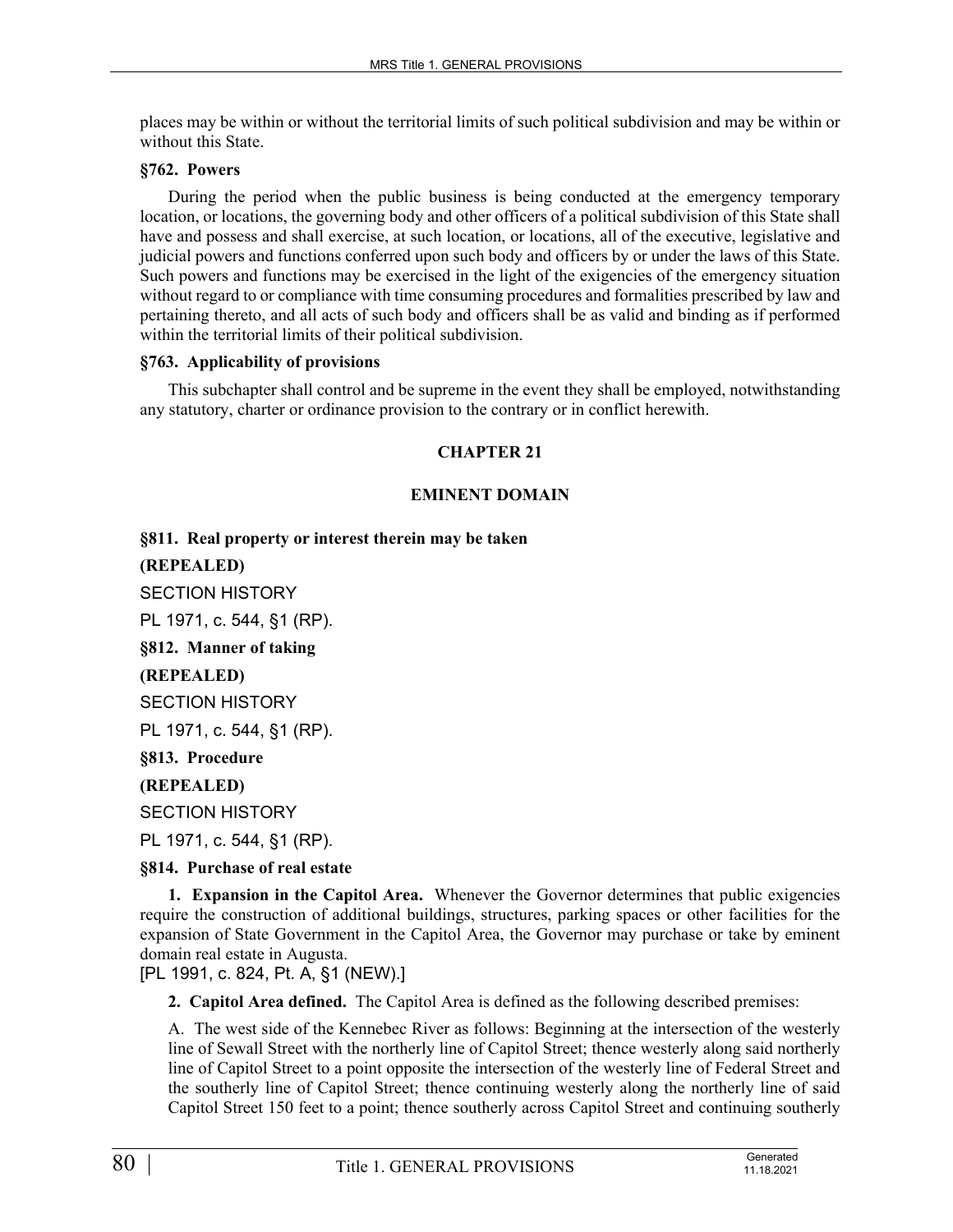parallel to said westerly line of Federal Street about 800 feet to Kennedy Brook; thence following the thread of the stream generally easterly to its intersection with the northerly property line of the land of the State of Maine, being part of the Motor Vehicles premises; thence westerly about 60 feet along said property line; thence southerly along said property line about 155 feet; thence easterly along said property line about 140 feet; thence southerly along said property line about 120 feet to the northerly line of Manley Street; thence diagonally and southwesterly across Manley Street to its intersection with the northwesterly corner of other land of the State of Maine; thence southerly along said property line extended to the northerly line of Glenwood Street; thence along said Glenwood Street easterly to the westerly line of State Street; thence northerly along said State Street about 150 feet to a point opposite the northerly line of Britt Street; thence across State Street and along the northerly line of said Britt Street easterly to its intersection with property of Augusta Sanitary District; thence northerly and easterly as said property line may run to its intersection with the Kennebec River; thence along said river northerly as the same may run to its intersection with the southerly line of Highway Route 201; thence southwesterly along said highway line, as the same may run, to the easterly line of State Street at its intersection with Memorial Traffic Circle; thence across State Street in a northwesterly direction to the southeasterly line of Grove Street at its intersection with Memorial Traffic Circle; thence southwesterly along said Grove Street to the northerly line of Higgins Street; thence across Grove Street; thence southerly along Grove Street to its intersection with the northerly line of Wade Street; thence westerly about 400 feet in a straight line along Wade Street and its northerly line extended to the westerly line of Sewall Street; thence southerly along Sewall Street to the point of beginning; and [PL 2015, c. 168, §1 (AMD).]

B. The east side of the Kennebec River as follows: Beginning at a point at the intersection of the northerly line of the Old Arsenal Grounds with the westerly line of Hospital Street; thence westerly along said northerly line of the Old Arsenal Grounds 1,680 feet to a point at the Kennebec River; thence following the river generally southwesterly to a point where a projected northeasterly line of Kelton Road would meet the river, being a point 2,185 feet, more or less, from the intersection of said road and the northwesterly line of Hospital Street; thence southeasterly to and along the projected northwesterly line of Kelton Road from the river to a point on the southwest corner of the lands of the Augusta Sanitary District 564.19 feet, more or less, from the intersection of Kelton Road and Hospital Street; thence northeasterly at an interior angle of 89` 20' a distance of 84.88 feet to a point; thence southeasterly at an interior angle of 90` a distance of 76.09 feet to a point; thence northeasterly at an interior angle of 270` a distance of 98.74 feet to a point; thence at an interior angle of 90` 20' a distance of 212.8 feet, more or less, on a line bearing S 61` 20' E to a point; thence southwesterly at an interior angle of 90` a distance of 36.06 feet, more or less, to a point on the northerly line of the Augusta Sanitary District property; thence in an easterly direction at an angle 90` and a distance of 128.42 feet, more or less, to a point; thence in a northerly direction at an angle of 90` a distance of 73 feet to a point; thence in an easterly direction at an angle of 90` and a distance of 143 feet, more or less, to a point on the westerly line of Hospital Street; thence northeasterly along the westerly line of Hospital Street 3,125 feet to a point on the southeast corner of the lands of the City of Augusta; thence westerly at right angle 185 feet to a point; thence southerly at right angle 25 feet to a point; thence westerly at right angle 115 feet to a point; thence northerly at right angle 140 feet to a point; thence easterly at right angle 115 feet to a point; thence northerly at right angle 20 feet to a stone bound; thence easterly at right angle 185 feet to the westerly line of Hospital Street; thence northerly along the westerly line of Hospital Street 380 feet, more or less, to the point of beginning. [PL 1991, c. 824, Pt. A, §1 (NEW).]

[PL 2015, c. 168, §1 (AMD).]

**3. Procedure.** All proceedings under this section must be in accordance with Title 35‑A, chapter 65. [PL 1991, c. 824, Pt. A, §1 (NEW).]

SECTION HISTORY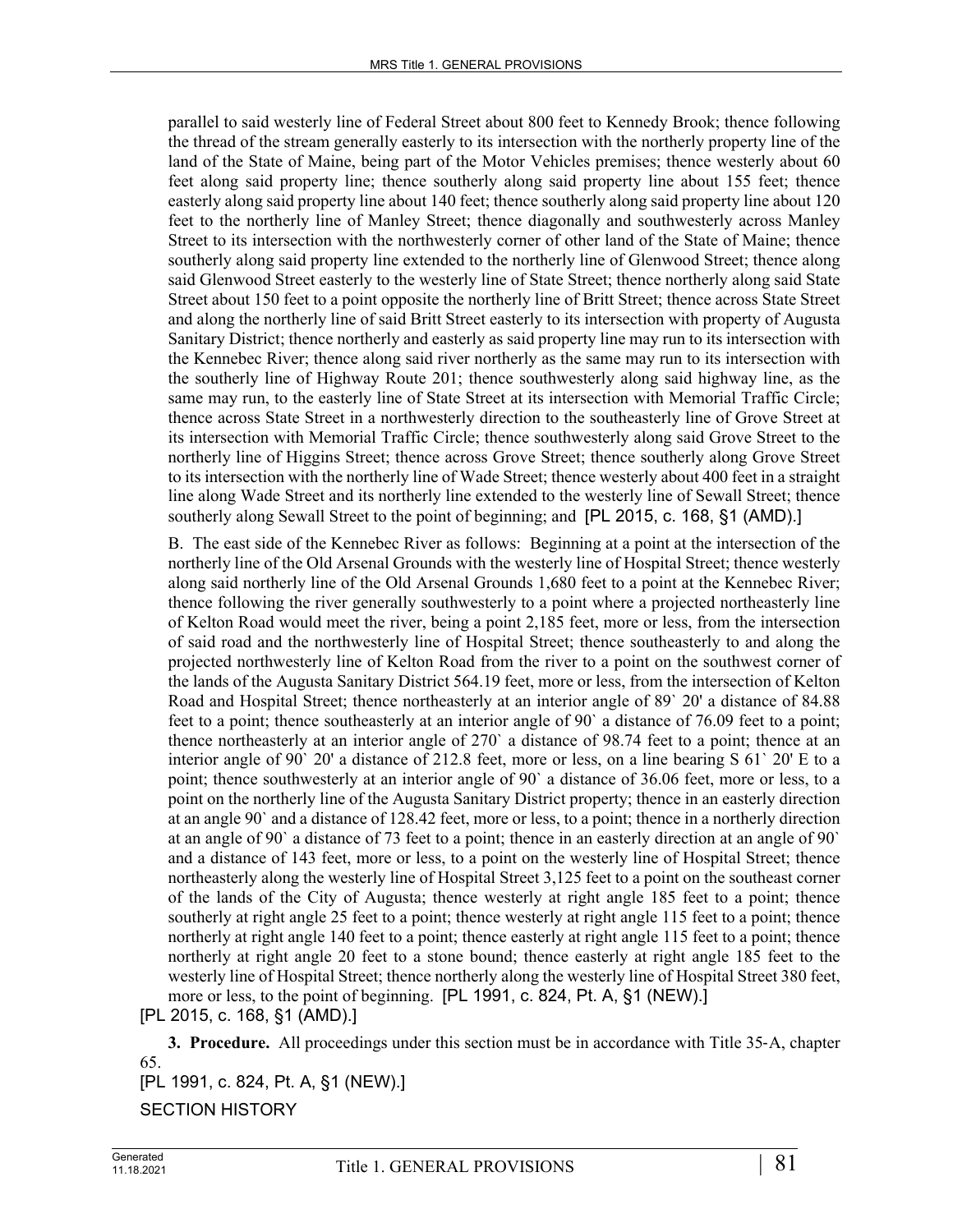PL 1969, c. 380 (RPR). PL 1971, c. 544, §2 (RPR). PL 1975, c. 470, §1 (RPR). PL 1975, c. 771, §4 (AMD). PL 1989, c. 502, §A1 (AMD). PL 1991, c. 538, §1 (AMD). PL 1991, c. 824, §A1 (RPR). PL 2015, c. 168, §1 (AMD).

## **§815. Abandonment of purpose; rights of condemnee**

Notwithstanding any other provision of law, if an entity that has taken property by eminent domain fails to use the property for the project or purpose for which that property was taken, the condemnee or the condemnee's heirs have a right of first refusal to purchase the property as provided in this section. The right may be exercised at a price equal to the total compensation paid to the condemnee for the taking plus an adjustment for any improvements made to the property and for changes in inflation based upon the Consumer Price Index. The right of first refusal automatically terminates once the property is used for the project or purpose for which that property was taken. The purpose of a taking may be passive in nature, including conservation or preservation. [PL 2013, c. 368, Pt. Q, §1 (AMD).]

**1. Reaffirmation of public purpose.** If a property has not been used for the purpose for which it was taken after 8 years from the date of condemnation, the entity must reaffirm the need to retain the property for that purpose by giving notice to the public of its continuing intent to use the property for that purpose. Notice to the public is by publication twice consecutively in a daily or weekly newspaper having general circulation in the municipality or political subdivision in which the property is located. If the purpose of the taking was to construct improvements, the property is deemed as being used for that purpose upon the commencement of substantial on-site construction activity. After the initial reaffirmation, for so long as the property has not been used for the purpose for which it was taken, the entity must reaffirm the need to retain the property every 3 years. Reaffirmation under this subsection does not constitute a retaking of the property, and this section does not require the entity to make additional payments to the condemnee or the condemnee's heirs. If the entity fails to reaffirm the need to retain the property, the entity must notify the condemnee or the condemnee's heirs as described in subsection 2.

## [PL 2001, c. 328, §2 (NEW).]

**2. Notification of right of first refusal.** If the need to retain the property is not reaffirmed as required by subsection 1, the entity using eminent domain must give written notice of the right of first refusal provided by this subsection to the condemnee or the condemnee's heirs by certified mail, return receipt requested, or by any other method that produces written evidence of receipt. Notice is sufficient under this subsection if the signed receipt is returned or the certified mail is returned as refused by the recipient.

A. If after reasonable diligence the address of the condemnee or the condemnee's heirs can not be determined, the notice is sufficient if it is published twice consecutively in a daily or weekly newspaper having general circulation in the municipality or political subdivision in which the property obtained by eminent domain is located. [PL 2001, c. 328, §2 (NEW).]

B. If, within 90 days of the issuance of the written notice or the second publishing date as required by this subsection, the condemnee or the condemnee's heirs have either refused the right of first refusal on the property or failed to respond to the notice, then the entity may dispose of the property in any manner allowed by law free and clear from any rights provided by this section. [PL 2001, c. 328, §2 (NEW).]

[PL 2001, c. 328, §2 (NEW).]

**3. Waiver of rights under this section.** Notwithstanding any other provision of this section, the condemnee or the condemnee's heirs may waive or release any rights provided under this section at any time.

## [PL 2001, c. 328, §2 (NEW).]

**4. Exemptions.** This section does not apply to property taken by eminent domain if that property: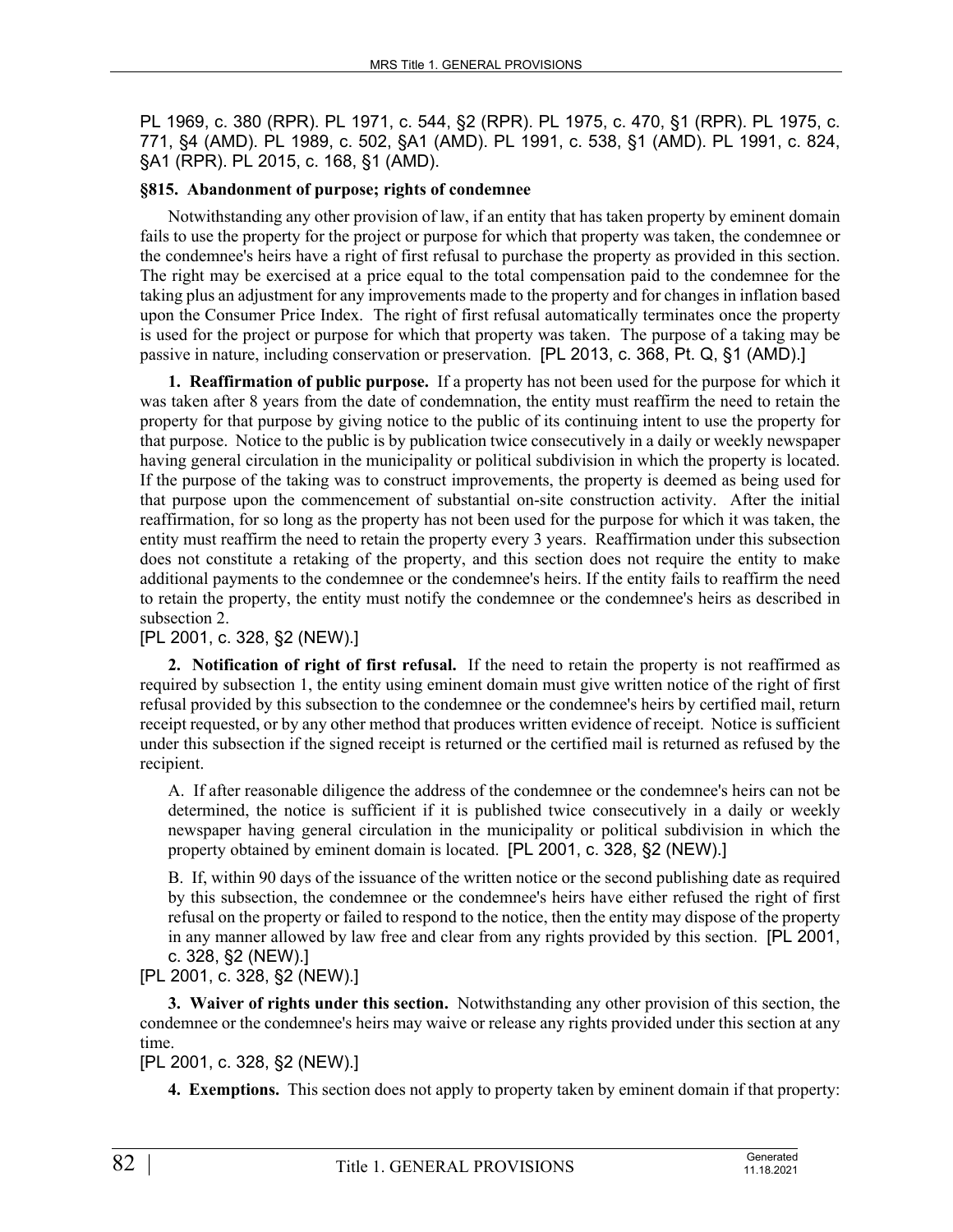A. Was taken in whole or in part using federal funds or the eminent domain authority to take the property was derived from federal law; [PL 2001, c. 328, §2 (NEW).]

B. Does not meet state or municipal lot size or frontage requirements; [PL 2001, c. 328, §2 (NEW).]

C. Was taken to expand existing corridors used for transportation or utility purposes including highways, bridges, railroad lines or utility lines; or [PL 2001, c. 328, §2 (NEW).]

D. Was taken before October 1, 2001. [PL 2001, c. 328, §2 (NEW).] [PL 2001, c. 328, §2 (NEW).]

### SECTION HISTORY

PL 2001, c. 328, §2 (NEW). PL 2013, c. 368, Pt. Q, §1 (AMD).

#### **§816. Limitations on eminent domain authority**

**1. Purposes.** Except as provided in subsections 2 and 3 and notwithstanding any other provision of law, the State, a political subdivision of the State and any other entity with eminent domain authority may not condemn land used for agriculture, fishing or forestry or land improved with residential homes, commercial or industrial buildings or other structures:

A. For the purposes of private retail, office, commercial, industrial or residential development; [PL 2005, c. 579, §1 (NEW); PL 2005, c. 579, §2 (AFF).]

B. Primarily for the enhancement of tax revenue; or [PL 2005, c. 579, §1 (NEW); PL 2005, c. 579, §2 (AFF).]

C. For transfer to an individual or a for-profit business entity. [PL 2005, c. 579, §1 (NEW); PL 2005, c. 579, §2 (AFF).]

[PL 2005, c. 579, §1 (NEW); PL 2005, c. 579, §2 (AFF).]

**2. Blight exception.** Subsection 1 does not apply to the use of eminent domain by any municipality, housing authority or other public entity based upon a finding of blight in an area covered by any redevelopment plan or urban renewal plan pursuant to Title 30‑A, chapter 201, 203 or 205, but just compensation, in all cases, must continue to be made to the owner.

[PL 2005, c. 579, §1 (NEW); PL 2005, c. 579, §2 (AFF).]

**3. Utilities exception.** Subsection 1 does not limit the exercise of eminent domain by or for the benefit of public utilities or other entities engaged in the generation, transmission or distribution of telephone, gas, electric, water, sewer or other utility products or services. [PL 2005, c. 579, §1 (NEW); PL 2005, c. 579, §2 (AFF).]

**4. Governmental purposes not affected.** Nothing in this section may be interpreted to prohibit a municipal or county governing body from exercising the power of eminent domain for purposes not otherwise prohibited by subsection 1.

[PL 2005, c. 579, §1 (NEW); PL 2005, c. 579, §2 (AFF).]

SECTION HISTORY

PL 2005, c. 579, §1 (NEW). PL 2005, c. 579, §2 (AFF).

#### **CHAPTER 23**

#### **RELOCATION ASSISTANCE**

**§901. Purpose**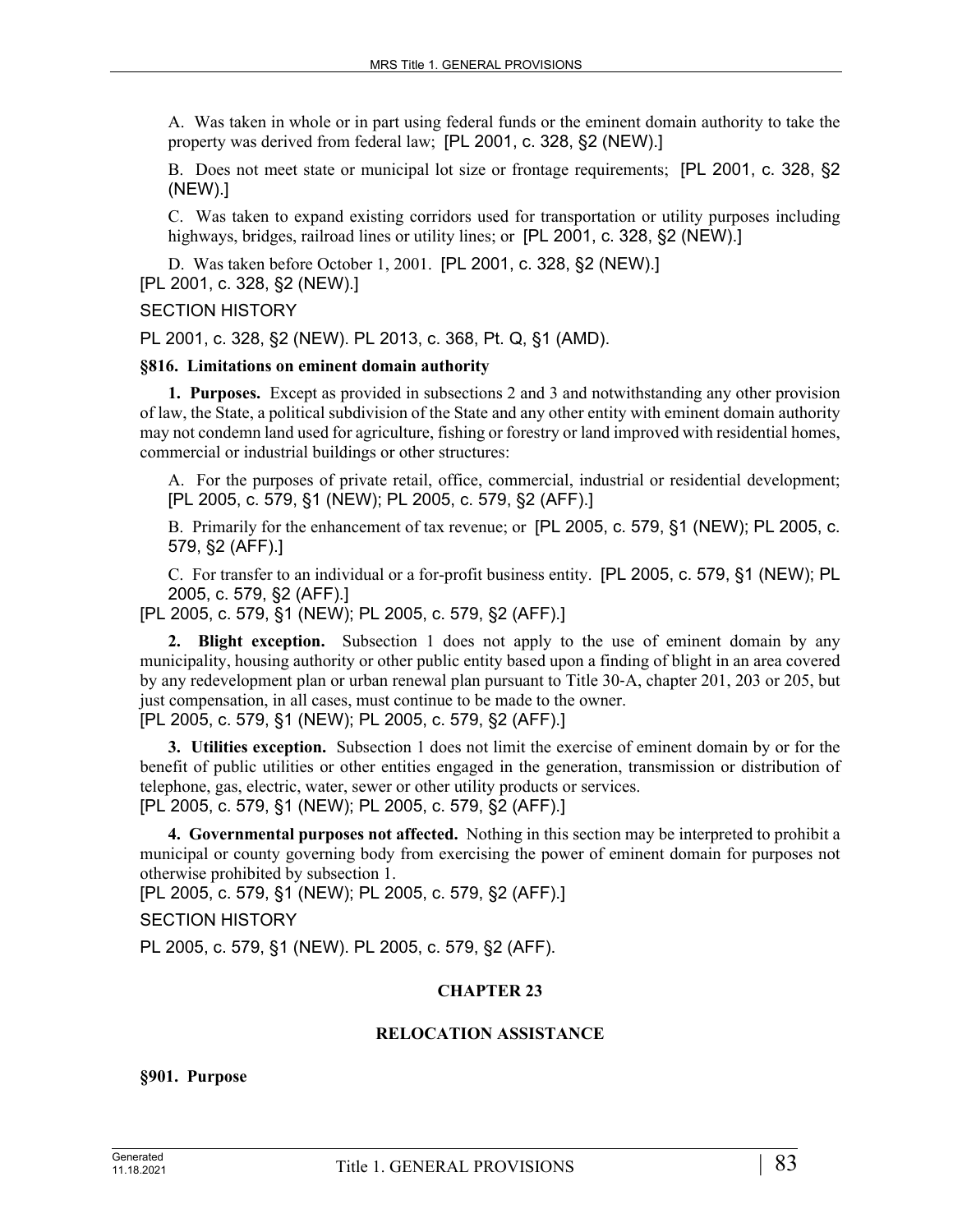The purpose of this chapter is to establish a uniform policy for the treatment of persons displaced as a result of federally assisted state programs in order that such persons shall not suffer as a result of programs designed for the benefit of the public as a whole, and to enable the State to comply with certain laws enacted by the Congress of the United States. [PL 1971, c. 597 (NEW).]

## SECTION HISTORY

### PL 1971, c. 597 (NEW).

### **§902. State acceptance of federal funds; compliance with federal laws**

Whenever the acquisition of real property for a program undertaken by the State or any other public or private entity subject to the Federal Uniform Relocation Assistance and Real Property Acquisition Policies Act of 1970, PL 91-646 and 100-17, Title IV, as amended, referred to in this chapter as the "Federal Uniform Relocation Act," will result in the displacement of any person on or after April 2, 1989, and the program is eligible for federal financial assistance, the State and any other public or private entity subject to the Federal Uniform Relocation Act may receive the federal financial assistance and upon or in anticipation of receipt thereof, may comply with all of the provisions of, be guided to the greatest extent practicable by the land acquisition policies set forth in and do all things necessary or proper to provide the services, payments and benefits provided in the Federal Uniform Relocation Act. [PL 1989, c. 40, §§1, 5 (AMD).]

### SECTION HISTORY

PL 1971, c. 597 (NEW). PL 1973, c. 625, §5 (AMD). PL 1989, c. 40, §§1,5 (AMD).

#### **§903. Definitions and exclusion**

Except where the context otherwise requires or as expressly set forth in this chapter, all terms used in this chapter shall have the same definitions as are set forth in the Federal Uniform Relocation Act. The term "State" shall include every agency, department and political subdivision of the State, but shall not include the Department of Transportation. Nothing in this chapter may be construed to alter or amend Title 23, chapter 3, subchapter VII, which does and shall continue to apply exclusively to state or state aid highway projects and other activities of and by the Department of Transportation. [PL 1989, c. 40, §§2, 5 (AMD).]

#### SECTION HISTORY

PL 1971, c. 593, §22 (AMD). PL 1971, c. 597 (NEW). PL 1989, c. 40, §§2,5 (AMD).

#### **§904. Limitations**

Nothing in this chapter may be construed as creating in any condemnation proceeding brought under the power of eminent domain any element of value or of damage not in existence immediately prior to April 2, 1989. [PL 1989, c. 40, §§3, 5 (AMD).]

The requirement by the State to be guided, to the greatest extent practicable, by the policies set forth in the Federal Uniform Relocation Act shall create no rights or liabilities and shall not affect the validity of any property acquisitions by purchase or condemnation. [PL 1989, c. 40, §§3, 5 (AMD).]

Nothing in this chapter may be construed to require the State to provide services, payments or benefits which exceed in quantity or quality those which are necessary or proper for the State to provide in order for the State to receive federal financial assistance by complying with the obligations imposed or incumbent upon states under the Federal Uniform Relocation Act. [PL 1989, c. 40, §§3, 5 (AMD).]

Nothing in this chapter may be construed to limit the authority or eligibility of the State to receive federal financial assistance. [PL 1989, c. 40, §§3, 5 (AMD).]

## SECTION HISTORY

PL 1971, c. 597 (NEW). PL 1973, c. 625, §6 (AMD). PL 1989, c. 40, §§3,5 (AMD).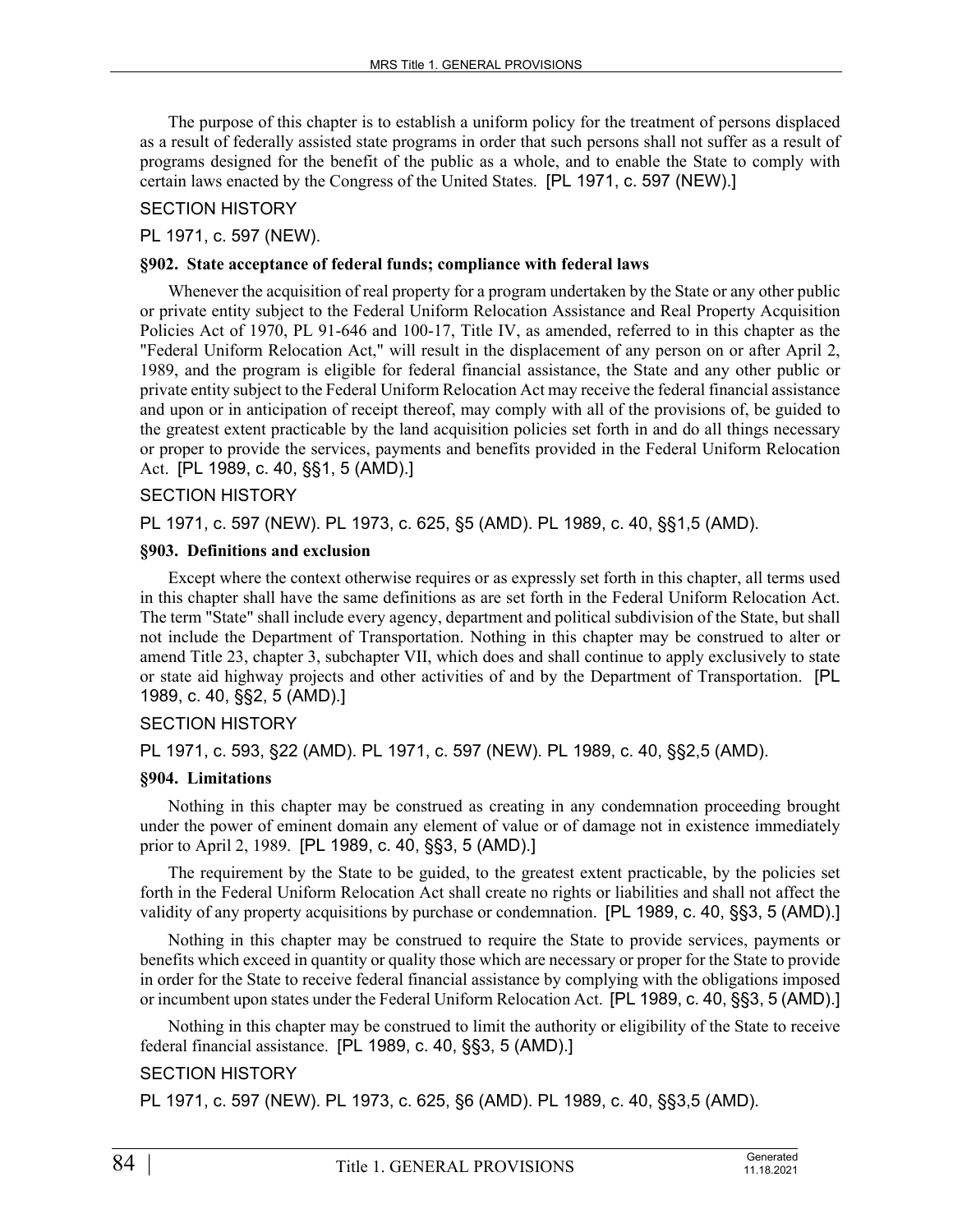#### **§905. Guidelines; rules**

The head of each department and agency subject to this chapter may issue guidelines and procedures and promulgate rules as necessary or appropriate to carry out this chapter. [PL 1989, c. 40, §§4, 5 (NEW).]

SECTION HISTORY

PL 1989, c. 40, §§4,5 (NEW).

## **CHAPTER 24**

#### **ALTERNATE RELOCATION ASSISTANCE**

#### **§951. Purpose**

The purpose of this chapter is to establish a policy for the treatment of persons displaced as a result of public use programs, funded in whole or in part by public entities, for persons to whom no assistance is available under federal law or any other provisions of state law. [PL 1981, c. 494 (NEW).]

#### SECTION HISTORY

PL 1981, c. 494 (NEW).

#### **§952. Definitions**

As used in this chapter, unless the context otherwise indicates, the following terms have the following meanings. [PL 1981, c. 494 (NEW).]

**1. Displaced person.** "Displaced person" means any individual or entity who moves from a dwelling or place of business as a result of the acquisition, in whole or in part, of any interest in the land or the structure on which or in which that dwelling or place of business is located for a public use project:

A. By public entity; [PL 1981, c. 494 (NEW).]

B. As a result of a written order from a public entity to vacate the dwelling or place of business; or [PL 1981, c. 494 (NEW).]

C. By any individual or entity on behalf of, under agreement with or with funding from a public entity. [PL 1981, c. 494 (NEW).]

This definition shall be construed so that persons displaced as a result of public action or public participation receive relocation benefits in cases where they are displaced as a result of an owner participation agreement or an acquisition carried out by a private individual or entity for or in connection with a public use project, where the public entity is otherwise empowered to acquire the property to carry out the public use.

[PL 1981, c. 494 (NEW).]

**2. Public entity.** "Public entity" includes the State, counties, municipalities, departments, agencies and any other political subdivisions of the State.

[PL 1981, c. 494 (NEW).]

**3. Public use project.** "Public use project" means a project developed with the assistance, cooperation, guidance or support of any public entity, the purpose of which is to provide facilities for the use of the public. It does not include any single business obtaining funding or security for private funding from the United States Small Business Administration.

## [PL 1981, c. 494 (NEW).]

SECTION HISTORY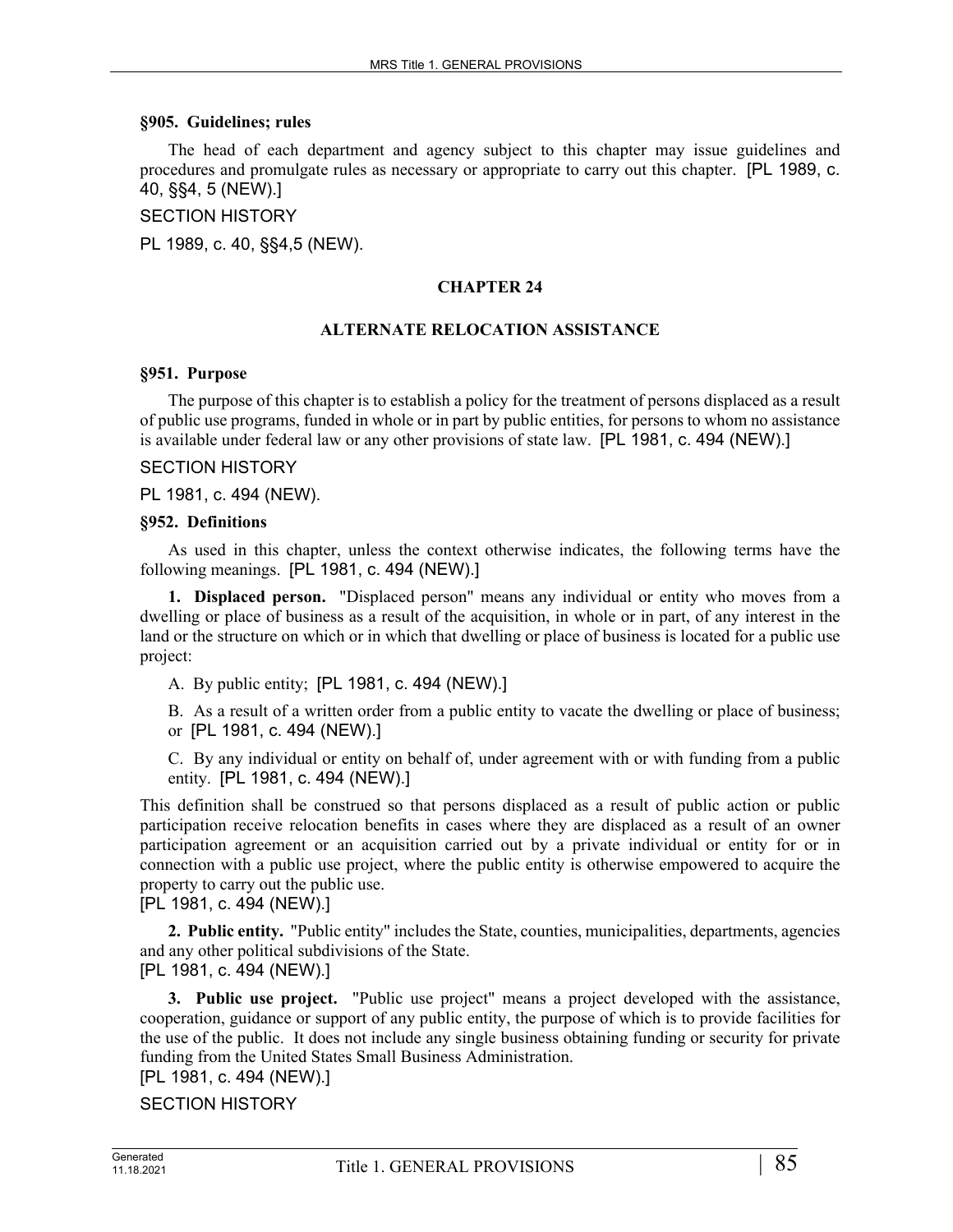PL 1981, c. 494 (NEW).

## **§953. Offer of assistance**

**1. Written offer; terms.** Within 14 days after the acquisition of real property by a public entity or any person covered by the terms of this chapter and not less than 30 days prior to the date upon which the dwelling or place of business must be vacated, the public entity acquiring the land or building, ordering the dwelling or place of business vacated, or on whose behalf, under whose agreement or with whose funding the acquiring person is acting, shall make a payment to compensate any person or entity who will become displaced for estimated:

A. Actual reasonable expenses in moving himself, his family, business, farm operation or other personal property; [PL 1981, c. 494 (NEW).]

B. Actual direct losses of tangible personal property as a result of moving or discontinuing a business or farm operation, but not to exceed an amount equal to the reasonable expenses that would have been required to relocate such property, as determined by the department; and [PL 1981, c. 494 (NEW).]

C. Actual reasonable expenses in searching for a replacement business or farm. [PL 1981, c. 494 (NEW).]

Within 14 days after the displaced person has moved, and upon presentation of documentation of items listed in paragraphs A, B and C, the same public entity shall pay to the displaced person any actual reasonable expenses and losses in excess of the estimated payment made previously. If the estimated payment exceeds the actual reasonable expenses and losses, the displaced person may retain the difference.

[PL 1981, c. 494 (NEW).]

**2. Moving expense allowance.** Any displaced person eligible for payments under subsection 1, who is displaced from a dwelling and who elects not to accept the payments authorized by subsection 1, may receive a moving expense allowance, determined according to a schedule established by the department, not to exceed \$300, and a dislocation allowance of \$200. [PL 1981, c. 494 (NEW).]

**3. Fixed payment.** Any displaced person eligible for payments under subsection 1, who is displaced from his place of business or from his farm operation and who elects not to accept the payment authorized by subsection 1, may receive a fixed payment in an amount equal to the average annual net earnings of the business or farm operation, except that such payment shall be not less than \$2,500 nor more than \$10,000. In the case of a business, no payment may be made under this subsection unless the department is satisfied that the business:

A. Cannot be relocated without a substantial loss of its existing patronage; and [PL 1981, c. 494 (NEW).]

B. Is not part of a commercial enterprise having at least one other establishment not being acquired by a public entity or individual, or private entity on behalf of, under agreement with or with funding from a public entity, which is engaged in the same or similar business. [PL 1981, c. 494 (NEW).] [PL 1981, c. 494 (NEW).]

SECTION HISTORY

PL 1981, c. 494 (NEW).

#### **§954. Ineligible persons**

Persons who are qualified to receive relocation benefits under chapter 23 and the United States Uniform Relocation Assistance and Real Property Acquisition Policies Act of 1970, Public Law 91- 646, are not eligible for benefits under this chapter. [PL 1981, c. 494 (NEW).]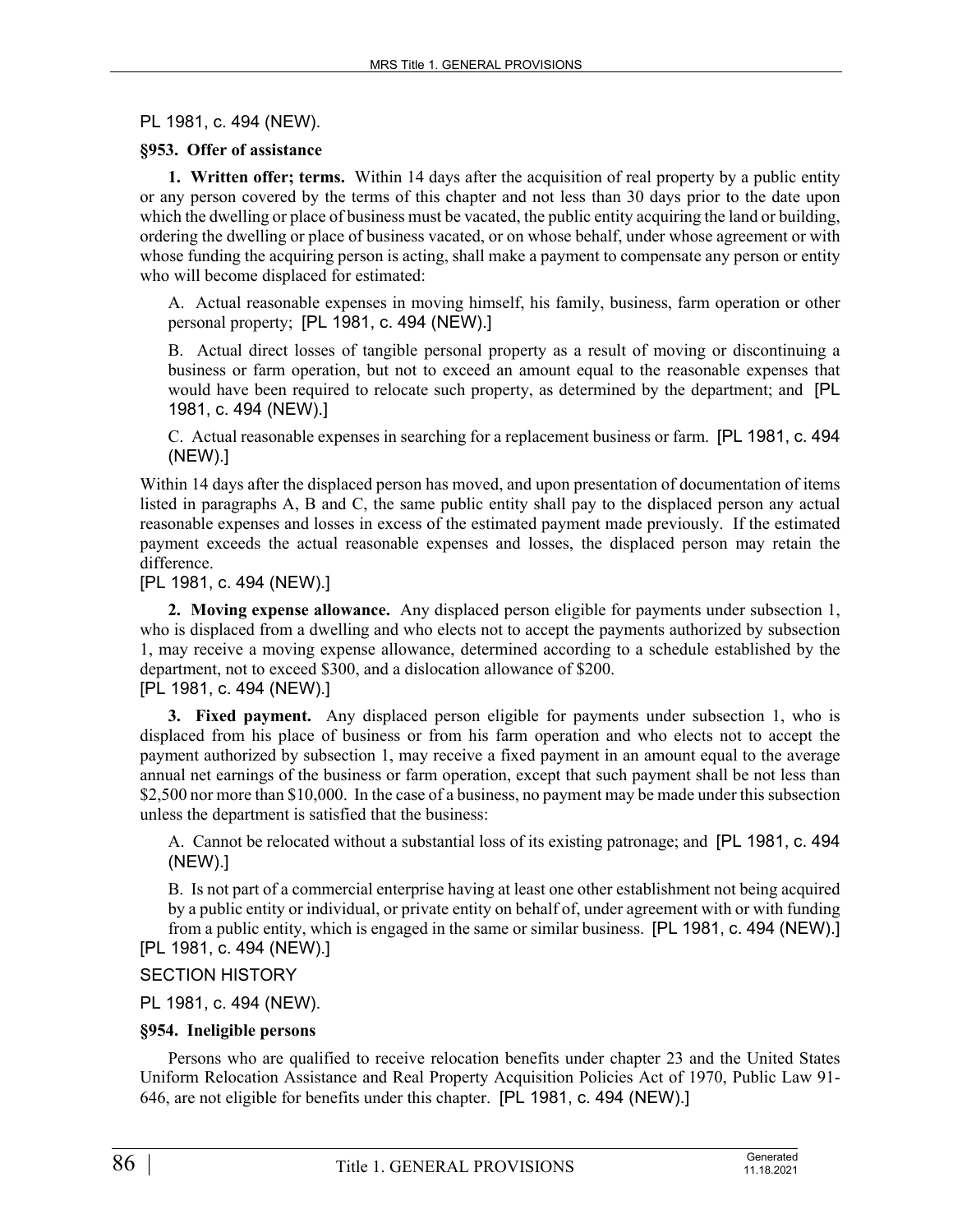SECTION HISTORY PL 1981, c. 494 (NEW).

## **CHAPTER 25**

## **GOVERNMENTAL ETHICS**

### **SUBCHAPTER 1**

### **STATEMENT OF PURPOSE**

#### **§1001. Statement of purpose**

It is essential under the American system of representative government that the people have faith and confidence in the integrity of the election process and the members of the Legislature. In order to strengthen this faith and confidence that the election process reflects the will of the people and that each Legislator considers and casts his vote on the enactment of laws according to the best interests of the public and his constituents, there is created an independent commission on governmental ethics and election practices to guard against corruption or undue influencing of the election process and against acts or the appearance of misconduct by Legislators. [PL 1975, c. 621, §1 (NEW).]

### SECTION HISTORY

PL 1975, c. 621, §1 (NEW).

#### **§1002. Commission on Governmental Ethics and Election Practices**

#### **1. Membership.**

[PL 2001, c. 470, §1 (AMD); MRSA T. 1 §1002, sub-§1, ¶ F (RP).]

**1-A. Membership.** The Commission on Governmental Ethics and Election Practices, established by Title 5, section 12004‑G, subsection 33 and referred to in this chapter as the "commission," consists of 5 members appointed as follows.

A. By December 1, 2001 and as needed after that date, the Senate caucus leaders and House caucus leaders jointly shall establish and advertise a 30-day period to allow members of the public and groups and organizations to propose qualified individuals to be nominated for appointment to the commission. [PL 2019, c. 635, §1 (AMD).]

B. By January 1, 2002 and as needed after that date, the Senate caucus leaders and House caucus leaders each shall present a list of 3 qualified individuals to the Governor for appointment of 4 members to the commission. The Senate caucus leaders and House caucus leaders jointly shall present a list of 3 qualified individuals to the Governor for appointment of a 5th member to the commission. [PL 2019, c. 635, §1 (AMD).]

C. By March 15, 2002, the Governor shall appoint the members of the commission selecting one member from each of the lists of nominees presented in accordance with paragraph A. These nominees are subject to review by the joint standing committee of the Legislature having jurisdiction over legal affairs and confirmation by the Legislature. No more than 2 commission members may be enrolled in the same party. [PL 2001, c. 470, §2 (NEW).]

D. Two initial appointees are appointed for one-year terms, 2 are appointed for 2-year terms and one is appointed for a 3-year term, according to a random lot drawing under the supervision of the Secretary of State. Subsequent appointees are appointed to serve 3-year terms. A person may not serve more than 2 consecutive terms, except that if a person is appointed to fill the unexpired portion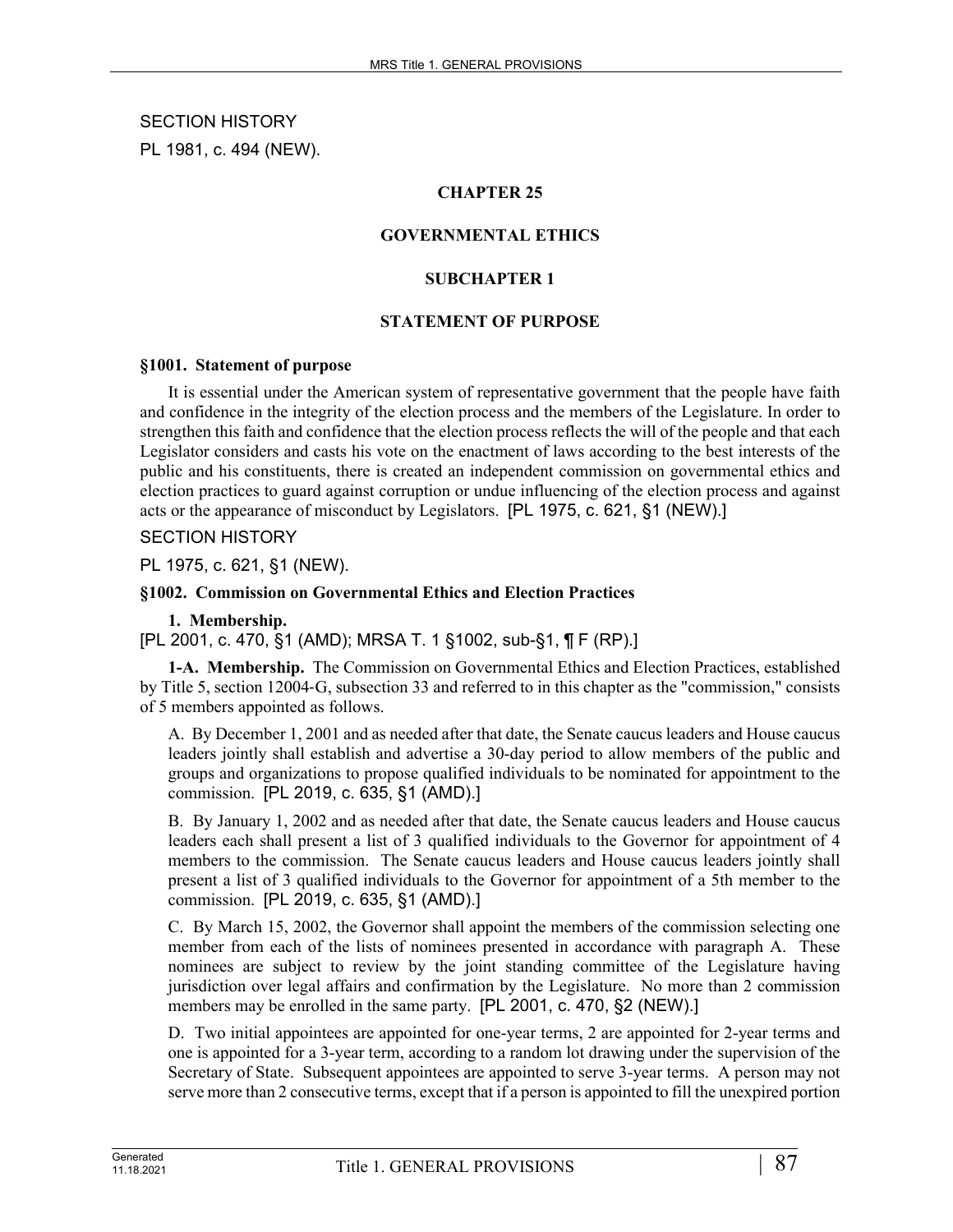of a term to fill a vacancy under paragraph F and that portion is less than 2 years, the person may serve 2 consecutive full terms thereafter. [PL 2019, c. 323, §1 (AMD).]

E. The commission members shall elect one member to serve as chair for at least a 2-year term. [PL 2001, c. 470, §2 (NEW).]

F. Upon a vacancy during an unexpired term, the term must be filled as provided in this paragraph for the unexpired portion of the term only. The nominee must be appointed by the Governor from a list of 3 qualified candidates provided by the Senate caucus leader or House caucus leader of the party from the body of the Legislature that suggested the appointee who created the vacancy. If the vacancy during an unexpired term was created by the commission member who was appointed from the list of candidates presented to the Governor by the Senate caucus leaders and House caucus leaders jointly, the nominee must be appointed from a list of 3 qualified candidates provided jointly by the Senate caucus leaders and House caucus leaders. If the list of 3 qualified candidates required by this paragraph to be presented to the Governor jointly by the Senate caucus leaders and House caucus leaders is not produced within 60 days after the vacancy is created, then each Senate caucus leader and House caucus leader shall present within the subsequent 15 days a separate list of 3 qualified candidates to the Governor, who shall appoint a candidate from these lists within 30 days of receiving the lists. Nominees appointed pursuant to this paragraph are subject to review by the joint standing committee of the Legislature having jurisdiction over election practices and legislative ethics and to confirmation by the Legislature. [PL 2019, c. 635, §1 (AMD).]

G. Upon a vacancy created by an expired term, the vacancy must be filled as provided in this paragraph. The nominee must be appointed by the Governor from a list of 3 qualified candidates provided by the Senate caucus leader or House caucus leader of the party from the body of the Legislature that suggested the appointee whose term expired. When a vacancy is created by an expired term of the commission member who was appointed from the list of candidates presented to the Governor by the Senate caucus leaders and House caucus leaders jointly, the nominee must be appointed from a list of 3 qualified candidates provided jointly by the Senate caucus leaders and House caucus leaders. If the list of 3 qualified candidates required by this paragraph to be presented to the Governor jointly by the Senate caucus leaders and House caucus leaders is not produced within 60 days after the vacancy is created, then each Senate caucus leader and House caucus leader shall present within the subsequent 15 days a separate list of 3 qualified candidates to the Governor, who shall appoint a candidate from these lists within 30 days of receiving the lists. Nominees appointed pursuant to this paragraph are subject to review by the joint standing committee of the Legislature having jurisdiction over election practices and legislative ethics and to confirmation by the Legislature. [PL 2019, c. 635, §1 (AMD).]

H. For the purposes of this subsection, "Senate caucus leader" has the same meaning as in Title 21-A, section 1053-C, subsection 1, paragraph C and "House caucus leader" has the same meaning as in Title 21-A, section 1053-C, subsection 1, paragraph A. [PL 2019, c. 635, §1 (AMD).] [PL 2019, c. 635, §1 (AMD).]

**2. Qualifications.** The members of the commission must be persons of recognized judgment, probity and objectivity. A person may not be appointed to this commission who is a member of the Legislature or who was a member of the previous Legislature, who was a declared candidate for an elective county, state or federal office within 2 years prior to the appointment or who now holds an elective county, state or federal office. A person may not serve on the commission who is an officer, director, employee or primary decision maker of a party committee, political action committee or candidate committee authorized under Title 21‑A, section 1013‑A, subsection 1, paragraph B. [PL 2007, c. 571, §1 (AMD).]

**2-A. Conflict of interest.** This subsection governs conflicts of interest of members of the commission.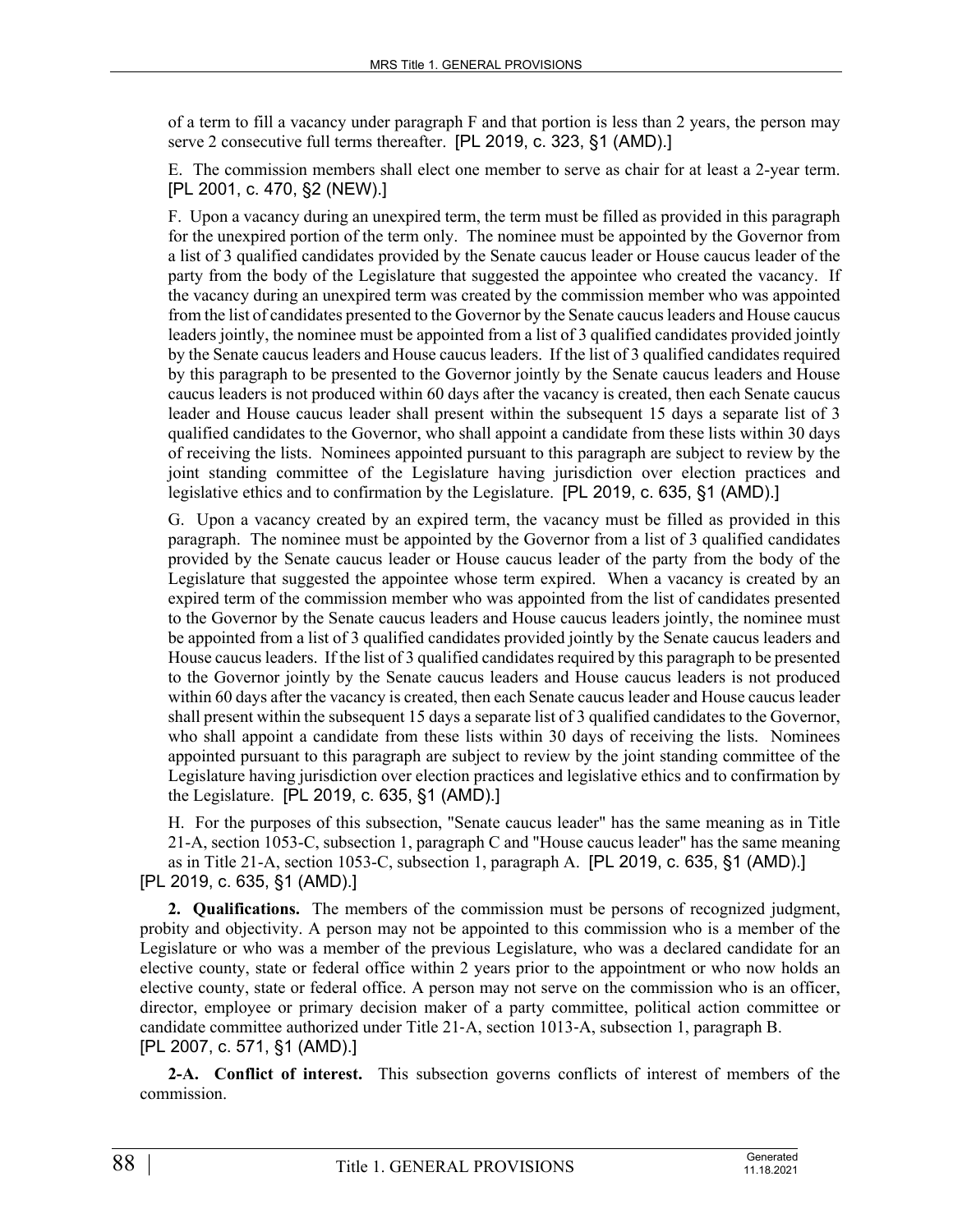A. A member of the commission has a conflict of interest in a matter before the commission if the member has a business or close political relationship with a party to the matter. A close political relationship exists when a member has significant past or ongoing involvement with a political committee or a candidate, as defined in Title 21‑A, section 1, subsection 30 and subsection 5, respectively, or other organization involved in the matter, that would lead a reasonable person to believe that the member is unable to objectively consider the matter. A close political relationship is not created by making a contribution to a political committee, organization or candidate; party enrollment status; or mere membership in an organization involved in the matter. [PL 2007, c. 571, §2 (NEW).]

B. If members of the commission have a conflict of interest in a matter before the commission, the members shall recuse themselves from the matter and may not vote on or attempt to influence the outcome of the matter. Whether or not recusal is required under this paragraph, members of the commission shall consider recusing themselves from any matter that would give rise to an appearance of a conflict of interest. [PL 2007, c. 571, §2 (NEW).]

### [PL 2007, c. 571, §2 (NEW).]

**2-B. Annual disclosure statement.** Each member shall file a disclosure statement with the executive director of the commission by February 15th of each year, which must include:

A. The names of and the positions held in all candidate committees, political action committees, ballot question committees and party committees of which the member or the member's spouse or domestic partner was an officer, director or primary decision maker or fund raiser during the previous calendar year; [PL 2007, c. 571, §3 (NEW).]

B. The names of and positions held in all nonprofit or commercial organizations of which the member or the member's spouse or domestic partner was an owner, officer, director or primary decision maker or fund raiser that, during the previous calendar year, made expenditures of more than \$1,500 to influence an election or employed a lobbyist who was required to register with the commission; and [PL 2007, c. 571, §3 (NEW).]

C. Any additional information that the commission determines appropriate. [PL 2007, c. 571, §3 (NEW).]

A member shall notify the executive director if the member becomes an officer, director, employee or primary decision maker or fund raiser of a party committee, political action committee, ballot question committee or candidate committee within 21 days of the event. [PL 2007, c. 571, §3 (NEW).]

**3. Oath.** Each member shall, within 10 days of his appointment, take an oath of office to faithfully discharge the duties of a commissioner in the form prescribed by the Constitution. Such oath shall be subscribed to by the commissioner taking it, certified by the officer before whom it is taken and immediately filed in the Office of the Secretary of State. [PL 1975, c. 621, §1 (NEW).]

**4. Legislative per diem.** The members of the commission are entitled to receive legislative per diem according to Title 5, chapter 379.

[IB 1995, c. 1, §2 (AMD).]

**5. Employees.** The commission shall employ an executive director and such other assistance as may be necessary to carry out its duties. The commission also shall retain a general counsel or a computer analyst as an employee of the commission, based on the staffing needs of the executive director. If the commission employs a general counsel, the general counsel may not hold any other state office or otherwise be employed by the State. The commission shall select the executive director by an affirmative vote of at least 4 commission members.

[PL 2003, c. 381, §1 (AMD).]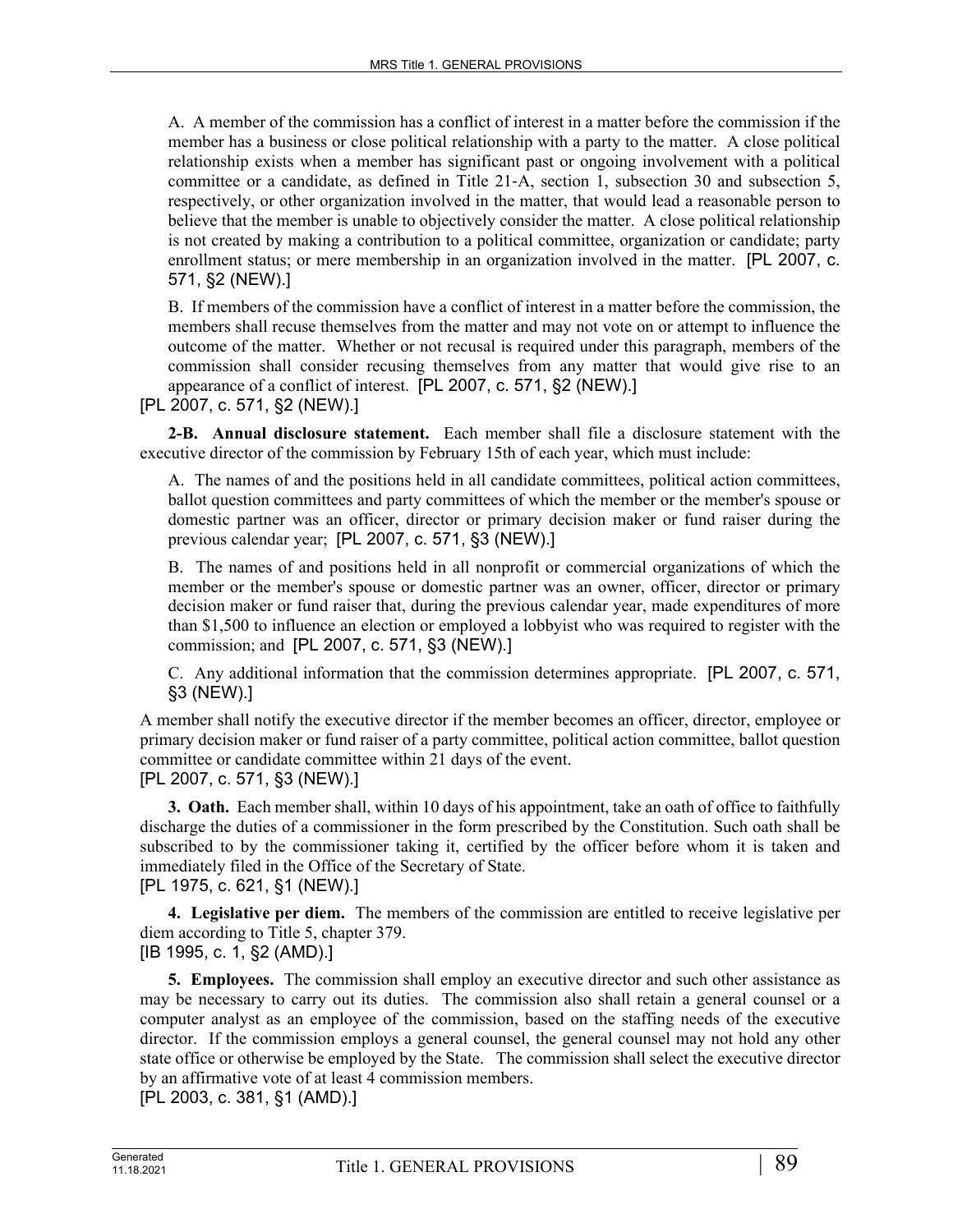**6. Prohibited activities.** A member of the commission may not engage in political fund-raising to promote the election or defeat of a candidate, passage or defeat of a ballot measure or endorse a political candidate. This prohibition does not apply to fund-raising for campaigns or endorsement of candidates at the county or municipal level or out-of-state nonfederal elections.

# [PL 2005, c. 271, §2 (NEW).]

**7. Removal of members.** A member of the commission may be removed by the Governor for inefficiency, willful neglect of duty, malfeasance in office, engaging in prohibited activities or failure to continually meet the qualifications set out by this section or to comply with the disclosure requirements, but only with the review and concurrence of the joint standing committee of the Legislature having jurisdiction over election practices and legislative ethics upon hearing in executive session, or impeachment by the Legislature. Before removing a board member, the Governor shall notify the President of the Senate and the Speaker of the House of Representatives of the removal and the reasons for the removal.

[PL 2007, c. 571, §4 (NEW).]

### SECTION HISTORY

PL 1975, c. 621, §1 (NEW). PL 1983, c. 812, §1 (AMD). PL 1989, c. 503, §B1 (AMD). PL 1991, c. 86 (AMD). PL 1991, c. 880, §1 (AMD). IB 1995, c. 1, §§1,2 (AMD). PL 2001, c. 430, §1 (AMD). PL 2001, c. 470, §§1-3 (AMD). PL 2003, c. 381, §1 (AMD). PL 2005, c. 271, §§1,2 (AMD). PL 2005, c. 295, §1 (AMD). PL 2007, c. 252, §§1, 2 (AMD). PL 2007, c. 571, §§1-4 (AMD). PL 2019, c. 323, §1 (AMD). PL 2019, c. 635, §1 (AMD).

## **§1003. Procedures, rules and regulations**

**1. Procedures, rules and regulations.** The commission shall adopt such procedures, rules and regulations as may appear necessary for the orderly, prompt, fair and efficient carrying out of its duties, consistent with this chapter.

## [PL 1979, c. 541, §4 (AMD).]

**2. Records.** Except as provided in section 1013, all records of the commission, including business records, reports made to or by the commission, findings of fact and opinions, must be made available to any interested member of the public who may wish to review them. Any member of the public may request copies of any record held by the commission that is available for public inspection. The commission shall furnish these copies upon payment of a fee covering the cost of reproducing them. [PL 2007, c. 642, §1 (AMD).]

#### SECTION HISTORY

PL 1975, c. 621, §1 (NEW). PL 1979, c. 541, §A4 (AMD). PL 2007, c. 642, §1 (AMD).

## **§1004. Meetings**

The commission shall meet on the call of the Speaker of the House or the President of the Senate to perform the duties required of it or as specifically provided in this chapter. The commission shall also meet at other times at the call of the chair or at the call of a majority of the members, provided all members are notified of the time, place and purpose of the meeting at least 24 hours in advance. [PL 2001, c. 430, §2 (AMD).]

## SECTION HISTORY

PL 1975, c. 621, §1 (NEW). PL 1977, c. 252, §1 (AMD). PL 2001, c. 430, §2 (AMD).

#### **§1005. Open meetings**

Notwithstanding chapter 13 and except as provided in section 1013, subsection 3‑A, all meetings, hearings or sessions of the commission are open to the general public unless, by an affirmative vote of at least 3 members, the commission requires the exclusion of the public. [PL 2007, c. 642, §2 (AMD).]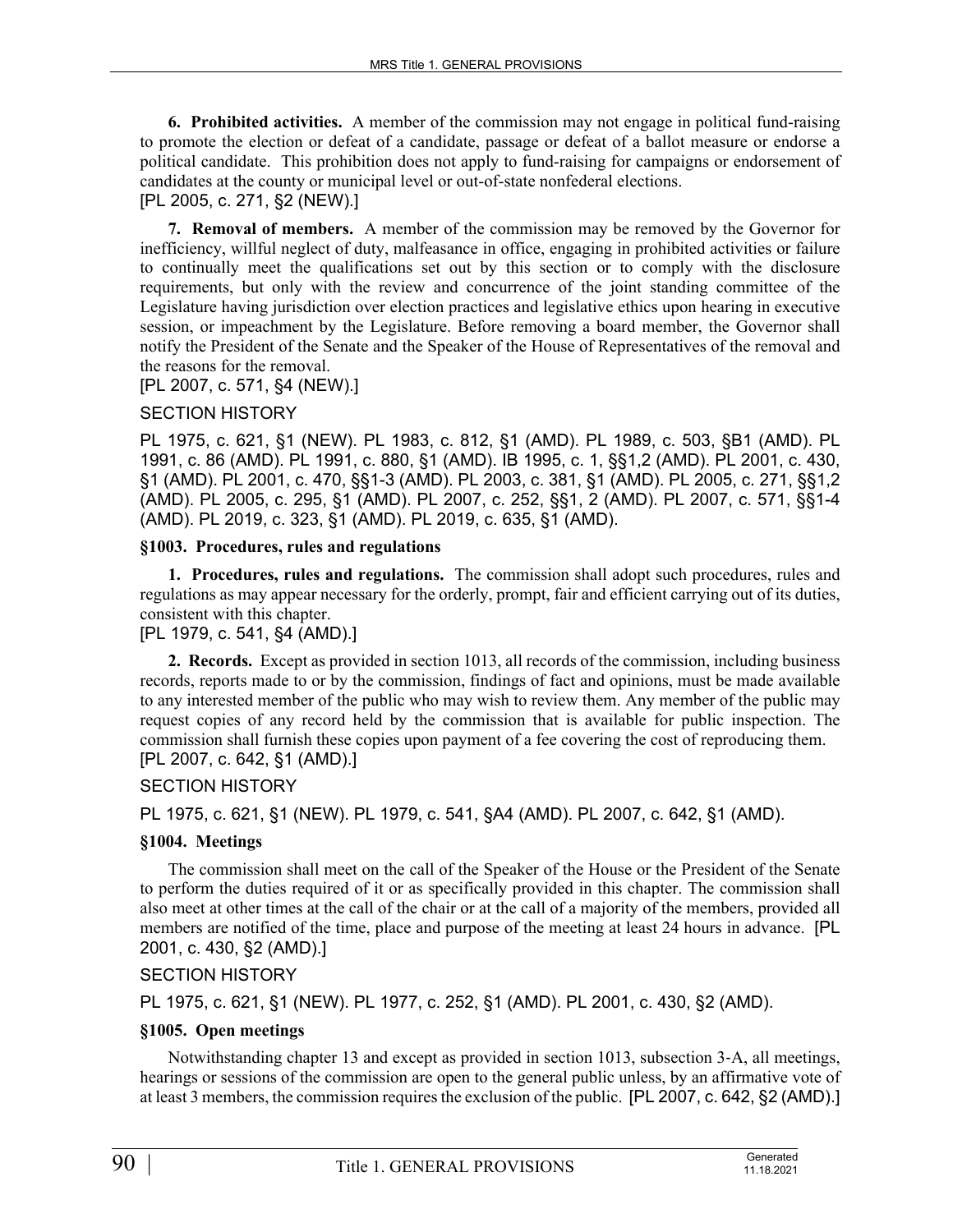## SECTION HISTORY

PL 1975, c. 621, §1 (NEW). PL 1997, c. 562, §D1 (AMD). PL 1997, c. 562, §D11 (AFF). PL 2001, c. 430, §3 (AMD). PL 2007, c. 642, §2 (AMD).

### **§1006. Assistance**

The commission may call for the aid or assistance in the performance of its duties on the Attorney General, Secretary of State, Office of the State Auditor or any law enforcement agency in this State. When called upon, these agencies shall comply to the utmost of their ability. [PL 1975, c. 621, §1] (NEW); PL 2013, c. 16, §10 (REV).]

### SECTION HISTORY

PL 1975, c. 621, §1 (NEW). PL 2013, c. 16, §10 (REV).

### **§1007. Annual report**

The commission shall submit to the Legislature and the public an annual report discussing its activities under this chapter and any changes it considers necessary or appropriate regarding ethical standards. [PL 1989, c. 561, §1 (AMD).]

#### SECTION HISTORY

PL 1975, c. 621, §1 (NEW). PL 1989, c. 561, §1 (AMD).

### **§1008. General duties**

The general duties of the commission shall be: [PL 1975, c. 621, §1 (NEW).]

**1. Legislative ethics.** To investigate and make advisory recommendations to the appropriate body of any apparent violations of legislative ethics; [PL 2007, c. 642, §3 (AMD).]

**2. Election practices.** To administer and investigate any violations of the requirements for campaign reports and campaign financing, including the provisions of the Maine Clean Election Act and the Maine Clean Election Fund;

### [PL 2001, c. 430, §4 (AMD).]

**3. Ethics seminar.** To conduct, in conjunction with the Attorney General and the Chair of the Legislative Council or their designees, an ethics seminar for Legislators after the general election and before the convening of the Legislature, in every even-numbered year. The Attorney General shall provide each Legislator with a bound compilation of the laws of this State pertaining to legislative ethics and conduct;

[IB 1995, c. 1, §4 (AMD).]

**4. Lobbyist activities.** To administer the lobbyist disclosure laws, Title 3, chapter 15, and enforce the waiting period required before former Legislators may engage in compensated lobbying as provided by section 1024;

## [PL 2013, c. 129, §1 (AMD).]

**5. Maine Clean Election Act and Maine Clean Election Fund.** To administer and ensure the effective implementation of the Maine Clean Election Act and the Maine Clean Election Fund according to Title 21‑A, chapter 14; and

[IB 1995, c. 1, §6 (NEW).]

**6. Enhanced monitoring.** To provide for enhanced monitoring and enforcement of election practices and the electronic submission of reports and computerized tracking of campaign, election and lobbying information under the commission's jurisdiction.

[PL 2005, c. 301, §1 (AMD).]

SECTION HISTORY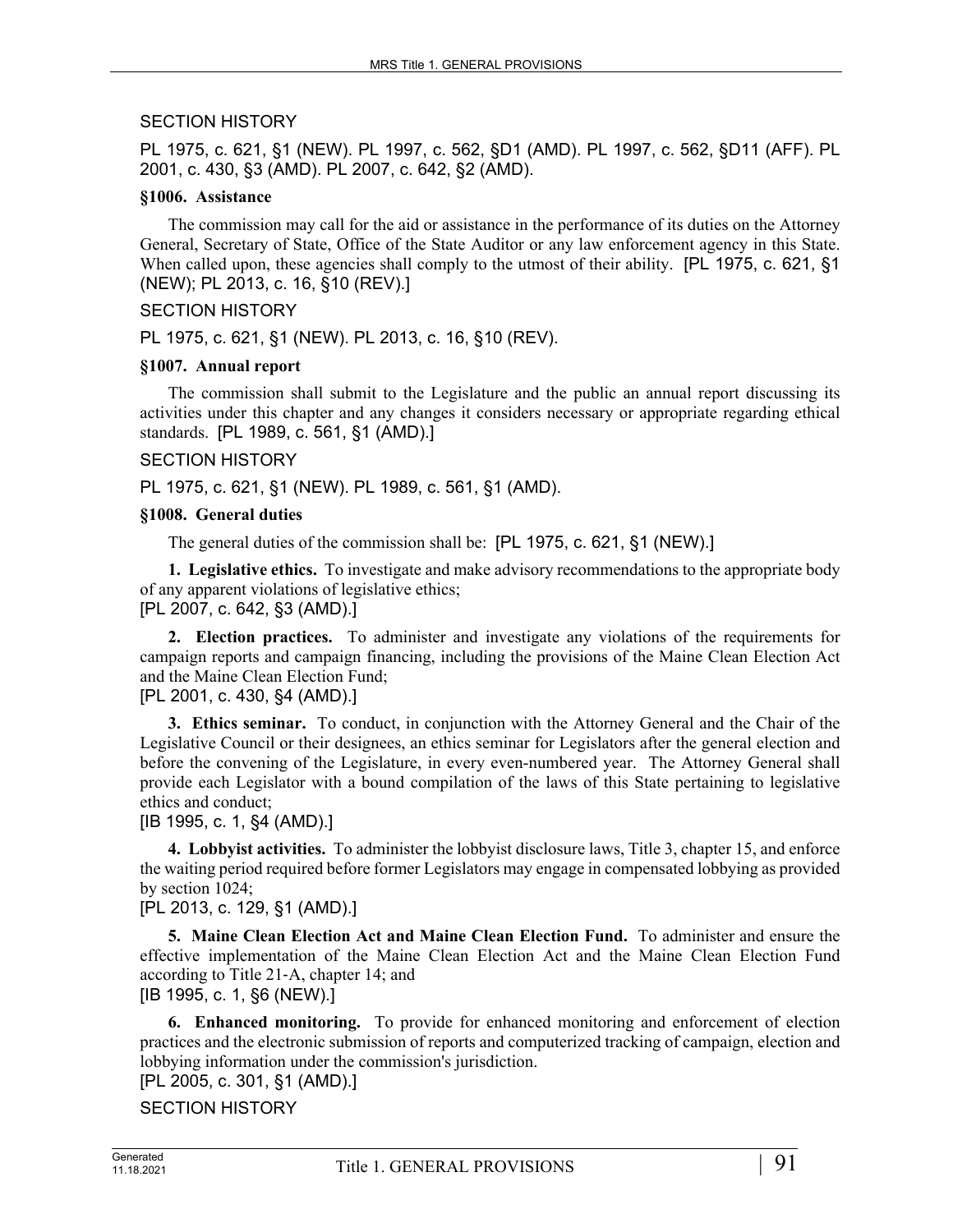PL 1975, c. 621, §1 (NEW). PL 1977, c. 337, §1 (AMD). PL 1989, c. 561, §§2,3 (AMD). PL 1993, c. 691, §§1-3 (AMD). IB 1995, c. 1, §§3-6 (AMD). PL 2001, c. 430, §4 (AMD). PL 2003, c. 20, §J1 (AMD). PL 2005, c. 301, §1 (AMD). PL 2007, c. 642, §3 (AMD). PL 2013, c. 129, §1 (AMD).

### **§1009. Recommendations to Legislature**

Following a general election, the commission may solicit suggestions for improving campaign financing and reporting and the administration of the other areas within the commission's jurisdiction. The commission shall review the suggestions and may submit legislation within 90 days of the general election based on those suggestions or on proposals by individual members of the commission or its staff. [PL 2009, c. 208, §1 (AMD).]

## SECTION HISTORY

PL 2005, c. 301, §2 (NEW). PL 2009, c. 208, §1 (AMD).

## **SUBCHAPTER 2**

## **LEGISLATIVE ETHICS**

### **§1011. Statement of purpose**

The Maine Legislature enjoys a high reputation for progressive accomplishment. The vast majority of its members are public officers of integrity and dedication, seeking at all times to maintain high standards of ethical conduct. [PL 1975, c. 621, §1 (NEW).]

The public interest is best served by attracting and retaining in the Legislature men and women of high caliber and attainment. The public interest will suffer if unduly stringent requirements deprive government "of the services of all but princes and paupers." [PL 1975, c. 621, §1 (NEW).]

Membership in the Legislature is not a full-time occupation and is not compensated on that basis; moreover, it is measured in 2-year terms, requiring each member to recognize and contemplate that his election will not provide him with any career tenure. [PL 1975, c. 621, §1 (NEW).]

Most Legislators must look to income from private sources, not their public salaries, for their sustenance and support for their families; moreover, they must plan for the day when they must return to private employment, business or their professions. [PL 1975, c. 621, §1 (NEW).]

The increasing complexity of government at all levels, with broader intervention into private affairs, makes conflicts of interest almost inevitable for all part-time public officials, and particularly for Legislators who must cast their votes on measures affecting the lives of almost every citizen or resident of the State. The adoption of broader standards of ethics for Legislators does not impugn either their integrity or their dedication; rather it recognizes the increasing complexity of government and private life and will provide them with helpful advice and guidance when confronted with unprecedented or difficult problems in that gray area involving action which is neither clearly right nor clearly wrong. [PL 1975, c. 621, §1 (NEW).]

If public confidence in government is to be maintained and enhanced, it is not enough that public officers avoid acts of misconduct. They must also scrupulously avoid acts which may create an appearance of misconduct. [PL 1975, c. 621, §1 (NEW).]

The Legislature cannot legislate morals and the resolution of ethical problems must indeed rest largely in the individual conscience. The Legislature may and should, however, define ethical standards, as most professions have done, to chart the areas of real or apparent impropriety. [PL 1975, c. 621, §1 (NEW).]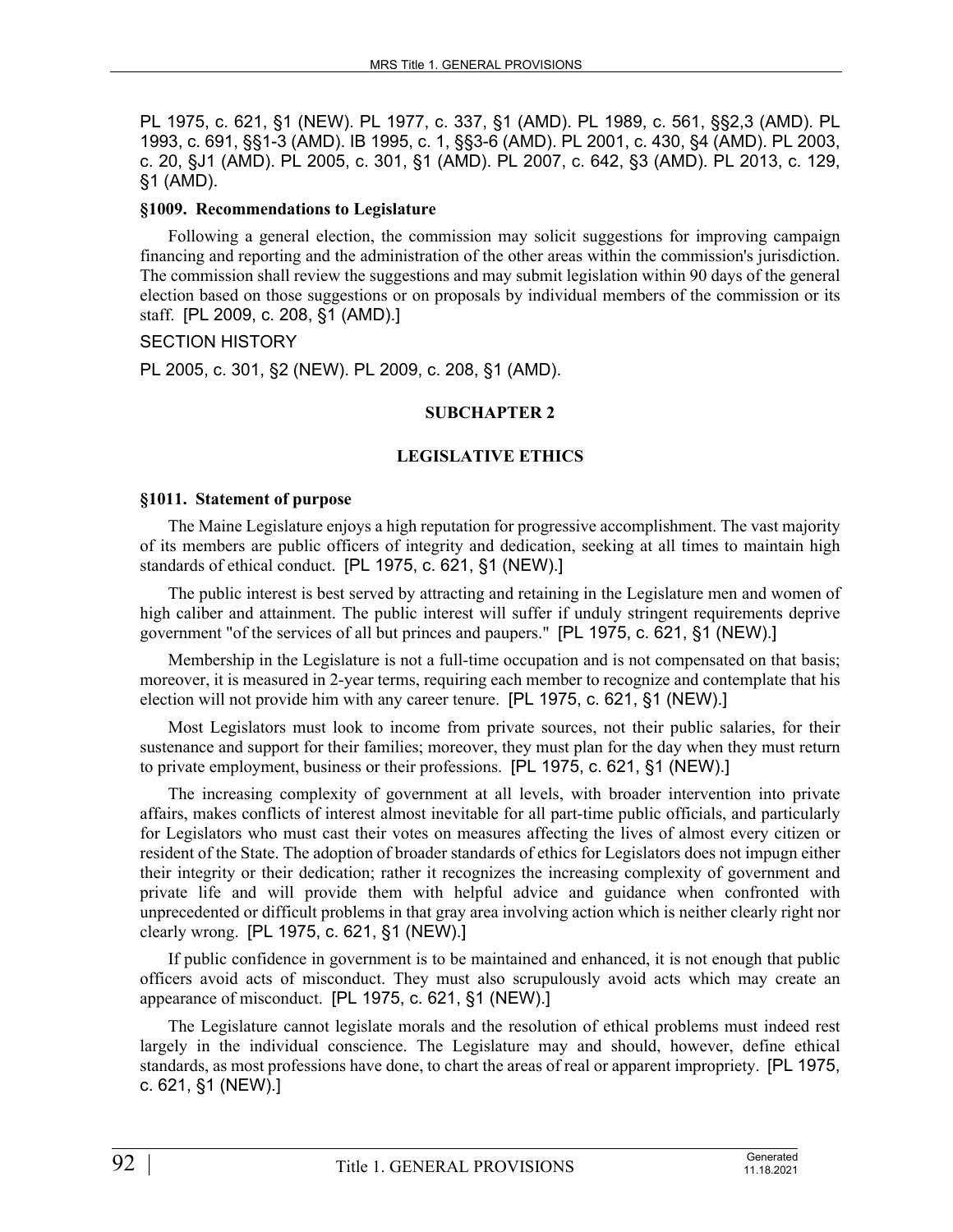SECTION HISTORY

PL 1975, c. 621, §1 (NEW).

### **§1012. Definitions**

As used in this subchapter, unless the context otherwise indicates, the following terms have the following meanings. [PL 1989, c. 561, §4 (RPR).]

**1. Close economic association.** "Close economic association" means the employers, employees, partners or clients of the Legislator or a member of the Legislator's immediate family; corporations in which the Legislator or a member of the Legislator's immediate family is an officer, director or agent or owns 10% or more of the outstanding capital stock; a business which is a significant unsecured creditor of the Legislator or a member of the Legislator's immediate family; or a business of which the Legislator or a member of the Legislator's immediate family is a significant unsecured creditor. [PL 1989, c. 561, §4 (RPR).]

**1-A. Associated organization.** "Associated organization" means any organization in which a Legislator or a member of the Legislator's immediate family is a managerial employee, director, officer or trustee or owns or controls, directly or indirectly, and severally or in the aggregate, at least 10% of the outstanding equity.

[PL 2011, c. 634, §1 (AMD).]

**2. Commission.** "Commission" means the Commission on Governmental Ethics and Election Practices.

[PL 1989, c. 561, §4 (RPR).]

**2-A. Domestic partner.** "Domestic partner" means the partner of a Legislator who:

A. Has been legally domiciled with the Legislator for at least 12 months; [PL 2009, c. 208, §2 (NEW).]

B. Is not legally married to or legally separated from an individual; [PL 2009, c. 208, §2 (NEW).]

C. Is the sole partner of the Legislator and expects to remain so; and [PL 2009, c. 208, §2 (NEW).]

D. Is jointly responsible with the Legislator for each other's common welfare as evidenced by joint living arrangements, joint financial arrangements or joint ownership of real or personal property. [PL 2009, c. 208, §2 (NEW).]

[PL 2009, c. 208, §2 (NEW).]

**3. Employee.** "Employee" means a person in any employment position, including public or private employment, employment with a nonprofit, religious, charitable or educational organization, or any other compensated service under an expressed, implied, oral or written contract for hire, but does not include a self-employed person.

[PL 1989, c. 561, §4 (RPR).]

**4. Gift.** "Gift" means anything of value, including forgiveness of an obligation or debt, given to a person without that person providing equal or greater consideration to the giver. "Gift" does not include:

A. Gifts received from a single source during the reporting period with an aggregate value of \$300 or less; [PL 1989, c. 561, §4 (NEW).]

B. A bequest or other form of inheritance; [PL 1995, c. 33, §1 (AMD).]

C. A gift received from a relative or from an individual on the basis of a personal friendship as long as that individual is not a registered lobbyist or lobbyist associate under Title 3, section 313,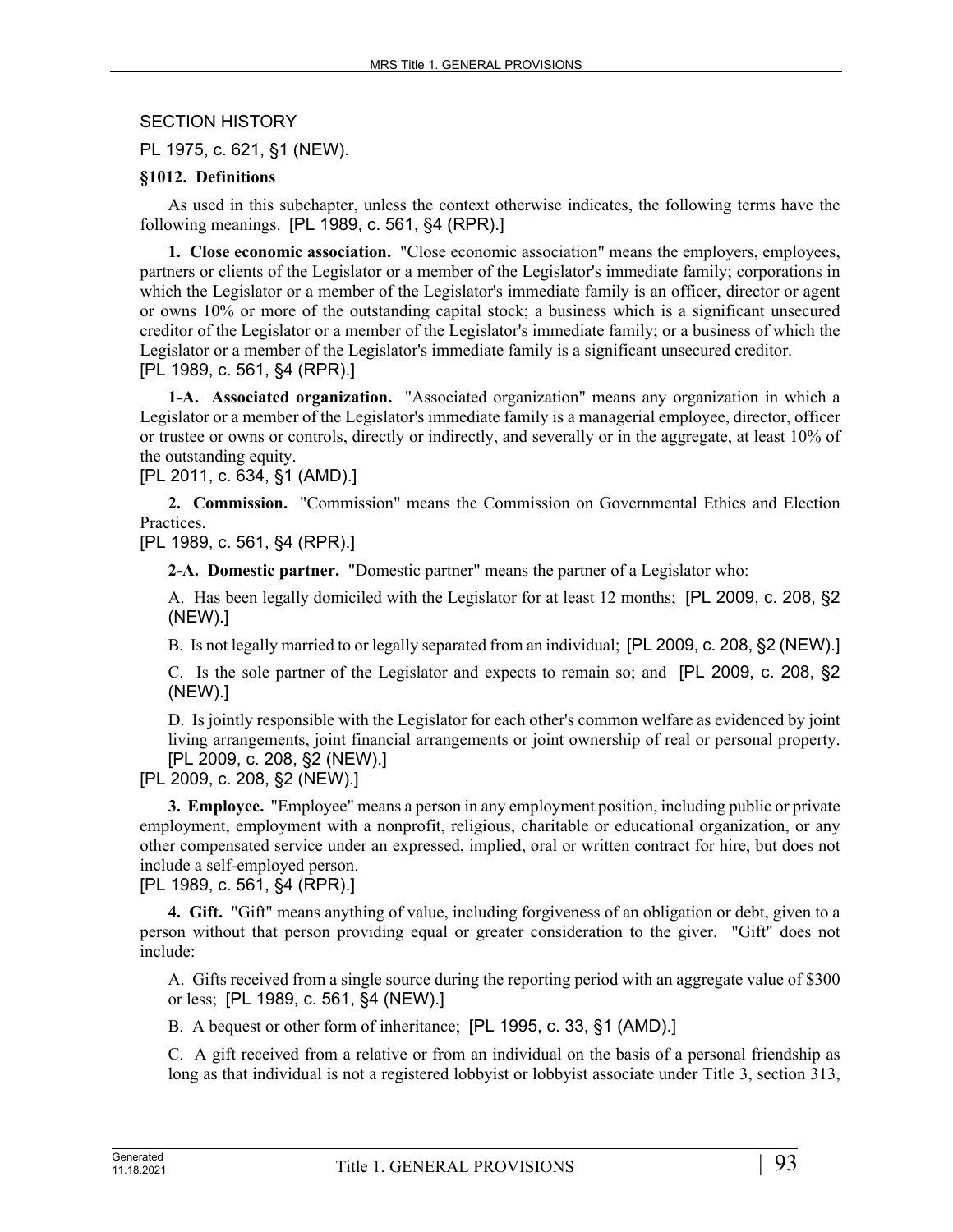unless the Legislator has reason to believe that the gift was provided because of the Legislator's official position and not because of a personal friendship; [PL 2009, c. 258, §1 (AMD).]

D. A subscription to a newspaper, news magazine or other news publication; [PL 2009, c. 258, §1 (AMD).]

E. Legal services provided in a matter of legislative ethics; [PL 2009, c. 258, §1 (AMD).]

F. A meal, if the meal is a prayer breakfast or a meal served during a meeting to establish a prayer breakfast; or [PL 2009, c. 258, §1 (NEW).]

G. A meal, if the meal is provided by industry or special interest organizations as part of the informational program presented to a group of public servants. [PL 2009, c. 258, §1 (NEW).] [PL 2009, c. 258, §1 (AMD).]

**5. Honorarium.** "Honorarium" means a payment of money or anything with a monetary resale value to a Legislator for an appearance or a speech by the Legislator. Honorarium does not include reimbursement for actual and necessary travel expenses for an appearance or speech. Honorarium does not include a payment for an appearance or a speech that is unrelated to the person's official capacity or duties as a member of the Legislature.

[PL 1989, c. 561, §4 (NEW).]

**6. Immediate family.** "Immediate family" means a Legislator's spouse, domestic partner or dependent children.

[PL 2009, c. 208, §3 (AMD).]

**7. Income.** "Income" means economic gain to a person from any source, including, but not limited to, compensation for services, including fees, commissions and payments in kind; gross income derived from business; gross income derived from dealings in property, rents and royalties; gross income from investments including interest, capital gains and dividends; annuities; income from life insurance and endowment contracts; pensions; income from discharge of indebtedness; distributions from a partnership or limited liability company; gross income from an interest in an estate or trust; prizes; and grants, but does not include gifts or honoraria. Income received in kind includes, but is not limited to, the transfer of property and options to buy or lease, and stock certificates. "Income" does not include alimony and separate maintenance payments, child support payments or campaign contributions accepted for state or federal office or funds or other property held in trust for another, including but not limited to money to be spent on behalf of a client for payment of a licensing or filing fee.

A. [PL 2011, c. 634, §2 (RP).]

B. [PL 2011, c. 634, §2 (RP).]

[PL 2011, c. 634, §2 (AMD).]

**7-A. Managerial employee.** "Managerial employee" means an employee of an organization whose position requires substantial control over the organization's decision making, business operations, financial management or contracting and procurement activities. For the purposes of this subsection, financial management does not include tasks that are considered clerical in nature. [PL 2011, c. 634, §3 (NEW).]

**8. Relative.** "Relative" means an individual who is related to the Legislator or the Legislator's spouse or the Legislator's domestic partner as father, mother, son, daughter, brother, sister, uncle, aunt, great aunt, great uncle, first cousin, nephew, niece, husband, wife, domestic partner, grandfather, grandmother, grandson, granddaughter, father-in-law, mother-in-law, son-in-law, daughter-in-law, brother-in-law, sister-in-law, stepfather, stepmother, stepson, stepdaughter, stepbrother, stepsister, half brother or half sister, and includes the fiance or fiancee of the Legislator. [PL 2011, c. 634, §4 (AMD).]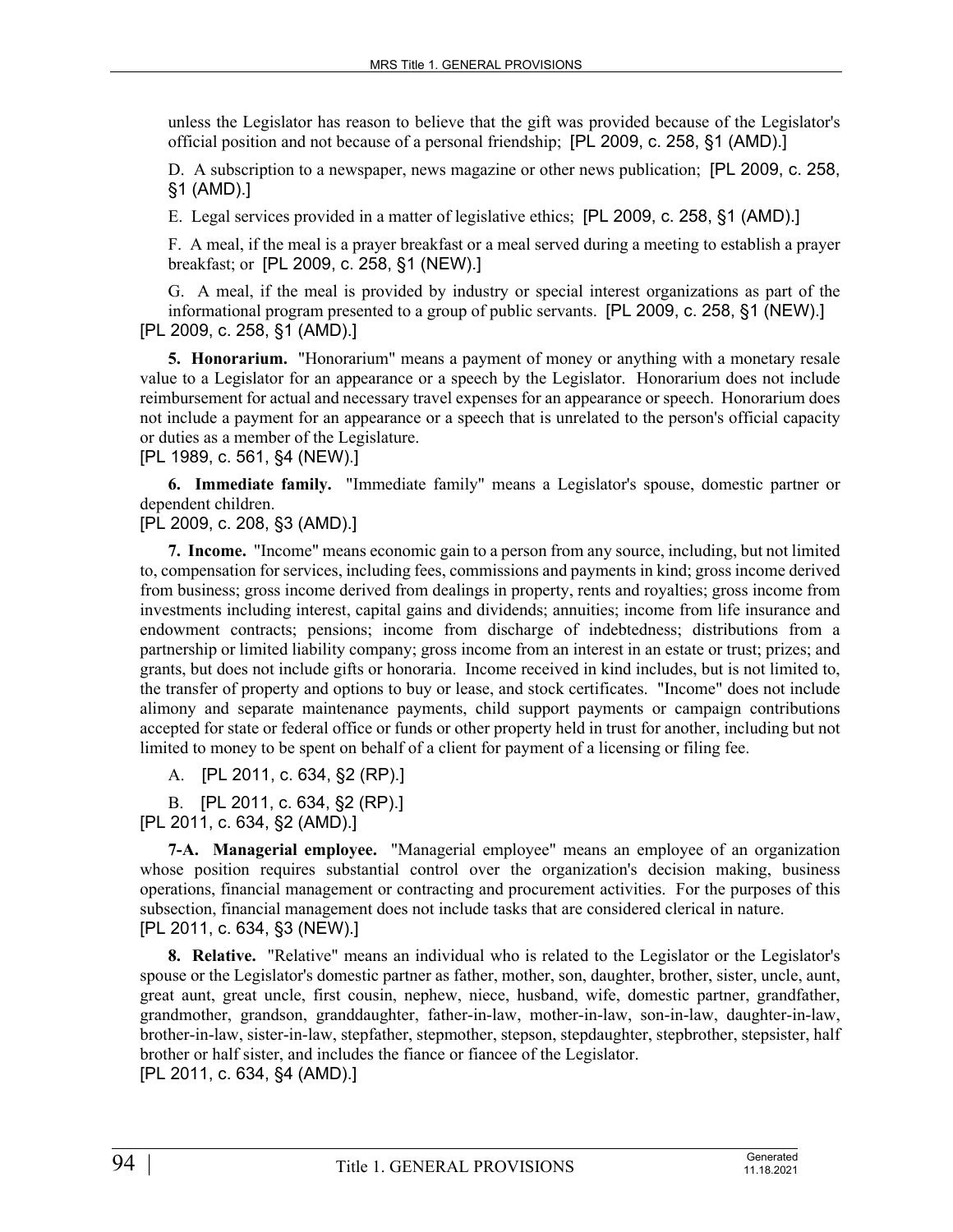**8-A. Reportable liability.** "Reportable liability" means any unsecured loan of \$3,000 or more received from a person who is not a relative. "Reportable liability" does not include:

A. A credit card liability; [PL 2011, c. 634, §5 (NEW).]

B. An educational loan made or guaranteed by a governmental entity, educational institution or nonprofit organization; or [PL 2011, c. 634, §5 (NEW).]

C. A loan made from a state or federally regulated financial institution for business purposes. [PL 2011, c. 634, §5 (NEW).]

[PL 2011, c. 634, §5 (NEW).]

**9. Self-employed.** "Self-employed" means that the person qualifies as an independent contractor under Title 39‑A, section 102, subsection 13‑A.

[PL 2011, c. 643, §1 (AMD); PL 2011, c. 643, §14 (AFF).]

**10. Violation of legislative ethics.** "Violation of legislative ethics" means a violation of the prohibitions in section 1014 or 1015-A. [PL 2019, c. 534, §1 (AMD).]

## SECTION HISTORY

PL 1975, c. 621, §1 (NEW). PL 1989, c. 561, §4 (RPR). PL 1991, c. 885, §E1 (AMD). PL 1991, c. 885, §E47 (AFF). PL 1995, c. 33, §§1,2 (AMD). RR 2001, c. 1, §6 (COR). PL 2001, c. 430, §5 (AMD). PL 2003, c. 268, §1 (AMD). PL 2007, c. 642, §§4, 5 (AMD). PL 2009, c. 208, §§2- 4 (AMD). PL 2009, c. 258, §1 (AMD). PL 2011, c. 634, §§1-5 (AMD). PL 2011, c. 643, §1 (AMD). PL 2011, c. 643, §14 (AFF). PL 2019, c. 534, §1 (AMD).

### **§1013. Authority; procedures**

**1. Authority.** The commission has authority:

A. To issue, on request of any Legislator on an issue involving that Legislator, or on its own motion, written advisory opinions and guidance on problems or questions involving possible violations of legislative ethics; [PL 2007, c. 642, §6 (AMD).]

B. To investigate complaints alleging a violation of legislative ethics against any Legislator, to investigate a possible violation of legislative ethics upon the commission's own motion, to hold hearings on an alleged or possible violation if the commission determines it is appropriate and to issue findings of fact together with its opinion; and [PL 2011, c. 471, §1 (AMD).]

C. To administer the disclosure of sources of income by Legislators as required by this subchapter. [PL 1975, c. 621, §1 (NEW).]

[PL 2011, c. 471, §1 (AMD).]

**2. Procedure.** The following procedures apply.

A. Requests for advisory opinions by members of the Legislature must be filed with the commission in writing and signed by the Legislator requesting the opinion and must contain such supporting data as the commission requires. Commission staff shall inform a Legislator upon that Legislator's request for an advisory opinion that written opinions issued by the commission are public and are submitted to the Clerk of the House and the Secretary of the Senate and entered into the legislative record. When preparing an advisory opinion on its own motion, the commission shall notify the Legislator concerned and allow the Legislator to provide additional information to the commission. In preparing an advisory opinion, either upon request or on its own motion, the commission may make such an investigation as it determines necessary. A copy of the commission's advisory opinion must be sent to the Legislator concerned and to the presiding officer of the legislative body of which the Legislator is a member. [PL 2007, c. 642, §6 (AMD).]

B. [PL 2007, c. 642, §6 (RP).]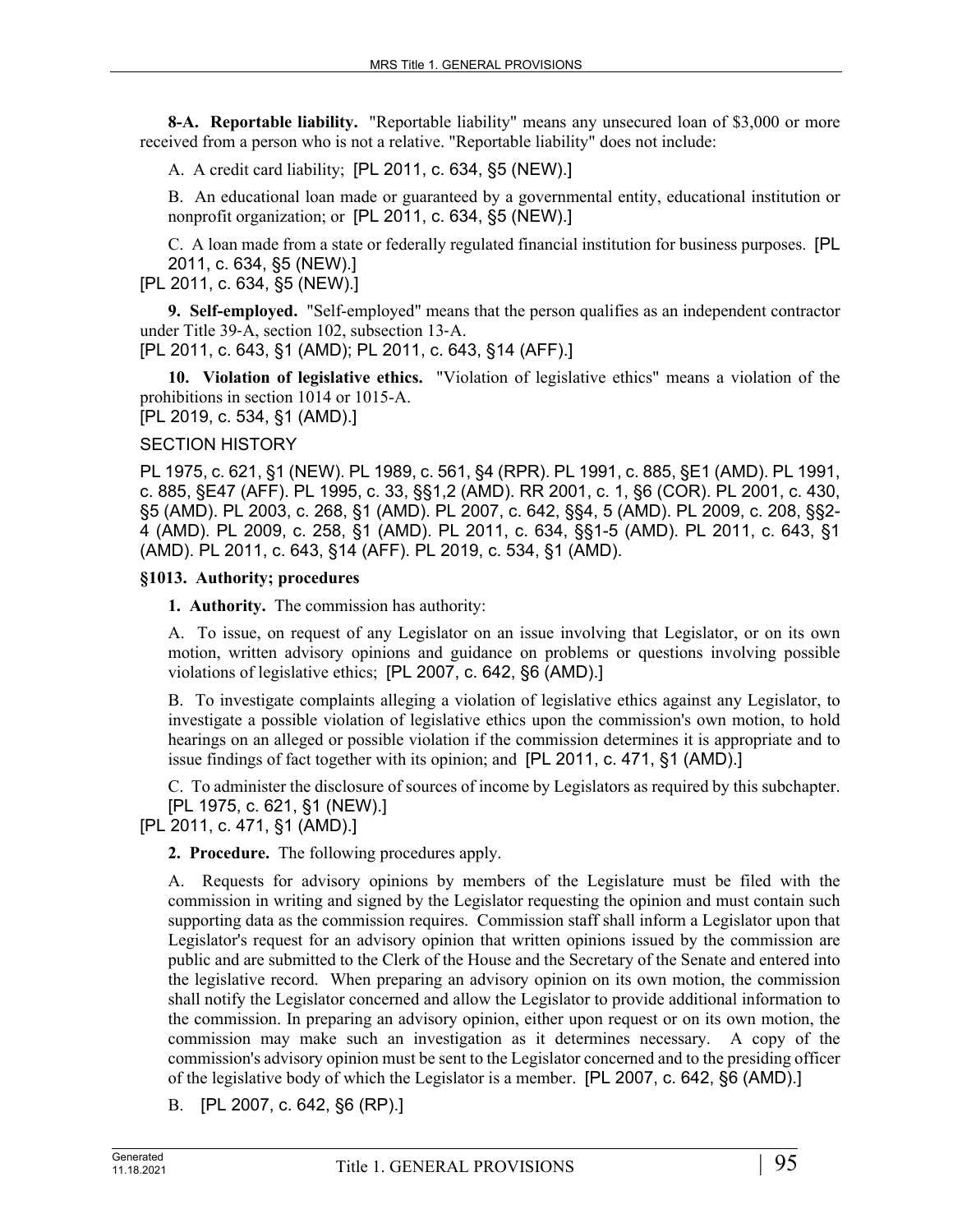B-1. Any person may file a complaint against a Legislator alleging a violation of legislative ethics only as described in sections 1014 and 1015-A. The complaint must be filed in writing and signed under oath and must specify the facts of the alleged violation citing the specific provisions of sections 1014 and 1015-A that are alleged to have been violated, the approximate date of the alleged violation and such other information as the commission requires. A complainant shall agree in writing not to disclose any information about the complaint during the time the commission is determining whether or not to pursue the complaint or during the investigation of a complaint. A complaint that does not meet the criteria of this paragraph is considered incomplete and will not be forwarded to the commission.

(1) The Legislator against whom a complaint is filed must immediately be given a copy of the complaint and the name of the complainant. Before deciding whether to conduct an investigation or to hold any hearings, the commission shall afford the Legislator an opportunity to answer the complaint in writing and in person to the commission. The commission staff may gather preliminary factual information that will assist the commission in deciding whether to conduct a full investigation or to hold hearings.

(2) The commission shall consider only complaints against Legislators in office at the time of the filing of the complaint and only complaints relating to activity that occurred or was ongoing within 2 years of the complaint. Upon a majority vote of the commission, the commission shall conduct an investigation and hold hearings as it determines necessary.

(3) The commission shall issue its findings of fact together with its opinion regarding the alleged violation of legislative ethics to the legislative body of which the Legislator concerned is a member. That legislative body may take whatever action it determines appropriate, in accordance with the Constitution of Maine.

(4) If the commission determines that a Legislator has potentially violated professional standards set by a licensing board, its opinion and such other information as may be appropriate must be referred to the licensing board that oversees the Legislator's professional conduct. [PL 2019, c. 534, §2 (AMD).]

B-2. If the commission receives information other than through a complaint suggesting that a Legislator may have committed a violation of legislative ethics, the commission may commence an investigation or conduct hearings when there is probable cause to believe that a violation has occurred. The commission may consider only activities by a Legislator in office at the time of the investigation that occurred or were ongoing within 2 years of the investigation. The commission shall provide the Legislator with written notice of the possible violation and an opportunity to be heard in accordance with the requirements of paragraph B–1. The commission's consideration of the possible violation is subject to the confidentiality provisions of subsection 3‑A. [PL 2011, c. 471, §3 (NEW).]

C. When the conduct of a particular Legislator is under inquiry and a hearing is to be held, the Legislator must be given written notification of the time and place at which the hearing is to be held. Such notification must be given not less than 10 days prior to the date set for the hearing. **[PL** 2007, c. 642, §6 (AMD).]

D. The commission has authority, through its chair or any member designated by the chair, to administer oaths, subpoena witnesses and compel the production of books, records, papers, documents, correspondence and other material and records the commission determines relevant. The State, its agencies and instrumentalities shall furnish to the commission any information, records or documents the commission designates as being necessary for the exercise of its functions and duties. In the case of refusal of any person to obey an order or subpoena of the commission, the Superior Court, upon application of the commission, has jurisdiction and authority to require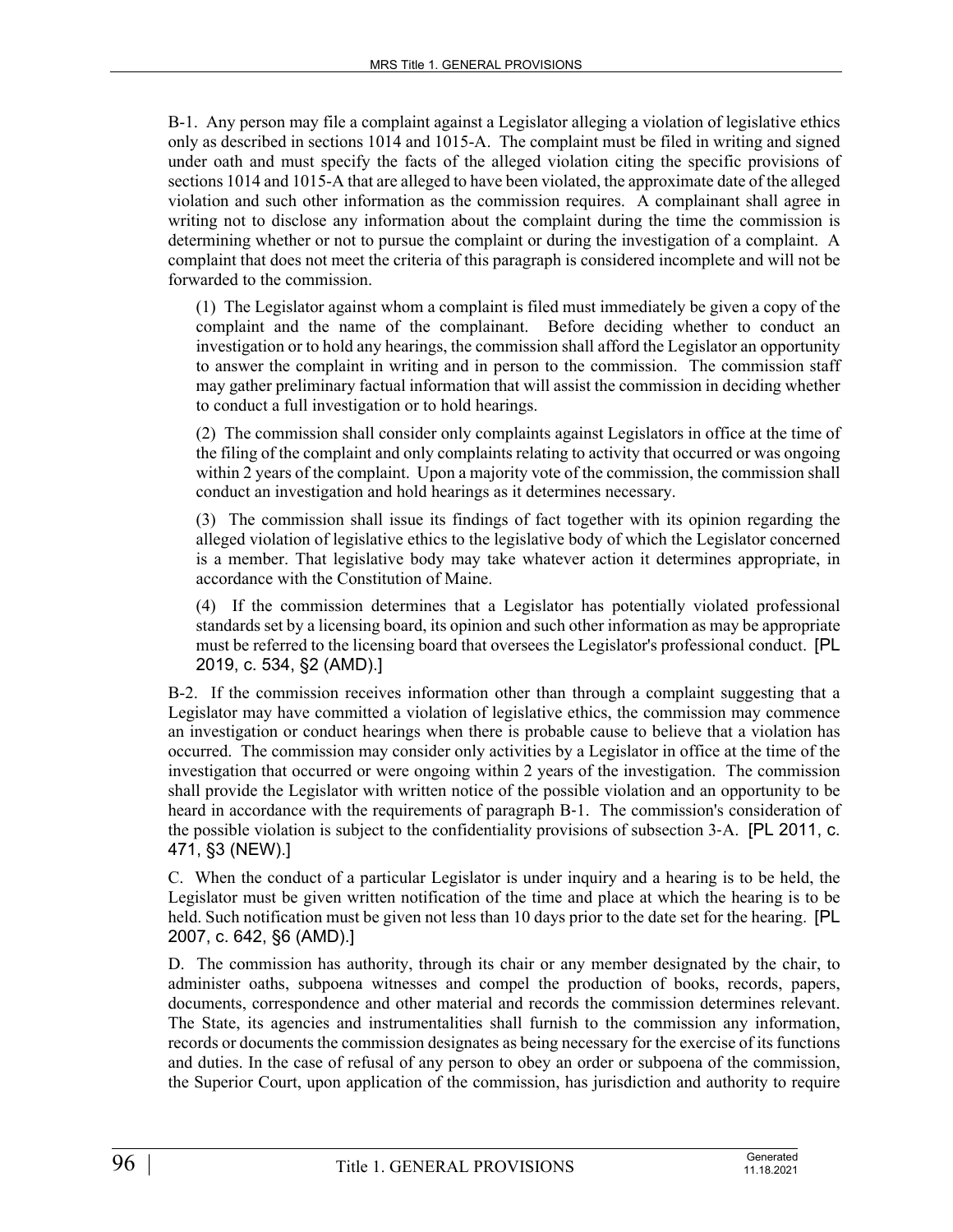compliance with the order or subpoena. Any failure of any person to obey an order of the Superior Court may be punished by that court as contempt thereof. [PL 2007, c. 642, §6 (AMD).]

E. The commission shall adopt rules consistent with due process for the conduct of investigations and hearings under this subchapter. Rules adopted pursuant to this paragraph are major substantive rules pursuant to Title 5, chapter 375, subchapter 2-A.

The commission is not bound by the strict rules of evidence, but its findings and opinions must be based upon competent and substantial evidence. [PL 2007, c. 642, §6 (AMD).]

E-1. The commission may permit the complainant to make a presentation to the commission as part of its consideration whether to conduct an investigation or public hearing. [PL 2007, c. 642, §6 (NEW).]

F. If the commission concludes that it appears that a Legislator has violated a criminal law, a copy of its findings of fact, its opinion and such other information as may be appropriate must be referred to the Attorney General. Any determination by the commission or by a legislative body that a violation of legislative ethics has occurred does not preclude any criminal action relating to the violation that may be brought against the Legislator. [PL 2007, c. 642, §6 (AMD).]

G. If the commission determines that a complaint filed under oath is frivolous or was filed in bad faith or if the complainant fails to appear at the hearing without being excused by the commission, the commission may order the complainant to pay to the Legislator against whom the complaint has been filed that Legislator's costs of investigation and defense, including any reasonable attorney's fees. This order is considered a final agency action, and the complainant may appeal the order pursuant to the Maine Administrative Procedure Act. If the commission determines that the complaint was filed in bad faith, the commission shall refer the case to the Attorney General for investigation.

Such an order does not preclude any other remedy available to the Legislator against whom the complaint has been filed, including, but not limited to, an action brought in Superior Court against the complainant for damages to the Legislator's reputation. [PL 2007, c. 642, §6 (AMD).]

H. The commission shall file with the Clerk of the House and the Secretary of the Senate a copy of written advisory opinions and guidance issued by the commission that were formally requested by a Legislator and that were considered by the commission at a public meeting, with such deletions and changes as the commission considers necessary to protect the identity of the person seeking the opinions or others. The Clerk of the House shall keep a copy of such opinions and guidance in a special binder and shall finally publish them in the Legislative Record. The commission may exempt an opinion or a part of an opinion from release, publication or inspection if it considers such action appropriate for the protection of 3rd parties and makes available to the public an explanatory statement to that effect. [PL 2007, c. 642, §6 (AMD).]

I. A copy of the commission's findings of fact and opinions regarding complaints against Legislators must also be filed with the Clerk of the House and the Secretary of the Senate. The Clerk of the House shall keep them in a special binder and shall finally publish them in the Legislative Record. [PL 2007, c. 642, §6 (AMD).]

## J. [PL 2007, c. 642, §6 (RP).]

K. When a Legislator has a question or problem of an emergency nature about a possible violation of legislative ethics or an issue involving that Legislator that arises during the course of legislative action, the Legislator may request an advisory opinion from the presiding officer of the legislative body of which the Legislator is a member. The presiding officer may issue an advisory opinion. An advisory opinion issued by the presiding officer must be in accordance with the principles of this subchapter, be in writing and be reported to the commission. The commission may then issue a further opinion on the matter. The presiding officer may refer such a question or problem directly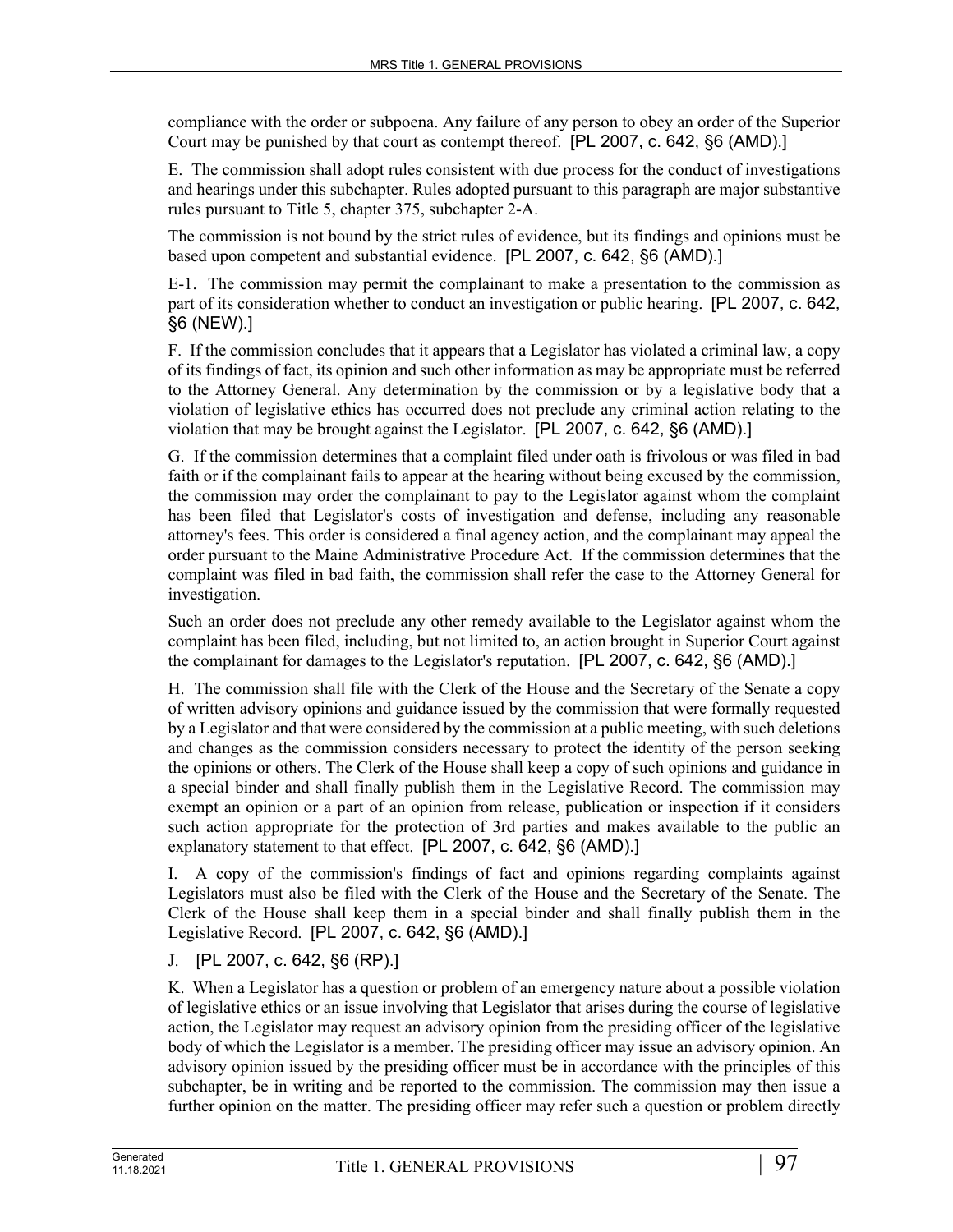to the commission, which shall meet as soon as possible to consider the question or problem. [PL 2007, c. 642, §6 (AMD).]

L. The commission shall make reasonable efforts to resolve a complaint within 90 days of its filing. [PL 2007, c. 642, §6 (NEW).]

[PL 2019, c. 534, §2 (AMD).]

**3. Confidentiality.** 

[PL 2007, c. 642, §6 (RP).]

**3-A. Confidentiality of records and proceedings relating to screening complaints alleging a violation of legislative ethics.** Notwithstanding chapter 13, a complaint alleging a violation of legislative ethics is confidential and is not a public record until after the commission has voted pursuant to subsection 2, paragraph B‑1 to pursue the complaint, and a commission proceeding to determine whether to pursue a complaint must be conducted in executive session. If the commission does not vote to pursue the complaint, the complaint and records relating to the investigation of that complaint remain confidential and are not public records unless the Legislator against whom the complaint is made submits a written request that the complaint and all accompanying materials be made public. This subsection does not prohibit a complainant from disclosing information that the complainant provided to the commission as part of the complaint or investigation once the commission has determined not to pursue the complaint or the investigation of a complaint is complete. This subsection does not prevent the commission from including general information about complaints in any report to the Legislature. Any person who knowingly breaches the confidentiality of a complaint investigation commits a Class D crime. This subsection does not prevent commission staff from disclosing information to a person from whom the commission is seeking information or evidence relevant to the complaint that is necessary to investigate the complaint or prevent the complainant or the Legislator against whom the complaint is made from discussing the complaint with an attorney or other person assisting them with the complaint. The commission or commission staff shall inform any person with whom they communicate of the requirement to keep any information regarding the complaint investigation confidential.

[PL 2007, c. 642, §6 (NEW).]

**4. Confidentiality of records other than complaints.** Commission records other than complaints are governed by this subsection.

A. Investigative records relating to complaints that the commission has voted to pursue are confidential unless they are provided to commission members or otherwise distributed at a public hearing of the commission. [PL 2007, c. 642, §6 (NEW).]

B. Legislators' statements of sources of income are public records. [PL 2007, c. 642, §6 (NEW).]

C. Findings of fact and recommendations of the commission on complaints alleging violation of legislative ethics are public records. [PL 2007, c. 642, §6 (NEW).]

D. Advisory opinions of the commission and requests for advisory opinions from the commission are public records, except as provided in subsection 2, paragraph H. [PL 2007, c. 642, §6 (NEW).]

[PL 2007, c. 642, §6 (NEW).]

**5. Prohibited communications.** Communications concerning a complaint filed under this section between commission members and a complainant or between commission members and the subject of a complaint are prohibited until after the commission has voted not to pursue a complaint or the commission has taken final action on the complaint.

[PL 2007, c. 642, §6 (NEW).]

SECTION HISTORY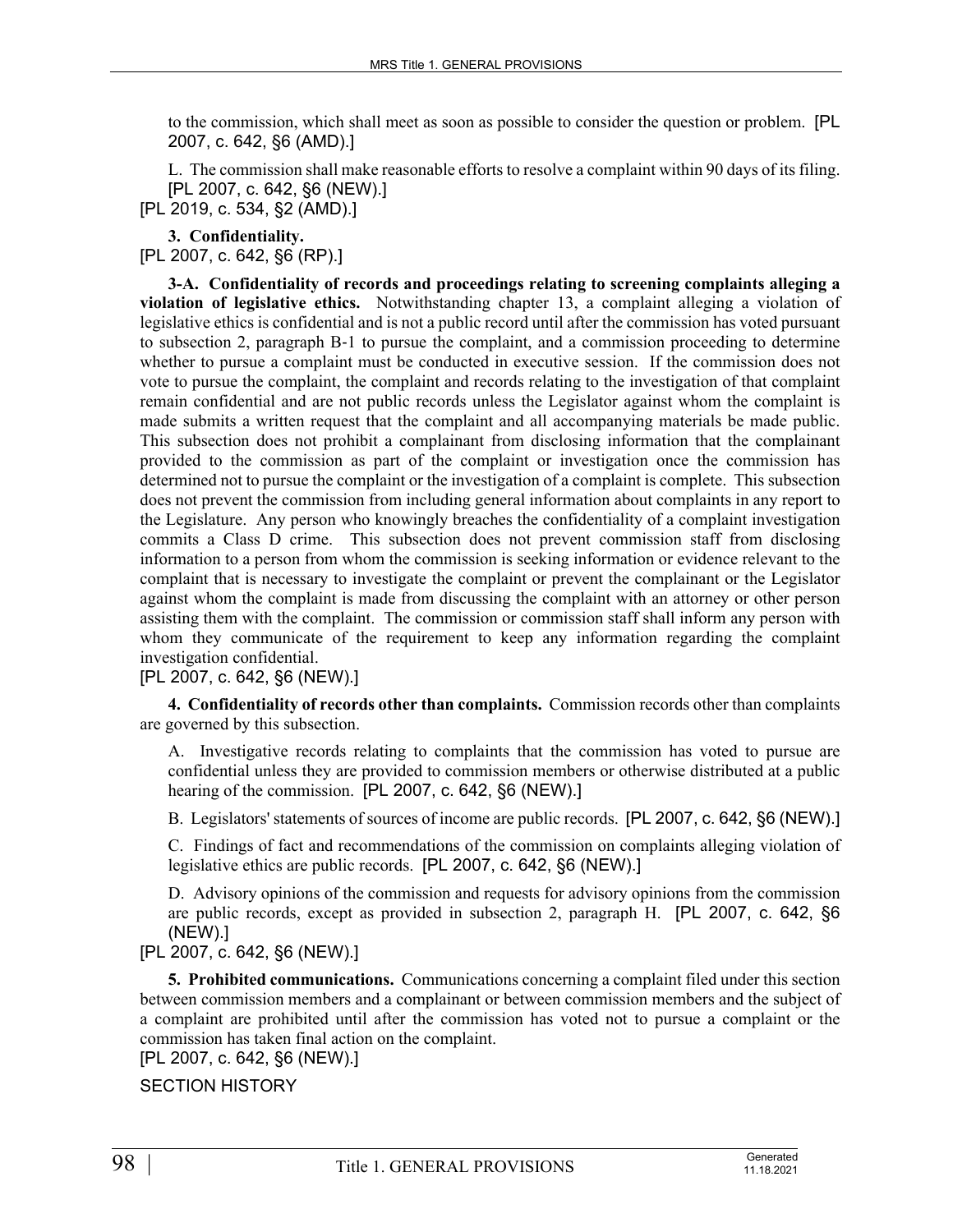PL 1975, c. 621, §1 (NEW). PL 1977, c. 252, §2 (AMD). PL 1989, c. 561, §§5,6 (AMD). PL 2007, c. 642, §6 (AMD). PL 2011, c. 471, §§1-3 (AMD). PL 2019, c. 534, §2 (AMD).

## **§1014. Violations of legislative ethics**

**1. Situations involving conflict of interest.** A Legislator engages in a violation of legislative ethics if that Legislator votes on a question in connection with a conflict of interest in committee or in either body of the Legislature or attempts to influence the outcome of that question unless a presiding officer in accordance with the Joint Rules of the Legislature requires a Legislator to vote or advises the Legislator that there is no conflict in accordance with section 1013, subsection 2, paragraph K. A conflict of interest includes:

A. When a Legislator or a member of the Legislator's immediate family has or acquires a direct substantial personal financial interest, distinct from that of the general public, in an enterprise that would be financially benefited by proposed legislation, or derives a direct substantial personal financial benefit from close economic association with a person known by the Legislator to have a direct financial interest in an enterprise affected by proposed legislation; [PL 2007, c. 642, §7 (AMD).]

B. When a Legislator or a member of the Legislator's immediate family accepts gifts, other than campaign contributions duly recorded as required by law, from persons affected by legislation or who have an interest in an entity affected by proposed legislation and the Legislator knows or reasonably should know that the purpose of the donor in making the gift is to influence the Legislator in the performance of the Legislator's official duties or vote or is intended as a reward for action on the Legislator's part; [PL 2007, c. 642, §7 (AMD).]

C. Receiving compensation or reimbursement not authorized by law for services, advice or assistance as a Legislator; [PL 2007, c. 642, §7 (AMD).]

D. Appearing for, representing or advocating on behalf of another before the Legislature, unless without compensation and for the benefit of a citizen; [PL 2007, c. 642, §7 (AMD).]

E. When a Legislator or a member of the Legislator's immediate family accepts or engages in employment that could impair the Legislator's judgment, or when the Legislator knows that there is a substantial possibility that an opportunity for employment is being afforded the Legislator or a member of the Legislator's immediate family with intent to influence the performance of the Legislator's official duties, or when the Legislator or a member of his immediate family stands to derive a personal private gain or loss from employment, because of legislative action, distinct from the gain or losses of other employees or the general community; and [PL 2007, c. 642, §7 (AMD).]

F. When a Legislator or a member of the Legislator's immediate family has an interest in legislation relating to a profession, trade, business or employment in which the Legislator or a member of the Legislator's immediate family is engaged and the benefit derived by the Legislator or a member of the Legislator's immediate family is unique and distinct from that of the general public or persons engaged in similar professions, trades, businesses or employment. [PL 2007, c. 642, §7 (AMD).] [PL 2007, c. 642, §7 (AMD).]

#### **2. Undue influence.**

## [PL 2009, c. 258, §2 (RP).]

**2-A. Undue influence.** It is a violation of legislative ethics for a Legislator to engage in conduct that constitutes the exertion of undue influence, including, but not limited to:

A. Appearing for, representing or advocating for another person in a matter before a state agency or authority, for compensation other than compensation as a Legislator, if the Legislator makes reference to that Legislator's legislative capacity, communicates with the agency or authority on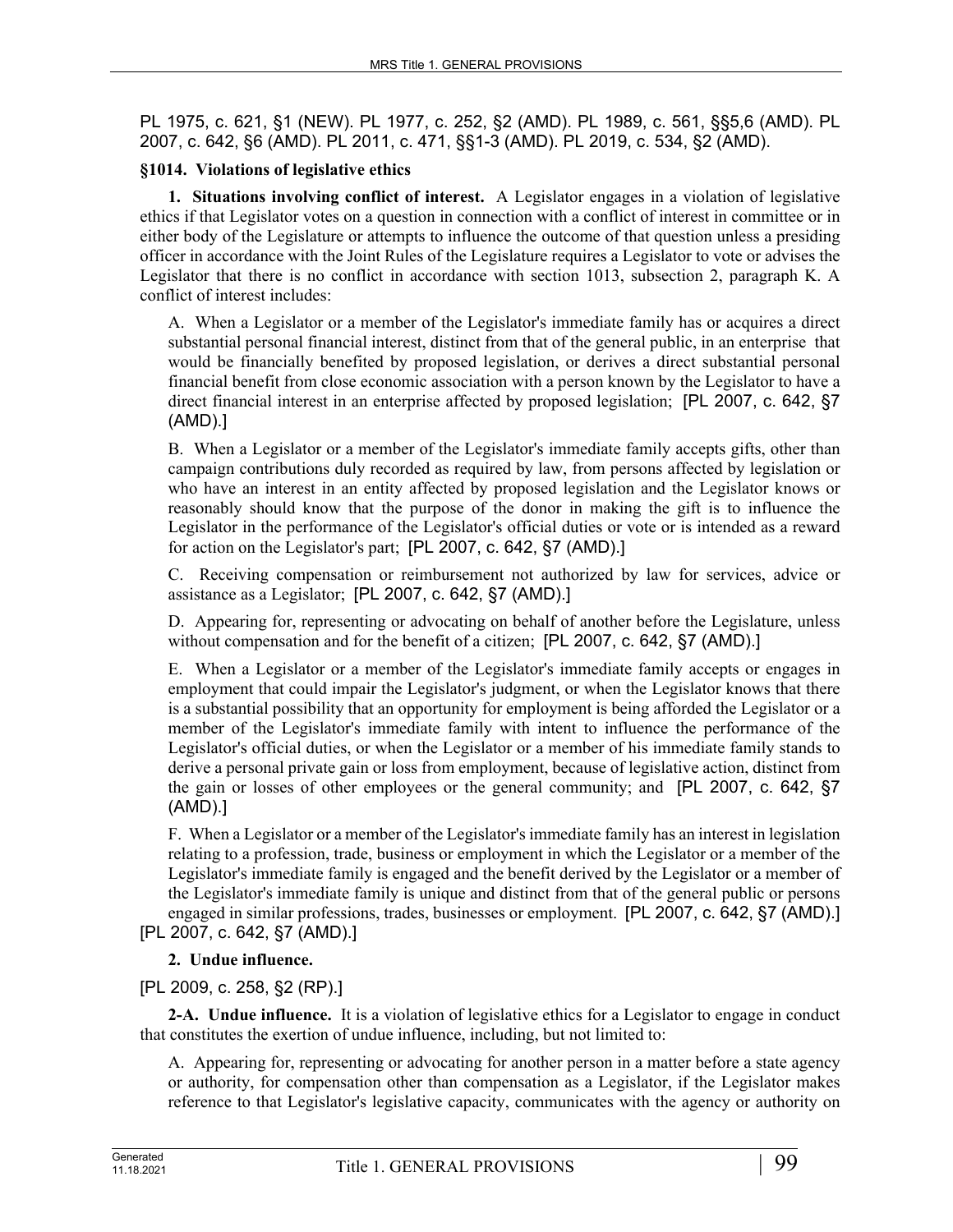legislative stationery or makes threats or implications relating to legislative action; [PL 2009, c. 258, §3 (NEW).]

B. Appearing for, representing or advocating for another person in a matter before a state agency or authority if the Legislator oversees the policies of the agency or authority as a result of the Legislator's committee responsibilities, unless:

(1) The appearance, representation or advocacy is provided without compensation and for the benefit of a constituent;

(2) The Legislator is engaged in the conduct of the Legislator's profession and is in good standing with a licensing board, if any, that oversees the Legislator's profession;

(3) The appearance, representation or advocacy is provided before a court or office of the judicial branch; or

(4) The representation consists of filing records or reports or performing other routine tasks that do not involve the exercise of discretion on the part of the agency or authority; and [PL 2009, c. 258, §3 (NEW).]

C. Representing or assisting another person in the sale of goods or services to the State, a state agency or a state authority, unless the transaction occurs after public notice and competitive bidding. [PL 2009, c. 258, §3 (NEW).]

[PL 2009, c. 258, §3 (NEW).]

**3. Abuse of office or position.** It is a violation of legislative ethics for a Legislator to engage in conduct that constitutes an abuse of office or position, including but not limited to:

A. When a Legislator or a member of the Legislator's immediate family has a direct financial interest or an interest through a close economic associate in a contract for goods or services with the State, a state agency or state authority, unless the contract is awarded through competitive bidding or is exempt from competitive bidding pursuant to state purchasing laws or the payment provisions are based on uniform rates established by the State, a state agency, a state authority or other governmental entity; [PL 2007, c. 642, §7 (AMD).]

B. Granting or obtaining special privilege, exemption or preferential treatment to or for oneself or another, which privilege, exemption or treatment is not readily available to members of the general community or class to which the beneficiary belongs; and [PL 2007, c. 642, §7 (AMD).]

C. Use or disclosure of confidential information obtained because of office or position for the benefit of self or another. [PL 1975, c. 621, §1 (NEW).]

[PL 2007, c. 642, §7 (AMD).]

**4. Contract with state governmental agency.** It is a violation of legislative ethics for a Legislator or an associated organization to enter with a state agency into any contract that is to be paid in whole or in part out of governmental funds unless the contract has been awarded through a process of public notice and competitive bidding or is exempt from competitive bidding pursuant to state purchasing laws.

[PL 2007, c. 642, §7 (NEW).]

SECTION HISTORY

PL 1975, c. 621, §1 (NEW). PL 2007, c. 642, §7 (AMD). PL 2009, c. 258, §§2, 3 (AMD).

**§1015. Prohibited campaign contributions and solicitations**

**(REPEALED)**

SECTION HISTORY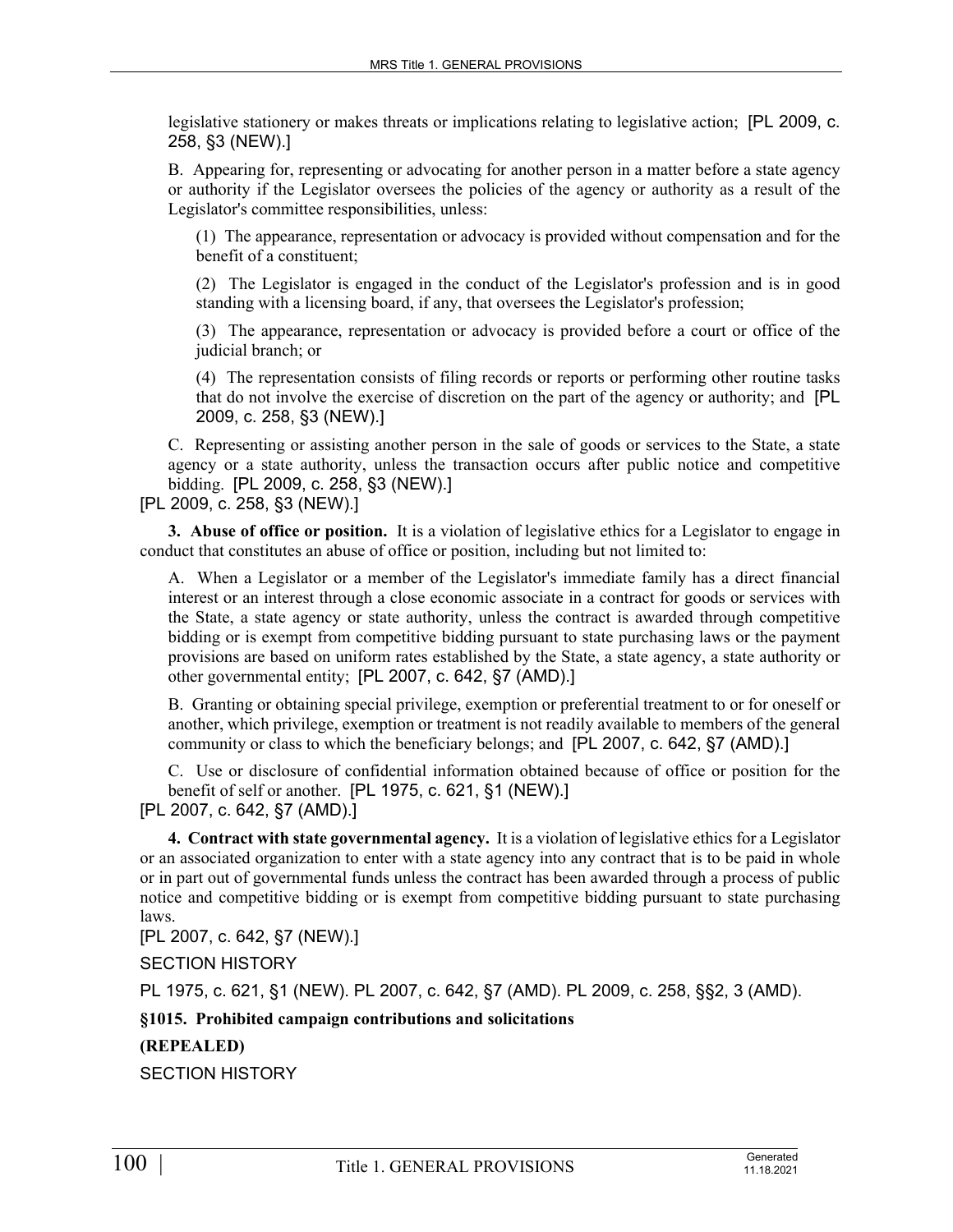PL 1975, c. 621, §1 (NEW). PL 1989, c. 561, §7 (AMD). PL 1997, c. 529, §1 (AMD). PL 1999, c. 273, §1 (AMD). PL 1999, c. 648, §1 (AMD). PL 2003, c. 268, §2 (AMD). PL 2005, c. 301, §3 (AMD). PL 2007, c. 279, §§1, 2 (AMD). PL 2007, c. 642, §8 (AMD). PL 2009, c. 286, §1 (AMD). PL 2019, c. 534, §3 (RP).

### **§1015-A. Campaign contributions and solicitations prohibited**

**1. Definitions.** As used in this section, unless the context otherwise indicates, the following terms have the following meanings.

A. "Contribution" has the same meaning as in Title 21‑A, section 1012, subsection 2 and includes seed money contributions as defined in Title 21-A, section 1122, subsection 9, and, with respect to political action committees and ballot question committees, includes contributions as defined in Title 21‑A, section 1052, subsection 3. "Contribution" does not include qualifying contributions as defined in Title 21‑A, section 1122, subsection 7. [PL 2019, c. 534, §4 (NEW).]

B. "Employer" has the same meaning as in Title 3, section 312‑A, subsection 5. "Employer" does not include a lobbying firm. [PL 2019, c. 534, §4 (NEW).]

C. "Legislative session" means the period of time after the convening of the Legislature and before final adjournment. [PL 2019, c. 534, §4 (NEW).]

D. "Lobbying firm" has the same meaning as in Title 3, section 312–A, subsection 9–A. [PL 2019, c. 587, §1 (RPR); PL 2019, c. 587, §18 (AFF).]

E. "Lobbyist" has the same meaning as in Title 3, section 312‑A, subsection 10. [PL 2019, c. 534, §4 (NEW).]

F. "Lobbyist associate" has the same meaning as in Title 3, section 312‑A, subsection 10‑A. [PL 2019, c. 534, §4 (NEW).]

[PL 2019, c. 587, §1 (AMD); PL 2019, c. 587, §18 (AFF).]

**2. Campaign contributions and solicitations prohibited during legislative session.** The following provisions prohibit certain contributions and solicitations and offers of contributions during a legislative session.

A. The Governor, a member of the Legislature, a constitutional officer or the staff or agent of these officials may not intentionally solicit or accept a contribution from a lobbyist, lobbyist associate, employer of a lobbyist or lobbying firm during a legislative session. [PL 2019, c. 534, §4 (NEW).]

B. A lobbyist, lobbyist associate, employer of a lobbyist or lobbying firm may not intentionally give, offer or promise a contribution to the Governor, a member of the Legislature, a constitutional officer or the staff or agent of these officials during a legislative session. [PL 2019, c. 534, §4 (NEW).]

C. The prohibitions in paragraphs A and B apply to contributions directly and indirectly solicited or accepted by or given, offered and promised to a political action committee, ballot question committee or party committee of which the Governor, a member of the Legislature, a constitutional officer or the staff or agent of these officials is a treasurer, officer or primary fund-raiser or decision maker. [PL 2019, c. 534, §4 (NEW).]

D. The prohibitions in paragraphs A and B do not apply to the following:

(1) The solicitation or acceptance of a contribution from or the offer or promise of a contribution by a lobbyist, lobbyist associate, employer of a lobbyist or lobbying firm that is not the property of that lobbyist, lobbyist associate, employer of a lobbyist or lobbying firm;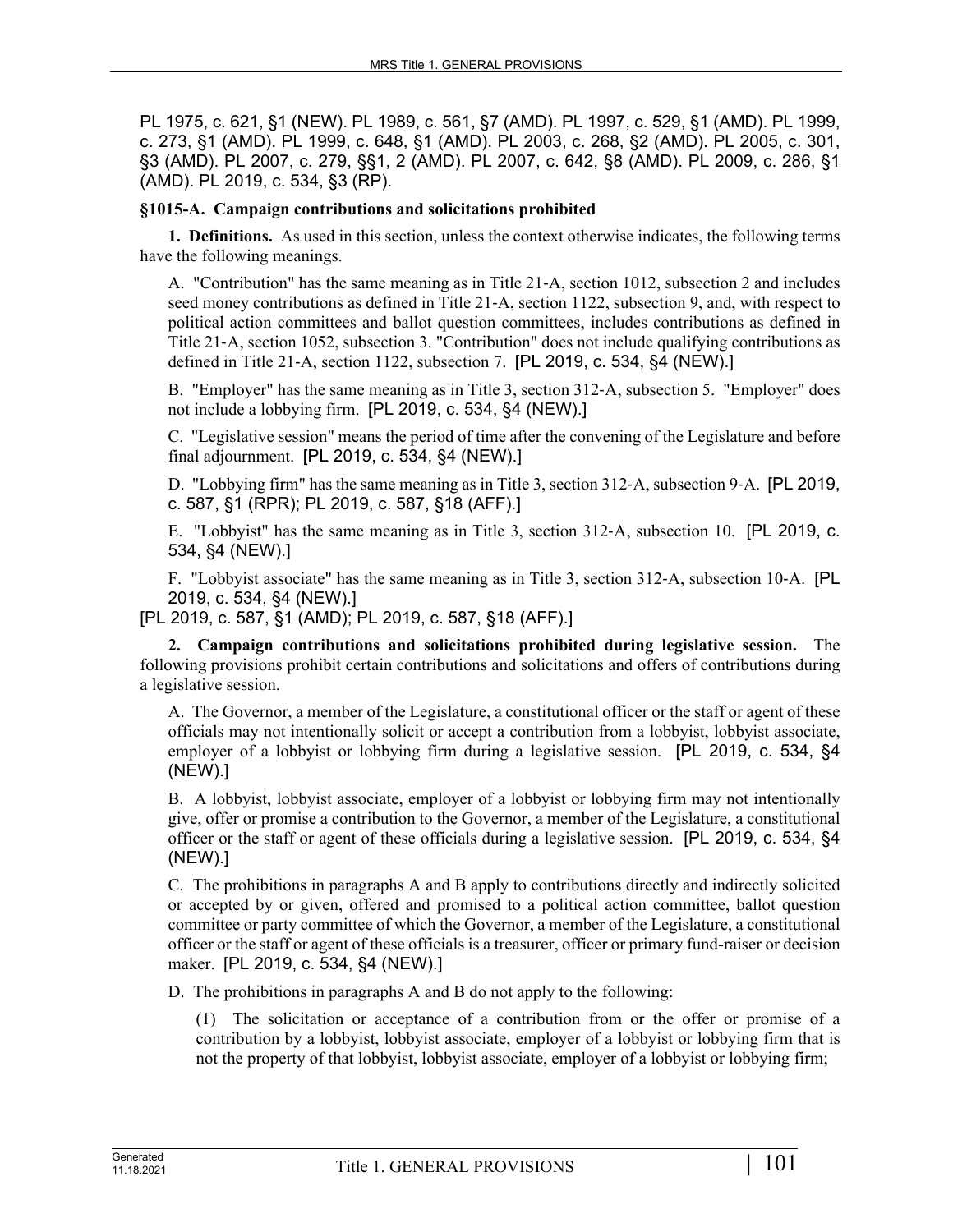(2) The solicitation or acceptance of a contribution from or the offer or promise of a contribution by an employer of a lobbyist or lobbying firm related to a special election to fill a vacancy from the time of announcement of the election until the election; or

(3) The solicitation or acceptance of a contribution from or the offer or promise of a contribution by a lobbyist or lobbyist associate related to a special election to fill a vacancy from the time of announcement of the election until the election if the lobbyist or lobbyist associate is eligible to vote or will be eligible to vote on the day of the election in the district where the special election will appear on the ballot. [PL 2019, c. 534, §4 (NEW).]

[PL 2019, c. 534, §4 (NEW).]

**3. Campaign contributions and solicitations prohibited when Legislature not in legislative session.** The following provisions prohibit certain contributions and solicitations and offers of contributions when the Legislature is not in legislative session.

A. When the Legislature is not in legislative session, the Governor, a member of the Legislature or the staff or agent of these officials may not intentionally solicit or accept a contribution from a lobbyist or lobbyist associate unless the lobbyist or lobbyist associate is eligible to vote or will be eligible to vote on the day of the election in a district where the Governor or member of the Legislature will appear on the ballot. [PL 2019, c. 534, §4 (NEW).]

B. When the Legislature is not in legislative session, a lobbyist or lobbyist associate may not intentionally give, offer or promise a contribution to the Governor, a member of the Legislature or the staff or agent of these officials unless the lobbyist or lobbyist associate is eligible to vote or will be eligible to vote on the day of the election in a district where the Governor or member of the Legislature will appear on the ballot. [PL 2019, c. 534, §4 (NEW).]

C. The prohibitions in paragraphs A and B do not apply to the solicitation or acceptance of a contribution from or the offer or promise of a contribution by a lobbyist or lobbyist associate that is not the property of that lobbyist or lobbyist associate. [PL 2019, c. 534, §4 (NEW).]

D. The prohibitions in paragraphs A and B do not apply to the solicitation or acceptance of a contribution from or the offer or promise of a contribution by an employer of a lobbyist or a lobbying firm. [PL 2019, c. 534, §4 (NEW).]

[PL 2019, c. 534, §4 (NEW).]

**4. Campaign contributions and solicitations prohibited at all times.** The following provisions prohibit certain contributions and solicitations and offers of contributions at all times, regardless of whether the Legislature is in legislative session.

A. A gubernatorial or legislative candidate who is not the Governor or a member of the Legislature, or the staff or agent of a gubernatorial or legislative candidate, may not intentionally solicit or accept a contribution from a lobbyist or lobbyist associate unless the lobbyist or lobbyist associate is eligible to vote or will be eligible to vote on the day of the election in a district where the gubernatorial or legislative candidate will appear on the ballot. [PL 2019, c. 534, §4 (NEW).]

B. A lobbyist or lobbyist associate may not intentionally give, offer or promise a contribution to a gubernatorial or legislative candidate who is not the Governor or a member of the Legislature, or the staff or agent of a gubernatorial or legislative candidate, unless the lobbyist or lobbyist associate is eligible to vote or will be eligible to vote on the day of the election in a district where the gubernatorial or legislative candidate will appear on the ballot. [PL 2019, c. 534, §4 (NEW).]

C. The prohibitions in paragraphs A and B do not apply to the solicitation or acceptance of a contribution from or the offer or promise of a contribution by a lobbyist or lobbyist associate that is not the property of that lobbyist or lobbyist associate. [PL 2019, c. 534, §4 (NEW).]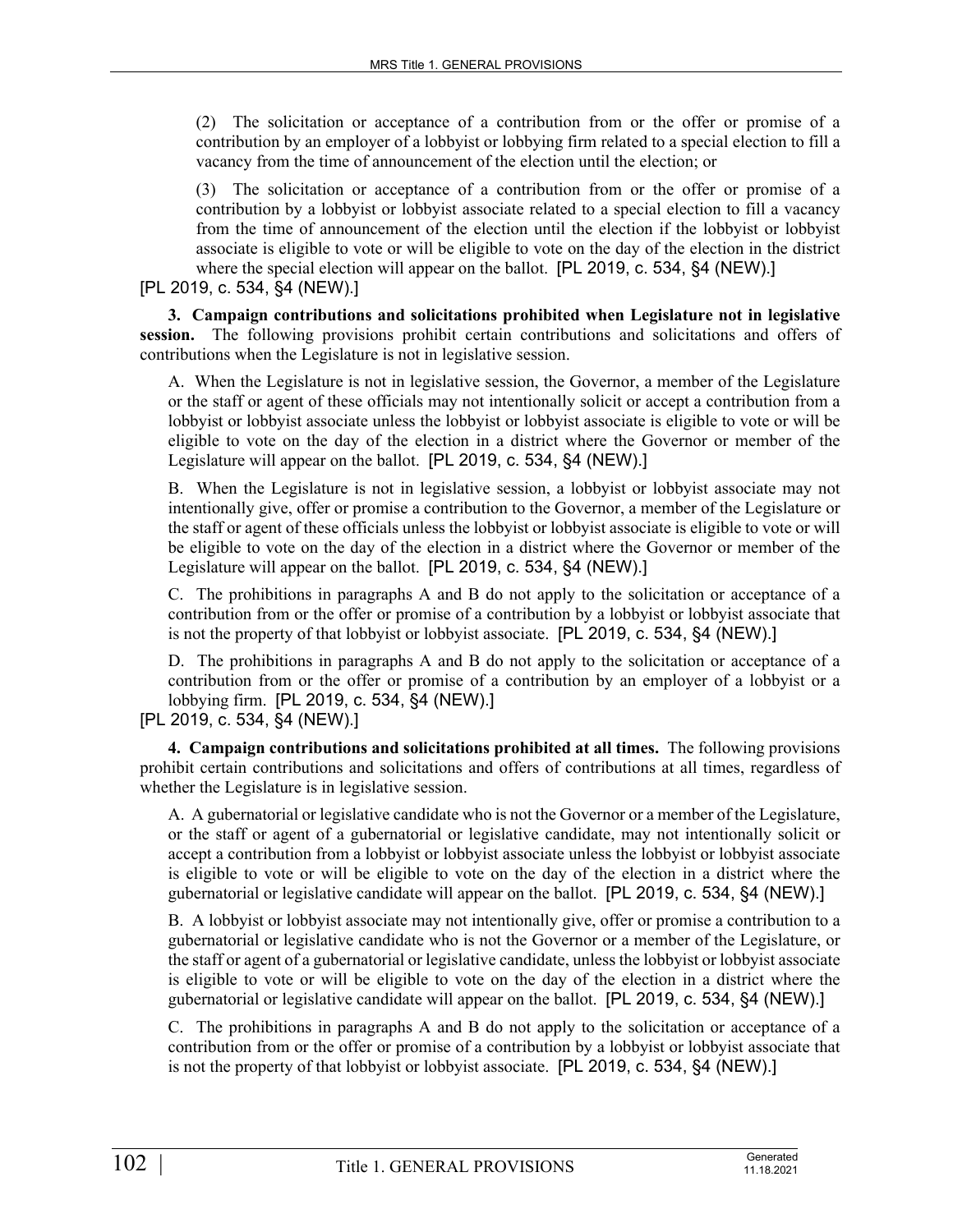D. The prohibitions in paragraphs A and B do not apply to the solicitation or acceptance of a contribution from or the offer or promise of a contribution by an employer of a lobbyist or lobbying firm. [PL 2019, c. 534, §4 (NEW).]

[PL 2019, c. 534, §4 (NEW).]

**5. Exceptions.** This section does not prohibit any of the following.

A. The solicitation, acceptance, offer or gift of money or anything of value for bona fide social events hosted for nonpartisan, charitable purposes. [PL 2019, c. 534, §4 (NEW).]

B. The solicitation, acceptance, offer or promise of contributions to a member of the Legislature supporting that member's campaign for federal office. [PL 2019, c. 534, §4 (NEW).]

C. The attendance of the Governor, a member of the Legislature, a constitutional officer, a gubernatorial or legislative candidate or the staff or agent of these persons at fund-raising events held by a municipal, county, state or national political party organized pursuant to Title 21-A, chapter 5, nor the advertisement of the expected presence of any such person at any such event, as long as any such person has no involvement in soliciting attendance at the event and all proceeds are paid directly to the political party organization hosting the event or a nonprofit charitable organization. [PL 2019, c. 534, §4 (NEW).]

[PL 2019, c. 534, §4 (NEW).]

**6. Violations.** The commission may undertake investigations to determine whether any person has violated this section. A person who violates this section is subject to a civil penalty not to exceed \$1,000 for each violation, payable to the State and recoverable in a civil action. A contribution accepted in violation of this section must be returned to the contributor.

[PL 2019, c. 534, §4 (NEW).]

SECTION HISTORY

PL 2019, c. 534, §4 (NEW). PL 2019, c. 587, §1 (AMD). PL 2019, c. 587, §18 (AFF).

#### **§1016. Statement of sources of income**

## **(REPEALED)**

SECTION HISTORY

PL 1975, c. 621, §1 (NEW). PL 1989, c. 561, §8 (RP).

**§1016-A. Disclosure of specific sources of income**

#### **(REPEALED)**

SECTION HISTORY

PL 1989, c. 561, §9 (NEW). PL 1989, c. 608, §§1,2 (AMD). PL 1989, c. 734 (AMD). PL 2001, c. 75, §1 (AMD). PL 2007, c. 704, §1 (AMD). PL 2011, c. 634, §6 (RP).

**§1016-B. Disclosure of reportable liabilities**

#### **(REPEALED)**

SECTION HISTORY

PL 1989, c. 561, §10 (NEW). PL 1991, c. 331, §1 (AMD). PL 2011, c. 634, §7 (RP).

#### **§1016-C. Reports by legislative candidates**

A candidate, as defined in Title 21‑A, section 1, subsection 5, for the Legislature who is not required to file a report under section 1016‑G shall file a report containing the same information required of Legislators under section 1016‑G no later than 5 p.m. on August 15th preceding the general election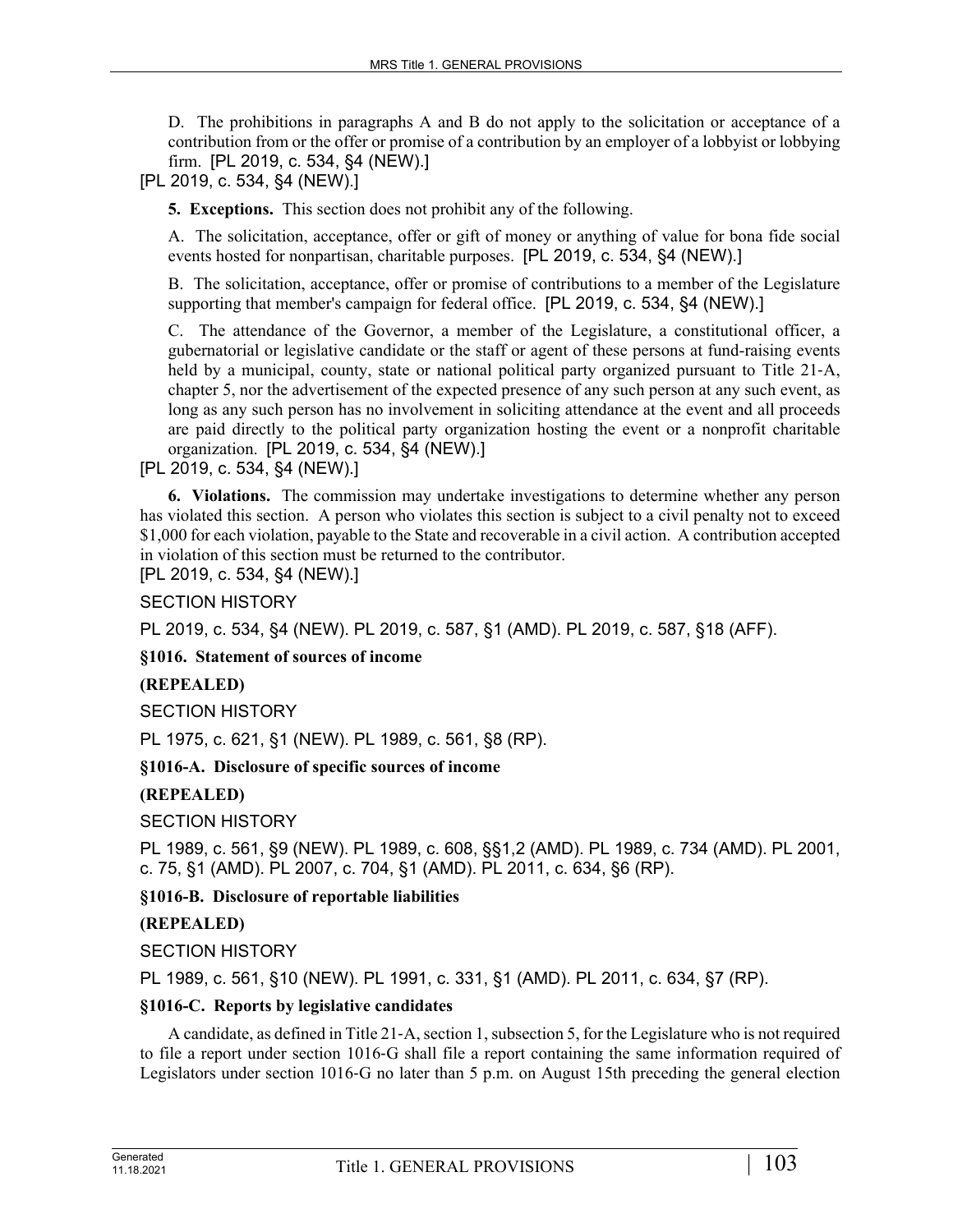unless the candidate withdraws from the election in accordance with Title 21‑A, section 374‑A by that date. [PL 2021, c. 132, §1 (AMD).]

## SECTION HISTORY

PL 1991, c. 880, §2 (NEW). PL 2011, c. 471, §4 (AMD). PL 2011, c. 634, §8 (AMD). PL 2021, c. 132, §1 (AMD).

### **§1016-D. Disclosure of bids on government contracts**

When a Legislator or associated organization bids on a contract with a state governmental agency, the Legislator or associated organization shall file a statement with the commission no later than 5:00 p.m. on the day the bid is submitted that discloses the subject of the bid and the names of the Legislator, associated organization and state governmental agency as appropriate. The bid disclosure statement filed under this section must be on a form prescribed by the commission and is a public record as defined in section 402. [PL 2003, c. 268, §3 (NEW).]

### SECTION HISTORY

PL 2003, c. 268, §3 (NEW).

**§1016-E. Disclosure of interests**

### **(REPEALED)**

SECTION HISTORY

PL 2007, c. 704, §2 (NEW). PL 2011, c. 634, §9 (RP).

**§1016-F. Internet disclosure**

### **(REPEALED)**

SECTION HISTORY

PL 2007, c. 704, §3 (NEW). PL 2011, c. 634, §10 (RP).

## **§1016-G. Disclosure of specific sources of income, interests and reportable liabilities**

Each Legislator shall annually file with the commission a statement identifying the sources of income received, positions held and reportable liabilities incurred during the preceding calendar year by the Legislator or members of the Legislator's immediate family. A Legislator who has completed service in the Legislature shall file the statement within 45 days of the Legislator's last day of service to disclose the sources of income in the Legislator's final calendar year of service. [PL 2011, c. 634, §11 (NEW).]

**1. Content of statement.** The name and, where applicable, the job title of the individual earning or receiving the income must be disclosed, unless otherwise noted. Each source of income must be identified by name, address and principal type of economic or business activity. If disclosure of this type is prohibited by statute, rule or an established code of professional ethics, it is sufficient for the Legislator to specify the principal type of economic or business activity from which the income is derived.

The statement must identify:

A. If the Legislator is an employee of another person, firm, corporation, association or organization that has provided the Legislator with compensation of \$2,000 or more, the name and address of the employer. The Legislator shall identify the title and position held by the Legislator; [PL 2011, c. 634, §11 (NEW).]

B. If the Legislator is self-employed, the name and address of the Legislator's business and each source of income derived from self-employment that represents more than 10% of the Legislator's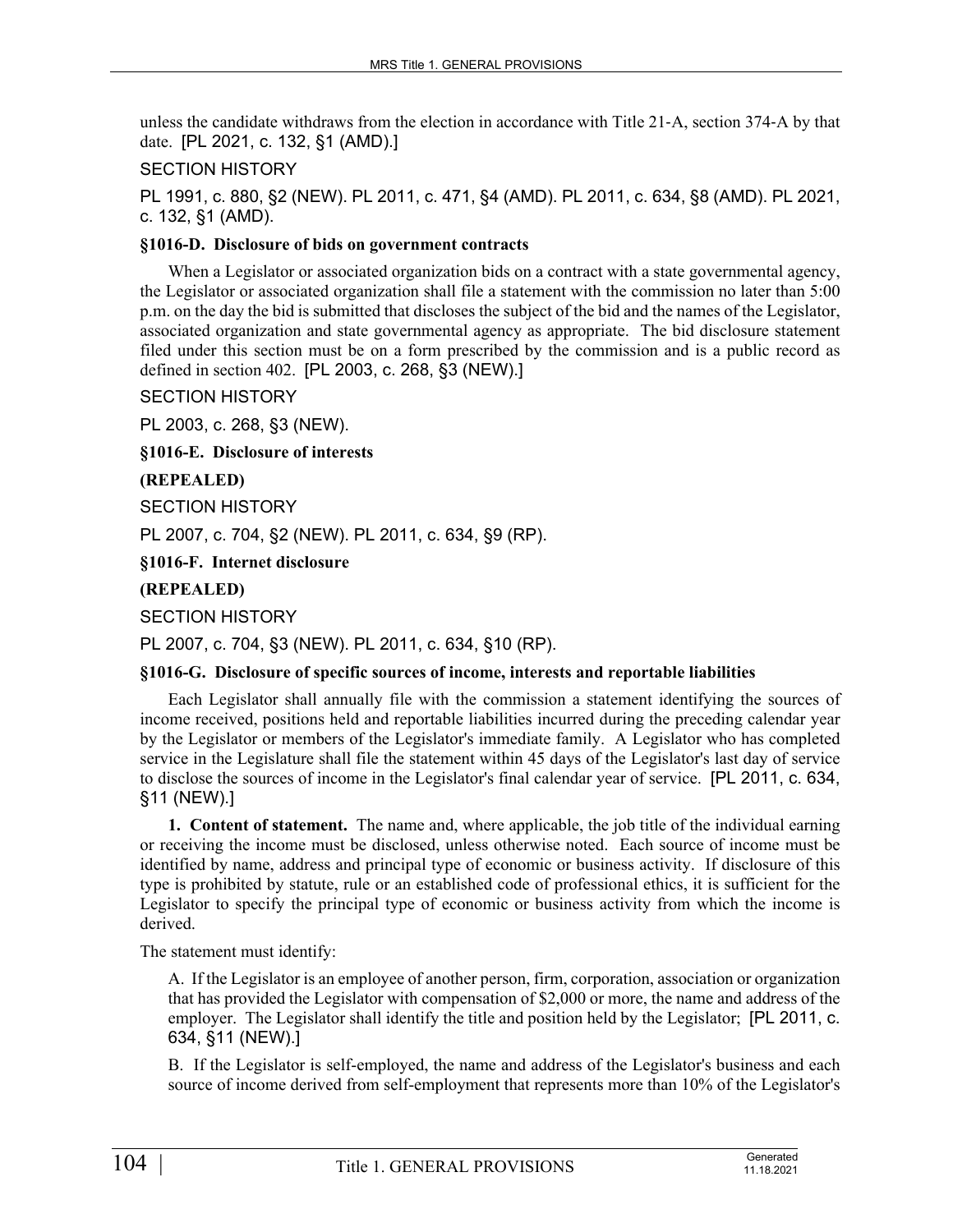gross income from self-employment or \$2,000, whichever is greater; [PL 2011, c. 634, §11 (NEW).]

C. The name, address and principal economic or business activity of any corporation, partnership, limited liability company or other business in which the Legislator or members of the Legislator's immediate family own or control, directly or indirectly, more than 5% of the outstanding equity, whether individually or in the aggregate, that has received revenue of \$2,000 or more; [PL 2013, c. 401, §1 (AMD).]

D. Each source of income of \$2,000 or more the Legislator derived from providing services as an attorney, the major areas of law practiced by the Legislator and, if associated with a law firm, the major areas of practice of the firm; [PL 2011, c. 634, §11 (NEW).]

E. Each source of income of \$2,000 or more received by the Legislator and a description of the nature of the income, such as rental income, dividend income and capital gains; [PL 2013, c. 401, §1 (AMD).]

F. The specific source of each gift received by the Legislator; [PL 2011, c. 634, §11 (NEW).]

G. Each source of income of \$2,000 or more received by any member of the immediate family of the Legislator, except that the Legislator is not required to identify the names of dependent children. If the member of the Legislator's immediate family received income of \$2,000 or more in compensation, the Legislator shall identify the source of the compensation, the type of the economic activity and the title of the position held by the immediate family member; [PL 2011, c. 634, §11 (NEW).]

H. Each source of honoraria of \$2,000 or more that the Legislator accepted; [PL 2011, c. 634, §11 (NEW).]

I. Each executive branch agency before which the Legislator or any immediate family member has represented or assisted others for compensation; [PL 2011, c. 634, §11 (NEW).]

J. Each state governmental agency, board or commission to which the Legislator, a member of the Legislator's immediate family or an associated organization has sold, rented or leased goods or services with a value of \$10,000 or more during the preceding calendar year and a description of the goods or services sold, rented or leased; [PL 2011, c. 634, §11 (NEW).]

K. Each party as defined in Title 21‑A, section 1, subsection 28, including a party committee, and each organization that is required under Title 21‑A, chapter 13 to register with the commission as a political action committee or ballot question committee for which the Legislator or a member of the Legislator's immediate family is a treasurer, principal officer or principal fund-raiser or decision maker; [PL 2013, c. 401, §1 (AMD).]

L. Any offices, trusteeships, directorships or positions of any nature, whether compensated or uncompensated, held by the Legislator or a member of the Legislator's immediate family with any for-profit or nonprofit firm, corporation, association, limited liability company, partnership or business. For the purposes of this paragraph, service as a clerk of a corporation or as a registered agent authorized to receive service of any process, notice or other demand for a business entity is not considered a position with the corporation or business entity; and [PL 2011, c. 634, §11 (NEW).]

M. All reportable liabilities incurred by the Legislator or a member of the Legislator's immediate family during the reporting period. [PL 2011, c. 634, §11 (NEW).] [PL 2013, c. 401, §1 (AMD).]

**2. Time for filing.** The following provisions govern the time for filing statements.

A. Each Legislator shall file with the commission by 5:00 p.m. on February 15th of each year on the form provided by the commission a statement of the sources of income, interests and reportable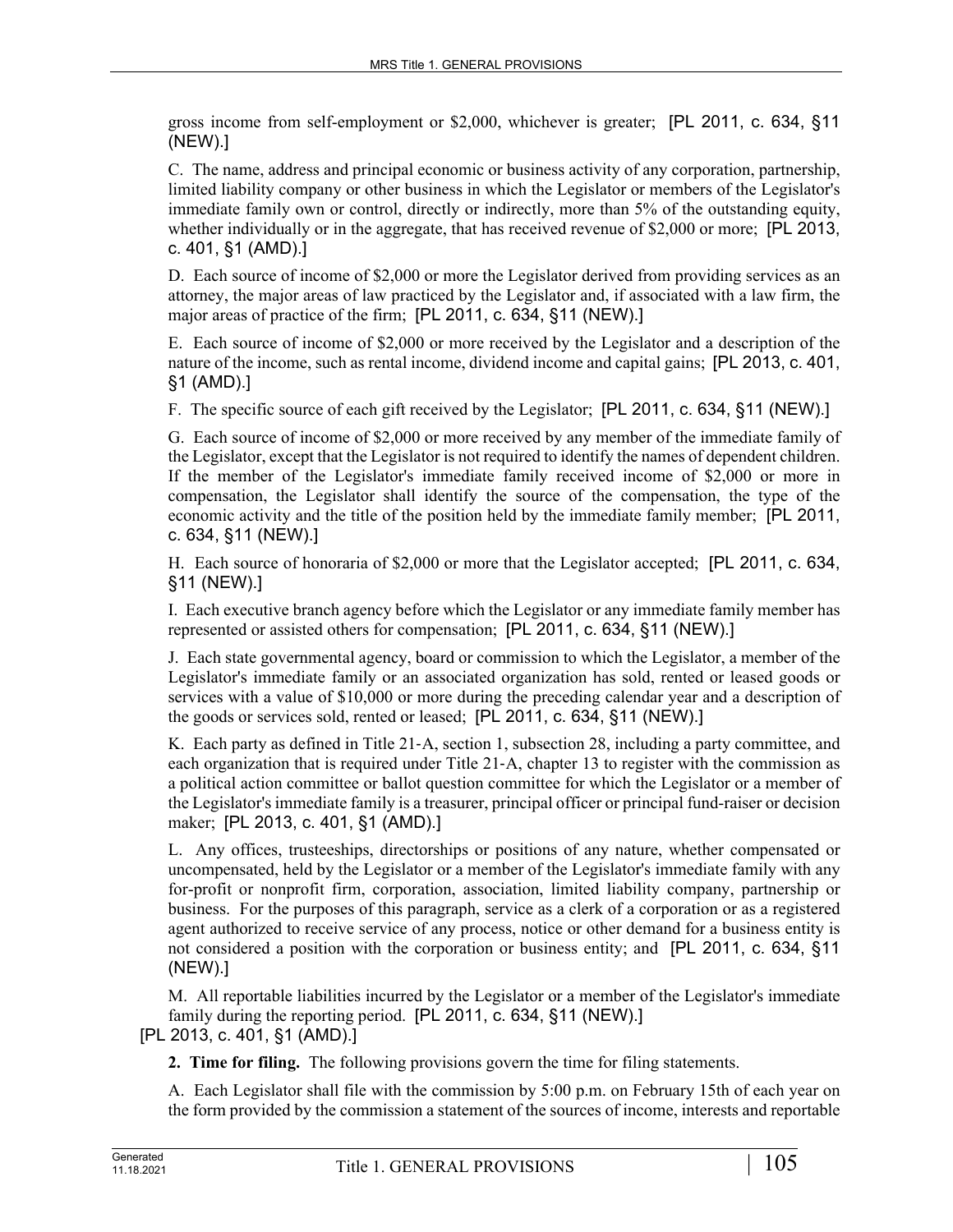liabilities for the preceding calendar year required by subsection 1. Prior to the end of the first week in January of each year, the commission shall deliver a form to each Senator and member of the House of Representatives. [PL 2011, c. 634, §11 (NEW).]

B. A Legislator shall file an updated statement concerning the current calendar year if the income, reportable liabilities or positions of the Legislator or an immediate family member, except for dependent children, substantially change from those disclosed in the Legislator's most recent statement. Substantial changes include, but are not limited to, a new employer that has paid the Legislator or a member of the Legislator's immediate family \$2,000 or more during the current year, another source that has provided the Legislator or a member of the Legislator's immediate family, excluding dependent children, with income that totals \$2,000 or more during the current year or the acceptance of a new position with a for-profit or nonprofit firm that is reportable under subsection 1, paragraph L. The Legislator shall file the updated statement within 30 days of the substantial change in income, reportable liabilities or positions. [PL 2011, c. 634, §11 (NEW).]

[PL 2011, c. 634, §11 (NEW).]

**3. Penalties.** Penalties for violations of this section are as follows.

A. Failing to file a statement within 15 days of having been notified by the commission is a civil violation for which a fine of not more than \$100 may be adjudged. A statement is not considered filed unless it substantially conforms to the requirements of this subchapter and is properly signed. The commission shall determine whether a statement substantially conforms to the requirements of this subchapter. [PL 2011, c. 634, §11 (NEW).]

B. The intentional filing of a false statement is a Class E crime. If the commission concludes that it appears that a Legislator has willfully filed a false statement, it shall refer its findings of fact to the Attorney General. If the commission determines that a Legislator has willfully failed to file a statement required by this subchapter or has willfully filed a false statement, the Legislator is presumed to have a conflict of interest on every question. [PL 2019, c. 534, §5 (AMD).]

[PL 2019, c. 534, §5 (AMD).]

**4. Rules, procedures and forms.** The commission may adopt or amend rules to specify the reportable categories or types and the procedures and forms for reporting and to administer this section. Rules adopted pursuant to this subsection are routine technical rules as defined in Title 5, chapter 375, subchapter 2-A.

[PL 2011, c. 634, §11 (NEW).]

**5. Public record.** Statements filed under this section are public records. The commission shall provide a means for Legislators to file statements in an electronic format that must immediately place the statements on a publicly accessible website. Legislators shall file statements required by this section using the electronic format prescribed by the commission. If a Legislator can attest to an inability to access or use the electronic filing format, the commission may provide assistance to the Legislator to ensure proper and timely placement of the required statements on the publicly accessible website. [PL 2013, c. 401, §2 (AMD).]

SECTION HISTORY

PL 2011, c. 634, §11 (NEW). PL 2013, c. 401, §§1, 2 (AMD). PL 2019, c. 534, §5 (AMD).

**§1017. Form; contents**

**(REPEALED)**

SECTION HISTORY

PL 1975, c. 621, §1 (NEW). PL 1977, c. 252, §3 (AMD). PL 1981, c. 698, §2 (AMD). PL 1989, c. 561, §11 (RP).

**§1017-A. Civil penalties; late and incomplete statements; failure to file**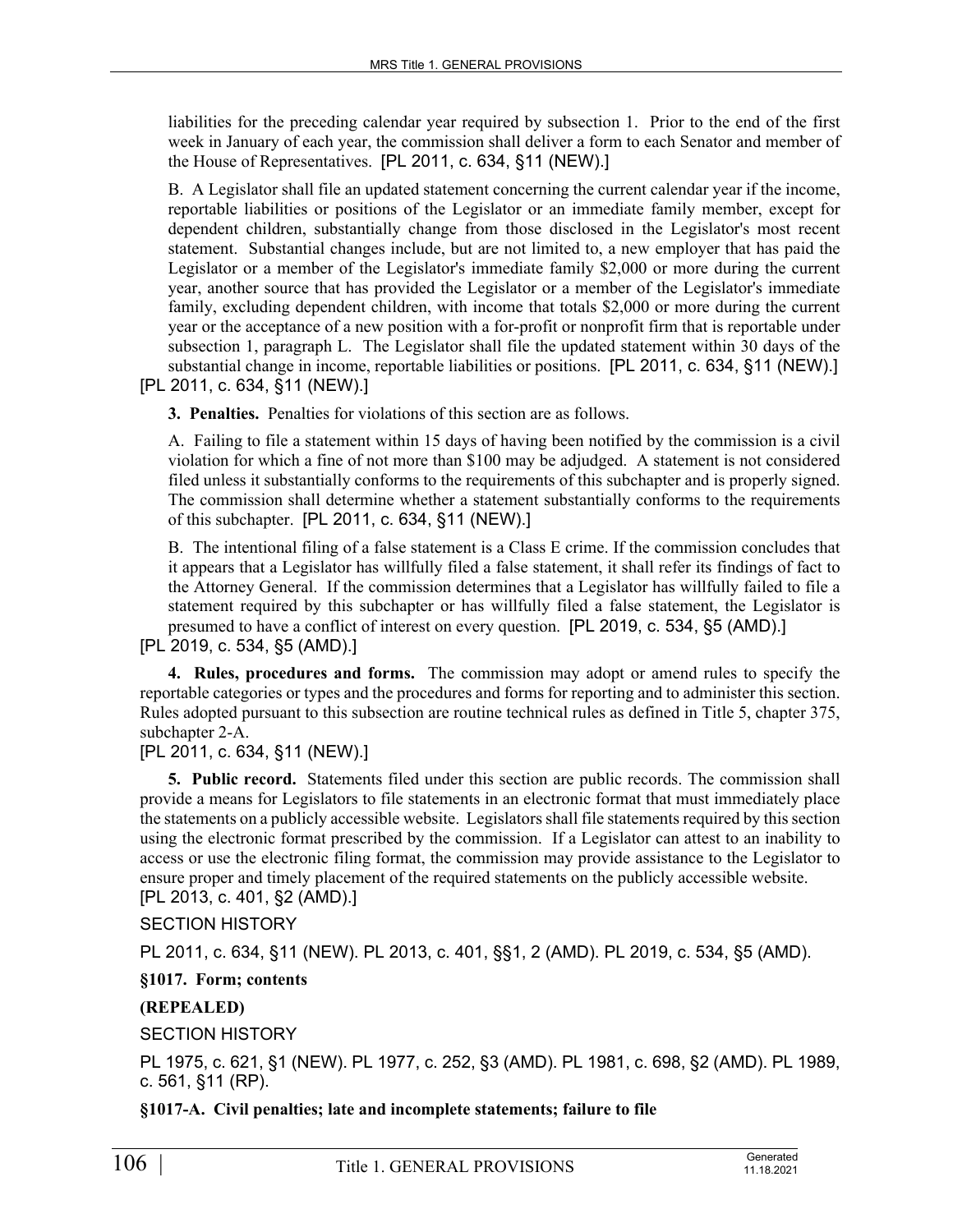## **(REPEALED)**

## SECTION HISTORY

PL 2003, c. 268, §4 (NEW). PL 2007, c. 704, §4 (AMD). PL 2011, c. 634, §12 (RP).

### **§1018. Updating statement**

### **(REPEALED)**

SECTION HISTORY

PL 1975, c. 621, §1 (NEW). PL 1977, c. 252, §4 (RPR). PL 2001, c. 75, §2 (AMD). PL 2011, c. 634, §13 (RP).

**§1019. False statement; failure to file**

#### **(REPEALED)**

#### SECTION HISTORY

PL 1975, c. 621, §1 (NEW). PL 1977, c. 252, §5 (AMD). PL 1977, c. 696, §12 (AMD). PL 2011, c. 471, §5 (AMD). PL 2011, c. 634, §14 (RP).

#### **§1020. Penalty for false accusations**

Any person who files a false charge of a conflict of interest with the commission or any member of the commission, which he does not believe to be true, or whoever induces another to file a false charge of a conflict of interest, which he does not believe to be true, shall be guilty of a Class E crime. [PL 1977, c. 696, §13 (RPR).]

#### SECTION HISTORY

PL 1975, c. 621, §1 (NEW). PL 1977, c. 696, §13 (RPR).

#### **§1021. Membership on boards, authorities or commissions**

It shall not be a conflict of interest for a Legislator to serve on a public board, authority or commission created by the Legislature so long as there is no consideration paid to the Legislator other than his actual expenses. [PL 1975, c. 621, §1 (NEW).]

### SECTION HISTORY

PL 1975, c. 621, §1 (NEW).

#### **§1022. Disciplinary guidelines**

The Legislature shall adopt, publish, maintain and implement, as authorized in the Constitution of Maine, Article IV, Part Third, Section 4, disciplinary guidelines and procedures for Legislators, including the violations of ethical standards, penalties of reprimand, censure or expulsion and the procedures under which these or other penalties may be imposed. [PL 1989, c. 561, §12 (NEW).]

#### SECTION HISTORY

PL 1989, c. 561, §12 (NEW).

#### **§1023. Code of ethics**

The Legislature by Joint Rule shall adopt and publish a code of ethics for Legislators and legislative employees. [PL 1989, c. 561, §12 (NEW).]

## SECTION HISTORY

PL 1989, c. 561, §12 (NEW).

#### **§1024. Waiting period before engaging in lobbying activities**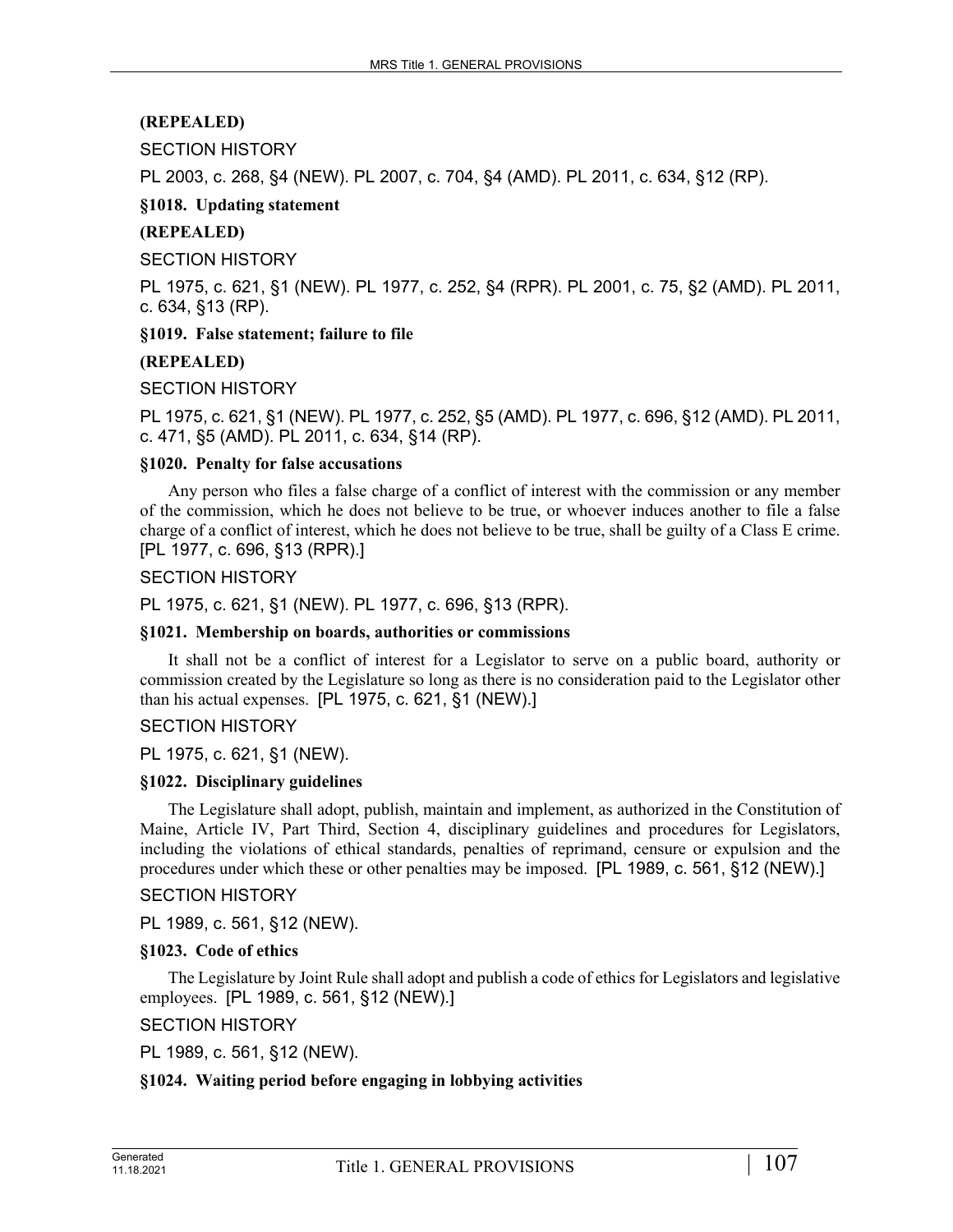**1. Actions precluded beginning with the 127th Legislature.** Beginning with the convening of the 127th Legislature, a person who has served as a Legislator may not engage in activities that would require registration as a lobbyist or lobbyist associate as defined by Title 3, section 312‑A, subsections 10 and 10-A, respectively, until one year after that person's term as a Legislator ends. This subsection may not be construed to prohibit uncompensated lobbying by a former Legislator during the one-year period following the end of that Legislator's most recent term in office.

This subsection is repealed December 1, 2020. [RR 2019, c. 1, Pt. A, §1 (COR).]

**1-A. Actions precluded beginning with the 130th Legislature.** Beginning with the convening of the 130th Legislature, a person who has served as a Legislator may not engage in compensated lobbying until one year after that person's term as a Legislator ends. [PL 2019, c. 57, §2 (NEW).]

**2. Complaints and investigations.** A person may file a complaint with the commission specifying an alleged violation of this section. The commission staff shall notify the party against whom the complaint has been filed and may undertake the investigation of the alleged violation if directed by the commission. The commission may direct commission staff to undertake an investigation of an alleged violation of this section on its own motion.

## [PL 2013, c. 129, §2 (NEW).]

**3. Penalty.** A person who intentionally violates this section is subject to a civil penalty not to exceed \$1,000, payable to the State and recoverable in a civil action. [PL 2013, c. 129, §2 (NEW).]

**4. Definitions.** As used in this section, unless the context otherwise indicates, the following terms have the following meanings.

A. "Compensated lobbying" means lobbying conducted by an individual who is specifically employed by another person other than the State or an agency of the State for that purpose or lobbying conducted by an individual as a regular employee of another person other than the State or an agency of the State. "Compensated lobbying" does not include activities for which the individual receives no compensation other than reimbursement for lobbying-related travel within the State and reimbursement for other out-of-pocket expenditures made by the individual for printing, postage and food and lodging connected with lobbying activities paid for by the individual. For the purposes of this paragraph, "reimbursement for other out-of-pocket expenditures" does not include reimbursement for the individual's time spent lobbying that would have been otherwise compensated by an employer or in the course of the individual's employment. [PL 2019, c. 57, §3 (NEW).]

B. "Lobbying" has the same meaning as in Title 3, section 312‑A, subsection 9. [PL 2019, c. 57, §3 (NEW).]

[PL 2019, c. 57, §3 (NEW).]

SECTION HISTORY

PL 2013, c. 129, §2 (NEW). PL 2019, c. 57, §§1-3 (AMD). RR 2019, c. 1, Pt. A, §1 (COR).

## **SUBCHAPTER 3**

#### **GUBERNATORIAL TRANSITION**

#### **§1051. Gubernatorial transition committee**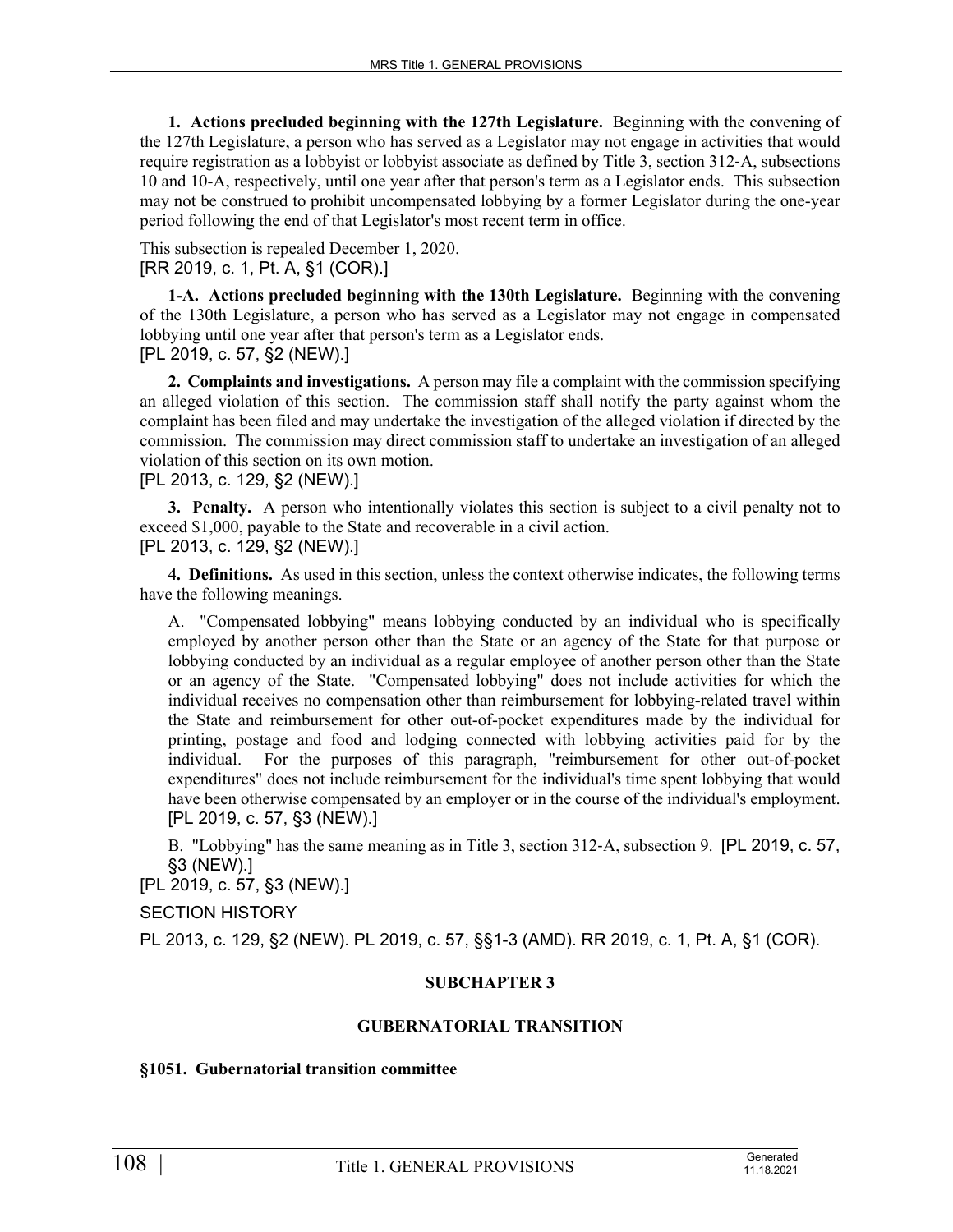**1. Definitions.** As used in this subchapter, unless the context otherwise indicates, the following terms have the following meanings.

A. "Commission" means the Commission on Governmental Ethics and Election Practices. [IB 2015, c. 1, §1 (NEW).]

B. "Election cycle" means the period beginning on the day after the general election for any state, county or municipal office and ending on the day of the next general election for that office. [IB 2015, c. 1, §1 (NEW).]

C. "Governor-elect" means the candidate for the office of Governor elected at the most recent general election. [PL 2019, c. 564, §1 (NEW).]

[PL 2019, c. 564, §1 (AMD).]

**2. Transition and inaugural activities; funding.** A person may solicit and accept donations for the purpose of financing costs related to the transition to office and inauguration of a Governor-elect. A person who accepts donations for these purposes must establish a committee and appoint a treasurer who is responsible for keeping records of donations and for filing a financial disclosure statement required by this section. All donations received must be deposited in a separate and segregated account and may not be commingled with any contributions received by any candidate or political committee or any personal or business funds of any person. All donations received by the committee must be used for expenses related to the transition to office or inauguration; any surplus funds must be disposed of pursuant to subsection 7.

[PL 2019, c. 564, §1 (AMD).]

**3. Registration with the commission and financial disclosure statements.** A committee established pursuant to this section shall register and file financial disclosure statements with the commission as required by this subsection.

A. The committee shall register with the commission within 10 days after appointment of a treasurer. The registration must include the name and mailing addresses of the members of the committee, its treasurer and all individuals designated by the committee to raise funds for the committee. [PL 2019, c. 564, §1 (AMD).]

B. Financial disclosure statements must contain the names, addresses, occupations and employers of all donors who have given money or anything of value in a total amount exceeding \$50 to the committee, including in-kind donations of goods or services, along with the amounts and dates of the donations. Donations with a total value of \$50 or less may be disclosed in the aggregate without itemization or other identification. [PL 2019, c. 564, §1 (AMD).]

C. If the committee owes a debt or loan at the end of a time period for a financial disclosure statement, the committee shall report the debt or loan. If a creditor or lender forgives a debt or loan, the committee shall disclose the forgiven debt or loan as a donation. [PL 2019, c. 564, §1 (AMD).]

D. Financial disclosure statements must include the amounts, dates, payees and purposes of all payments made by the committee during the statement period. [PL 2019, c. 564, §1 (AMD).]

E. Financial disclosure statements must be filed by 5:00 p.m. on January 2nd and February 15th following the gubernatorial election and must be complete as of 10 days prior to those filing deadlines. If the committee has surplus funds or an unpaid debt or loan after the end of the statement period for the February 15th statement, the committee shall file bimonthly financial disclosure statements beginning on April 15th until it disposes of all surplus funds and satisfies all debts and loans. [PL 2019, c. 564, §1 (AMD).]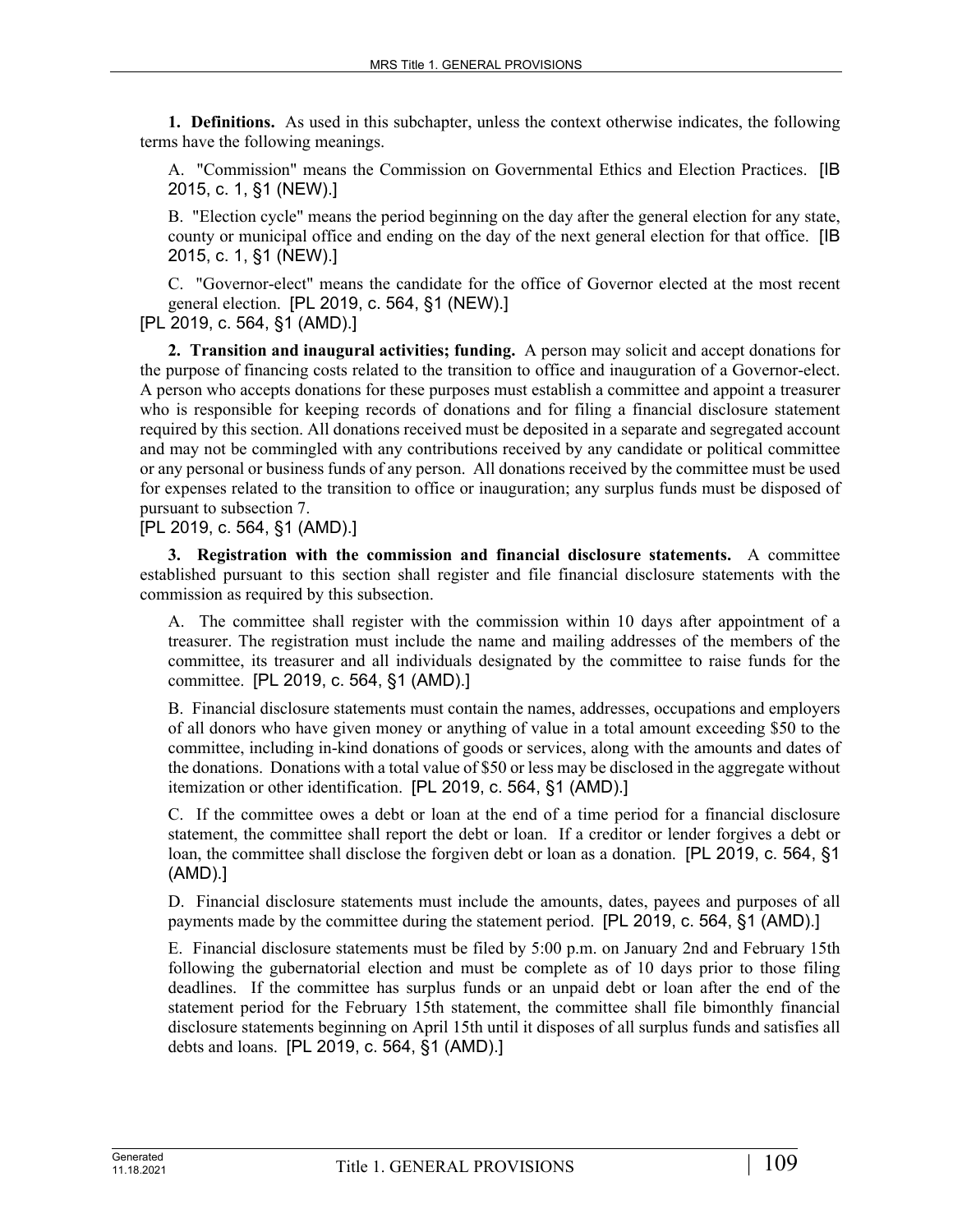F. The treasurer shall keep a detailed and exact account of all contributions made to the committee and all expenditures made by the committee for one year following the final financial disclosure statement filed by the committee. [PL 2019, c. 564, §1 (NEW).]

[PL 2019, c. 564, §1 (AMD).]

**4. Limitation on fund-raising activity.** A committee established pursuant to this section may accept donations until March 31st of the year following the gubernatorial election. The commission may authorize the acceptance of donations after March 31st of the year following the gubernatorial election if the committee requests such authorization in order to pay a debt or loan related to the transition to office or inauguration.

# [PL 2019, c. 564, §1 (AMD).]

**5. Prohibited donations during a legislative session.** A committee established pursuant to this section may not directly or indirectly solicit or accept a donation from a lobbyist, lobbyist associate or employer during any period of time in which the Legislature is convened before final adjournment. A lobbyist, lobbyist associate or employer may not directly or indirectly give, offer or promise a donation to a committee established pursuant to this section during any period of time in which the Legislature is convened before final adjournment. For purposes of this subsection, "lobbyist" has the same meaning as in Title 3, section 312‑A, subsection 10; "lobbyist associate" has the same meaning as in Title 3, section 312–A, subsection 10–A; and "employer" has the same meaning as in Title 3, section 312–A, subsection 5.

# [PL 2019, c. 564, §1 (AMD).]

**6. Anonymous donations.** A committee established pursuant to this section may not accept an anonymous donation in excess of \$50.

[IB 2015, c. 1, §1 (NEW).]

**7. Disposing of surplus funds.** Any surplus funds remaining in the committee's account must be refunded to one or more donors, donated to a charitable organization that qualifies as a tax-exempt organization under 26 United States Code, Section  $501(c)(3)$  or remitted to the State Treasurer. [PL 2019, c. 564, §1 (AMD).]

**8. Rulemaking.** The commission may establish by routine technical rule, adopted in accordance with Title 5, chapter 375, subchapter 2–A, forms and procedures for ensuring compliance with this section.

[IB 2015, c. 1, §1 (NEW).]

**9. Enforcement and penalty.** The commission shall administer and enforce this subchapter. A person who violates this subchapter is subject to a civil penalty not to exceed \$10,000, payable to the State and recoverable in a civil action. In assessing a civil penalty under this subsection, the commission shall consider, among other things, whether the person made a bona fide effort to comply with the requirements of this section, whether the violation occurred as the result of an error by a vendor, consultant or other party outside the control of the person and whether evidence is present that the person intended to conceal or misrepresent its financial activities.

[PL 2019, c. 564, §1 (AMD).]

SECTION HISTORY

IB 2015, c. 1, §1 (NEW). PL 2019, c. 564, §1 (AMD).

# **CHAPTER 27**

# **NAMES OF PLACES**

# **§1101. Definitions**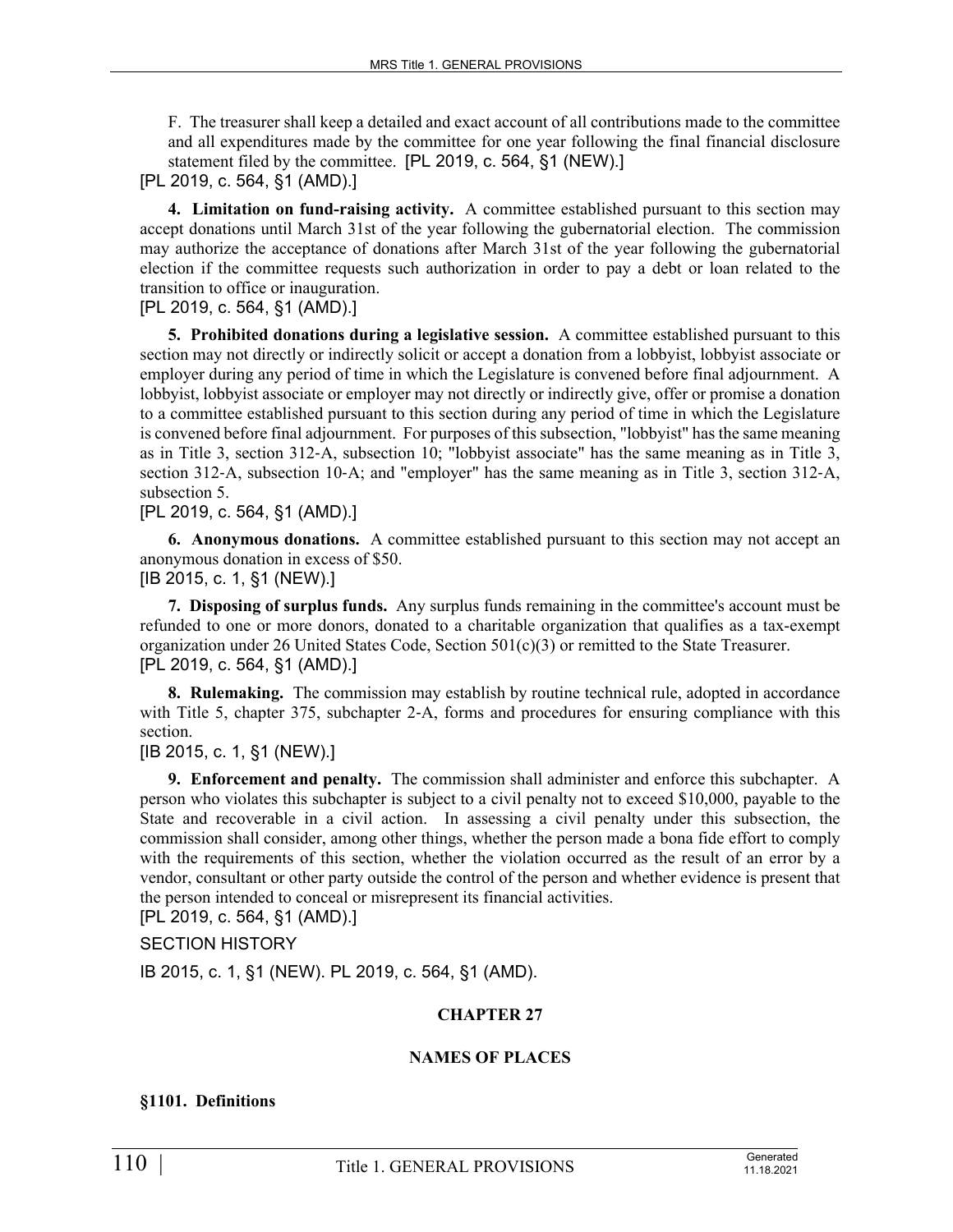For the purposes of this chapter, unless the context indicates otherwise, the following words shall have the following meanings: [PL 1979, c. 541, Pt. A, §5 (AMD).]

**1. Offensive name.** "Offensive name" means a name of a place that includes:

A. The designation "nigger" or "squaw" or any derivation of "squaw" as a separate word or as part of a word or phrase; or [PL 2009, c. 284, §1 (AMD).]

B. The designation "squa" or any derivation of "squa" as a separate word or as a separate syllable in a word. [PL 2009, c. 284, §1 (AMD).]

[PL 2009, c. 284, §1 (AMD).]

**2. Place.** "Place" means any natural geographic feature or any street, alley or other road within the jurisdiction of the State, or any political subdivision of the State. [PL 1977, c. 259, §1 (NEW).]

# SECTION HISTORY

PL 1977, c. 259, §1 (NEW). PL 1979, c. 127, §1 (AMD). PL 1979, c. 541, §A5 (AMD). PL 1999, c. 613, §1 (AMD). PL 2001, c. 471, §D3 (AMD). PL 2009, c. 284, §1 (AMD).

# **§1102. Offensive names prohibited**

**1. Place in State may not have offensive name.** A place in this State may not have or be given an offensive name.

[PL 2001, c. 244, §1 (NEW).]

**2. Sign on interstate highway or Maine Turnpike may not contain offensive name.** A sign placed by the State on an interstate highway or the Maine Turnpike may not contain an offensive name. [PL 2001, c. 244, §1 (NEW).]

SECTION HISTORY

PL 1977, c. 259, §1 (NEW). PL 2001, c. 244, §1 (RPR).

# **§1103. Complaint filed**

Any person who believes that a place has an offensive name may file a complaint with the Maine Human Rights Commission. Any such complaint filed with this commission shall be subject to the provisions included in Title 5, section 4632. [PL 1977, c. 259, §1 (NEW).]

# SECTION HISTORY

PL 1977, c. 259, §1 (NEW).

# **§1104. Responsibility of municipal officers and county commissioners**

The municipal officers of the municipality or the county commissioners responsible for the unorganized territory, in which a place is found pursuant to Title 5, section 4632, to have an offensive name, shall have the following responsibilities: [PL 1977, c. 259, §1 (NEW).]

**1. Reasonable actions.** They shall take whatever reasonable actions are required to complete a change in the offensive name. They may hold public hearings on selecting a new name; and [PL 1999, c. 613, §2 (AMD).]

**2. Notification.** Unless a court order is issued under Title 5, section 4632 specifying a different deadline, within 6 months of the determination that the place has an offensive name, they shall provide notice of the new name to the Commissioner of Agriculture, Conservation and Forestry, the Secretary of the United States Department of the Interior and other public agencies, boards, committees or other groups responsible for changing names of places and for ensuring that such name changes appear on maps and other public documents.

[PL 1999, c. 613, §2 (AMD); PL 2011, c. 657, Pt. W, §6 (REV).]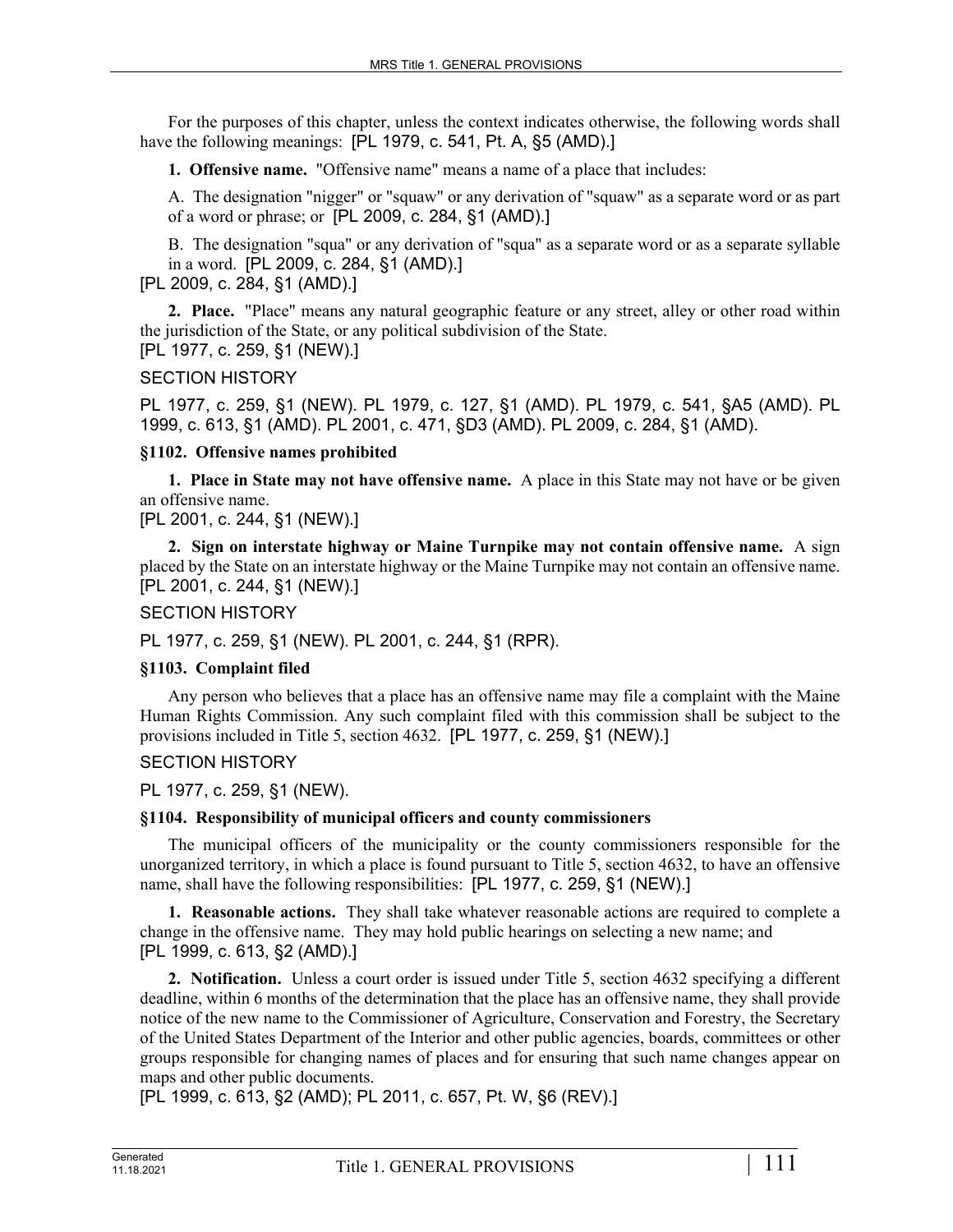# SECTION HISTORY

PL 1977, c. 259, §1 (NEW). PL 1999, c. 613, §2 (AMD). PL 2011, c. 657, Pt. W, §6 (REV).

# **CHAPTER 28**

#### **NAMES OF GEOGRAPHIC FEATURES**

#### **§1501. Name changes by Passamaquoddy Tribe**

When the Joint Tribal Council of the Passamaquoddy Tribe changes the name of a geographic feature within its Indian territory, the State shall assist the Passamaquoddy Tribe in notifying the necessary entities, including the United States Board on Geographic Names, to accomplish the name change in official maps and documents. [PL 1997, c. 650, §1 (NEW).]

#### SECTION HISTORY

PL 1997, c. 650, §1 (NEW).

#### **CHAPTER 29**

#### **TERMINATION OF STATUTORY PROVISIONS**

#### **§2501. Repeal of statutory provisions**

The following statutory provisions are repealed on the dates set forth in this section. [PL 1977, c. 492, §1 (NEW); PL 1977, c. 547, §1 (NEW).]

**4. Title 4.** 

A. Title 4, section 181 shall be repealed on November 1, 1986. [PL 1985, c. 368, §1 (AMD).] [PL 1985, c. 368, §1 (AMD).]

#### **10. Title 10.**

[PL 1995, c. 117, Pt. A, §1 (RP); PL 1995, c. 117, Pt. A, §2 (AFF).]

# **15. Title 15.**

A. Title 15, chapter 513 shall be repealed on September 30, 1982. [PL 1981, c. 392, §1 (AMD).] [PL 1981, c. 392, §1 (AMD).]

**22. Title 22.** 

A. Title 22, chapter 717 shall be repealed on January 1, 1983. [PL 1979, c. 550, §1 (NEW).] [PL 1979, c. 550, §1 (NEW).]

# **24. Title 24.**

A. Title 24, chapter 21, subchapter 3 shall be repealed on January 1, 1983. [PL 1977, c. 492, §1 (NEW).]

[PL 1977, c. 492, §1 (NEW).]

**26. Title 26.** 

[PL 1977, c. 547, §1 (NEW); PL 1979, c. 515, §1 (RP).]

**29. Title 29.** 

[PL 1993, c. 680, Pt. C, §1 (RP).]

**30. Title 30.** 

[PL 1979, c. 570, §1 (NEW); PL 1979, c. 663, §2 (AMD); PL 1979, c. 732, §§ 2, 31 (RP).]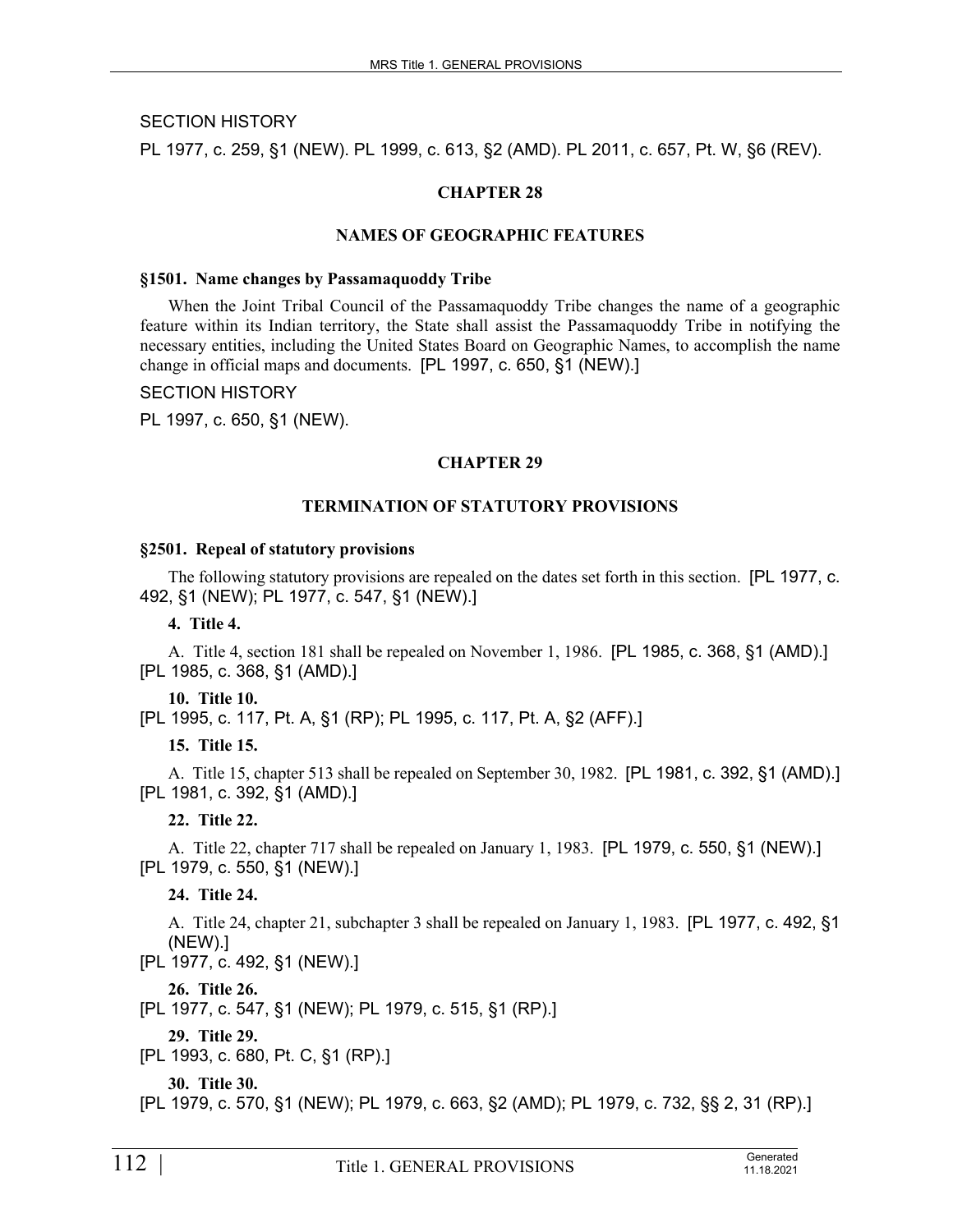# SECTION HISTORY

PL 1977, c. 490, §2 (NEW). PL 1977, c. 492, §1 (NEW). PL 1977, c. 547, §1 (NEW). PL 1977, c. 696, §14 (RP). PL 1979, c. 370, §1 (AMD). PL 1979, c. 515, §1 (AMD). PL 1979, c. 550, §1 (AMD). PL 1979, c. 570, §1 (AMD). PL 1979, c. 663, §2 (AMD). PL 1979, c. 732, §§2,31 (AMD). PL 1981, c. 392, §1 (AMD). PL 1983, c. 548, §1 (AMD). PL 1985, c. 368, §1 (AMD). PL 1989, c. 698, §1 (AMD). PL 1989, c. 824, §1 (AMD). PL 1993, c. 680, §C1 (AMD). PL 1995, c. 117, §A1 (AMD). PL 1995, c. 117, §A2 (AFF).

#### **§2502. Committee reports**

Any legislative committee having jurisdiction over a statutory provision listed in section 2501 shall prepare and submit to the Legislature, within 30 legislative days after the convening of the last regular session prior to the date set out in section 2501 for repeal of that provision, a report evaluating the advisability of retaining the statutory provision. [PL 1977, c. 492, §1 (NEW); PL 1977, c. 547, §1 (NEW).]

# SECTION HISTORY

PL 1977, c. 490, §2 (NEW). PL 1977, c. 492, §1 (NEW). PL 1977, c. 547, §1 (NEW). PL 1977, c. 696, §14 (RP).

#### **§2503. Contents of report**

A report prepared pursuant to section 2502 shall include: [PL 1977, c. 492, §1 (NEW); PL 1977, c. 547, §1 (NEW).]

**1. Past effectiveness.** An evaluation of the past effectiveness of the statutory provision; [PL 1977, c. 492, §1 (NEW); PL 1977, c. 547, §1 (NEW).]

**2. Future need.** An evaluation of the future need for the statutory provision; [PL 1977, c. 492, §1 (NEW); PL 1977, c. 547, §1 (NEW).]

**3. Alternative methods.** An examination of alternative methods of attaining the purpose of the provision;

[PL 1977, c. 492, §1 (NEW); PL 1977, c. 547, §1 (NEW).]

**4. Cost of retention.** An estimate of the cost of retaining the provision; and [PL 1977, c. 492, §1 (NEW); PL 1977, c. 547, §1 (NEW).]

**5. Recommendation.** A recommendation of the committee as to the amendment, repeal, replacement or retention of the provision.

[PL 1977, c. 492, §1 (NEW); PL 1977, c. 547, §1 (NEW).]

#### SECTION HISTORY

PL 1977, c. 490, §2 (NEW). PL 1977, c. 492, §1 (NEW). PL 1977, c. 547, §1 (NEW). PL 1977, c. 696, §14 (RP).

# **CHAPTER 31**

#### **REVIEW OF STATUTORY PROVISIONS**

#### **§2601. Review of statutory provisions**

The following statutory provisions shall be reviewed according to the following schedule. [PL 1979, c. 687, §1 (RPR).]

**1. Review of sales tax exemptions.** 

[PL 1985, c. 430, §1 (RP).]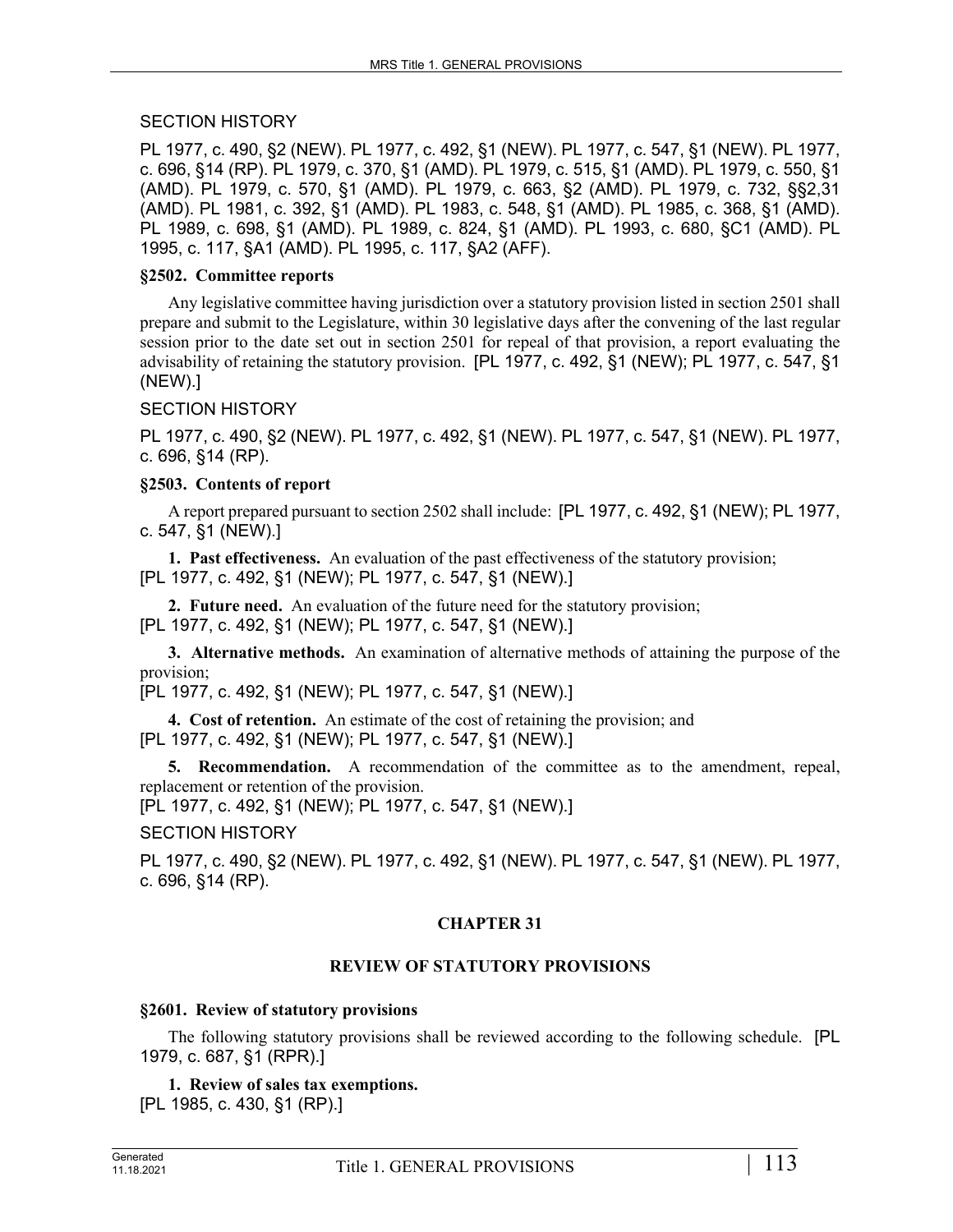#### **2. Review of property tax exemptions.**

[PL 1999, c. 708, §1 (RP).]

**3. Review of hazardous activities definitions.** The definition of hazardous activities contained in Title 38, section 482, shall be reviewed by January 1, 1982. [PL 1981, c. 449, §1 (NEW).]

**4. Review of grants for mining impact assistance.** The provisions for mining impact assistance contained in Title 36, section 2863, shall be reviewed by January 1, 1987, and every 5 years thereafter. [PL 1981, c. 711, §1 (NEW).]

#### SECTION HISTORY

PL 1977, c. 696, §15 (NEW). PL 1979, c. 467, §1 (AMD). PL 1979, c. 687, §1 (RPR). PL 1981, c. 449, §1 (AMD). PL 1981, c. 711, §1 (AMD). PL 1985, c. 430, §1 (AMD). PL 1999, c. 708, §1 (AMD).

#### **§2602. Committee review reports**

Any legislative committee having jurisdiction over a statutory provision listed in section 2601 shall prepare and submit to the Legislature, within 30 legislative days after the convening of the 2nd regular session after the date set out in section 2601 for review of that provision, a report evaluating the advisability of retaining the statutory provision. The legislative committee having jurisdiction over the statutory provisions listed in section 2601, subsection 3, shall prepare and submit its report by April 1, 1982. The appropriate departments of State Government are respectfully requested to provide all necessary assistance in preparing the report required by section 2603 and other statutory sections. [PL 1977, c. 696, §15 (NEW).]

#### SECTION HISTORY

PL 1977, c. 696, §15 (NEW). PL 1979, c. 687, §2 (AMD). PL 1981, c. 449, §2 (AMD).

# **§2603. Contents of report**

**1. Report.**  [PL 1999, c. 708, §2 (RP).]

**2. Legislation.** The report shall contain any legislation which is necessary to accomplish its recommendations.

[PL 1983, c. 777, §1 (RPR).]

**3. Provision being reviewed; devoting public hearing time.** The committee preparing this report shall devote at least part of one public hearing to the provision being reviewed prior to making its report. [PL 1983, c. 777, §1 (NEW).]

# SECTION HISTORY

PL 1977, c. 696, §15 (NEW). PL 1979, c. 687, §3 (AMD). PL 1983, c. 777, §1 (RPR). PL 1985, c. 430, §2 (AMD). PL 1999, c. 708, §2 (AMD).

# **CHAPTER 33**

# **PERIODIC REVIEW AND REVISION OF STATUTORY PROVISIONS**

# **§2701. Definitions**

As used in this chapter, unless the context otherwise indicates, the following terms have the following meanings. [PL 2013, c. 110, §1 (NEW).]

**1. Agency.** "Agency" has the same meaning as in Title 3, section 953, subsection 1.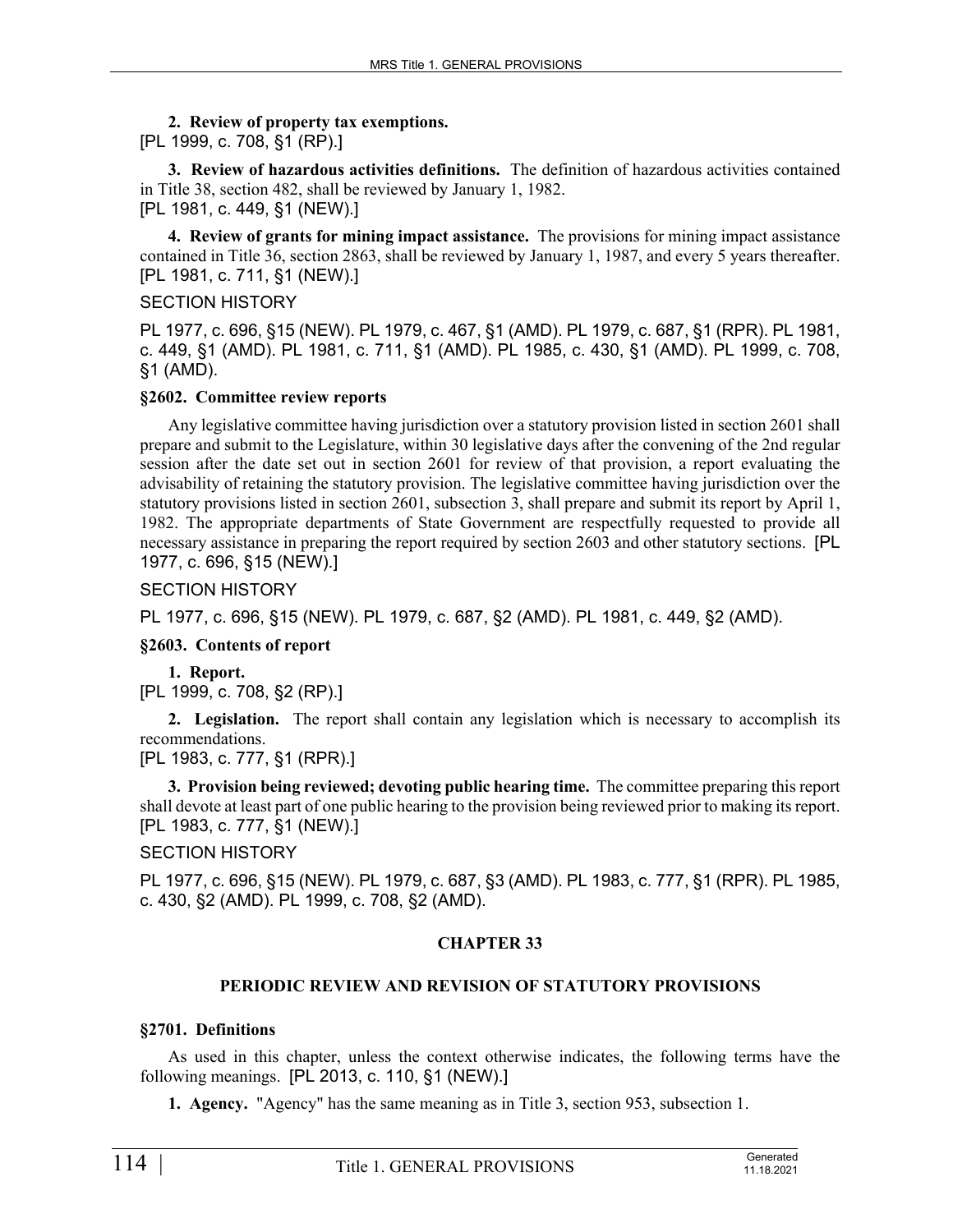[PL 2013, c. 110, §1 (NEW).]

**2. Committee of jurisdiction.** "Committee of jurisdiction" has the same meaning as in Title 3, section 953, subsection 2.

[PL 2013, c. 110, §1 (NEW).]

**3. Independent agency.** "Independent agency" has the same meaning as in Title 3, section 953, subsection 3.

[PL 2013, c. 110, §1 (NEW).]

**4. Program evaluation report.** "Program evaluation report" means the report submitted to the Legislature by an agency or an independent agency in accordance with Title 3, section 956. [PL 2013, c. 110, §1 (NEW).]

#### SECTION HISTORY

PL 2013, c. 110, §1 (NEW).

#### **§2702. Report to committee**

The Office of the Revisor of Statutes and the Office of Policy and Legal Analysis, referred to in this section as "the offices," shall review each program evaluation report submitted to the Legislature under Title 3, chapter 35, and any legislation recommended by a committee of jurisdiction as a result of the committee's review, analysis and evaluation of the program evaluation report. The offices shall identify those statutory provisions that are: [PL 2013, c. 110, §1 (NEW).]

**1. Identified for review.** Identified, pursuant to Title 3, section 956, subsection 2, paragraph Q, in a program evaluation report as potentially requiring legislative review regarding the necessity of amendment to align the statute with federal law, other state law or judicial decisions; and [RR 2013, c. 1, §2 (COR).]

**2. Not addressed in legislation.** Not addressed in legislation recommended by a committee of jurisdiction as a result of the committee's review, analysis and evaluation of the program evaluation report.

# [PL 2013, c. 110, §1 (NEW).]

No later than November 1st prior to each first regular session of the Legislature, the offices shall develop a report that lists the provisions identified under this section and shall submit the report to each joint standing committee of the Legislature having jurisdiction over any of the statutory provisions identified under this section and to the joint standing committee of the Legislature having jurisdiction over judiciary matters. [PL 2013, c. 110, §1 (NEW).]

SECTION HISTORY

RR 2013, c. 1, §2 (COR). PL 2013, c. 110, §1 (NEW).

# **§2703. Committee authority**

During the first regular session of the Legislature following submission of a report pursuant to section 2702, each joint standing committee of the Legislature that receives a report pursuant to section 2702 shall review the report and shall make recommendations to the joint standing committee having jurisdiction over judiciary matters. The joint standing committee having jurisdiction over judiciary matters shall review the report, and may report out a bill to the first or second regular session of the Legislature to make statutory changes the committee determines necessary to align the statutes with federal law, other state law or decisions of the United States Supreme Court or the Supreme Judicial Court. [PL 2013, c. 110, §1 (NEW).]

# SECTION HISTORY

PL 2013, c. 110, §1 (NEW).